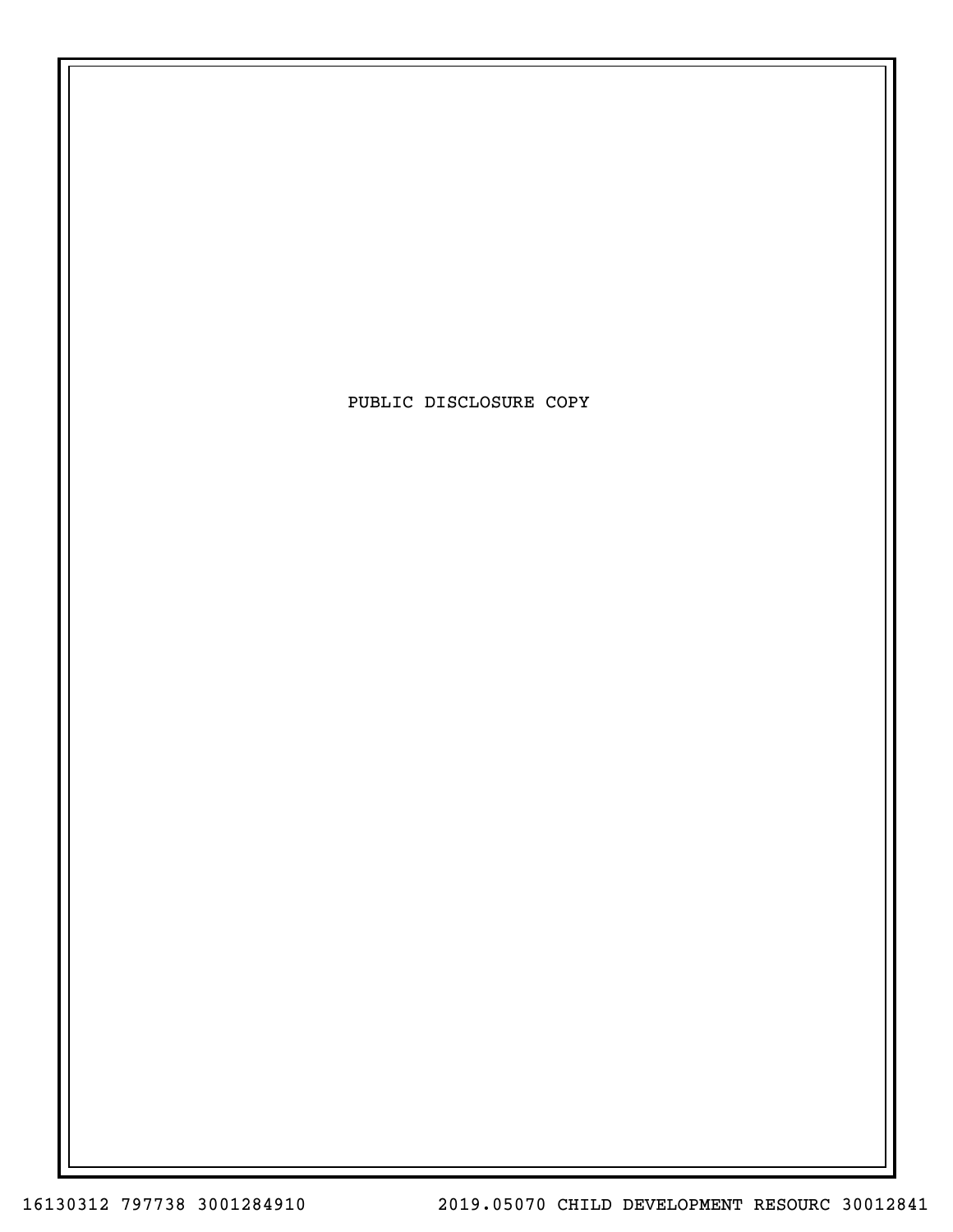

March 12, 2021

Child Development Resources 150 Point O'Woods Road Williamsburg, VA 23188

Dear Board Members:

On behalf of our team at Dixon Hughes Goodman LLP (DHG), we would like to express our deepest gratitude for allowing us to assist you with your 2019 tax reporting needs. Our mission, as always, is to help our clients achieve their goals, and to do so as forthrightly and candidly as possible. Enclosed you will find your completed 2019 tax returns.

| Jurisdiction- Form | <b>Filing Method</b> | ∟Refund/Balance <sup>।</sup><br>Due' | Amount |
|--------------------|----------------------|--------------------------------------|--------|
| Federal Form 990   | E-File               | ΝA                                   | ΝA     |

#### **Information Provided:**

- **ACTION ITEMS**: The documents enclosed need to be signed and returned to DHG's office, or mailed to the appropriate taxing authority by May 17, 2021. If your returns are to be filed electronically, they will not be filed until the signed documents are received by our office.
- **2019 TAX RETURNS**: Included are copies of your returns and any supporting documents you may have furnished.

Your tax returns were prepared from information provided by you, without verification by DHG. Upon examination, taxing authorities may request additional information. DHG strongly recommends that you preserve all original source documents and other supporting information in the event of such requests. We also advise you to retain copies of your 2019 returns, indefinitely.

Please note that the tax advice DHG has provided above and within this package, in connection with the preparation of your U.S. federal tax return, is not intended or written to be used by any taxpayer for the purpose of avoiding penalties that may be imposed on the taxpayer by the Internal Revenue Service.

#### **Comprehensive Resources Available to You**

With new legislation and the most extensive tax reform in more than 30 years, DHG understands you may have questions regarding the numerous changes to the Internal Revenue Code. We urge you to reach out to our team to find up-to-date, innovative industry insights at [www.dhg.com/tax,](file:///C:/Users/mj9918/AppData/Roaming/WK/Correspondence/Temp/u40fdn14.anm/www.dhg.com/tax) by clicking on "Tax Reform & Recent Developments".

#### **We Welcome Your Feedback**

We value our relationship with you and thank you for the opportunity to be of service to you and your continued success. We would appreciate if you would take a few minutes to let us know if we met your

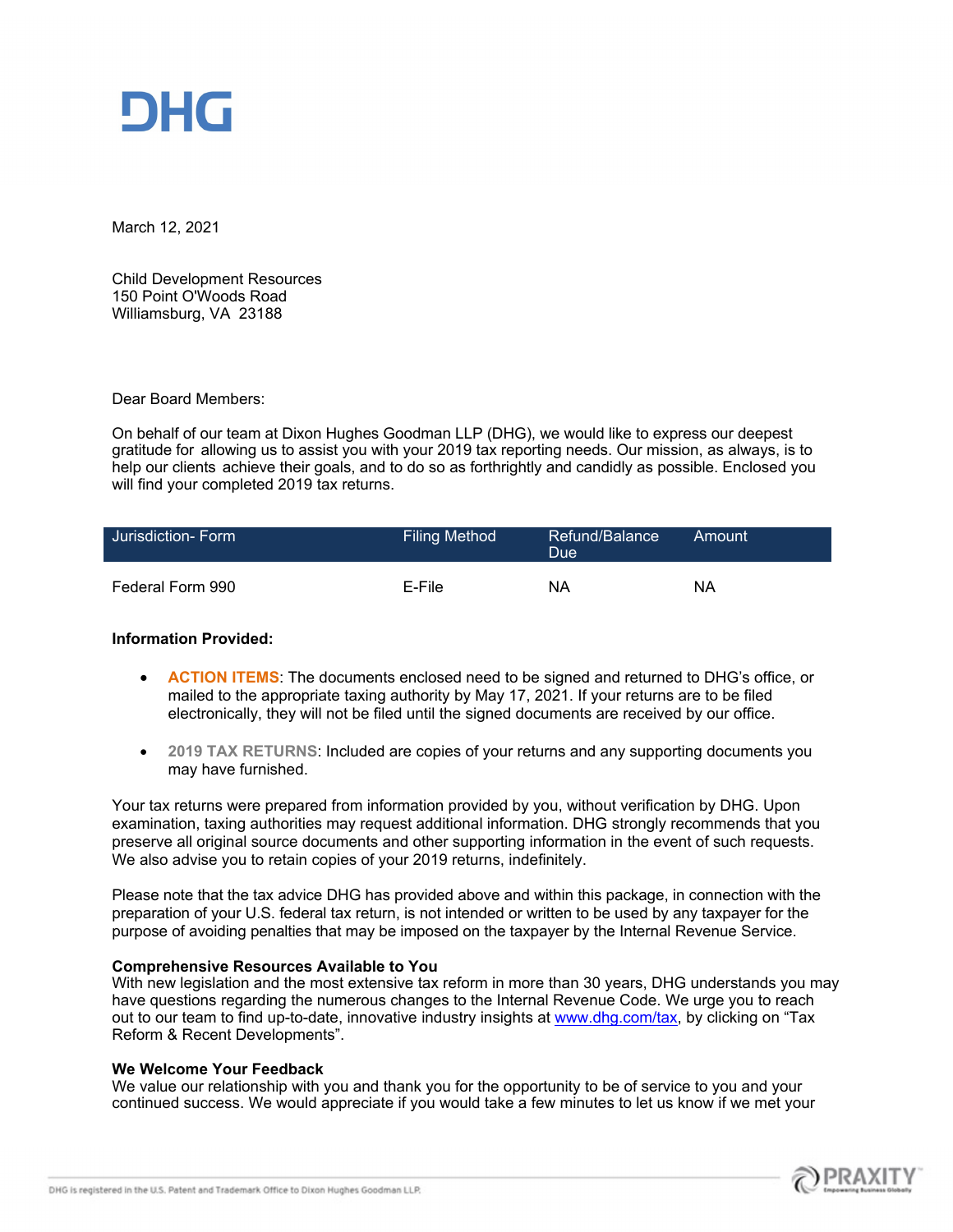expectations by visiting <u>www.dhg.com/taxsurvey</u>. The questionnaire takes less than five minutes to complete, and the feedback we receive is used for the continuous improvement of our services.

If you have further questions on any details contained in this letter, or on any other matter, please do not hesitate to contact us.

Warm Regards,

LaKrisha J. Watson Dixon Hughes Goodman LLP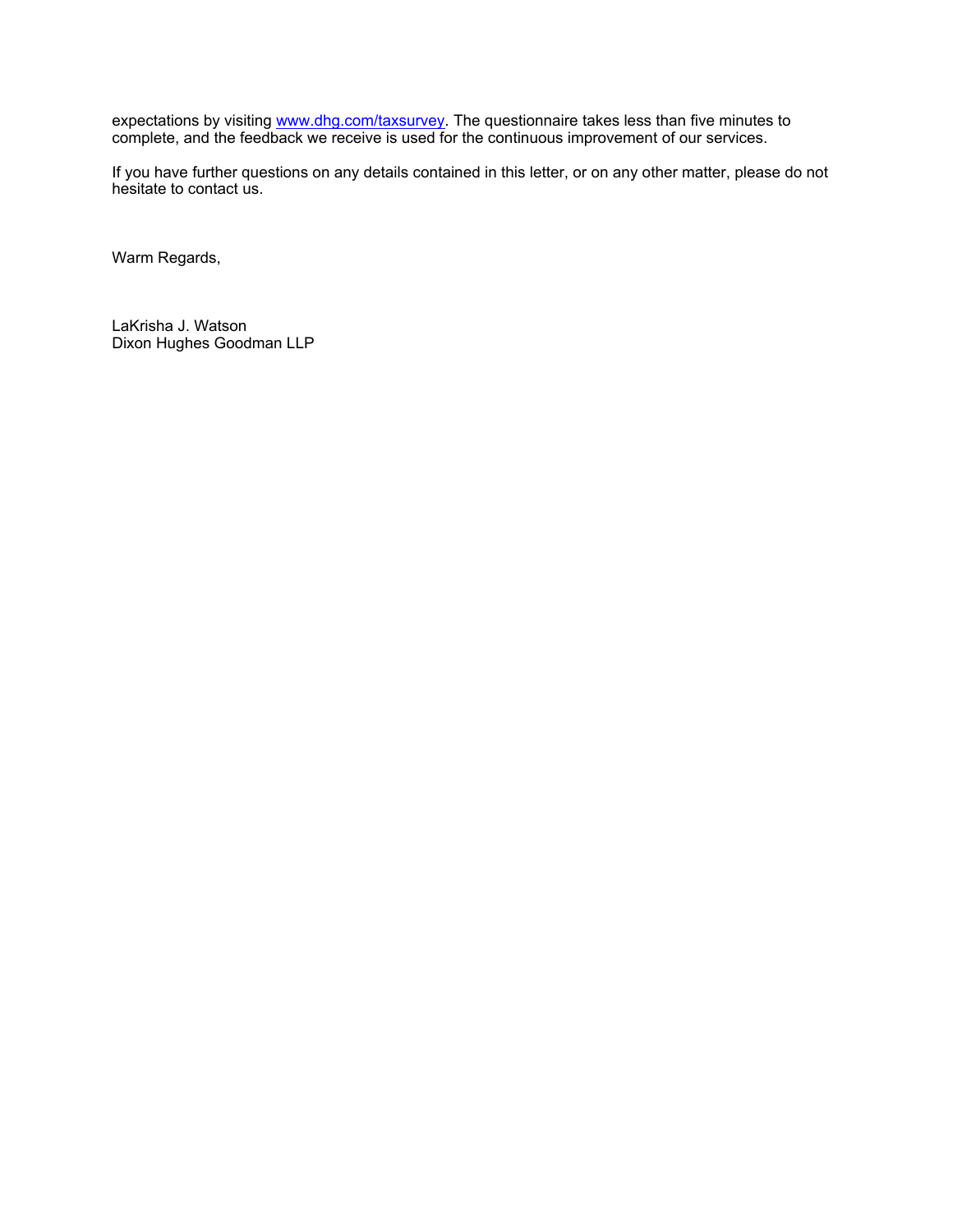## **TAX RETURN FILING INSTRUCTIONS**

FORM 990

#### **FOR THE YEAR ENDING**

June 30, 2020

#### **Prepared For:**

Child Development Resources 150 Point O'Woods Road Williamsburg, VA 23188

#### **Prepared By:**

Dixon Hughes Goodman LLP 901 East Cary Street, Suite 1000 Richmond, VA 23219

#### **Amount Due or Refund:**

Not applicable

#### **Make Check Payable To:**

Not applicable

#### **Mail Tax Return and Check (if applicable) To:**

Not applicable

#### **Return Must be Mailed On or Before:**

Not applicable

#### **Special Instructions:**

This copy of the return is provided ONLY for Public Disclosure purposes. Any confidential information regarding large donors has been removed.

This return has been prepared for electronic filing. If you wish to have it transmitted electronically to the IRS, please sign, date, and return Form 8879-EO to our office. We will then submit the electronic return to the IRS. Do not mail a paper copy of the return to the IRS. Return Form 8879-EO to us by May 17, 2021.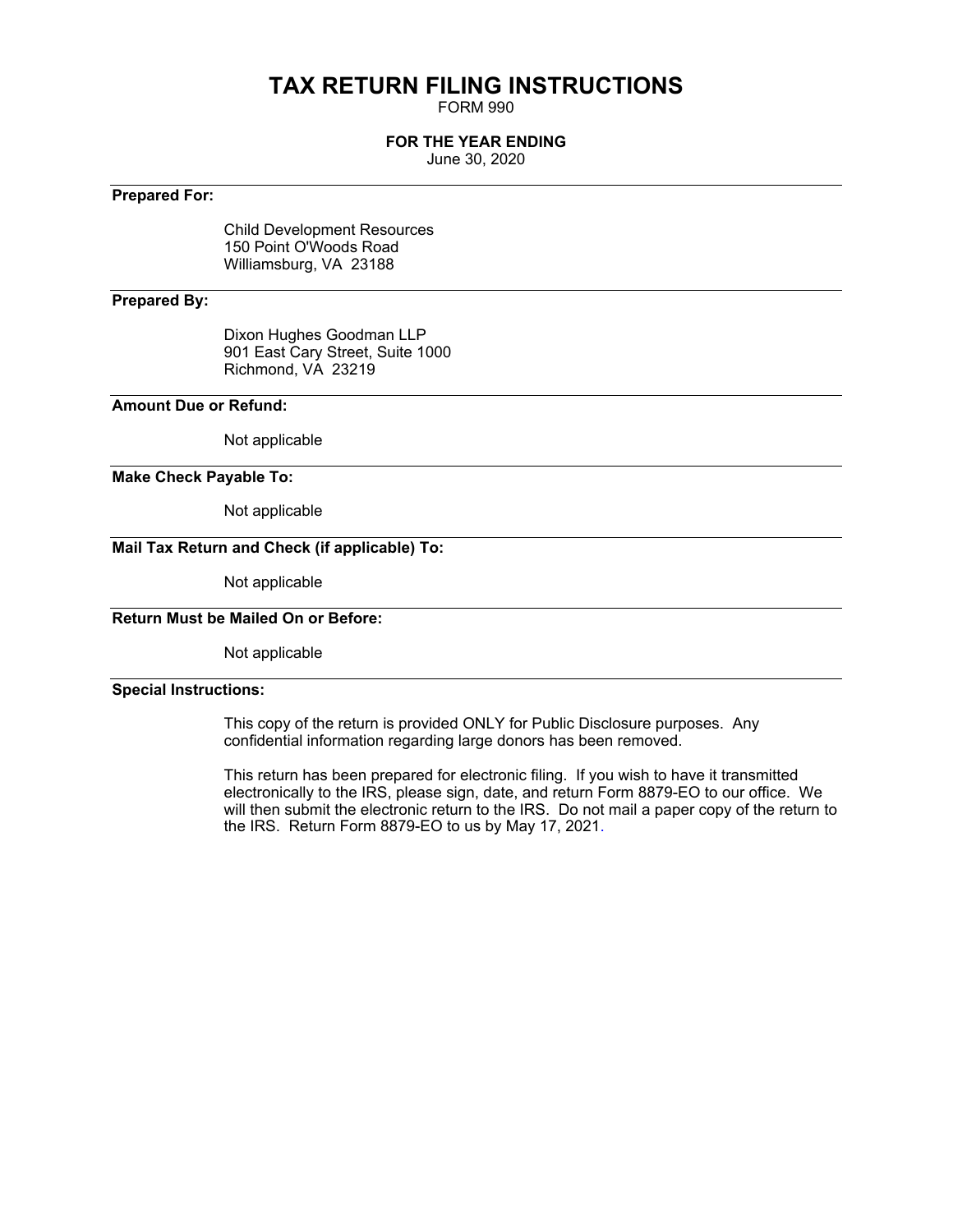CHILD DEVELOPMENT RESOURCES 150 POINT O'WOODS ROAD WILLIAMSBURG, VA 23188

#### INTERNAL REVENUE SERVICE CENTER OGDEN, UT 84201-0027 DEPARTMENT OF THE TREASURY

الماليانية المستالية الاستنبا البلينانيلينا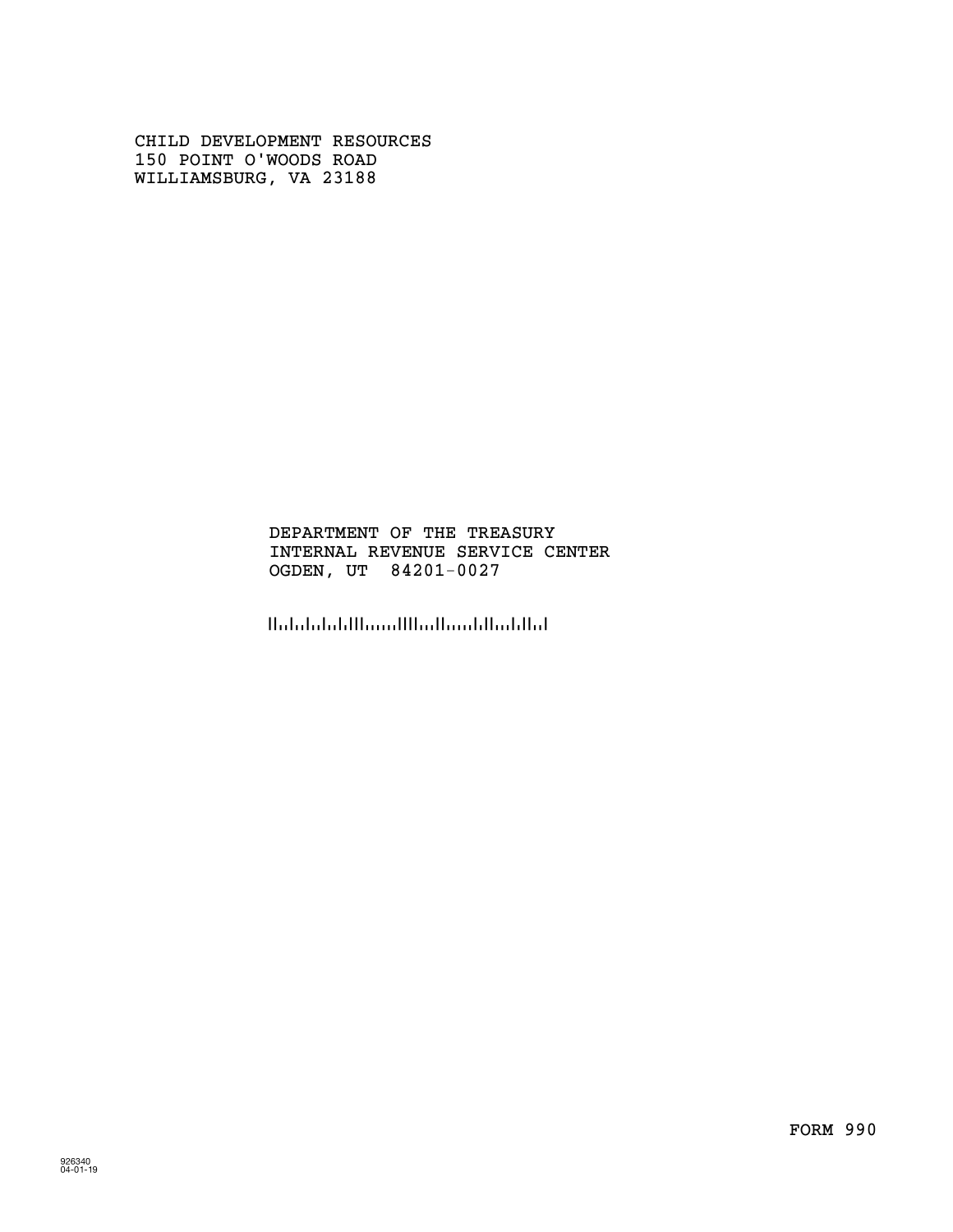| Form                      | Internal Revenue Service | (Rev. January 2020)<br>Department of the Treasury | PUBLIC DISCLOSURE COPY **<br><b>Return of Organization Exempt From Income Tax</b><br>Under section 501(c), 527, or 4947(a)(1) of the Internal Revenue Code (except private foundations)<br>Do not enter social security numbers on this form as it may be made public.<br>Go to www.irs.gov/Form990 for instructions and the latest information. |                                                           | OMB No. 1545-0047<br><b>Open to Public</b><br><b>Inspection</b> |
|---------------------------|--------------------------|---------------------------------------------------|--------------------------------------------------------------------------------------------------------------------------------------------------------------------------------------------------------------------------------------------------------------------------------------------------------------------------------------------------|-----------------------------------------------------------|-----------------------------------------------------------------|
|                           |                          |                                                   | 2019<br>JUL 1,<br>A For the 2019 calendar year, or tax year beginning                                                                                                                                                                                                                                                                            | and ending JUN 30, 2020                                   |                                                                 |
| <b>B</b> Check if         |                          |                                                   | <b>C</b> Name of organization                                                                                                                                                                                                                                                                                                                    | D Employer identification number                          |                                                                 |
|                           | applicable:              |                                                   |                                                                                                                                                                                                                                                                                                                                                  |                                                           |                                                                 |
|                           | Address<br>change        |                                                   | CHILD DEVELOPMENT RESOURCES                                                                                                                                                                                                                                                                                                                      |                                                           |                                                                 |
|                           | Name<br>change           |                                                   | Doing business as                                                                                                                                                                                                                                                                                                                                | 54-0791991                                                |                                                                 |
|                           | Initial<br>return        |                                                   | Number and street (or P.O. box if mail is not delivered to street address)<br>Room/suite                                                                                                                                                                                                                                                         | E Telephone number                                        |                                                                 |
|                           | Final<br>Ireturn/        |                                                   | 150 POINT O'WOODS ROAD                                                                                                                                                                                                                                                                                                                           | $757 - 566 - 3300$                                        |                                                                 |
|                           | termin-<br>ated          |                                                   | City or town, state or province, country, and ZIP or foreign postal code                                                                                                                                                                                                                                                                         | G Gross receipts \$                                       | 11,418,453.                                                     |
|                           | Amended<br>∣return       |                                                   | WILLIAMSBURG, VA<br>23188                                                                                                                                                                                                                                                                                                                        | $H(a)$ is this a group return                             |                                                                 |
|                           | Applica-<br>tion         |                                                   | F Name and address of principal officer: PAUL SCOTT                                                                                                                                                                                                                                                                                              | for subordinates?                                         | $\sqrt{}$ Yes $\sqrt{}$ X $\sqrt{}$ No                          |
|                           | pending                  |                                                   | SAME AS C ABOVE                                                                                                                                                                                                                                                                                                                                  | $H(b)$ Are all subordinates included? $\Box$ Yes          | l No                                                            |
|                           |                          |                                                   | Tax-exempt status: $\boxed{\mathbf{X}}$ 501(c)(3)<br>$4947(a)(1)$ or<br>$501(c)$ (<br>$\triangleleft$ (insert no.)                                                                                                                                                                                                                               | 527                                                       | If "No," attach a list. (see instructions)                      |
|                           |                          |                                                   | J Website: WWW.CDR.ORG                                                                                                                                                                                                                                                                                                                           | $H(c)$ Group exemption number $\blacktriangleright$       |                                                                 |
|                           |                          |                                                   | K Form of organization: X Corporation<br>Other $\blacktriangleright$<br>Trust<br>Association                                                                                                                                                                                                                                                     | L Year of formation: $1965$ M State of legal domicile: VA |                                                                 |
| Part I                    |                          | <b>Summary</b>                                    |                                                                                                                                                                                                                                                                                                                                                  |                                                           |                                                                 |
|                           | 1.                       |                                                   | Briefly describe the organization's mission or most significant activities: SEE SCHEDULE O                                                                                                                                                                                                                                                       |                                                           |                                                                 |
|                           |                          |                                                   |                                                                                                                                                                                                                                                                                                                                                  |                                                           |                                                                 |
|                           | 2                        |                                                   | if the organization discontinued its operations or disposed of more than 25% of its net assets.<br>Check this box $\blacktriangleright$ $\parallel$                                                                                                                                                                                              |                                                           |                                                                 |
|                           | З                        |                                                   | Number of voting members of the governing body (Part VI, line 1a)                                                                                                                                                                                                                                                                                | 3                                                         | 25                                                              |
|                           | 4                        |                                                   |                                                                                                                                                                                                                                                                                                                                                  | 4                                                         | $\overline{25}$                                                 |
|                           | 5                        |                                                   |                                                                                                                                                                                                                                                                                                                                                  | $\overline{5}$                                            | 115                                                             |
|                           |                          |                                                   |                                                                                                                                                                                                                                                                                                                                                  | $\bf 6$                                                   | 210                                                             |
| Activities & Governance   |                          |                                                   |                                                                                                                                                                                                                                                                                                                                                  | 7a                                                        | 0.                                                              |
|                           |                          |                                                   |                                                                                                                                                                                                                                                                                                                                                  | 7b                                                        | 0.                                                              |
|                           |                          |                                                   |                                                                                                                                                                                                                                                                                                                                                  | <b>Prior Year</b>                                         | <b>Current Year</b>                                             |
|                           | 8                        |                                                   | Contributions and grants (Part VIII, line 1h)                                                                                                                                                                                                                                                                                                    | 9, 195, 500.                                              | 9,449,696.                                                      |
| Revenue                   | 9                        |                                                   | Program service revenue (Part VIII, line 2g)                                                                                                                                                                                                                                                                                                     | 856, 319.                                                 | 790,651.                                                        |
|                           | 10                       |                                                   |                                                                                                                                                                                                                                                                                                                                                  | 93,425.                                                   | 170,228.                                                        |
|                           | 11                       |                                                   | Other revenue (Part VIII, column (A), lines 5, 6d, 8c, 9c, 10c, and 11e)                                                                                                                                                                                                                                                                         | 98,616.                                                   | 102, 362.                                                       |
|                           | 12                       |                                                   | Total revenue - add lines 8 through 11 (must equal Part VIII, column (A), line 12)                                                                                                                                                                                                                                                               | $\overline{10}$ , 243, 860.                               | 10,512,937.                                                     |
|                           | 13                       |                                                   | Grants and similar amounts paid (Part IX, column (A), lines 1-3)                                                                                                                                                                                                                                                                                 | 0.                                                        | 0.                                                              |
|                           | 14                       |                                                   |                                                                                                                                                                                                                                                                                                                                                  | $0$ .                                                     | 0.                                                              |
|                           |                          |                                                   | 15 Salaries, other compensation, employee benefits (Part IX, column (A), lines 5-10)                                                                                                                                                                                                                                                             | 5<br>5,504,660.                                           | 6,001,864.                                                      |
|                           |                          |                                                   |                                                                                                                                                                                                                                                                                                                                                  | 0.                                                        | 0.                                                              |
| Expenses                  |                          |                                                   | 419,649.<br><b>b</b> Total fundraising expenses (Part IX, column (D), line 25)                                                                                                                                                                                                                                                                   |                                                           |                                                                 |
|                           | 17                       |                                                   |                                                                                                                                                                                                                                                                                                                                                  | 4,381,541.                                                | 4, 143, 337.                                                    |
|                           | 18                       |                                                   | Total expenses. Add lines 13-17 (must equal Part IX, column (A), line 25) <i></i>                                                                                                                                                                                                                                                                | $\overline{9,886}$ , 201.                                 | 10,145,201.                                                     |
|                           | 19                       |                                                   | Revenue less expenses. Subtract line 18 from line 12                                                                                                                                                                                                                                                                                             | 357,659.                                                  | $\overline{367}$ , 736.                                         |
|                           |                          |                                                   |                                                                                                                                                                                                                                                                                                                                                  | <b>Beginning of Current Year</b>                          | <b>End of Year</b>                                              |
| t Assets or<br>d Balances | 20                       |                                                   | Total assets (Part X, line 16)                                                                                                                                                                                                                                                                                                                   | 6, 291, 995.                                              | 7,106,005.                                                      |
|                           | 21                       |                                                   | Total liabilities (Part X, line 26)                                                                                                                                                                                                                                                                                                              | $\overline{1}$ , 341, 565.                                | 1,901,421.                                                      |
|                           | -22                      |                                                   |                                                                                                                                                                                                                                                                                                                                                  | $\overline{4,950,430}$ .                                  | 5,204,584.                                                      |
| Part II                   |                          | <b>Signature Block</b>                            |                                                                                                                                                                                                                                                                                                                                                  |                                                           |                                                                 |
|                           |                          |                                                   | Under penalties of perjury, I declare that I have examined this return, including accompanying schedules and statements, and to the best of my knowledge and belief, it is                                                                                                                                                                       |                                                           |                                                                 |
|                           |                          |                                                   | true, correct, and complete. Declaration of preparer (other than officer) is based on all information of which preparer has any knowledge.                                                                                                                                                                                                       |                                                           |                                                                 |
|                           |                          |                                                   |                                                                                                                                                                                                                                                                                                                                                  |                                                           |                                                                 |
| Sian                      |                          |                                                   | Signature of officer                                                                                                                                                                                                                                                                                                                             | Date                                                      |                                                                 |

| Sign     | Signature of officer                                                                                       |                       | Date                                       |  |  |  |  |  |  |  |  |
|----------|------------------------------------------------------------------------------------------------------------|-----------------------|--------------------------------------------|--|--|--|--|--|--|--|--|
| Here     | PAUL SCOTT, EXECUTIVE DIRECTOR                                                                             |                       |                                            |  |  |  |  |  |  |  |  |
|          | Type or print name and title                                                                               |                       |                                            |  |  |  |  |  |  |  |  |
|          | Print/Type preparer's name                                                                                 | Preparer's signature  | Date<br><b>PTIN</b><br>Check               |  |  |  |  |  |  |  |  |
| Paid     | LAKRISHA J. WATSON                                                                                         | LAKRISHA J.<br>WATSON | P01677333<br>$03/12/21$ self-employed      |  |  |  |  |  |  |  |  |
| Preparer | Firm's name DIXON HUGHES GOODMAN LLP                                                                       |                       | $1$ Firm's EIN $\triangleright$ 56-0747981 |  |  |  |  |  |  |  |  |
| Use Only | Firm's address > 901 EAST CARY STREET, SUITE 1000                                                          |                       |                                            |  |  |  |  |  |  |  |  |
|          | RICHMOND, VA 23219                                                                                         |                       | Phone no. $(804)$ 282-7636                 |  |  |  |  |  |  |  |  |
|          | х<br><b>No</b><br>Yes<br>May the IRS discuss this return with the preparer shown above? (see instructions) |                       |                                            |  |  |  |  |  |  |  |  |
|          |                                                                                                            |                       | $\mathbf{a} \mathbf{a} \mathbf{b}$         |  |  |  |  |  |  |  |  |

932001 01-20-20 LHA **For Paperwork Reduction Act Notice, see the separate instructions. Form 990 (2019)** 

**990**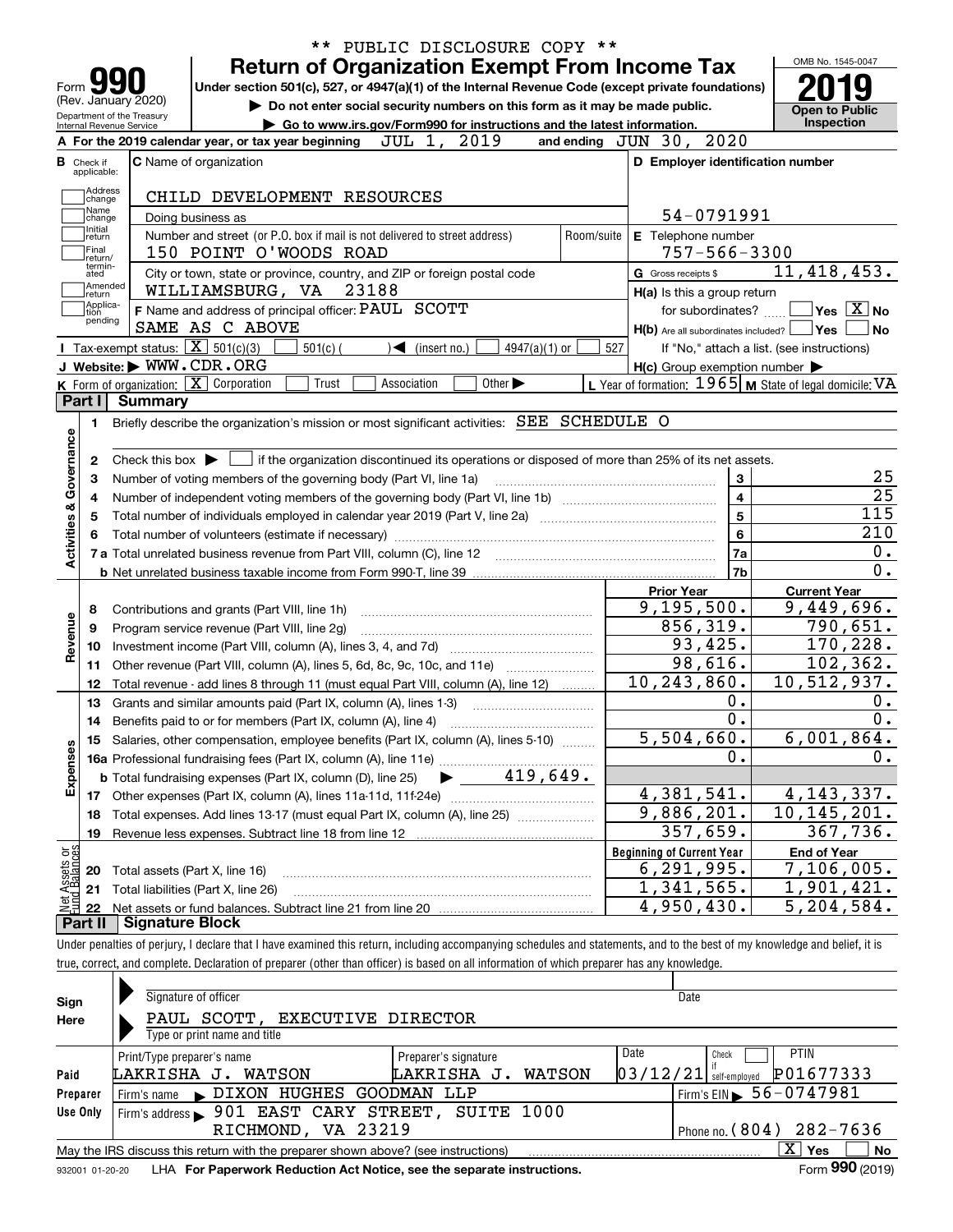|              | CHILD DEVELOPMENT RESOURCES<br>Form 990 (2019)                                                                                                                                                                                                                                       | 54-0791991       | Page 2                                 |
|--------------|--------------------------------------------------------------------------------------------------------------------------------------------------------------------------------------------------------------------------------------------------------------------------------------|------------------|----------------------------------------|
|              | <b>Statement of Program Service Accomplishments</b><br>Part III                                                                                                                                                                                                                      |                  |                                        |
| 1            | Check if Schedule O contains a response or note to any line in this Part III<br>Briefly describe the organization's mission:                                                                                                                                                         |                  | $\overline{\mathtt{x}}$                |
|              | CDR IS A PRIVATE, NON-PROFIT AGENCY THAT PROVIDES SERVICES FOR YOUNG                                                                                                                                                                                                                 |                  |                                        |
|              | CHILDREN AND THEIR FAMILIES IN THE COMMUNITY, AND TRAINING FOR EARLY                                                                                                                                                                                                                 |                  |                                        |
|              | CHILDHOOD PROFESSIONALS THROUGHOUT THE NATION.                                                                                                                                                                                                                                       |                  |                                        |
| $\mathbf{2}$ | Did the organization undertake any significant program services during the year which were not listed on the                                                                                                                                                                         |                  |                                        |
|              | prior Form 990 or 990-EZ?                                                                                                                                                                                                                                                            |                  | $\sqrt{}$ Yes $\sqrt{}$ X $\sqrt{}$ No |
|              | If "Yes," describe these new services on Schedule O.                                                                                                                                                                                                                                 |                  |                                        |
| 3            | Did the organization cease conducting, or make significant changes in how it conducts, any program services?                                                                                                                                                                         |                  | $\sqrt{}$ Yes $\sqrt{}$ X $\sqrt{}$ No |
|              | If "Yes," describe these changes on Schedule O.                                                                                                                                                                                                                                      |                  |                                        |
| 4            | Describe the organization's program service accomplishments for each of its three largest program services, as measured by expenses.<br>Section 501(c)(3) and 501(c)(4) organizations are required to report the amount of grants and allocations to others, the total expenses, and |                  |                                        |
|              | revenue, if any, for each program service reported.                                                                                                                                                                                                                                  |                  |                                        |
| 4a           | 1,602,995.<br>(Expenses \$<br>including grants of \$<br>) (Revenue \$<br>(Code:                                                                                                                                                                                                      |                  | $0 \cdot$                              |
|              | EARLY HEAD START SERVICES ARE OFFERED TO LOW INCOME                                                                                                                                                                                                                                  | INFANT/TODDLER   |                                        |
|              | FAMILIES AND IS DESIGNED TO PROVIDE FAMILY CENTERED SERVICES THAT                                                                                                                                                                                                                    |                  |                                        |
|              | SUPPORT PARENTAL ROLES AND PROMOTE SELF<br>FACILITATE CHILD DEVELOPMENT,<br>209 CHILDREN AND 23 PREGNANT WOMEN SERVED.<br>SUFFICIENCY.                                                                                                                                               |                  |                                        |
|              |                                                                                                                                                                                                                                                                                      |                  |                                        |
|              |                                                                                                                                                                                                                                                                                      |                  |                                        |
|              |                                                                                                                                                                                                                                                                                      |                  |                                        |
|              |                                                                                                                                                                                                                                                                                      |                  |                                        |
|              |                                                                                                                                                                                                                                                                                      |                  |                                        |
|              |                                                                                                                                                                                                                                                                                      |                  |                                        |
|              |                                                                                                                                                                                                                                                                                      |                  |                                        |
| 4b           | 4,833,070.<br>including grants of \$<br>) (Revenue \$<br>(Expenses \$<br>(Code:                                                                                                                                                                                                      |                  | 9,756.                                 |
|              | THE VIRGINIA INFANT & TODDLER SPECIALIST NETWORK PROVIDED 10,866 HOURS                                                                                                                                                                                                               |                  |                                        |
|              | OF INTENSIVE ON-SITE SERVICES TO 307 EARLY CARE PROGRAMS THROUGHOUT                                                                                                                                                                                                                  |                  |                                        |
|              | VIRGINIA AND CONDUCTED 926 TRAINING EVENTS FOR 14,955 CAREGIVERS,<br>AND DIRECTORS THAT CARE FOR INFANTS AND TODDLERS.<br>TEACHERS,                                                                                                                                                  | <b>SERVICES</b>  |                                        |
|              | INFANT AND TODDLER SPECIALISTS LOCATED<br>ARE PROVIDED BY 29                                                                                                                                                                                                                         | 9 REGIONAL<br>IN |                                        |
|              | WITH CDR AS THE CENTRAL OFFICE<br>OFFICES THROUGHOUT<br>THE STATE,                                                                                                                                                                                                                   | OF THE VA        |                                        |
|              | ITSN.                                                                                                                                                                                                                                                                                |                  |                                        |
|              |                                                                                                                                                                                                                                                                                      |                  |                                        |
|              |                                                                                                                                                                                                                                                                                      |                  |                                        |
|              |                                                                                                                                                                                                                                                                                      |                  |                                        |
|              |                                                                                                                                                                                                                                                                                      |                  |                                        |
| 4с           | 1,576,772. including grants of \$<br>(Expenses \$<br>) (Revenue \$<br>(Code:                                                                                                                                                                                                         | 583,672.         |                                        |
|              | INFANT-PARENT PROGRAM ASSIST CHILDREN WITH DEVELOPMENTAL DELAYS AND                                                                                                                                                                                                                  |                  |                                        |
|              | DISABILITIES, FROM BIRTH TO THREE YEARS OLD, AND THEIR FAMILIES.                                                                                                                                                                                                                     | 420              |                                        |
|              | CHILDREN SERVED.                                                                                                                                                                                                                                                                     |                  |                                        |
|              |                                                                                                                                                                                                                                                                                      |                  |                                        |
|              |                                                                                                                                                                                                                                                                                      |                  |                                        |
|              |                                                                                                                                                                                                                                                                                      |                  |                                        |
|              |                                                                                                                                                                                                                                                                                      |                  |                                        |
|              |                                                                                                                                                                                                                                                                                      |                  |                                        |
|              |                                                                                                                                                                                                                                                                                      |                  |                                        |
|              |                                                                                                                                                                                                                                                                                      |                  |                                        |
| 4d -         | Other program services (Describe on Schedule O.)                                                                                                                                                                                                                                     |                  |                                        |
|              | 1, 644, 404. including grants of \$<br>(Expenses \$<br>(Revenue \$                                                                                                                                                                                                                   | 197, 223.        |                                        |
| 4е           | 9,657,241.<br>Total program service expenses                                                                                                                                                                                                                                         | Form 990 (2019)  |                                        |
|              | 932002 01-20-20                                                                                                                                                                                                                                                                      |                  |                                        |
|              | 3                                                                                                                                                                                                                                                                                    |                  |                                        |

16130312 797738 3001284910 2019.05070 CHILD DEVELOPMENT RESOURC 30012841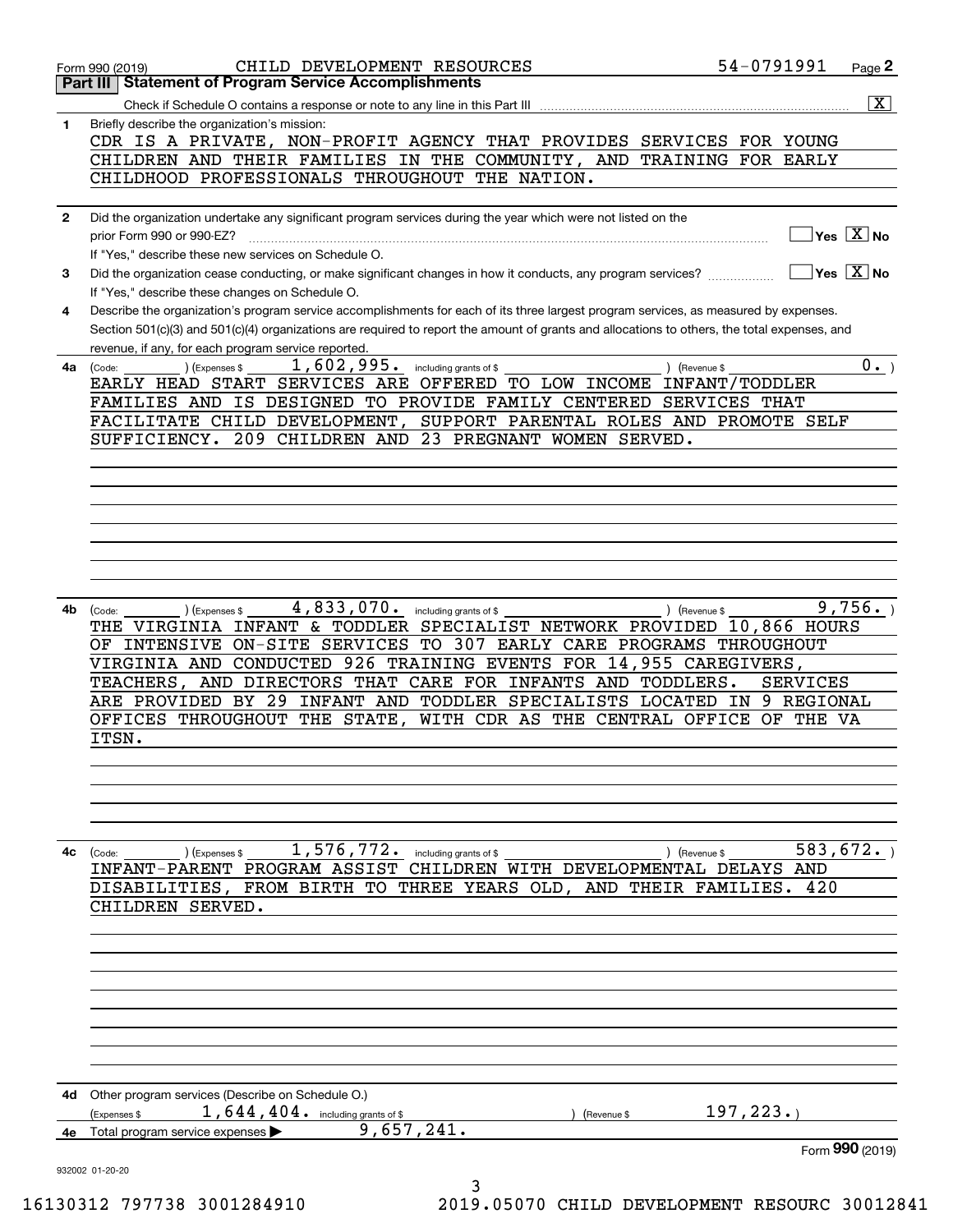|  | Form 990 (2019) |  |
|--|-----------------|--|

Form 990 (2019) Page **3Part IV Checklist of Required Schedules** CHILD DEVELOPMENT RESOURCES 54-0791991

|     |                                                                                                                                       |                 | Yes                     | No              |
|-----|---------------------------------------------------------------------------------------------------------------------------------------|-----------------|-------------------------|-----------------|
| 1.  | Is the organization described in section $501(c)(3)$ or $4947(a)(1)$ (other than a private foundation)?                               |                 |                         |                 |
|     |                                                                                                                                       | 1               | X                       |                 |
| 2   |                                                                                                                                       | $\overline{2}$  | $\overline{\mathbf{x}}$ |                 |
| 3   | Did the organization engage in direct or indirect political campaign activities on behalf of or in opposition to candidates for       |                 |                         |                 |
|     |                                                                                                                                       | 3               |                         | x               |
| 4   | Section 501(c)(3) organizations. Did the organization engage in lobbying activities, or have a section 501(h) election in effect      |                 |                         |                 |
|     |                                                                                                                                       | 4               |                         | x               |
| 5   | Is the organization a section 501(c)(4), 501(c)(5), or 501(c)(6) organization that receives membership dues, assessments, or          |                 |                         |                 |
|     |                                                                                                                                       | 5               |                         | x               |
| 6   | Did the organization maintain any donor advised funds or any similar funds or accounts for which donors have the right to             |                 |                         |                 |
|     | provide advice on the distribution or investment of amounts in such funds or accounts? If "Yes," complete Schedule D, Part I          | 6               |                         | x               |
| 7   | Did the organization receive or hold a conservation easement, including easements to preserve open space,                             |                 |                         |                 |
|     |                                                                                                                                       | $\overline{7}$  |                         | x               |
| 8   | Did the organization maintain collections of works of art, historical treasures, or other similar assets? If "Yes," complete          |                 |                         | x               |
|     |                                                                                                                                       | 8               |                         |                 |
| 9   | Did the organization report an amount in Part X, line 21, for escrow or custodial account liability, serve as a custodian for         |                 |                         |                 |
|     | amounts not listed in Part X; or provide credit counseling, debt management, credit repair, or debt negotiation services?             | 9               |                         | x               |
| 10  | Did the organization, directly or through a related organization, hold assets in donor-restricted endowments                          |                 |                         |                 |
|     |                                                                                                                                       | 10              | Х                       |                 |
| 11  | If the organization's answer to any of the following questions is "Yes," then complete Schedule D, Parts VI, VII, VIII, IX, or X      |                 |                         |                 |
|     | as applicable.                                                                                                                        |                 |                         |                 |
|     | a Did the organization report an amount for land, buildings, and equipment in Part X, line 10? If "Yes," complete Schedule D,         |                 |                         |                 |
|     |                                                                                                                                       | 11a             | Х                       |                 |
|     | <b>b</b> Did the organization report an amount for investments - other securities in Part X, line 12, that is 5% or more of its total |                 |                         |                 |
|     |                                                                                                                                       | 11 <sub>b</sub> |                         | х               |
|     | c Did the organization report an amount for investments - program related in Part X, line 13, that is 5% or more of its total         |                 |                         |                 |
|     |                                                                                                                                       | 11c             |                         | X.              |
|     | d Did the organization report an amount for other assets in Part X, line 15, that is 5% or more of its total assets reported in       |                 |                         |                 |
|     |                                                                                                                                       | 11d             |                         | x               |
|     |                                                                                                                                       | 11e             | X                       |                 |
| f   | Did the organization's separate or consolidated financial statements for the tax year include a footnote that addresses               |                 |                         |                 |
|     | the organization's liability for uncertain tax positions under FIN 48 (ASC 740)? If "Yes," complete Schedule D, Part X                | 11f             | Х                       |                 |
|     | 12a Did the organization obtain separate, independent audited financial statements for the tax year? If "Yes," complete               |                 |                         |                 |
|     |                                                                                                                                       | 12a             | Х                       |                 |
|     | <b>b</b> Was the organization included in consolidated, independent audited financial statements for the tax year?                    |                 |                         |                 |
|     | If "Yes," and if the organization answered "No" to line 12a, then completing Schedule D, Parts XI and XII is optional manum           | 12b             |                         | A               |
| 13  |                                                                                                                                       | 13              | Х                       |                 |
| 14a | Did the organization maintain an office, employees, or agents outside of the United States?                                           | 14a             |                         | x               |
|     | <b>b</b> Did the organization have aggregate revenues or expenses of more than \$10,000 from grantmaking, fundraising, business,      |                 |                         |                 |
|     | investment, and program service activities outside the United States, or aggregate foreign investments valued at \$100,000            |                 |                         |                 |
|     |                                                                                                                                       | 14b             |                         | X.              |
| 15  | Did the organization report on Part IX, column (A), line 3, more than \$5,000 of grants or other assistance to or for any             |                 |                         | x               |
|     | Did the organization report on Part IX, column (A), line 3, more than \$5,000 of aggregate grants or other assistance to              | 15              |                         |                 |
| 16  |                                                                                                                                       |                 |                         | x               |
| 17  | Did the organization report a total of more than \$15,000 of expenses for professional fundraising services on Part IX,               | 16              |                         |                 |
|     |                                                                                                                                       | 17              |                         | x               |
| 18  | Did the organization report more than \$15,000 total of fundraising event gross income and contributions on Part VIII, lines          |                 |                         |                 |
|     |                                                                                                                                       | 18              | х                       |                 |
| 19  | Did the organization report more than \$15,000 of gross income from gaming activities on Part VIII, line 9a? If "Yes."                |                 |                         |                 |
|     |                                                                                                                                       | 19              | х                       |                 |
|     |                                                                                                                                       | 20a             |                         | x               |
|     | b If "Yes" to line 20a, did the organization attach a copy of its audited financial statements to this return?                        | 20b             |                         |                 |
| 21  | Did the organization report more than \$5,000 of grants or other assistance to any domestic organization or                           |                 |                         |                 |
|     |                                                                                                                                       | 21              |                         | x               |
|     | 932003 01-20-20                                                                                                                       |                 |                         | Form 990 (2019) |

932003 01-20-20

4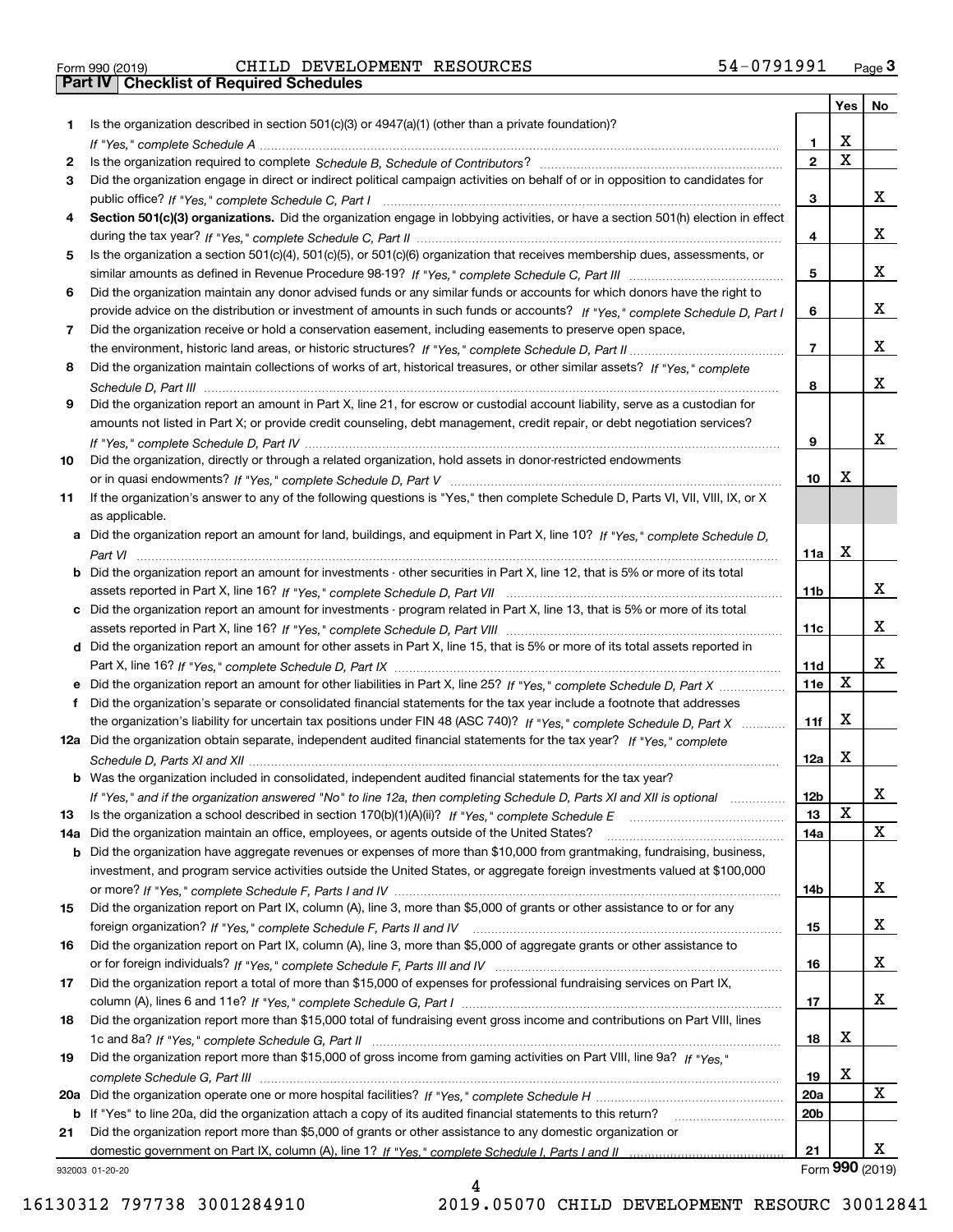| Form 990 (2019) |  |  |
|-----------------|--|--|

# Form 990 (2019) Page **4Part IV Checklist of Required Schedules** CHILD DEVELOPMENT RESOURCES 54-0791991

*(continued)*

|               |                                                                                                                                                                                                    |     | Yes | No              |
|---------------|----------------------------------------------------------------------------------------------------------------------------------------------------------------------------------------------------|-----|-----|-----------------|
| 22            | Did the organization report more than \$5,000 of grants or other assistance to or for domestic individuals on                                                                                      |     |     |                 |
|               |                                                                                                                                                                                                    | 22  |     | x               |
| 23            | Did the organization answer "Yes" to Part VII, Section A, line 3, 4, or 5 about compensation of the organization's current                                                                         |     |     |                 |
|               | and former officers, directors, trustees, key employees, and highest compensated employees? If "Yes," complete                                                                                     |     |     | x               |
|               |                                                                                                                                                                                                    | 23  |     |                 |
|               | 24a Did the organization have a tax-exempt bond issue with an outstanding principal amount of more than \$100,000 as of the                                                                        |     |     |                 |
|               | last day of the year, that was issued after December 31, 2002? If "Yes," answer lines 24b through 24d and complete                                                                                 |     |     |                 |
|               |                                                                                                                                                                                                    | 24a |     | x               |
|               | <b>b</b> Did the organization invest any proceeds of tax-exempt bonds beyond a temporary period exception?                                                                                         | 24b |     |                 |
|               | c Did the organization maintain an escrow account other than a refunding escrow at any time during the year to defease                                                                             |     |     |                 |
|               |                                                                                                                                                                                                    | 24c |     |                 |
|               |                                                                                                                                                                                                    | 24d |     |                 |
|               | 25a Section 501(c)(3), 501(c)(4), and 501(c)(29) organizations. Did the organization engage in an excess benefit                                                                                   |     |     |                 |
|               |                                                                                                                                                                                                    | 25a |     | X.              |
|               | b Is the organization aware that it engaged in an excess benefit transaction with a disqualified person in a prior year, and                                                                       |     |     |                 |
|               | that the transaction has not been reported on any of the organization's prior Forms 990 or 990-EZ? If "Yes," complete                                                                              |     |     | x               |
|               | Schedule L, Part I                                                                                                                                                                                 | 25b |     |                 |
| 26            | Did the organization report any amount on Part X, line 5 or 22, for receivables from or payables to any current                                                                                    |     |     |                 |
|               | or former officer, director, trustee, key employee, creator or founder, substantial contributor, or 35%                                                                                            |     |     | x               |
|               |                                                                                                                                                                                                    | 26  |     |                 |
| 27            | Did the organization provide a grant or other assistance to any current or former officer, director, trustee, key employee,                                                                        |     |     |                 |
|               | creator or founder, substantial contributor or employee thereof, a grant selection committee member, or to a 35% controlled                                                                        |     |     | x               |
|               | entity (including an employee thereof) or family member of any of these persons? If "Yes," complete Schedule L, Part III                                                                           | 27  |     |                 |
| 28            | Was the organization a party to a business transaction with one of the following parties (see Schedule L, Part IV                                                                                  |     |     |                 |
|               | instructions, for applicable filing thresholds, conditions, and exceptions):<br>a A current or former officer, director, trustee, key employee, creator or founder, or substantial contributor? If |     |     |                 |
|               |                                                                                                                                                                                                    | 28a |     | x               |
|               |                                                                                                                                                                                                    | 28b |     | X               |
|               | c A 35% controlled entity of one or more individuals and/or organizations described in lines 28a or 28b? If                                                                                        |     |     |                 |
|               |                                                                                                                                                                                                    | 28c |     | х               |
| 29            |                                                                                                                                                                                                    | 29  | х   |                 |
| 30            | Did the organization receive contributions of art, historical treasures, or other similar assets, or qualified conservation                                                                        |     |     |                 |
|               |                                                                                                                                                                                                    | 30  |     | x               |
| 31            | Did the organization liquidate, terminate, or dissolve and cease operations? If "Yes," complete Schedule N, Part I                                                                                 | 31  |     | X               |
| 32            | Did the organization sell, exchange, dispose of, or transfer more than 25% of its net assets? If "Yes," complete                                                                                   |     |     |                 |
|               |                                                                                                                                                                                                    | 32  |     | х               |
| 33            | Did the organization own 100% of an entity disregarded as separate from the organization under Regulations                                                                                         |     |     |                 |
|               |                                                                                                                                                                                                    | 33  | Χ   |                 |
| 34            | Was the organization related to any tax-exempt or taxable entity? If "Yes," complete Schedule R, Part II, III, or IV, and                                                                          |     |     |                 |
|               |                                                                                                                                                                                                    | 34  |     | х               |
|               | 35a Did the organization have a controlled entity within the meaning of section 512(b)(13)?                                                                                                        | 35a |     | X               |
|               | <b>b</b> If "Yes" to line 35a, did the organization receive any payment from or engage in any transaction with a controlled entity                                                                 |     |     |                 |
|               |                                                                                                                                                                                                    | 35b |     |                 |
| 36            | Section 501(c)(3) organizations. Did the organization make any transfers to an exempt non-charitable related organization?                                                                         |     |     |                 |
|               |                                                                                                                                                                                                    | 36  |     | x               |
| 37            | Did the organization conduct more than 5% of its activities through an entity that is not a related organization                                                                                   |     |     |                 |
|               |                                                                                                                                                                                                    | 37  |     | х               |
| 38            | Did the organization complete Schedule O and provide explanations in Schedule O for Part VI, lines 11b and 19?                                                                                     |     |     |                 |
|               | Note: All Form 990 filers are required to complete Schedule O                                                                                                                                      | 38  | X   |                 |
| <b>Part V</b> | <b>Statements Regarding Other IRS Filings and Tax Compliance</b>                                                                                                                                   |     |     |                 |
|               | Check if Schedule O contains a response or note to any line in this Part V                                                                                                                         |     |     |                 |
|               |                                                                                                                                                                                                    |     | Yes | No              |
|               | 74<br>1a                                                                                                                                                                                           |     |     |                 |
|               | 0<br><b>b</b> Enter the number of Forms W-2G included in line 1a. Enter -0- if not applicable<br>1b                                                                                                |     |     |                 |
|               | c Did the organization comply with backup withholding rules for reportable payments to vendors and reportable gaming                                                                               |     |     |                 |
|               | (gambling) winnings to prize winners?                                                                                                                                                              | 1c  | X   |                 |
|               | 932004 01-20-20                                                                                                                                                                                    |     |     | Form 990 (2019) |
|               | 5                                                                                                                                                                                                  |     |     |                 |

16130312 797738 3001284910 2019.05070 CHILD DEVELOPMENT RESOURC 30012841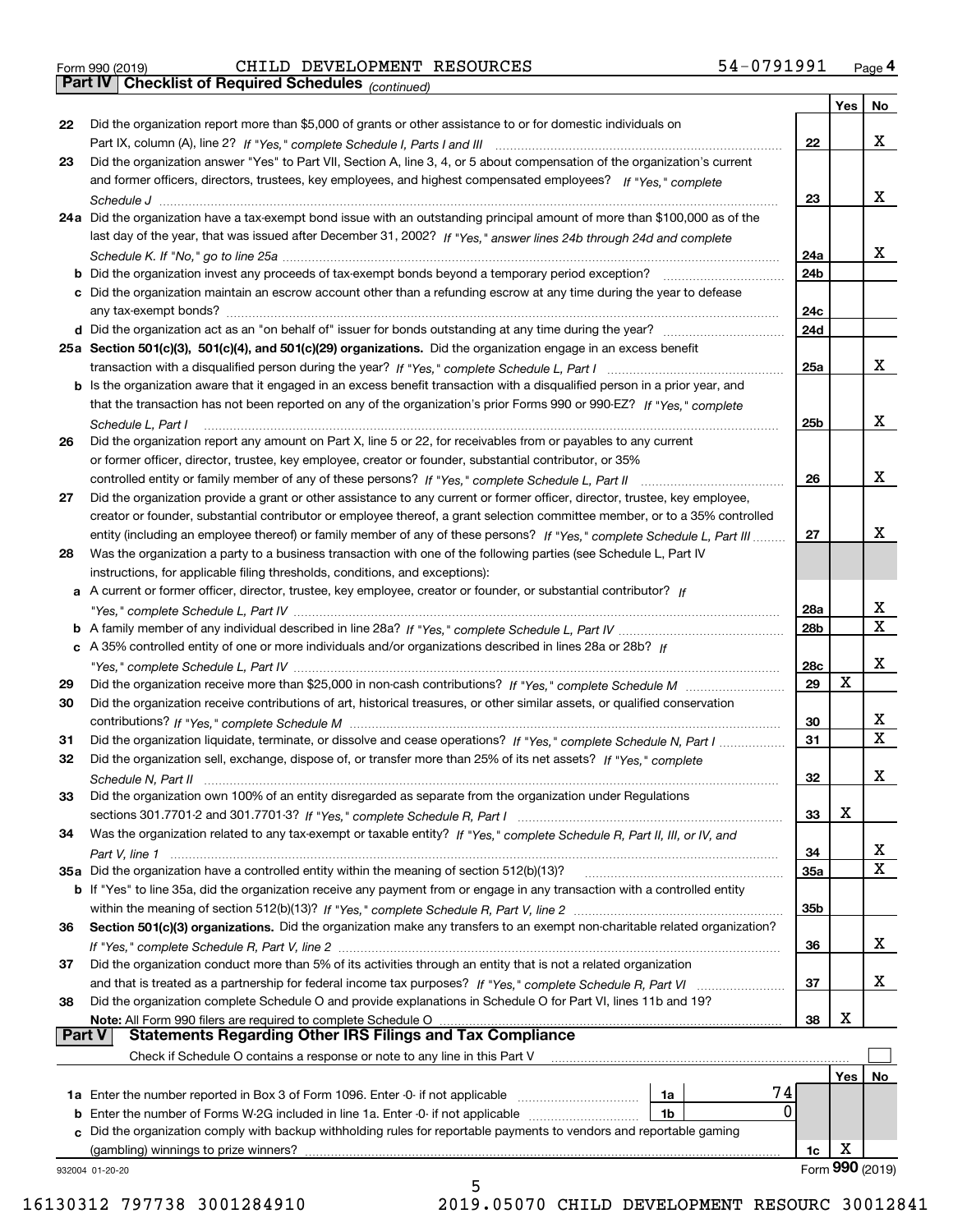|               | 54-0791991<br>CHILD DEVELOPMENT RESOURCES<br>Form 990 (2019)                                                                                                                                                                                                                       |                |     | $_{\text{Page}}$ 5          |  |  |  |
|---------------|------------------------------------------------------------------------------------------------------------------------------------------------------------------------------------------------------------------------------------------------------------------------------------|----------------|-----|-----------------------------|--|--|--|
| <b>Part V</b> | Statements Regarding Other IRS Filings and Tax Compliance (continued)                                                                                                                                                                                                              |                |     |                             |  |  |  |
|               |                                                                                                                                                                                                                                                                                    |                | Yes | No                          |  |  |  |
|               | 2a Enter the number of employees reported on Form W-3, Transmittal of Wage and Tax Statements,                                                                                                                                                                                     |                |     |                             |  |  |  |
|               | 115<br>filed for the calendar year ending with or within the year covered by this return [11] [11] filed for the calendar year ending with or within the year covered by this return<br>2a                                                                                         |                |     |                             |  |  |  |
|               |                                                                                                                                                                                                                                                                                    | 2 <sub>b</sub> | x   |                             |  |  |  |
|               |                                                                                                                                                                                                                                                                                    |                |     |                             |  |  |  |
| За            | Did the organization have unrelated business gross income of \$1,000 or more during the year?                                                                                                                                                                                      | 3a             |     | х                           |  |  |  |
|               |                                                                                                                                                                                                                                                                                    | 3 <sub>b</sub> |     |                             |  |  |  |
|               | 4a At any time during the calendar year, did the organization have an interest in, or a signature or other authority over, a                                                                                                                                                       |                |     |                             |  |  |  |
|               |                                                                                                                                                                                                                                                                                    | 4a             |     | х                           |  |  |  |
|               | <b>b</b> If "Yes," enter the name of the foreign country $\blacktriangleright$                                                                                                                                                                                                     |                |     |                             |  |  |  |
|               | See instructions for filing requirements for FinCEN Form 114, Report of Foreign Bank and Financial Accounts (FBAR).                                                                                                                                                                |                |     |                             |  |  |  |
| 5a            | Was the organization a party to a prohibited tax shelter transaction at any time during the tax year?                                                                                                                                                                              | 5a             |     | x                           |  |  |  |
| b             |                                                                                                                                                                                                                                                                                    | 5 <sub>b</sub> |     | х                           |  |  |  |
| с             |                                                                                                                                                                                                                                                                                    | 5c             |     |                             |  |  |  |
|               | 6a Does the organization have annual gross receipts that are normally greater than \$100,000, and did the organization solicit                                                                                                                                                     |                |     |                             |  |  |  |
|               | any contributions that were not tax deductible as charitable contributions?                                                                                                                                                                                                        | 6a             |     | x                           |  |  |  |
|               | <b>b</b> If "Yes," did the organization include with every solicitation an express statement that such contributions or gifts                                                                                                                                                      |                |     |                             |  |  |  |
|               | were not tax deductible?                                                                                                                                                                                                                                                           | 6b             |     |                             |  |  |  |
| 7             | Organizations that may receive deductible contributions under section 170(c).                                                                                                                                                                                                      |                |     |                             |  |  |  |
| а             | Did the organization receive a payment in excess of \$75 made partly as a contribution and partly for goods and services provided to the payor?                                                                                                                                    | 7a             |     | х                           |  |  |  |
| b             | If "Yes," did the organization notify the donor of the value of the goods or services provided?                                                                                                                                                                                    | 7b             |     |                             |  |  |  |
| с             | Did the organization sell, exchange, or otherwise dispose of tangible personal property for which it was required                                                                                                                                                                  |                |     |                             |  |  |  |
|               |                                                                                                                                                                                                                                                                                    | 7c             |     | х                           |  |  |  |
| d             | 7d                                                                                                                                                                                                                                                                                 |                |     |                             |  |  |  |
| е             |                                                                                                                                                                                                                                                                                    | 7e             |     | х                           |  |  |  |
| f             | Did the organization, during the year, pay premiums, directly or indirectly, on a personal benefit contract?                                                                                                                                                                       | 7f             |     | х                           |  |  |  |
|               | If the organization received a contribution of qualified intellectual property, did the organization file Form 8899 as required?                                                                                                                                                   | 7g             |     |                             |  |  |  |
| h             | g                                                                                                                                                                                                                                                                                  |                |     |                             |  |  |  |
|               | If the organization received a contribution of cars, boats, airplanes, or other vehicles, did the organization file a Form 1098-C?                                                                                                                                                 | 7h             |     |                             |  |  |  |
| 8             | Sponsoring organizations maintaining donor advised funds. Did a donor advised fund maintained by the                                                                                                                                                                               | 8              |     |                             |  |  |  |
|               | sponsoring organization have excess business holdings at any time during the year?                                                                                                                                                                                                 |                |     |                             |  |  |  |
| 9             | Sponsoring organizations maintaining donor advised funds.                                                                                                                                                                                                                          |                |     |                             |  |  |  |
| а             | Did the sponsoring organization make any taxable distributions under section 4966?                                                                                                                                                                                                 | 9а<br>9b       |     |                             |  |  |  |
| b             | Did the sponsoring organization make a distribution to a donor, donor advisor, or related person?                                                                                                                                                                                  |                |     |                             |  |  |  |
| 10            | Section 501(c)(7) organizations. Enter:                                                                                                                                                                                                                                            |                |     |                             |  |  |  |
|               | 10a<br>a Initiation fees and capital contributions included on Part VIII, line 12 [111] [11] [11] Initiation fees and capital contributions included on Part VIII, line 12<br> 10b <br>Gross receipts, included on Form 990, Part VIII, line 12, for public use of club facilities |                |     |                             |  |  |  |
|               |                                                                                                                                                                                                                                                                                    |                |     |                             |  |  |  |
| 11            | Section 501(c)(12) organizations. Enter:                                                                                                                                                                                                                                           |                |     |                             |  |  |  |
| a             | Gross income from members or shareholders<br>11a                                                                                                                                                                                                                                   |                |     |                             |  |  |  |
| b             | Gross income from other sources (Do not net amounts due or paid to other sources against                                                                                                                                                                                           |                |     |                             |  |  |  |
|               | 11 <sub>b</sub><br>12a Section 4947(a)(1) non-exempt charitable trusts. Is the organization filing Form 990 in lieu of Form 1041?                                                                                                                                                  |                |     |                             |  |  |  |
|               |                                                                                                                                                                                                                                                                                    | 12a            |     |                             |  |  |  |
|               | 12b<br><b>b</b> If "Yes," enter the amount of tax-exempt interest received or accrued during the year                                                                                                                                                                              |                |     |                             |  |  |  |
| 13            | Section 501(c)(29) qualified nonprofit health insurance issuers.                                                                                                                                                                                                                   |                |     |                             |  |  |  |
|               | a Is the organization licensed to issue qualified health plans in more than one state?                                                                                                                                                                                             | 13a            |     |                             |  |  |  |
|               | Note: See the instructions for additional information the organization must report on Schedule O.                                                                                                                                                                                  |                |     |                             |  |  |  |
| b             | Enter the amount of reserves the organization is required to maintain by the states in which the                                                                                                                                                                                   |                |     |                             |  |  |  |
|               | 13 <sub>b</sub>                                                                                                                                                                                                                                                                    |                |     |                             |  |  |  |
|               | 13 <sub>c</sub>                                                                                                                                                                                                                                                                    |                |     |                             |  |  |  |
| 14a           | Did the organization receive any payments for indoor tanning services during the tax year?                                                                                                                                                                                         | 14a            |     | X                           |  |  |  |
|               | <b>b</b> If "Yes," has it filed a Form 720 to report these payments? If "No," provide an explanation on Schedule O                                                                                                                                                                 | 14b            |     |                             |  |  |  |
| 15            | Is the organization subject to the section 4960 tax on payment(s) of more than \$1,000,000 in remuneration or                                                                                                                                                                      |                |     |                             |  |  |  |
|               |                                                                                                                                                                                                                                                                                    | 15             |     | x                           |  |  |  |
|               | If "Yes," see instructions and file Form 4720, Schedule N.                                                                                                                                                                                                                         |                |     |                             |  |  |  |
| 16            | Is the organization an educational institution subject to the section 4968 excise tax on net investment income?                                                                                                                                                                    | 16             |     | х                           |  |  |  |
|               | If "Yes," complete Form 4720, Schedule O.                                                                                                                                                                                                                                          |                |     | $F_{\text{arm}}$ 990 (2010) |  |  |  |
|               |                                                                                                                                                                                                                                                                                    |                |     |                             |  |  |  |

Form (2019) **990**

932005 01-20-20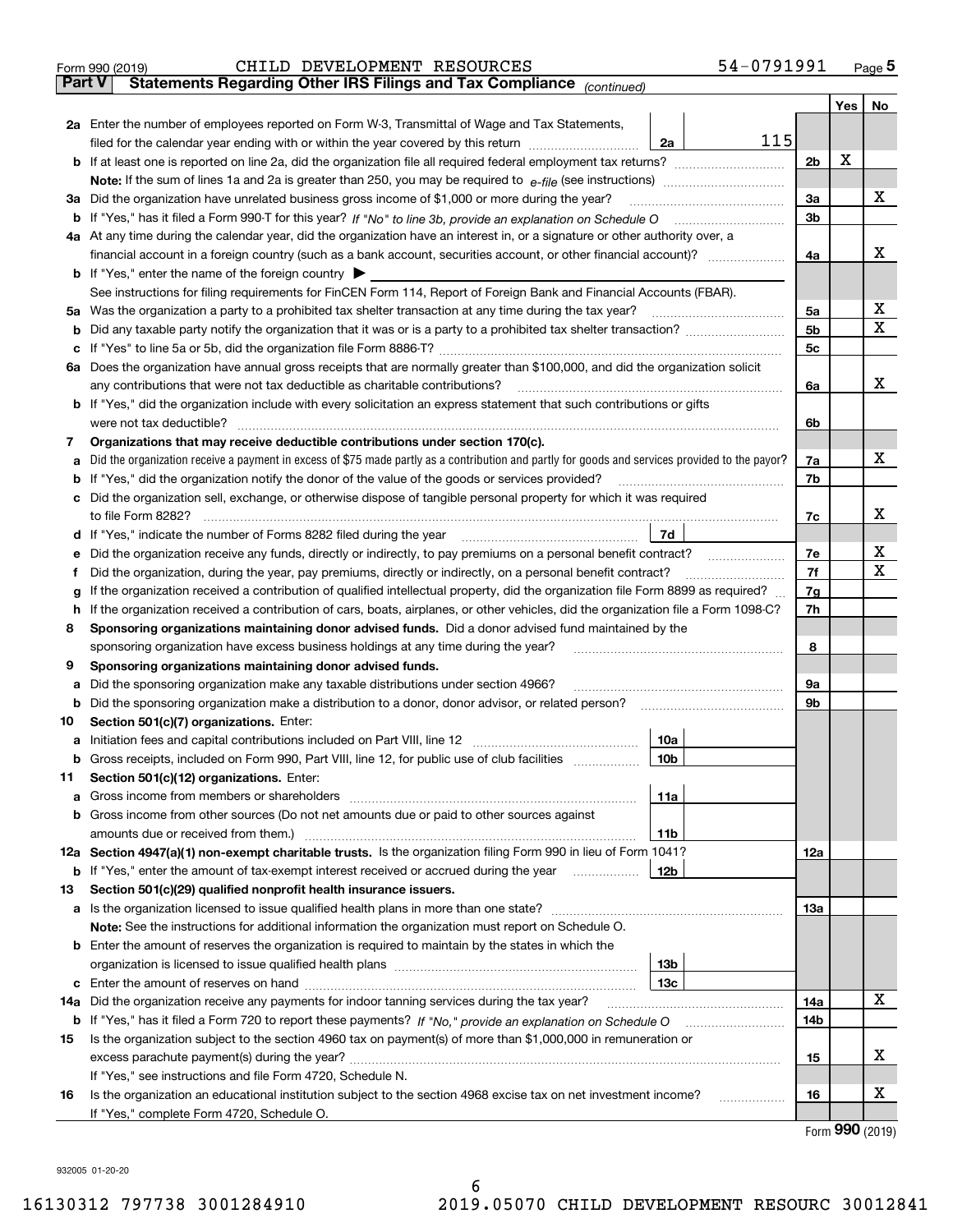| Form 990 (2019) |  |  |
|-----------------|--|--|
|                 |  |  |

#### CHILD DEVELOPMENT RESOURCES 54-0791991

*For each "Yes" response to lines 2 through 7b below, and for a "No" response to line 8a, 8b, or 10b below, describe the circumstances, processes, or changes on Schedule O. See instructions.* Form 990 (2019) **CHILD DEVELOPMENT RESOURCES** 54 – 0791991 <sub>Page</sub> 6<br>**Part VI Governance, Management, and Disclosure** *For each "Yes" response to lines 2 through 7b below, and for a "No" response* 

|    |                                                                                                                                                                               |    |    |                 | Yes   No        |             |
|----|-------------------------------------------------------------------------------------------------------------------------------------------------------------------------------|----|----|-----------------|-----------------|-------------|
|    | <b>1a</b> Enter the number of voting members of the governing body at the end of the tax year                                                                                 | 1a | 25 |                 |                 |             |
|    | If there are material differences in voting rights among members of the governing body, or if the governing                                                                   |    |    |                 |                 |             |
|    | body delegated broad authority to an executive committee or similar committee, explain on Schedule O.                                                                         |    |    |                 |                 |             |
|    | <b>b</b> Enter the number of voting members included on line 1a, above, who are independent <i>manumum</i>                                                                    | 1b | 25 |                 |                 |             |
| 2  | Did any officer, director, trustee, or key employee have a family relationship or a business relationship with any other                                                      |    |    |                 |                 |             |
|    | officer, director, trustee, or key employee?                                                                                                                                  |    |    | $\mathbf{2}$    | X               |             |
| 3  | Did the organization delegate control over management duties customarily performed by or under the direct supervision                                                         |    |    |                 |                 |             |
|    |                                                                                                                                                                               |    |    | 3               |                 | X           |
| 4  | Did the organization make any significant changes to its governing documents since the prior Form 990 was filed?                                                              |    |    | $\overline{4}$  |                 | $\mathbf X$ |
| 5  |                                                                                                                                                                               |    |    | 5               |                 | X           |
| 6  |                                                                                                                                                                               |    |    | 6               |                 | $\mathbf X$ |
| 7a | Did the organization have members, stockholders, or other persons who had the power to elect or appoint one or                                                                |    |    |                 |                 |             |
|    |                                                                                                                                                                               |    |    | 7a              |                 | x           |
|    | <b>b</b> Are any governance decisions of the organization reserved to (or subject to approval by) members, stockholders, or                                                   |    |    |                 |                 |             |
|    | persons other than the governing body?                                                                                                                                        |    |    | 7b              |                 | х           |
| 8  | Did the organization contemporaneously document the meetings held or written actions undertaken during the year by the following:                                             |    |    |                 |                 |             |
| a  |                                                                                                                                                                               |    |    | 8a              | X               |             |
|    |                                                                                                                                                                               |    |    | 8b              | X               |             |
| 9  | Is there any officer, director, trustee, or key employee listed in Part VII, Section A, who cannot be reached at the                                                          |    |    |                 |                 |             |
|    |                                                                                                                                                                               |    |    | 9               |                 | x           |
|    | Section B. Policies (This Section B requests information about policies not required by the Internal Revenue Code.)                                                           |    |    |                 |                 |             |
|    |                                                                                                                                                                               |    |    |                 | Yes             | No          |
|    |                                                                                                                                                                               |    |    | 10a             |                 | X           |
|    |                                                                                                                                                                               |    |    |                 |                 |             |
|    | <b>b</b> If "Yes," did the organization have written policies and procedures governing the activities of such chapters, affiliates,                                           |    |    |                 |                 |             |
|    |                                                                                                                                                                               |    |    | 10 <sub>b</sub> | X               |             |
|    | 11a Has the organization provided a complete copy of this Form 990 to all members of its governing body before filing the form?                                               |    |    | 11a             |                 |             |
|    | <b>b</b> Describe in Schedule O the process, if any, used by the organization to review this Form 990.                                                                        |    |    |                 |                 |             |
|    |                                                                                                                                                                               |    |    | 12a             | X               |             |
| b  |                                                                                                                                                                               |    |    | 12 <sub>b</sub> | X               |             |
|    | c Did the organization regularly and consistently monitor and enforce compliance with the policy? If "Yes." describe                                                          |    |    |                 |                 |             |
|    | in Schedule O how this was done manufactured and continuum control of the Schedule O how this was done manufactured and continuum control of the Schedule O how this was done |    |    | 12c             | X               |             |
| 13 |                                                                                                                                                                               |    |    | 13              | X               |             |
| 14 | Did the organization have a written document retention and destruction policy? manufactured and the organization have a written document retention and destruction policy?    |    |    | 14              | X               |             |
| 15 | Did the process for determining compensation of the following persons include a review and approval by independent                                                            |    |    |                 |                 |             |
|    | persons, comparability data, and contemporaneous substantiation of the deliberation and decision?                                                                             |    |    |                 |                 |             |
|    |                                                                                                                                                                               |    |    | 15a             | X               |             |
|    |                                                                                                                                                                               |    |    | 15 <sub>b</sub> | X               |             |
|    | If "Yes" to line 15a or 15b, describe the process in Schedule O (see instructions).                                                                                           |    |    |                 |                 |             |
|    | 16a Did the organization invest in, contribute assets to, or participate in a joint venture or similar arrangement with a                                                     |    |    |                 |                 |             |
|    | taxable entity during the year?                                                                                                                                               |    |    | 16a             |                 | X           |
|    | b If "Yes," did the organization follow a written policy or procedure requiring the organization to evaluate its participation                                                |    |    |                 |                 |             |
|    | in joint venture arrangements under applicable federal tax law, and take steps to safeguard the organization's                                                                |    |    |                 |                 |             |
|    | exempt status with respect to such arrangements?                                                                                                                              |    |    | 16 <sub>b</sub> |                 |             |
|    | <b>Section C. Disclosure</b>                                                                                                                                                  |    |    |                 |                 |             |
| 17 | List the states with which a copy of this Form 990 is required to be filed $\blacktriangleright\text{VA}$                                                                     |    |    |                 |                 |             |
| 18 | Section 6104 requires an organization to make its Forms 1023 (1024 or 1024-A, if applicable), 990, and 990-T (Section 501(c)(3)s only) available                              |    |    |                 |                 |             |
|    | for public inspection. Indicate how you made these available. Check all that apply.                                                                                           |    |    |                 |                 |             |
|    | $\lfloor x \rfloor$ Upon request<br>Own website<br>Another's website<br>Other (explain on Schedule O)                                                                         |    |    |                 |                 |             |
| 19 | Describe on Schedule O whether (and if so, how) the organization made its governing documents, conflict of interest policy, and financial                                     |    |    |                 |                 |             |
|    | statements available to the public during the tax year.                                                                                                                       |    |    |                 |                 |             |
| 20 | State the name, address, and telephone number of the person who possesses the organization's books and records                                                                |    |    |                 |                 |             |
|    | THE ORGANIZATION - 757-566-3300                                                                                                                                               |    |    |                 |                 |             |
|    | 23188<br>150 POINT O'WOODS ROAD, WILLIAMSBURG, VA                                                                                                                             |    |    |                 |                 |             |
|    |                                                                                                                                                                               |    |    |                 | Form 990 (2019) |             |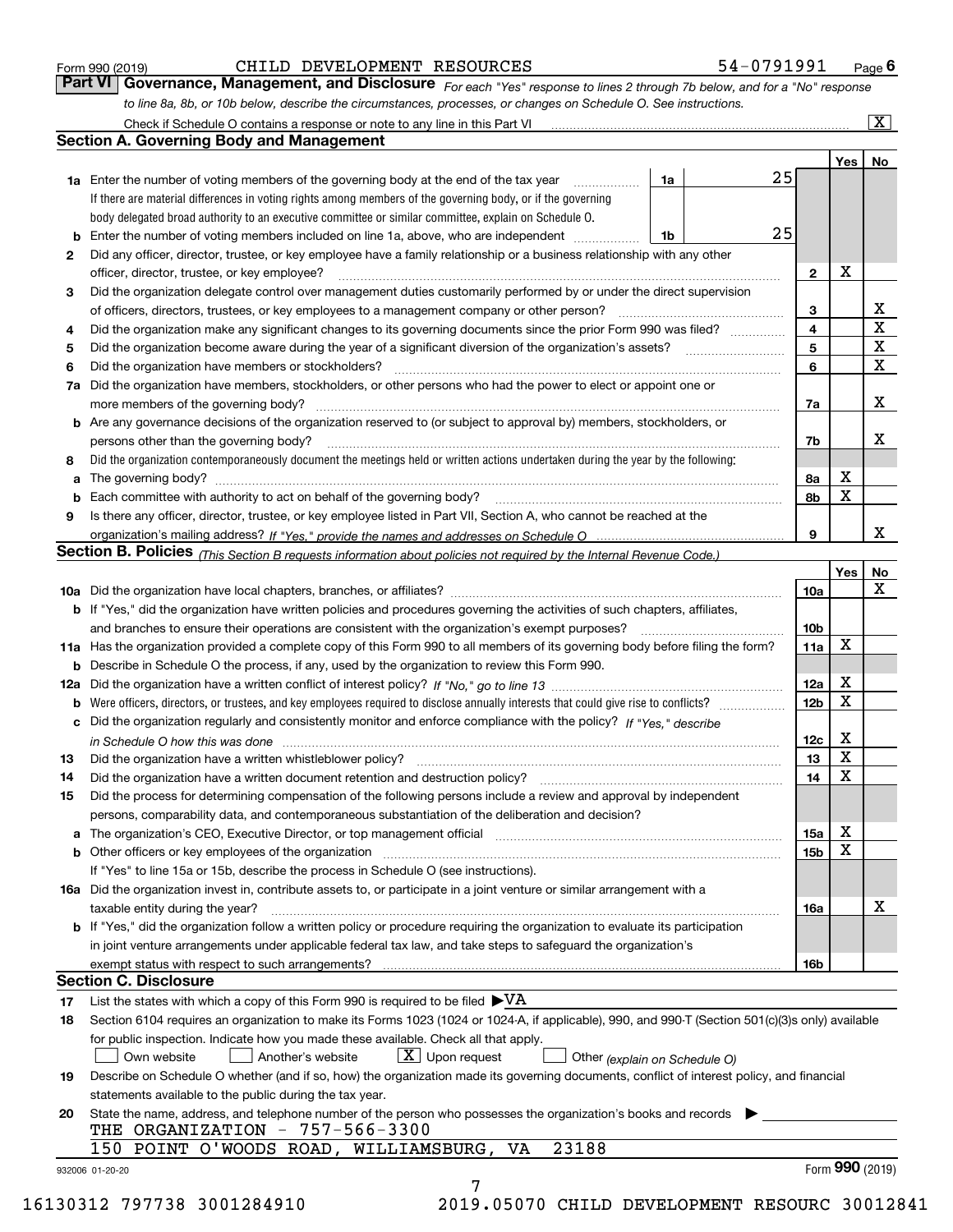$\mathcal{L}^{\text{max}}$ 

## **7Part VII Compensation of Officers, Directors, Trustees, Key Employees, Highest Compensated Employees, and Independent Contractors**

Check if Schedule O contains a response or note to any line in this Part VII

**Section A. Officers, Directors, Trustees, Key Employees, and Highest Compensated Employees**

**1a**  Complete this table for all persons required to be listed. Report compensation for the calendar year ending with or within the organization's tax year. **•** List all of the organization's current officers, directors, trustees (whether individuals or organizations), regardless of amount of compensation.

Enter -0- in columns (D), (E), and (F) if no compensation was paid.

 $\bullet$  List all of the organization's  $\,$ current key employees, if any. See instructions for definition of "key employee."

**•** List the organization's five current highest compensated employees (other than an officer, director, trustee, or key employee) who received reportable compensation (Box 5 of Form W-2 and/or Box 7 of Form 1099-MISC) of more than \$100,000 from the organization and any related organizations.

**•** List all of the organization's former officers, key employees, and highest compensated employees who received more than \$100,000 of reportable compensation from the organization and any related organizations.

**former directors or trustees**  ¥ List all of the organization's that received, in the capacity as a former director or trustee of the organization, more than \$10,000 of reportable compensation from the organization and any related organizations.

See instructions for the order in which to list the persons above.

Check this box if neither the organization nor any related organization compensated any current officer, director, or trustee.  $\mathcal{L}^{\text{max}}$ 

| (A)                          | (B)                    | (C)                            |                                                                  | (D)         | (E)          | (F)                              |           |                     |                                  |                          |
|------------------------------|------------------------|--------------------------------|------------------------------------------------------------------|-------------|--------------|----------------------------------|-----------|---------------------|----------------------------------|--------------------------|
| Name and title               | Average                |                                | Position<br>(do not check more than one                          |             | Reportable   | Reportable                       | Estimated |                     |                                  |                          |
|                              | hours per              |                                | box, unless person is both an<br>officer and a director/trustee) |             |              |                                  |           | compensation        | compensation                     | amount of                |
|                              | week                   |                                |                                                                  |             |              |                                  |           | from                | from related                     | other                    |
|                              | (list any<br>hours for |                                |                                                                  |             |              |                                  |           | the<br>organization | organizations<br>(W-2/1099-MISC) | compensation<br>from the |
|                              | related                |                                |                                                                  |             |              |                                  |           | (W-2/1099-MISC)     |                                  | organization             |
|                              | organizations          |                                |                                                                  |             |              |                                  |           |                     |                                  | and related              |
|                              | below                  | Individual trustee or director | Institutional trustee                                            |             | Key employee |                                  |           |                     |                                  | organizations            |
|                              | line)                  |                                |                                                                  | Officer     |              | Highest compensated<br> employee | Former    |                     |                                  |                          |
| LEIGH HOUGHLAND<br>(1)       | 3.00                   |                                |                                                                  |             |              |                                  |           |                     |                                  |                          |
| <b>CHAIR</b>                 |                        | $\mathbf X$                    |                                                                  | $\rm X$     |              |                                  |           | $\mathbf 0$ .       | $\mathbf 0$ .                    | $0_{.}$                  |
| (2)<br>PAMELA PENNY          | 3.00                   |                                |                                                                  |             |              |                                  |           |                     |                                  |                          |
| VICE CHAIR                   |                        | $\overline{\mathbf{X}}$        |                                                                  | X           |              |                                  |           | 0.                  | $\mathbf 0$ .                    | $\mathbf 0$ .            |
| (3)<br>VIRGINIA MCLAUGHLIN   | 3.00                   |                                |                                                                  |             |              |                                  |           |                     |                                  |                          |
| <b>SECRETARY</b>             |                        | $\rm X$                        |                                                                  | $\mathbf X$ |              |                                  |           | $\mathbf 0$ .       | $\mathbf 0$ .                    | $\mathbf 0$ .            |
| EDWARD ROBINSON<br>(4)       | 3.00                   |                                |                                                                  |             |              |                                  |           |                     |                                  |                          |
| <b>TREASURER</b>             |                        | $\overline{\textbf{X}}$        |                                                                  | $\mathbf X$ |              |                                  |           | 0.                  | $\mathbf 0$ .                    | $0$ .                    |
| <b>SEAN ALLBURN</b><br>(5)   | $\overline{2.00}$      |                                |                                                                  |             |              |                                  |           |                     |                                  |                          |
| <b>DIRECTOR</b>              |                        | $\rm X$                        |                                                                  |             |              |                                  |           | 0.                  | 0.                               | $\mathbf 0$ .            |
| (6)<br><b>BETSY ANDERSON</b> | 4.00                   |                                |                                                                  |             |              |                                  |           |                     |                                  |                          |
| <b>DIRECTOR</b>              |                        | X                              |                                                                  |             |              |                                  |           | 0.                  | 0.                               | $\mathbf 0$ .            |
| T. J. CARDWELL<br>(7)        | 3.00                   |                                |                                                                  |             |              |                                  |           |                     |                                  |                          |
| <b>DIRECTOR</b>              |                        | $\overline{\textbf{X}}$        |                                                                  |             |              |                                  |           | $\mathbf{0}$ .      | $\mathbf 0$ .                    | $\mathbf 0$ .            |
| AMANDA DEVERICH<br>(8)       | 2.00                   |                                |                                                                  |             |              |                                  |           |                     |                                  |                          |
| <b>DIRECTOR</b>              |                        | $\overline{\mathbf{X}}$        |                                                                  |             |              |                                  |           | 0.                  | 0.                               | $\mathbf 0$ .            |
| SUSIE DORSEY<br>(9)          | 3.00                   |                                |                                                                  |             |              |                                  |           |                     |                                  |                          |
| <b>DIRECTOR</b>              |                        | $\overline{\mathbf{X}}$        |                                                                  |             |              |                                  |           | 0.                  | $\mathbf 0$ .                    | $\mathbf 0$ .            |
| (10) ELIZABETH M. EMERSON    | 2.00                   |                                |                                                                  |             |              |                                  |           |                     |                                  |                          |
| <b>DIRECTOR</b>              |                        | $\overline{\mathbf{X}}$        |                                                                  |             |              |                                  |           | 0.                  | $\mathbf 0$ .                    | $0$ .                    |
| (11) RITA J. FRANCAVILLA     | 3.00                   |                                |                                                                  |             |              |                                  |           |                     |                                  |                          |
| <b>DIRECTOR</b>              |                        | $\overline{\textbf{X}}$        |                                                                  |             |              |                                  |           | $\mathbf 0$ .       | 0.                               | $\mathbf 0$ .            |
| (12) PETER GORE              | 3.00                   |                                |                                                                  |             |              |                                  |           |                     |                                  |                          |
| <b>DIRECTOR</b>              |                        | $\overline{\mathbf{X}}$        |                                                                  |             |              |                                  |           | $\mathbf 0$ .       | $\mathbf 0$ .                    | $\mathbf 0$ .            |
| (13) SARAH HOUGHLAND         | 3.00                   |                                |                                                                  |             |              |                                  |           |                     |                                  |                          |
| <b>DIRECTOR</b>              |                        | $\overline{\text{X}}$          |                                                                  |             |              |                                  |           | $\mathbf 0$ .       | $\mathbf 0$ .                    | $0_{.}$                  |
| (14) ALEX HUTCHERSON         | 3.00                   |                                |                                                                  |             |              |                                  |           |                     |                                  |                          |
| <b>DIRECTOR</b>              |                        | $\mathbf X$                    |                                                                  |             |              |                                  |           | 0.                  | $\mathbf 0$ .                    | $0_{.}$                  |
| (15) SARAH KUEHL             | 2.00                   |                                |                                                                  |             |              |                                  |           |                     |                                  |                          |
| <b>DIRECTOR</b>              |                        | $\overline{\textbf{X}}$        |                                                                  |             |              |                                  |           | 0.                  | $\mathbf 0$ .                    | $\mathbf 0$ .            |
| (16) DEBORAH NICE            | 3.00                   |                                |                                                                  |             |              |                                  |           |                     |                                  |                          |
| <b>DIRECTOR</b>              |                        | $\overline{\mathbf{X}}$        |                                                                  |             |              |                                  |           | 0.                  | $\mathbf 0$ .                    | $\mathbf 0$ .            |
| (17) A. VAUGHN POLLER        | 3.00                   |                                |                                                                  |             |              |                                  |           |                     |                                  |                          |
| <b>DIRECTOR</b>              |                        | X                              |                                                                  |             |              |                                  |           | 0.                  | $\mathbf 0$ .                    | 0.                       |

932007 01-20-20

8 16130312 797738 3001284910 2019.05070 CHILD DEVELOPMENT RESOURC 30012841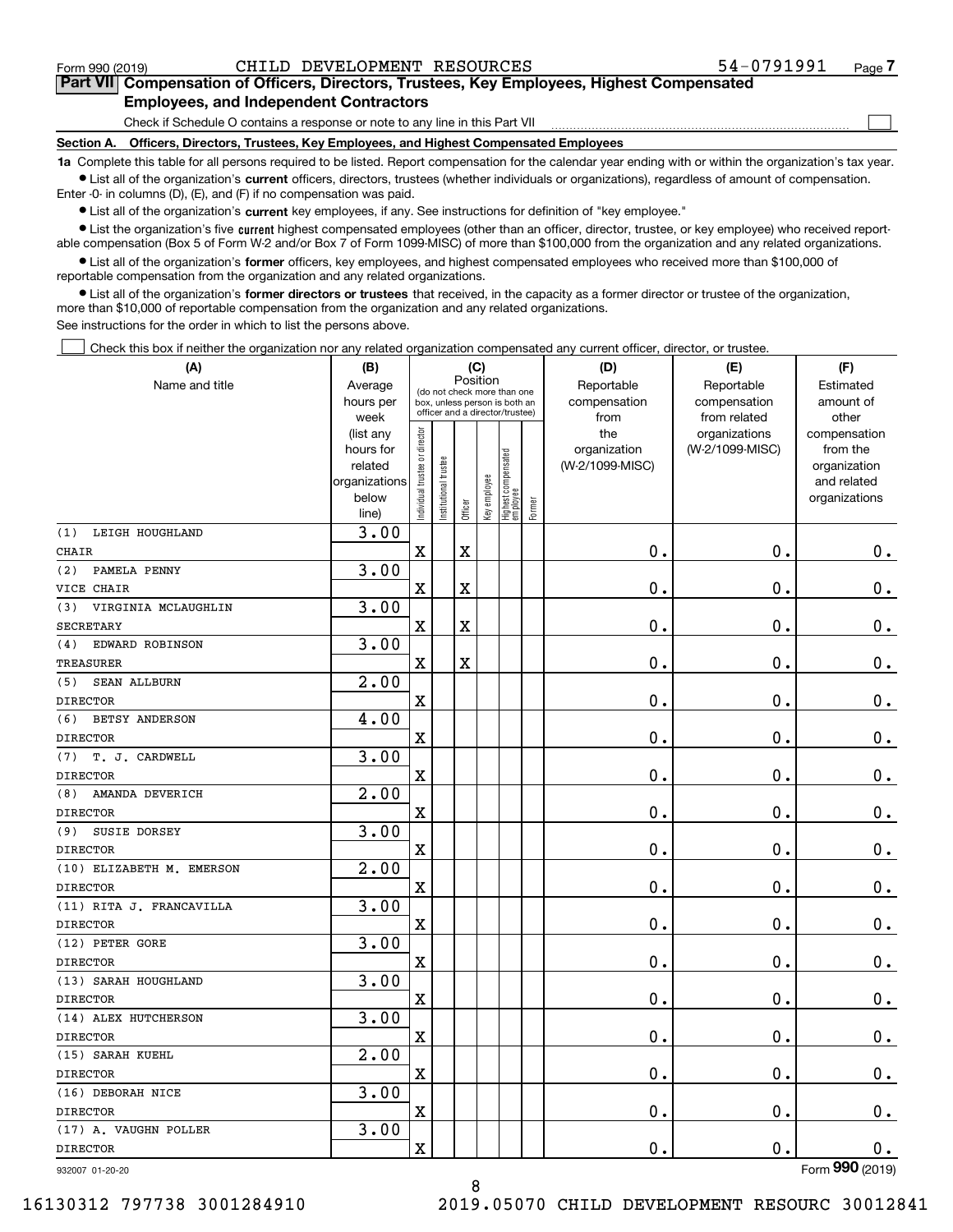|  | rm 990 (2019) |  |
|--|---------------|--|
|  |               |  |

**8** 54-0791991

| <b>Part VII</b><br>Section A. Officers, Directors, Trustees, Key Employees, and Highest Compensated Employees (continued)                 |                                                                                |                                |                                 |         |              |                                  |        |                            |                 |               |                             |       |
|-------------------------------------------------------------------------------------------------------------------------------------------|--------------------------------------------------------------------------------|--------------------------------|---------------------------------|---------|--------------|----------------------------------|--------|----------------------------|-----------------|---------------|-----------------------------|-------|
| (A)                                                                                                                                       | (B)                                                                            |                                |                                 |         | (C)          |                                  |        | (D)                        | (F)<br>(E)      |               |                             |       |
| Name and title                                                                                                                            | Average                                                                        |                                | (do not check more than one     |         | Position     |                                  |        | Reportable                 | Reportable      |               | Estimated                   |       |
|                                                                                                                                           | hours per                                                                      |                                | box, unless person is both an   |         |              |                                  |        | compensation               | compensation    |               | amount of                   |       |
|                                                                                                                                           | week                                                                           |                                | officer and a director/trustee) |         |              |                                  |        | from                       | from related    |               | other                       |       |
|                                                                                                                                           | (list any<br>hours for                                                         |                                |                                 |         |              |                                  |        | the                        | organizations   |               | compensation                |       |
|                                                                                                                                           | related                                                                        |                                |                                 |         |              |                                  |        | organization               | (W-2/1099-MISC) |               | from the                    |       |
|                                                                                                                                           | organizations                                                                  |                                |                                 |         |              |                                  |        | (W-2/1099-MISC)            |                 |               | organization<br>and related |       |
|                                                                                                                                           | below                                                                          | Individual trustee or director | Institutional trustee           |         |              |                                  |        |                            |                 |               | organizations               |       |
|                                                                                                                                           | line)                                                                          |                                |                                 | Officer | Key employee | Highest compensated<br> employee | Former |                            |                 |               |                             |       |
| (18) ALEXANDER W. POWELL                                                                                                                  | 3.00                                                                           |                                |                                 |         |              |                                  |        |                            |                 |               |                             |       |
| <b>DIRECTOR</b>                                                                                                                           |                                                                                | $\mathbf X$                    |                                 |         |              |                                  |        | $\mathbf 0$ .              |                 | 0.            |                             | 0.    |
| (19) MELANIE RAPP BEALE                                                                                                                   | 2.00                                                                           |                                |                                 |         |              |                                  |        |                            |                 |               |                             |       |
| <b>DIRECTOR</b>                                                                                                                           |                                                                                | X                              |                                 |         |              |                                  |        | $\mathbf 0$ .              |                 | 0.            |                             | 0.    |
| (20) LEON SALZMAN                                                                                                                         | 2.00                                                                           |                                |                                 |         |              |                                  |        |                            |                 |               |                             |       |
| <b>DIRECTOR</b>                                                                                                                           |                                                                                | X                              |                                 |         |              |                                  |        | $\mathbf 0$ .              |                 | $\mathbf 0$ . |                             | $0$ . |
| (21) MARC SHARP                                                                                                                           | 3.00                                                                           |                                |                                 |         |              |                                  |        |                            |                 |               |                             |       |
| <b>DIRECTOR</b>                                                                                                                           |                                                                                | X                              |                                 |         |              |                                  |        | $\mathbf 0$ .              |                 | $\mathbf 0$ . |                             | $0$ . |
| (22) MARY ANN SLEECE                                                                                                                      | 3.00                                                                           |                                |                                 |         |              |                                  |        |                            |                 |               |                             |       |
| <b>DIRECTOR</b>                                                                                                                           |                                                                                | X                              |                                 |         |              |                                  |        | $\mathbf 0$ .              |                 | $\mathbf 0$ . |                             | 0.    |
| (23) ANNE SMITH                                                                                                                           | 3.00                                                                           |                                |                                 |         |              |                                  |        |                            |                 |               |                             |       |
| <b>DIRECTOR</b>                                                                                                                           |                                                                                | $\mathbf x$                    |                                 |         |              |                                  |        | $\mathbf 0$ .              |                 | $\mathbf 0$ . |                             | 0.    |
| (24) ANN TETRAULT                                                                                                                         | 2.00                                                                           |                                |                                 |         |              |                                  |        |                            |                 |               |                             |       |
| <b>DIRECTOR</b>                                                                                                                           |                                                                                | $\mathbf X$                    |                                 |         |              |                                  |        | $\mathbf 0$ .              |                 | $\mathbf 0$ . |                             | 0.    |
| (25) SUE WILSON                                                                                                                           | 3.00                                                                           |                                |                                 |         |              |                                  |        |                            |                 |               |                             |       |
| <b>DIRECTOR</b>                                                                                                                           |                                                                                | X                              |                                 |         |              |                                  |        | 0.                         |                 | $\mathbf 0$ . |                             | 0.    |
| (26) PAUL F. SCOTT                                                                                                                        | 40.00                                                                          |                                |                                 |         |              |                                  |        |                            |                 |               |                             |       |
| EXECUTIVE DIRECTOR                                                                                                                        |                                                                                |                                |                                 | X       |              |                                  |        | 117,005.                   |                 | 0.            | 15,924.                     |       |
| 1b Subtotal                                                                                                                               |                                                                                |                                |                                 |         |              |                                  |        | 117,005.                   |                 | 0.            | 15,924.                     |       |
| c Total from continuation sheets to Part VII, Section A [111] [12] Total from continuation sheets to Part VII, Section A                  |                                                                                |                                |                                 |         |              |                                  |        | О.                         |                 | 0.            |                             | 0.    |
|                                                                                                                                           |                                                                                |                                |                                 |         |              |                                  |        | 117,005.                   |                 | 0.            | 15,924.                     |       |
| Total number of individuals (including but not limited to those listed above) who received more than \$100,000 of reportable<br>2         |                                                                                |                                |                                 |         |              |                                  |        |                            |                 |               |                             |       |
| compensation from the organization $\blacktriangleright$                                                                                  |                                                                                |                                |                                 |         |              |                                  |        |                            |                 |               |                             | 1     |
|                                                                                                                                           |                                                                                |                                |                                 |         |              |                                  |        |                            |                 |               | <b>Yes</b>                  | No    |
| Did the organization list any former officer, director, trustee, key employee, or highest compensated employee on<br>3                    |                                                                                |                                |                                 |         |              |                                  |        |                            |                 |               |                             |       |
|                                                                                                                                           |                                                                                |                                |                                 |         |              |                                  |        |                            |                 |               | 3                           | х     |
| For any individual listed on line 1a, is the sum of reportable compensation and other compensation from the organization<br>4             |                                                                                |                                |                                 |         |              |                                  |        |                            |                 |               |                             |       |
|                                                                                                                                           |                                                                                |                                |                                 |         |              |                                  |        |                            |                 |               | 4                           | X     |
| Did any person listed on line 1a receive or accrue compensation from any unrelated organization or individual for services<br>5           |                                                                                |                                |                                 |         |              |                                  |        |                            |                 |               |                             |       |
|                                                                                                                                           |                                                                                |                                |                                 |         |              |                                  |        |                            |                 |               | 5                           | X     |
| <b>Section B. Independent Contractors</b>                                                                                                 |                                                                                |                                |                                 |         |              |                                  |        |                            |                 |               |                             |       |
| Complete this table for your five highest compensated independent contractors that received more than \$100,000 of compensation from<br>1 |                                                                                |                                |                                 |         |              |                                  |        |                            |                 |               |                             |       |
| the organization. Report compensation for the calendar year ending with or within the organization's tax year.                            |                                                                                |                                |                                 |         |              |                                  |        |                            |                 |               |                             |       |
| (A)                                                                                                                                       |                                                                                |                                |                                 |         |              |                                  |        | (B)                        |                 |               | (C)                         |       |
| Name and business address                                                                                                                 |                                                                                |                                |                                 |         |              |                                  |        | Description of services    |                 |               | Compensation                |       |
| FAIRFAX COUNTY OFFICE FOR CHILDREN/DFS,                                                                                                   |                                                                                |                                |                                 |         |              |                                  |        | <b>MONITOR &amp; TRAIN</b> |                 |               |                             |       |
| 12011 GOVERNMENT CENTER PARKWAY, SUITE                                                                                                    |                                                                                |                                |                                 |         |              |                                  |        | CHILDCARE PROFESSION       |                 |               | 453,950.                    |       |
| <b>MONITOR &amp; TRAIN</b><br><b>CHILDSAVERS</b>                                                                                          |                                                                                |                                |                                 |         |              |                                  |        |                            |                 |               |                             |       |
| 200 NORTH 22ND STREET, RICHMOND, VA 23223                                                                                                 |                                                                                |                                |                                 |         |              |                                  |        | CHILDCARE PROFESSION       |                 |               | 245,640.                    |       |
|                                                                                                                                           | CHILDREN'S HARBOR, 702 LONDON STREET,<br><b>MONITOR &amp; TRAIN</b>            |                                |                                 |         |              |                                  |        |                            |                 |               |                             |       |
| PORTSMOUTH, VA 23704-2413                                                                                                                 |                                                                                |                                |                                 |         |              |                                  |        | CHILDCARE PROFESSION       |                 |               | 193,957.                    |       |
| STAFFORD COUNTY SCHOOLS                                                                                                                   | MONITOR & TRAIN                                                                |                                |                                 |         |              |                                  |        |                            |                 |               |                             |       |
|                                                                                                                                           | 610 GAYLE STREET, FREDERICKSBURG, VA 22405<br>CHILDCARE PROFESSION<br>172,887. |                                |                                 |         |              |                                  |        |                            |                 |               |                             |       |
| CHILD & FAMILY CONNECTION, 2021 CUNNINGHAM                                                                                                |                                                                                |                                |                                 |         |              |                                  |        | MONITOR & TRAIN            |                 |               |                             |       |
| DRIVE, SUITE 400, HAMPTON, VA 23666                                                                                                       |                                                                                |                                |                                 |         |              |                                  |        | CHILDCARE PROFESSION       |                 |               | 170,744.                    |       |

**2**Total number of independent contractors (including but not limited to those listed above) who received more than \$100,000 of compensation from the organization  $\blacktriangleright$ 7

Form (2019) **990**

932008 01-20-20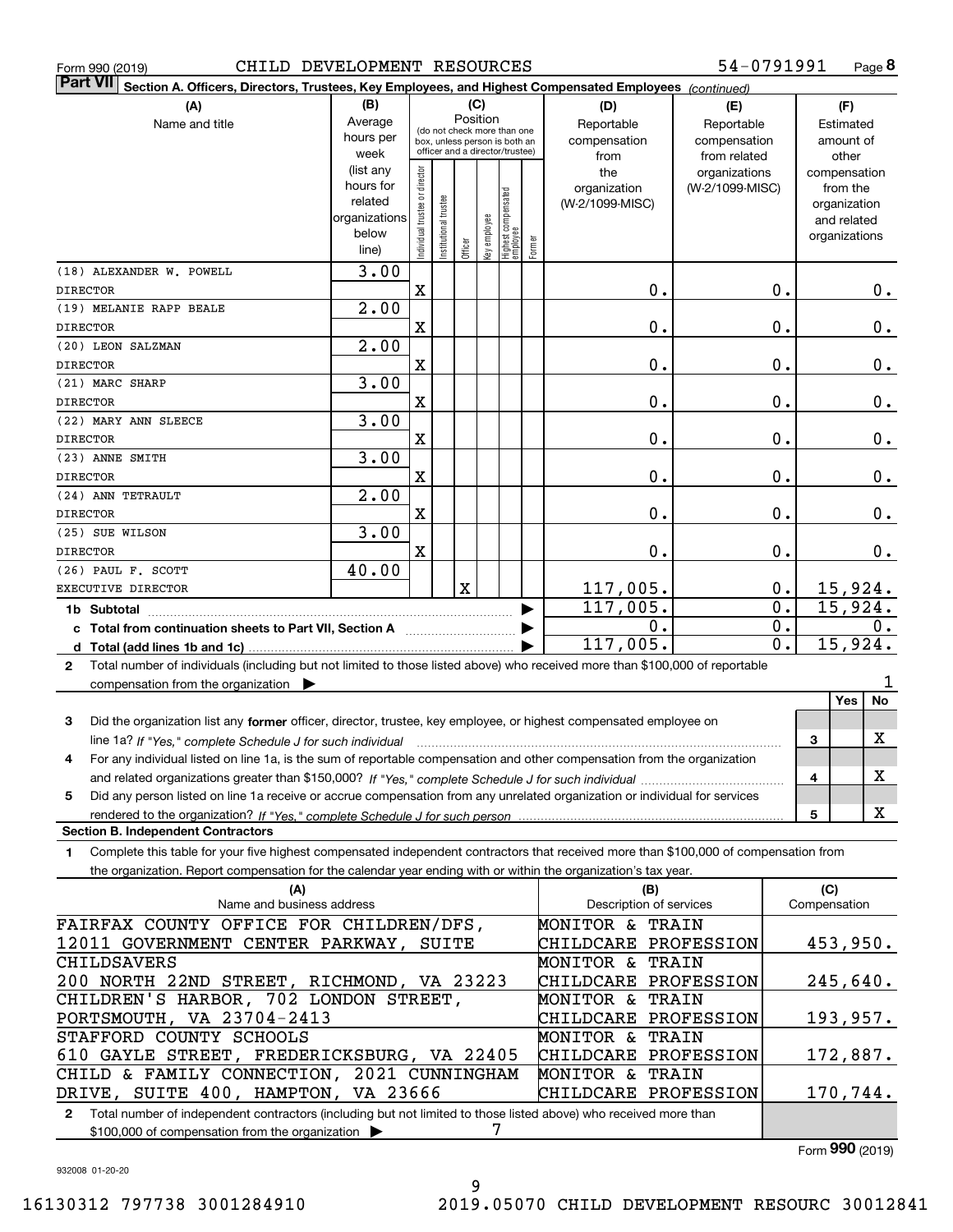| <b>Part VIII</b><br>Gifts, Grants<br>Contributions, Gifts, Grants<br>and Other Similar Amounts |                 | <b>Statement of Revenue</b><br>Check if Schedule O contains a response or note to any line in this Part VIII |                                      |                |                |                      |                      |                                                           |                                                   |                                                                 |
|------------------------------------------------------------------------------------------------|-----------------|--------------------------------------------------------------------------------------------------------------|--------------------------------------|----------------|----------------|----------------------|----------------------|-----------------------------------------------------------|---------------------------------------------------|-----------------------------------------------------------------|
|                                                                                                |                 |                                                                                                              |                                      |                |                |                      |                      |                                                           |                                                   |                                                                 |
|                                                                                                |                 |                                                                                                              |                                      |                |                |                      |                      |                                                           |                                                   |                                                                 |
|                                                                                                |                 |                                                                                                              |                                      |                |                |                      | (A)<br>Total revenue | $\overline{(B)}$<br>Related or exempt<br>function revenue | $\overline{(C)}$<br>Unrelated<br>business revenue | (D)<br>Revenue excluded<br>from tax under<br>sections 512 - 514 |
|                                                                                                |                 |                                                                                                              |                                      | 1a             |                | 87,760.              |                      |                                                           |                                                   |                                                                 |
|                                                                                                |                 | 1 a Federated campaigns<br><b>b</b> Membership dues                                                          |                                      | 1 <sub>b</sub> |                |                      |                      |                                                           |                                                   |                                                                 |
|                                                                                                |                 | c Fundraising events                                                                                         | $\ldots \ldots \ldots \ldots \ldots$ | 1 <sub>c</sub> |                | 177,757.             |                      |                                                           |                                                   |                                                                 |
|                                                                                                |                 | d Related organizations                                                                                      |                                      | 1 <sub>d</sub> |                |                      |                      |                                                           |                                                   |                                                                 |
|                                                                                                |                 | e Government grants (contributions)                                                                          |                                      | 1e             |                | 8,395,680.           |                      |                                                           |                                                   |                                                                 |
|                                                                                                |                 | f All other contributions, gifts, grants, and                                                                |                                      |                |                |                      |                      |                                                           |                                                   |                                                                 |
|                                                                                                |                 | similar amounts not included above                                                                           |                                      | 1f             |                | 788,499.             |                      |                                                           |                                                   |                                                                 |
|                                                                                                |                 | g Noncash contributions included in lines 1a-1f                                                              |                                      | $1g$ \$        |                | 58,598.              |                      |                                                           |                                                   |                                                                 |
|                                                                                                |                 |                                                                                                              |                                      |                |                |                      | 9,449,696.           |                                                           |                                                   |                                                                 |
|                                                                                                |                 |                                                                                                              |                                      |                |                | <b>Business Code</b> |                      |                                                           |                                                   |                                                                 |
|                                                                                                | 2 a             | CONTRACTS AND FEES                                                                                           |                                      |                |                | 611710               | 790,651.             | 790,651.                                                  |                                                   |                                                                 |
| Program Service<br>Revenue                                                                     | b               |                                                                                                              |                                      |                |                |                      |                      |                                                           |                                                   |                                                                 |
|                                                                                                | с               |                                                                                                              |                                      |                |                |                      |                      |                                                           |                                                   |                                                                 |
|                                                                                                | d               | <u> 1989 - Johann Stein, mars an deus an deus Amerikaanse komme</u>                                          |                                      |                |                |                      |                      |                                                           |                                                   |                                                                 |
|                                                                                                | е               |                                                                                                              |                                      |                |                |                      |                      |                                                           |                                                   |                                                                 |
|                                                                                                |                 |                                                                                                              |                                      |                |                |                      |                      |                                                           |                                                   |                                                                 |
|                                                                                                |                 |                                                                                                              |                                      |                |                |                      | 790,651.             |                                                           |                                                   |                                                                 |
|                                                                                                | З               | Investment income (including dividends, interest, and                                                        |                                      |                |                |                      |                      |                                                           |                                                   |                                                                 |
|                                                                                                |                 |                                                                                                              |                                      |                |                |                      | 61,298.              |                                                           |                                                   | 61,298.                                                         |
|                                                                                                | 4               | Income from investment of tax-exempt bond proceeds                                                           |                                      |                |                |                      |                      |                                                           |                                                   |                                                                 |
|                                                                                                | 5               |                                                                                                              |                                      |                |                |                      | 16.                  |                                                           |                                                   | 16.                                                             |
|                                                                                                |                 |                                                                                                              |                                      | (i) Real       |                | (ii) Personal        |                      |                                                           |                                                   |                                                                 |
|                                                                                                | 6а              | Gross rents                                                                                                  | 6a                                   |                |                |                      |                      |                                                           |                                                   |                                                                 |
|                                                                                                | b               | Less: rental expenses                                                                                        | 6b                                   |                |                |                      |                      |                                                           |                                                   |                                                                 |
|                                                                                                | c               | Rental income or (loss)                                                                                      | 6с                                   |                |                |                      |                      |                                                           |                                                   |                                                                 |
|                                                                                                |                 | d Net rental income or (loss)                                                                                |                                      |                |                |                      |                      |                                                           |                                                   |                                                                 |
|                                                                                                |                 | 7 a Gross amount from sales of                                                                               |                                      | (i) Securities |                | (ii) Other           |                      |                                                           |                                                   |                                                                 |
|                                                                                                |                 | assets other than inventory                                                                                  | 7a                                   | 976,951.       |                |                      |                      |                                                           |                                                   |                                                                 |
|                                                                                                |                 | <b>b</b> Less: cost or other basis                                                                           |                                      |                |                |                      |                      |                                                           |                                                   |                                                                 |
|                                                                                                |                 | and sales expenses                                                                                           | 7b                                   | 868,021.       |                |                      |                      |                                                           |                                                   |                                                                 |
| evenue                                                                                         |                 | c Gain or (loss)                                                                                             | 7c                                   | 108,930.       |                |                      |                      |                                                           |                                                   |                                                                 |
| Œ.                                                                                             |                 |                                                                                                              |                                      |                |                |                      | 108,930.             |                                                           |                                                   | 108,930.                                                        |
| Other                                                                                          |                 | 8 a Gross income from fundraising events (not                                                                |                                      |                |                |                      |                      |                                                           |                                                   |                                                                 |
|                                                                                                |                 | including \$<br>177, 757. of                                                                                 |                                      |                |                |                      |                      |                                                           |                                                   |                                                                 |
|                                                                                                |                 | contributions reported on line 1c). See                                                                      |                                      |                |                | 72,657.              |                      |                                                           |                                                   |                                                                 |
|                                                                                                |                 |                                                                                                              |                                      |                | 8a<br>8b       | 37, 145.             |                      |                                                           |                                                   |                                                                 |
|                                                                                                |                 | <b>b</b> Less: direct expenses <i></i>                                                                       |                                      |                |                | ▶                    | 35,512.              |                                                           |                                                   | 35,512.                                                         |
|                                                                                                |                 | c Net income or (loss) from fundraising events                                                               |                                      |                |                |                      |                      |                                                           |                                                   |                                                                 |
|                                                                                                |                 | 9 a Gross income from gaming activities. See                                                                 |                                      |                | 9a             | 16,715.              |                      |                                                           |                                                   |                                                                 |
|                                                                                                |                 |                                                                                                              |                                      |                | 9 <sub>b</sub> | 350.                 |                      |                                                           |                                                   |                                                                 |
|                                                                                                |                 | c Net income or (loss) from gaming activities                                                                |                                      |                |                | ▶                    | 16,365.              |                                                           |                                                   | 16,365.                                                         |
|                                                                                                |                 | 10 a Gross sales of inventory, less returns                                                                  |                                      |                |                |                      |                      |                                                           |                                                   |                                                                 |
|                                                                                                |                 |                                                                                                              |                                      |                | 10a            |                      |                      |                                                           |                                                   |                                                                 |
|                                                                                                |                 | <b>b</b> Less: cost of goods sold                                                                            |                                      |                | 10b            |                      |                      |                                                           |                                                   |                                                                 |
|                                                                                                |                 | c Net income or (loss) from sales of inventory                                                               |                                      |                |                |                      |                      |                                                           |                                                   |                                                                 |
|                                                                                                |                 |                                                                                                              |                                      |                |                | <b>Business Code</b> |                      |                                                           |                                                   |                                                                 |
|                                                                                                |                 | 11 a OTHER REVENUE                                                                                           |                                      |                |                | 900099               | 50,469.              |                                                           |                                                   | 50,469.                                                         |
|                                                                                                | b               |                                                                                                              |                                      |                |                |                      |                      |                                                           |                                                   |                                                                 |
|                                                                                                | c               |                                                                                                              |                                      |                |                |                      |                      |                                                           |                                                   |                                                                 |
| Miscellaneous<br>Revenue                                                                       |                 |                                                                                                              |                                      |                |                |                      |                      |                                                           |                                                   |                                                                 |
|                                                                                                |                 |                                                                                                              |                                      |                |                | ▶                    | 50,469.              |                                                           |                                                   |                                                                 |
|                                                                                                | 12              |                                                                                                              |                                      |                |                |                      | 10,512,937.          | 790,651.                                                  | 0.                                                | 272,590.                                                        |
|                                                                                                | 932009 01-20-20 |                                                                                                              |                                      |                |                |                      |                      |                                                           |                                                   | Form 990 (2019)                                                 |

10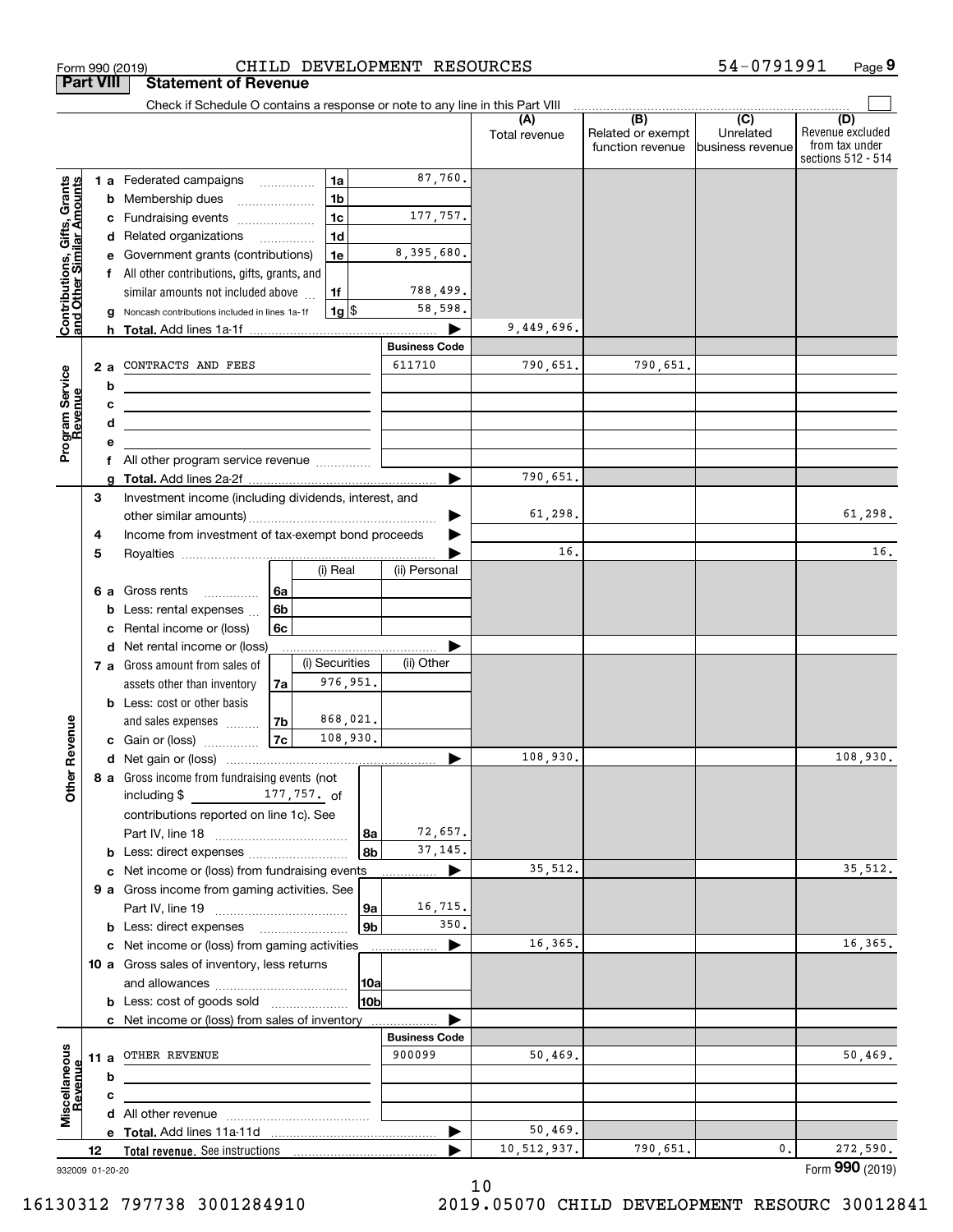Form 990 (2019) Page CHILD DEVELOPMENT RESOURCES 54-0791991 **Part IX Statement of Functional Expenses**

|                  | Section 501(c)(3) and 501(c)(4) organizations must complete all columns. All other organizations must complete column (A).                                                                                 |                       |                                    |                                                      |                                |
|------------------|------------------------------------------------------------------------------------------------------------------------------------------------------------------------------------------------------------|-----------------------|------------------------------------|------------------------------------------------------|--------------------------------|
|                  | Check if Schedule O contains a response or note to any line in this Part IX                                                                                                                                |                       |                                    |                                                      | $\overline{\mathbf{X}}$        |
|                  | Do not include amounts reported on lines 6b,<br>7b, 8b, 9b, and 10b of Part VIII.                                                                                                                          | (A)<br>Total expenses | (B)<br>Program service<br>expenses | $\overline{C}$<br>Management and<br>general expenses | (D)<br>Fundraising<br>expenses |
| 1.               | Grants and other assistance to domestic organizations                                                                                                                                                      |                       |                                    |                                                      |                                |
|                  | and domestic governments. See Part IV, line 21                                                                                                                                                             |                       |                                    |                                                      |                                |
| $\mathbf{2}$     | Grants and other assistance to domestic                                                                                                                                                                    |                       |                                    |                                                      |                                |
|                  | individuals. See Part IV, line 22                                                                                                                                                                          |                       |                                    |                                                      |                                |
| 3                | Grants and other assistance to foreign                                                                                                                                                                     |                       |                                    |                                                      |                                |
|                  | organizations, foreign governments, and foreign                                                                                                                                                            |                       |                                    |                                                      |                                |
|                  | individuals. See Part IV, lines 15 and 16                                                                                                                                                                  |                       |                                    |                                                      |                                |
| 4                | Benefits paid to or for members                                                                                                                                                                            |                       |                                    |                                                      |                                |
| 5                | Compensation of current officers, directors,                                                                                                                                                               |                       |                                    |                                                      |                                |
|                  |                                                                                                                                                                                                            | 142,972.              |                                    | 142,972.                                             |                                |
| 6                | Compensation not included above to disqualified                                                                                                                                                            |                       |                                    |                                                      |                                |
|                  | persons (as defined under section 4958(f)(1)) and                                                                                                                                                          |                       |                                    |                                                      |                                |
|                  | persons described in section 4958(c)(3)(B)<br><b>Concert</b>                                                                                                                                               |                       |                                    |                                                      |                                |
| 7                |                                                                                                                                                                                                            | 4,719,431.            | 4, 139, 183.                       | 333,931.                                             | 246, 317.                      |
| 8                | Pension plan accruals and contributions (include                                                                                                                                                           |                       |                                    |                                                      |                                |
|                  | section 401(k) and 403(b) employer contributions)                                                                                                                                                          | 281,203.              | 246,388.                           | 20,036.                                              | $\frac{14,779.}{16,426.}$      |
| 9                |                                                                                                                                                                                                            | 501,895.              | 450, 545.                          | 34,924.                                              |                                |
| 10               |                                                                                                                                                                                                            | 356, 363.             | 303, 716.                          | 33,888.                                              | 18,759.                        |
| 11               | Fees for services (nonemployees):                                                                                                                                                                          |                       |                                    |                                                      |                                |
| a                |                                                                                                                                                                                                            |                       |                                    |                                                      |                                |
| b                |                                                                                                                                                                                                            |                       |                                    |                                                      |                                |
| с                |                                                                                                                                                                                                            | 75,650.               |                                    | 75,650.                                              |                                |
| d                |                                                                                                                                                                                                            |                       |                                    |                                                      |                                |
| е                | Professional fundraising services. See Part IV, line 17                                                                                                                                                    |                       |                                    |                                                      |                                |
| f                | Investment management fees                                                                                                                                                                                 |                       |                                    |                                                      |                                |
| g                | Other. (If line 11g amount exceeds 10% of line 25,                                                                                                                                                         |                       |                                    |                                                      |                                |
|                  | column (A) amount, list line 11g expenses on Sch O.)                                                                                                                                                       | 2,099,861.            | 1,965,428.                         | 134,433.                                             |                                |
| 12 <sup>12</sup> |                                                                                                                                                                                                            | 6, 240.               |                                    |                                                      | 6, 240.                        |
| 13               |                                                                                                                                                                                                            | 731, 517.             | 628,406.                           | 77,604.                                              | 25,507.                        |
| 14               |                                                                                                                                                                                                            |                       |                                    |                                                      |                                |
| 15               |                                                                                                                                                                                                            |                       |                                    |                                                      |                                |
| 16               |                                                                                                                                                                                                            | 145,818.              | 94,404.                            | 51,414.                                              |                                |
| 17               |                                                                                                                                                                                                            | 218,148.              | 214,575.                           | 3,573.                                               |                                |
| 18               | Payments of travel or entertainment expenses                                                                                                                                                               |                       |                                    |                                                      |                                |
|                  | for any federal, state, or local public officials                                                                                                                                                          |                       |                                    |                                                      |                                |
| 19               | Conferences, conventions, and meetings                                                                                                                                                                     | 106, 410.             | 103, 115.                          | 2,998.                                               | 297.                           |
| 20               | Interest                                                                                                                                                                                                   | 6,578.                |                                    | 6,578.                                               |                                |
| 21               |                                                                                                                                                                                                            |                       |                                    |                                                      |                                |
| 22               | Depreciation, depletion, and amortization                                                                                                                                                                  | 103,638.              |                                    | 103,638.                                             |                                |
| 23               | Insurance                                                                                                                                                                                                  | 26, 542.              | 3,642.                             | 22,900.                                              |                                |
| 24               | Other expenses. Itemize expenses not covered<br>above (List miscellaneous expenses on line 24e. If<br>line 24e amount exceeds 10% of line 25, column (A)<br>amount, list line 24e expenses on Schedule O.) |                       |                                    |                                                      |                                |
|                  | a MAINTENANCE & REPAIRS                                                                                                                                                                                    | 156,956.              | 51,590.                            | 99,505.                                              | 5,861.                         |
| b                | TRAINING & TECHNICAL AS                                                                                                                                                                                    | 149,066.              | 149,066.                           |                                                      |                                |
| C.               | COVID-19 CLEANING                                                                                                                                                                                          | 135,183.              | 135,183.                           |                                                      |                                |
| d                | <b>TELEPHONE</b>                                                                                                                                                                                           | 62,448.               | 37,380.                            | 25,068.                                              |                                |
|                  | e All other expenses                                                                                                                                                                                       | 119,282.              | 1,134,620.                         | $-1, 100, 801.$                                      | 85,463.                        |
| 25               | Total functional expenses. Add lines 1 through 24e                                                                                                                                                         | 10, 145, 201.         | 9,657,241.                         | 68,311.                                              | 419,649.                       |
| 26               | <b>Joint costs.</b> Complete this line only if the organization                                                                                                                                            |                       |                                    |                                                      |                                |
|                  | reported in column (B) joint costs from a combined                                                                                                                                                         |                       |                                    |                                                      |                                |
|                  | educational campaign and fundraising solicitation.                                                                                                                                                         |                       |                                    |                                                      |                                |
|                  | Check here $\blacktriangleright$<br>if following SOP 98-2 (ASC 958-720)                                                                                                                                    |                       |                                    |                                                      |                                |

11

932010 01-20-20

Form (2019) **990**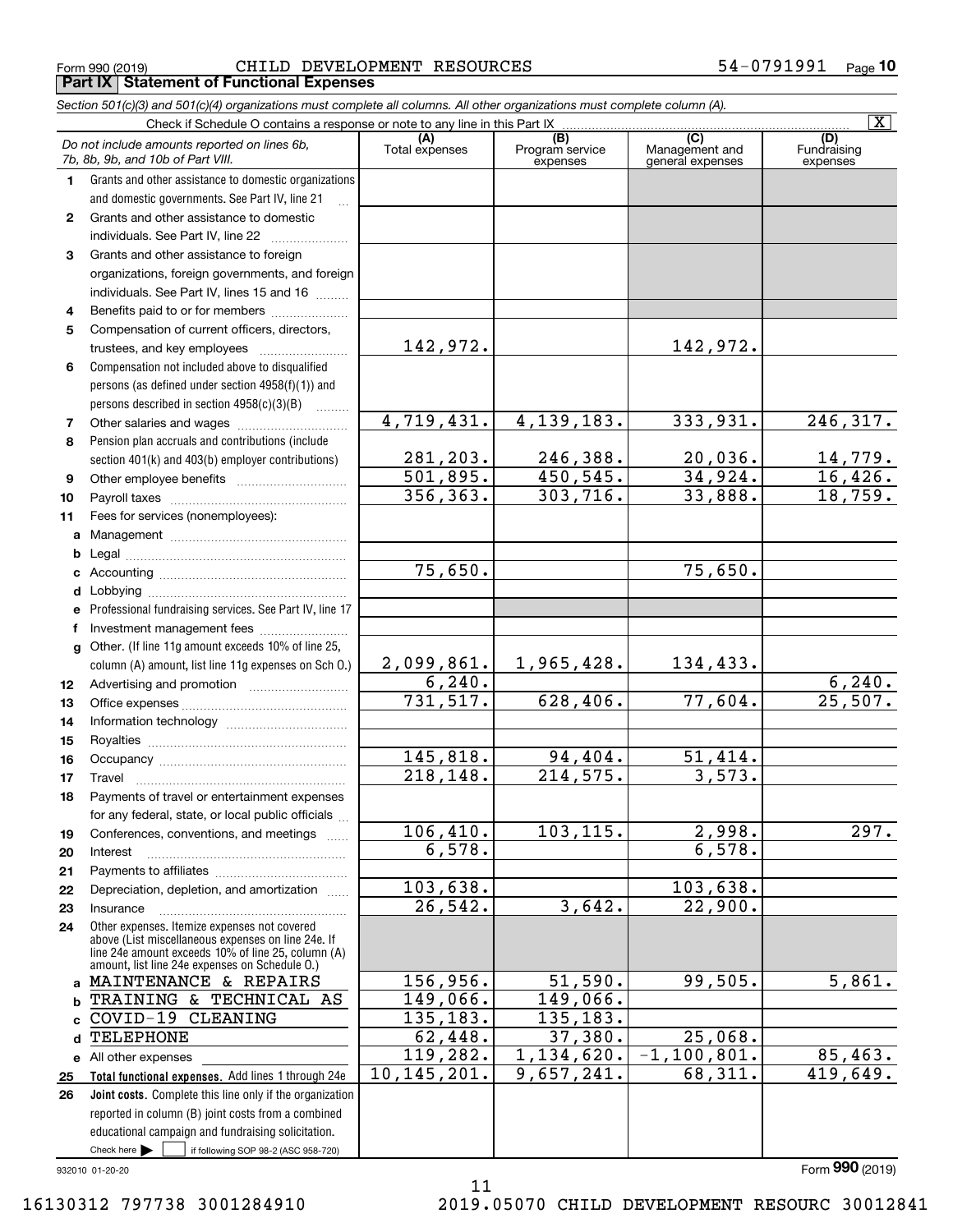**33**

Total liabilities and net assets/fund balances

**33**

 $6,291,995.$  33 7,106,005.

Form (2019) **990**

| Form 990 (2019) | CHILD DEVELOPMENT RESOURCES | 54-0791991<br>Page |
|-----------------|-----------------------------|--------------------|
|-----------------|-----------------------------|--------------------|

|                             |    | Check if Schedule O contains a response or note to any line in this Part X                                                                                                                                                     |           |                   |                          |                  |                        |
|-----------------------------|----|--------------------------------------------------------------------------------------------------------------------------------------------------------------------------------------------------------------------------------|-----------|-------------------|--------------------------|------------------|------------------------|
|                             |    |                                                                                                                                                                                                                                |           |                   | (A)<br>Beginning of year |                  | (B)<br>End of year     |
|                             | 1  | Cash - non-interest-bearing                                                                                                                                                                                                    |           |                   | 13,476.                  | $\mathbf{1}$     | 1,724,221.             |
|                             | 2  |                                                                                                                                                                                                                                |           |                   | 372, 324.                | $\overline{2}$   | 533, 644.              |
|                             | з  |                                                                                                                                                                                                                                |           |                   | 2,529,910.               | $\mathbf{3}$     | 1,633,358.             |
|                             | 4  |                                                                                                                                                                                                                                |           |                   | 104,997.                 | $\overline{4}$   | 79,960.                |
|                             | 5  | Loans and other receivables from any current or former officer, director,                                                                                                                                                      |           |                   |                          |                  |                        |
|                             |    | trustee, key employee, creator or founder, substantial contributor, or 35%                                                                                                                                                     |           |                   |                          |                  |                        |
|                             |    | controlled entity or family member of any of these persons                                                                                                                                                                     |           |                   |                          | 5                |                        |
|                             | 6  | Loans and other receivables from other disqualified persons (as defined                                                                                                                                                        |           |                   |                          |                  |                        |
|                             |    | under section $4958(f)(1)$ , and persons described in section $4958(c)(3)(B)$                                                                                                                                                  |           | 1.1.1.1           |                          | 6                |                        |
|                             | 7  |                                                                                                                                                                                                                                |           |                   |                          | $\overline{7}$   |                        |
| Assets                      | 8  |                                                                                                                                                                                                                                |           |                   |                          | 8                |                        |
|                             | 9  | Prepaid expenses and deferred charges                                                                                                                                                                                          |           |                   | 10,000.                  | $\boldsymbol{9}$ | 51,927.                |
|                             |    | 10a Land, buildings, and equipment: cost or other                                                                                                                                                                              |           |                   |                          |                  |                        |
|                             |    | basis. Complete Part VI of Schedule D    10a   2,823,207.                                                                                                                                                                      |           |                   |                          |                  |                        |
|                             |    | <u>  10b</u>  <br><b>b</b> Less: accumulated depreciation                                                                                                                                                                      |           | 1,647,107.        | 1,258,466.               | 10 <sub>c</sub>  | 1, 176, 100.           |
|                             | 11 |                                                                                                                                                                                                                                |           |                   | 1,996,230.               | 11               | 1,899,020.             |
|                             | 12 |                                                                                                                                                                                                                                |           |                   |                          | 12               |                        |
|                             | 13 |                                                                                                                                                                                                                                |           | 13                |                          |                  |                        |
|                             | 14 |                                                                                                                                                                                                                                |           | 14                |                          |                  |                        |
|                             | 15 |                                                                                                                                                                                                                                |           |                   | 6,592.                   | 15               | 7,775.                 |
|                             | 16 |                                                                                                                                                                                                                                |           |                   | 6, 291, 995.             | 16               | 7,106,005.             |
|                             | 17 |                                                                                                                                                                                                                                | 501, 140. | 17                | 546,890.                 |                  |                        |
|                             | 18 |                                                                                                                                                                                                                                |           |                   | 18                       |                  |                        |
|                             | 19 | Deferred revenue manual contracts and contracts are contracted and contract and contract are contracted and contract are contracted and contract are contracted and contract are contracted and contract are contracted and co |           |                   | 200, 267.                | 19               | 200,000.               |
|                             | 20 |                                                                                                                                                                                                                                |           |                   |                          | 20               |                        |
|                             | 21 | Escrow or custodial account liability. Complete Part IV of Schedule D                                                                                                                                                          |           |                   |                          | 21               |                        |
|                             | 22 | Loans and other payables to any current or former officer, director,                                                                                                                                                           |           |                   |                          |                  |                        |
|                             |    | trustee, key employee, creator or founder, substantial contributor, or 35%                                                                                                                                                     |           |                   |                          |                  |                        |
| Liabilities                 |    | controlled entity or family member of any of these persons                                                                                                                                                                     |           |                   |                          | 22               |                        |
|                             | 23 | Secured mortgages and notes payable to unrelated third parties                                                                                                                                                                 |           |                   | 500,000.                 | 23               |                        |
|                             | 24 | Unsecured notes and loans payable to unrelated third parties                                                                                                                                                                   |           |                   |                          | 24               | 1,128,800.             |
|                             | 25 | Other liabilities (including federal income tax, payables to related third                                                                                                                                                     |           |                   |                          |                  |                        |
|                             |    | parties, and other liabilities not included on lines 17-24). Complete Part X                                                                                                                                                   |           |                   |                          |                  |                        |
|                             |    | of Schedule D                                                                                                                                                                                                                  |           |                   | 140, 158.                | 25               | 25,731.                |
|                             | 26 | Total liabilities. Add lines 17 through 25                                                                                                                                                                                     |           |                   | 1,341,565.               | 26               | 1,901,421.             |
|                             |    | Organizations that follow FASB ASC 958, check here $\blacktriangleright \boxed{X}$                                                                                                                                             |           |                   |                          |                  |                        |
|                             |    | and complete lines 27, 28, 32, and 33.                                                                                                                                                                                         |           |                   |                          |                  |                        |
|                             | 27 | Net assets without donor restrictions                                                                                                                                                                                          |           |                   | 4,546,400.<br>404,030.   | 27               | 4,796,680.<br>407,904. |
|                             | 28 | Net assets with donor restrictions                                                                                                                                                                                             |           | 28                |                          |                  |                        |
|                             |    | Organizations that do not follow FASB ASC 958, check here $\blacktriangleright$                                                                                                                                                |           |                   |                          |                  |                        |
| Net Assets or Fund Balances |    | and complete lines 29 through 33.                                                                                                                                                                                              |           |                   |                          |                  |                        |
|                             | 29 |                                                                                                                                                                                                                                |           |                   |                          | 29               |                        |
|                             | 30 | Paid-in or capital surplus, or land, building, or equipment fund                                                                                                                                                               |           |                   |                          | 30               |                        |
|                             | 31 | Retained earnings, endowment, accumulated income, or other funds                                                                                                                                                               |           | 1.1.1.1.1.1.1.1.1 | 4,950,430.               | 31               | 5, 204, 584.           |
|                             | 32 |                                                                                                                                                                                                                                |           | 32                |                          |                  |                        |

**Part X Balance Sheet**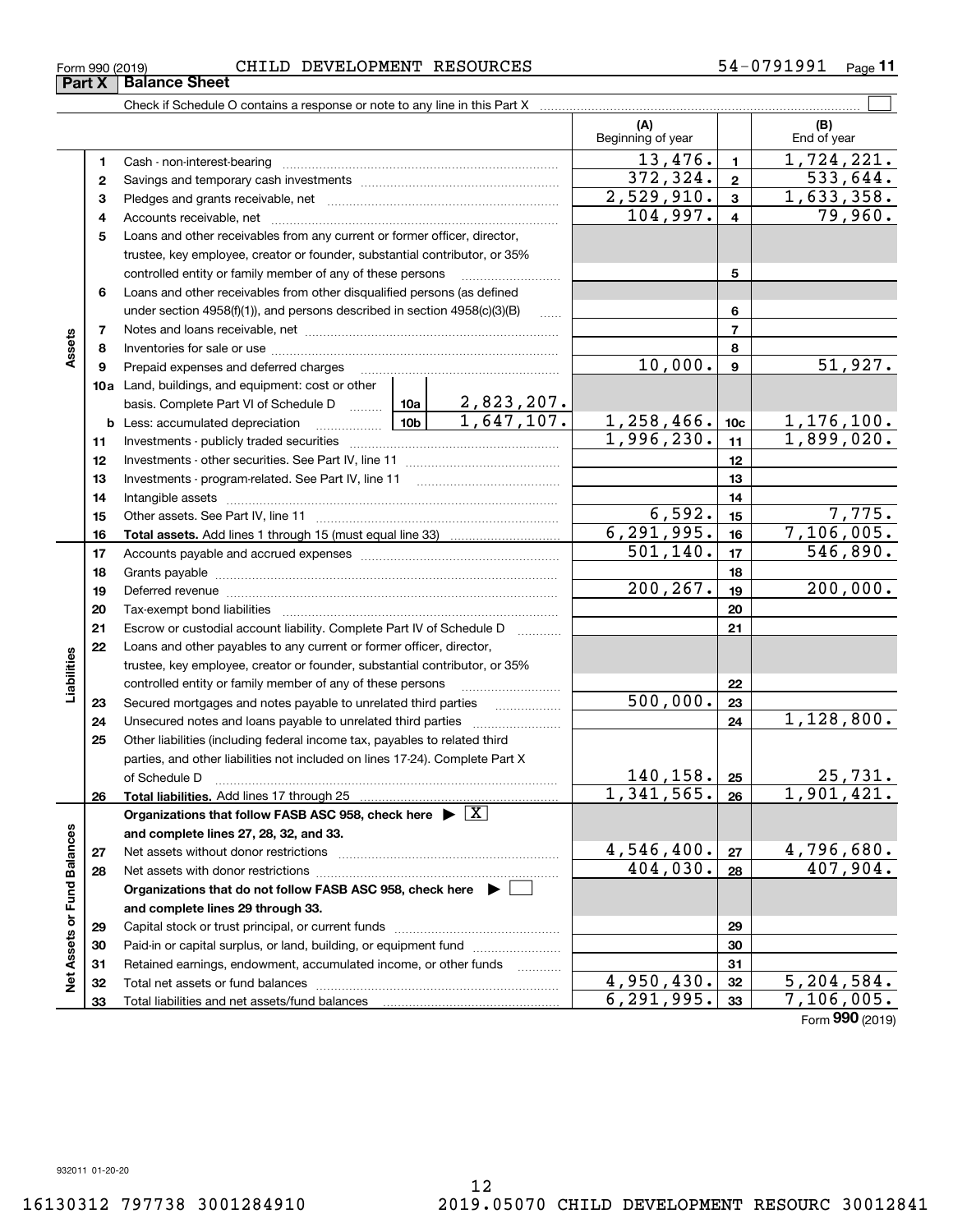|    | CHILD DEVELOPMENT RESOURCES<br>Form 990 (2019)                                                                                       |                | 54-0791991     |                          | Page $12$       |
|----|--------------------------------------------------------------------------------------------------------------------------------------|----------------|----------------|--------------------------|-----------------|
|    | Part XI<br><b>Reconciliation of Net Assets</b>                                                                                       |                |                |                          |                 |
|    |                                                                                                                                      |                |                |                          |                 |
|    |                                                                                                                                      |                |                |                          |                 |
| 1  |                                                                                                                                      | $\mathbf{1}$   | 10,512,937.    |                          |                 |
| 2  | Total expenses (must equal Part IX, column (A), line 25)                                                                             | $\mathbf{2}$   | 10, 145, 201.  |                          |                 |
| з  | Revenue less expenses. Subtract line 2 from line 1                                                                                   | 3              |                |                          | 367,736.        |
| 4  | Net assets or fund balances at beginning of year (must equal Part X, line 32, column (A)) <i></i>                                    | 4              | 4,950,430.     |                          |                 |
| 5  |                                                                                                                                      | 5              | $-113,582.$    |                          |                 |
| 6  |                                                                                                                                      | 6              |                |                          |                 |
| 7  | Investment expenses www.communication.com/www.communication.com/www.communication.com/www.com                                        | $\overline{7}$ |                |                          |                 |
| 8  |                                                                                                                                      | 8              |                |                          |                 |
| 9  | Other changes in net assets or fund balances (explain on Schedule O)                                                                 | 9              |                |                          | 0.              |
| 10 | Net assets or fund balances at end of year. Combine lines 3 through 9 (must equal Part X, line 32,                                   |                |                |                          |                 |
|    |                                                                                                                                      | 10             | 5, 204, 584.   |                          |                 |
|    | Part XII Financial Statements and Reporting                                                                                          |                |                |                          |                 |
|    |                                                                                                                                      |                |                |                          | $\vert X \vert$ |
|    |                                                                                                                                      |                |                | Yes                      | <b>No</b>       |
| 1. | $\boxed{\text{X}}$ Accrual<br>Accounting method used to prepare the Form 990: <u>[</u> Cash<br>Other<br>$\mathbf{1}$                 |                |                |                          |                 |
|    | If the organization changed its method of accounting from a prior year or checked "Other," explain in Schedule O.                    |                |                |                          |                 |
|    | 2a Were the organization's financial statements compiled or reviewed by an independent accountant?                                   |                | 2a             |                          | х               |
|    | If "Yes," check a box below to indicate whether the financial statements for the year were compiled or reviewed on a                 |                |                |                          |                 |
|    | separate basis, consolidated basis, or both:                                                                                         |                |                |                          |                 |
|    | Both consolidated and separate basis<br>Separate basis<br><b>Consolidated basis</b>                                                  |                |                |                          |                 |
|    | <b>b</b> Were the organization's financial statements audited by an independent accountant?                                          |                | 2 <sub>b</sub> | Х                        |                 |
|    | If "Yes," check a box below to indicate whether the financial statements for the year were audited on a separate basis,              |                |                |                          |                 |
|    | consolidated basis, or both:                                                                                                         |                |                |                          |                 |
|    | $ \mathbf{X} $ Separate basis<br><b>Consolidated basis</b><br>Both consolidated and separate basis                                   |                |                |                          |                 |
|    | c If "Yes" to line 2a or 2b, does the organization have a committee that assumes responsibility for oversight of the audit,          |                |                |                          |                 |
|    |                                                                                                                                      |                | 2c             | Х                        |                 |
|    | If the organization changed either its oversight process or selection process during the tax year, explain on Schedule O.            |                |                |                          |                 |
|    | 3a As a result of a federal award, was the organization required to undergo an audit or audits as set forth in the Single Audit      |                |                |                          |                 |
|    |                                                                                                                                      |                | Зa             | х                        |                 |
|    | <b>b</b> If "Yes," did the organization undergo the required audit or audits? If the organization did not undergo the required audit |                |                |                          |                 |
|    |                                                                                                                                      |                | 3 <sub>b</sub> | х                        |                 |
|    |                                                                                                                                      |                |                | $\overline{\phantom{a}}$ |                 |

Form (2019) **990**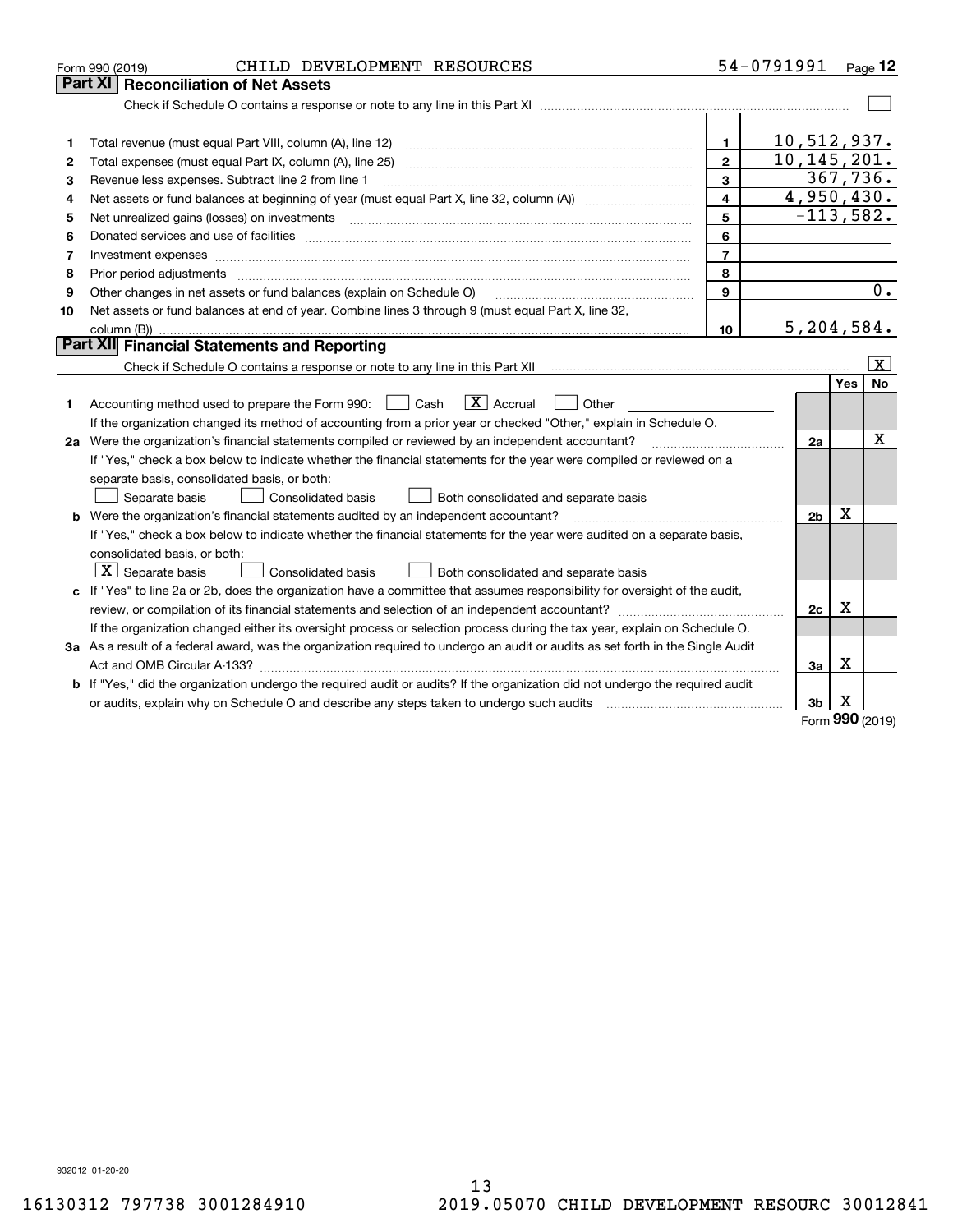| <b>SCHEDULE A</b> |
|-------------------|
|-------------------|

## **Public Charity Status and Public Support**

| <b>SCHEDULE A</b>                                      |                                                                                                                                                                            | OMB No. 1545-0047                          |
|--------------------------------------------------------|----------------------------------------------------------------------------------------------------------------------------------------------------------------------------|--------------------------------------------|
| (Form 990 or 990-EZ)                                   | <b>Public Charity Status and Public Support</b><br>Complete if the organization is a section 501(c)(3) organization or a section<br>4947(a)(1) nonexempt charitable trust. | 2019                                       |
| Department of the Treasury<br>Internal Revenue Service | Attach to Form 990 or Form 990-EZ.<br>$\triangleright$ Go to www.irs.gov/Form990 for instructions and the latest information.                                              | <b>Open to Public</b><br><b>Inspection</b> |
| Name of the organization                               |                                                                                                                                                                            | <b>Employer identification number</b>      |
|                                                        | DEVELOPMENT RESOURCES<br>CHILD                                                                                                                                             | 54-0791991                                 |
| $D_{\alpha+1}$                                         | <b>Decean for Dublie Charity Ctatus</b> $\omega$                                                                                                                           |                                            |

|  | Name of the organization |
|--|--------------------------|
|--|--------------------------|

|                            |                                                                                                                                               |          | CHILD DEVELOPMENT RESOURCES |                                    |    |                            |  | 54-0791991                 |  |  |  |
|----------------------------|-----------------------------------------------------------------------------------------------------------------------------------------------|----------|-----------------------------|------------------------------------|----|----------------------------|--|----------------------------|--|--|--|
| Part I                     | Reason for Public Charity Status (All organizations must complete this part.) See instructions.                                               |          |                             |                                    |    |                            |  |                            |  |  |  |
|                            | The organization is not a private foundation because it is: (For lines 1 through 12, check only one box.)                                     |          |                             |                                    |    |                            |  |                            |  |  |  |
| 1                          | A church, convention of churches, or association of churches described in section $170(b)(1)(A)(i)$ .                                         |          |                             |                                    |    |                            |  |                            |  |  |  |
| $\overline{\text{X}}$<br>2 | A school described in section 170(b)(1)(A)(ii). (Attach Schedule E (Form 990 or 990-EZ).)                                                     |          |                             |                                    |    |                            |  |                            |  |  |  |
| з                          | A hospital or a cooperative hospital service organization described in section 170(b)(1)(A)(iii).                                             |          |                             |                                    |    |                            |  |                            |  |  |  |
| 4                          | A medical research organization operated in conjunction with a hospital described in section 170(b)(1)(A)(iii). Enter the hospital's name,    |          |                             |                                    |    |                            |  |                            |  |  |  |
|                            | city, and state:                                                                                                                              |          |                             |                                    |    |                            |  |                            |  |  |  |
| 5                          | An organization operated for the benefit of a college or university owned or operated by a governmental unit described in                     |          |                             |                                    |    |                            |  |                            |  |  |  |
|                            | section 170(b)(1)(A)(iv). (Complete Part II.)                                                                                                 |          |                             |                                    |    |                            |  |                            |  |  |  |
| 6                          | A federal, state, or local government or governmental unit described in section 170(b)(1)(A)(v).                                              |          |                             |                                    |    |                            |  |                            |  |  |  |
| 7                          | An organization that normally receives a substantial part of its support from a governmental unit or from the general public described in     |          |                             |                                    |    |                            |  |                            |  |  |  |
|                            | section 170(b)(1)(A)(vi). (Complete Part II.)                                                                                                 |          |                             |                                    |    |                            |  |                            |  |  |  |
| 8                          | A community trust described in section 170(b)(1)(A)(vi). (Complete Part II.)                                                                  |          |                             |                                    |    |                            |  |                            |  |  |  |
| 9                          | An agricultural research organization described in section 170(b)(1)(A)(ix) operated in conjunction with a land-grant college                 |          |                             |                                    |    |                            |  |                            |  |  |  |
|                            | or university or a non-land-grant college of agriculture (see instructions). Enter the name, city, and state of the college or                |          |                             |                                    |    |                            |  |                            |  |  |  |
|                            | university:                                                                                                                                   |          |                             |                                    |    |                            |  |                            |  |  |  |
| 10                         | An organization that normally receives: (1) more than 33 1/3% of its support from contributions, membership fees, and gross receipts from     |          |                             |                                    |    |                            |  |                            |  |  |  |
|                            | activities related to its exempt functions - subject to certain exceptions, and (2) no more than 33 1/3% of its support from gross investment |          |                             |                                    |    |                            |  |                            |  |  |  |
|                            | income and unrelated business taxable income (less section 511 tax) from businesses acquired by the organization after June 30, 1975.         |          |                             |                                    |    |                            |  |                            |  |  |  |
|                            | See section 509(a)(2). (Complete Part III.)                                                                                                   |          |                             |                                    |    |                            |  |                            |  |  |  |
| 11                         | An organization organized and operated exclusively to test for public safety. See section 509(a)(4).                                          |          |                             |                                    |    |                            |  |                            |  |  |  |
| 12                         | An organization organized and operated exclusively for the benefit of, to perform the functions of, or to carry out the purposes of one or    |          |                             |                                    |    |                            |  |                            |  |  |  |
|                            | more publicly supported organizations described in section 509(a)(1) or section 509(a)(2). See section 509(a)(3). Check the box in            |          |                             |                                    |    |                            |  |                            |  |  |  |
|                            | lines 12a through 12d that describes the type of supporting organization and complete lines 12e, 12f, and 12g.                                |          |                             |                                    |    |                            |  |                            |  |  |  |
| a                          | Type I. A supporting organization operated, supervised, or controlled by its supported organization(s), typically by giving                   |          |                             |                                    |    |                            |  |                            |  |  |  |
|                            | the supported organization(s) the power to regularly appoint or elect a majority of the directors or trustees of the supporting               |          |                             |                                    |    |                            |  |                            |  |  |  |
|                            | organization. You must complete Part IV, Sections A and B.                                                                                    |          |                             |                                    |    |                            |  |                            |  |  |  |
| b                          | Type II. A supporting organization supervised or controlled in connection with its supported organization(s), by having                       |          |                             |                                    |    |                            |  |                            |  |  |  |
|                            | control or management of the supporting organization vested in the same persons that control or manage the supported                          |          |                             |                                    |    |                            |  |                            |  |  |  |
|                            | organization(s). You must complete Part IV, Sections A and C.                                                                                 |          |                             |                                    |    |                            |  |                            |  |  |  |
| с                          | Type III functionally integrated. A supporting organization operated in connection with, and functionally integrated with,                    |          |                             |                                    |    |                            |  |                            |  |  |  |
|                            | its supported organization(s) (see instructions). You must complete Part IV, Sections A, D, and E.                                            |          |                             |                                    |    |                            |  |                            |  |  |  |
| d                          | Type III non-functionally integrated. A supporting organization operated in connection with its supported organization(s)                     |          |                             |                                    |    |                            |  |                            |  |  |  |
|                            | that is not functionally integrated. The organization generally must satisfy a distribution requirement and an attentiveness                  |          |                             |                                    |    |                            |  |                            |  |  |  |
|                            | requirement (see instructions). You must complete Part IV, Sections A and D, and Part V.                                                      |          |                             |                                    |    |                            |  |                            |  |  |  |
| е                          | Check this box if the organization received a written determination from the IRS that it is a Type I, Type II, Type III                       |          |                             |                                    |    |                            |  |                            |  |  |  |
|                            | functionally integrated, or Type III non-functionally integrated supporting organization.                                                     |          |                             |                                    |    |                            |  |                            |  |  |  |
| f                          | Enter the number of supported organizations<br>Provide the following information about the supported organization(s).                         |          |                             |                                    |    |                            |  |                            |  |  |  |
| a                          | (i) Name of supported                                                                                                                         | (ii) EIN | (iii) Type of organization  | (iv) Is the organization listed    |    | (v) Amount of monetary     |  | (vi) Amount of other       |  |  |  |
|                            | organization                                                                                                                                  |          | (described on lines 1-10    | in your governing document?<br>Yes | No | support (see instructions) |  | support (see instructions) |  |  |  |
|                            |                                                                                                                                               |          | above (see instructions))   |                                    |    |                            |  |                            |  |  |  |
|                            |                                                                                                                                               |          |                             |                                    |    |                            |  |                            |  |  |  |
|                            |                                                                                                                                               |          |                             |                                    |    |                            |  |                            |  |  |  |
|                            |                                                                                                                                               |          |                             |                                    |    |                            |  |                            |  |  |  |
|                            |                                                                                                                                               |          |                             |                                    |    |                            |  |                            |  |  |  |
|                            |                                                                                                                                               |          |                             |                                    |    |                            |  |                            |  |  |  |
|                            |                                                                                                                                               |          |                             |                                    |    |                            |  |                            |  |  |  |
|                            |                                                                                                                                               |          |                             |                                    |    |                            |  |                            |  |  |  |
|                            |                                                                                                                                               |          |                             |                                    |    |                            |  |                            |  |  |  |
|                            |                                                                                                                                               |          |                             |                                    |    |                            |  |                            |  |  |  |
| Total                      |                                                                                                                                               |          |                             |                                    |    |                            |  |                            |  |  |  |

LHA For Paperwork Reduction Act Notice, see the Instructions for Form 990 or 990-EZ. 932021 09-25-19 Schedule A (Form 990 or 990-EZ) 2019 14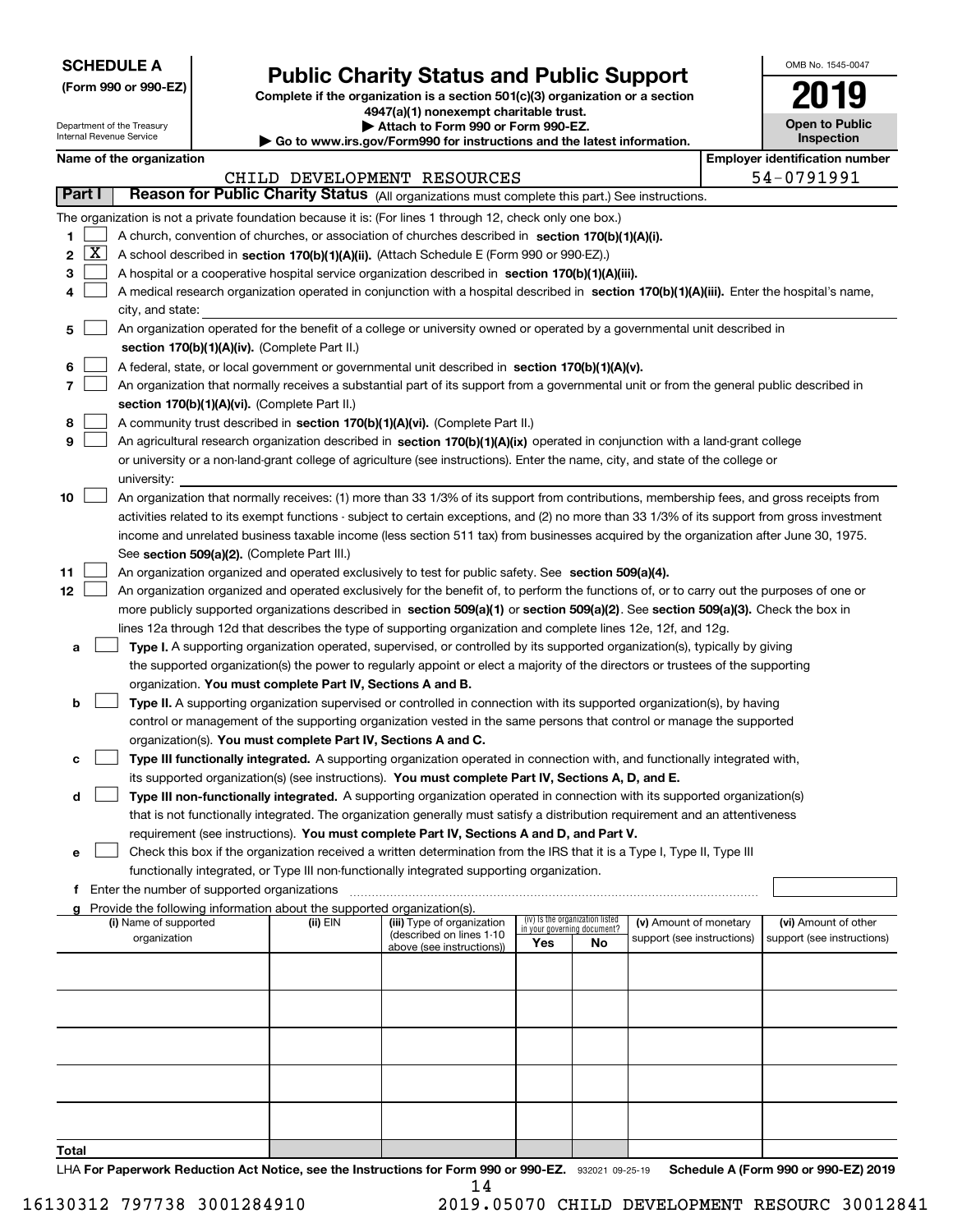#### Schedule A (Form 990 or 990-EZ) 2019 Page CHILD DEVELOPMENT RESOURCES 54-0791991

54-0791991 Page 2

(Complete only if you checked the box on line 5, 7, or 8 of Part I or if the organization failed to qualify under Part III. If the organization fails to qualify under the tests listed below, please complete Part III.) **Part II Support Schedule for Organizations Described in Sections 170(b)(1)(A)(iv) and 170(b)(1)(A)(vi)**

|    | <b>Section A. Public Support</b>                                                                                                               |          |            |            |            |                                              |           |
|----|------------------------------------------------------------------------------------------------------------------------------------------------|----------|------------|------------|------------|----------------------------------------------|-----------|
|    | Calendar year (or fiscal year beginning in) $\blacktriangleright$                                                                              | (a) 2015 | $(b)$ 2016 | $(c)$ 2017 | $(d)$ 2018 | $(e)$ 2019                                   | (f) Total |
|    | <b>1</b> Gifts, grants, contributions, and                                                                                                     |          |            |            |            |                                              |           |
|    | membership fees received. (Do not                                                                                                              |          |            |            |            |                                              |           |
|    | include any "unusual grants.")                                                                                                                 |          |            |            |            |                                              |           |
|    | 2 Tax revenues levied for the organ-                                                                                                           |          |            |            |            |                                              |           |
|    | ization's benefit and either paid to                                                                                                           |          |            |            |            |                                              |           |
|    | or expended on its behalf                                                                                                                      |          |            |            |            |                                              |           |
|    | 3 The value of services or facilities                                                                                                          |          |            |            |            |                                              |           |
|    | furnished by a governmental unit to                                                                                                            |          |            |            |            |                                              |           |
|    | the organization without charge                                                                                                                |          |            |            |            |                                              |           |
|    | 4 Total. Add lines 1 through 3                                                                                                                 |          |            |            |            |                                              |           |
| 5  | The portion of total contributions                                                                                                             |          |            |            |            |                                              |           |
|    | by each person (other than a                                                                                                                   |          |            |            |            |                                              |           |
|    | governmental unit or publicly                                                                                                                  |          |            |            |            |                                              |           |
|    | supported organization) included                                                                                                               |          |            |            |            |                                              |           |
|    | on line 1 that exceeds 2% of the                                                                                                               |          |            |            |            |                                              |           |
|    | amount shown on line 11,                                                                                                                       |          |            |            |            |                                              |           |
|    | column (f)                                                                                                                                     |          |            |            |            |                                              |           |
|    | 6 Public support. Subtract line 5 from line 4.                                                                                                 |          |            |            |            |                                              |           |
|    | Section B. Total Support                                                                                                                       |          |            |            |            |                                              |           |
|    | Calendar year (or fiscal year beginning in) $\blacktriangleright$                                                                              | (a) 2015 | (b) 2016   | $(c)$ 2017 | $(d)$ 2018 | $(e)$ 2019                                   | (f) Total |
|    | 7 Amounts from line 4                                                                                                                          |          |            |            |            |                                              |           |
|    | 8 Gross income from interest,                                                                                                                  |          |            |            |            |                                              |           |
|    | dividends, payments received on                                                                                                                |          |            |            |            |                                              |           |
|    | securities loans, rents, royalties,                                                                                                            |          |            |            |            |                                              |           |
|    | and income from similar sources                                                                                                                |          |            |            |            |                                              |           |
| 9. | Net income from unrelated business                                                                                                             |          |            |            |            |                                              |           |
|    | activities, whether or not the                                                                                                                 |          |            |            |            |                                              |           |
|    | business is regularly carried on                                                                                                               |          |            |            |            |                                              |           |
|    | <b>10</b> Other income. Do not include gain                                                                                                    |          |            |            |            |                                              |           |
|    | or loss from the sale of capital                                                                                                               |          |            |            |            |                                              |           |
|    | assets (Explain in Part VI.)                                                                                                                   |          |            |            |            |                                              |           |
|    | 11 Total support. Add lines 7 through 10                                                                                                       |          |            |            |            |                                              |           |
|    | <b>12</b> Gross receipts from related activities, etc. (see instructions)                                                                      |          |            |            |            | 12                                           |           |
|    | 13 First five years. If the Form 990 is for the organization's first, second, third, fourth, or fifth tax year as a section 501(c)(3)          |          |            |            |            |                                              |           |
|    | organization, check this box and stop here                                                                                                     |          |            |            |            |                                              |           |
|    | Section C. Computation of Public Support Percentage                                                                                            |          |            |            |            |                                              |           |
|    | 14 Public support percentage for 2019 (line 6, column (f) divided by line 11, column (f) <i>manumumumumum</i>                                  |          |            |            |            | 14                                           | %         |
|    |                                                                                                                                                |          |            |            |            | 15                                           | %         |
|    | 16a 33 1/3% support test - 2019. If the organization did not check the box on line 13, and line 14 is 33 1/3% or more, check this box and      |          |            |            |            |                                              |           |
|    | stop here. The organization qualifies as a publicly supported organization                                                                     |          |            |            |            |                                              |           |
|    | b 33 1/3% support test - 2018. If the organization did not check a box on line 13 or 16a, and line 15 is 33 1/3% or more, check this box       |          |            |            |            |                                              |           |
|    | and stop here. The organization qualifies as a publicly supported organization                                                                 |          |            |            |            |                                              |           |
|    | 17a 10% -facts-and-circumstances test - 2019. If the organization did not check a box on line 13, 16a, or 16b, and line 14 is 10% or more,     |          |            |            |            |                                              |           |
|    | and if the organization meets the "facts-and-circumstances" test, check this box and stop here. Explain in Part VI how the organization        |          |            |            |            |                                              |           |
|    | meets the "facts-and-circumstances" test. The organization qualifies as a publicly supported organization                                      |          |            |            |            |                                              |           |
|    | <b>b 10% -facts-and-circumstances test - 2018.</b> If the organization did not check a box on line 13, 16a, 16b, or 17a, and line 15 is 10% or |          |            |            |            |                                              |           |
|    | more, and if the organization meets the "facts-and-circumstances" test, check this box and stop here. Explain in Part VI how the               |          |            |            |            |                                              |           |
|    | organization meets the "facts-and-circumstances" test. The organization qualifies as a publicly supported organization                         |          |            |            |            |                                              |           |
|    | 18 Private foundation. If the organization did not check a box on line 13, 16a, 16b, 17a, or 17b, check this box and see instructions          |          |            |            |            | <b>Cabadula A (Fause 000 av 000 EZ) 0040</b> |           |

**Schedule A (Form 990 or 990-EZ) 2019**

932022 09-25-19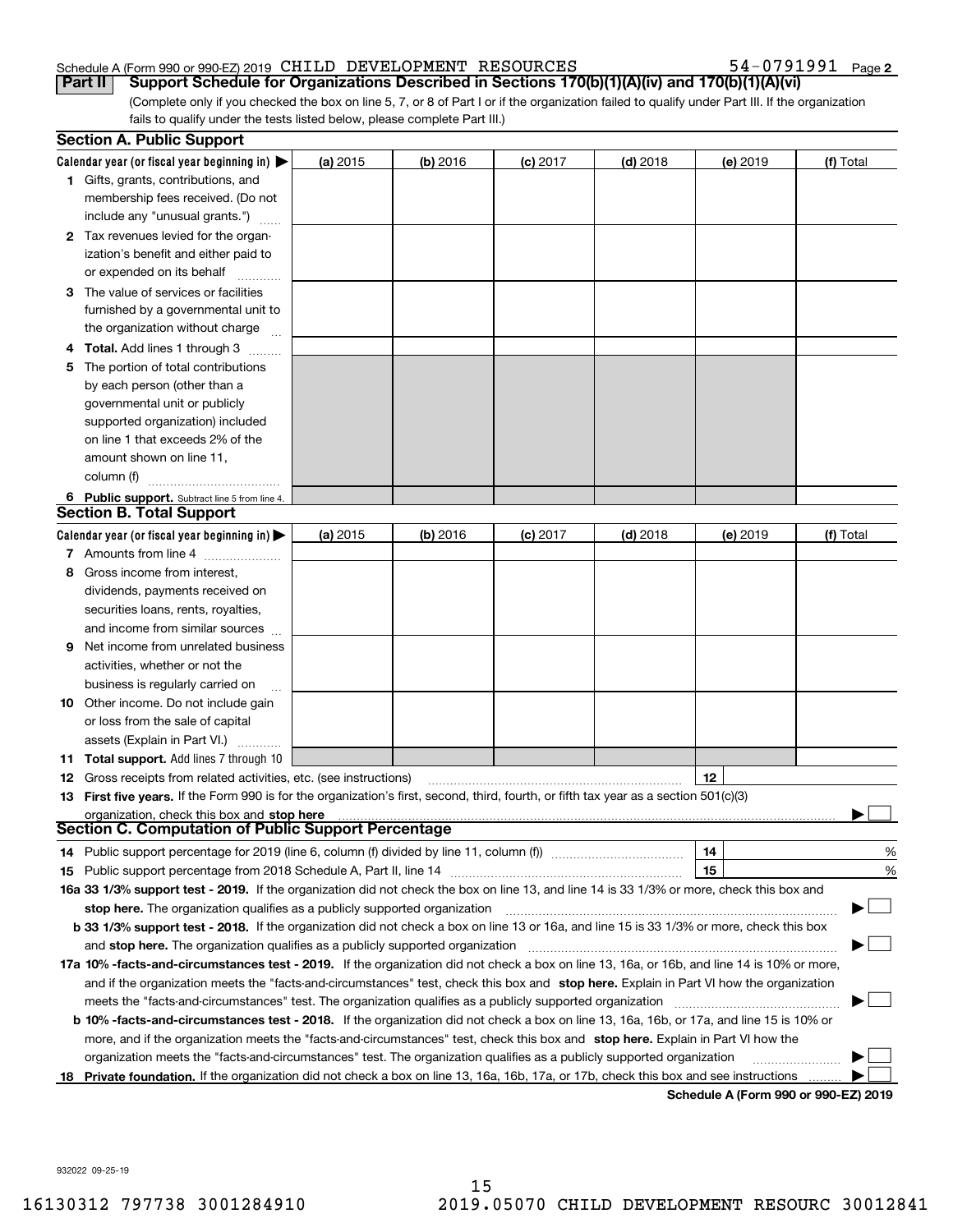#### Schedule A (Form 990 or 990-EZ) 2019 Page CHILD DEVELOPMENT RESOURCES 54-0791991 **Part III Support Schedule for Organizations Described in Section 509(a)(2)**

(Complete only if you checked the box on line 10 of Part I or if the organization failed to qualify under Part II. If the organization fails to qualify under the tests listed below, please complete Part II.)

|    | <b>Section A. Public Support</b>                                                                                                                                                                                               |          |          |                 |            |          |                                      |
|----|--------------------------------------------------------------------------------------------------------------------------------------------------------------------------------------------------------------------------------|----------|----------|-----------------|------------|----------|--------------------------------------|
|    | Calendar year (or fiscal year beginning in) $\blacktriangleright$                                                                                                                                                              | (a) 2015 | (b) 2016 | <b>(c)</b> 2017 | $(d)$ 2018 | (e) 2019 | (f) Total                            |
|    | 1 Gifts, grants, contributions, and                                                                                                                                                                                            |          |          |                 |            |          |                                      |
|    | membership fees received. (Do not                                                                                                                                                                                              |          |          |                 |            |          |                                      |
|    | include any "unusual grants.")                                                                                                                                                                                                 |          |          |                 |            |          |                                      |
|    | <b>2</b> Gross receipts from admissions,<br>merchandise sold or services per-<br>formed, or facilities furnished in<br>any activity that is related to the<br>organization's tax-exempt purpose                                |          |          |                 |            |          |                                      |
|    | 3 Gross receipts from activities that<br>are not an unrelated trade or bus-                                                                                                                                                    |          |          |                 |            |          |                                      |
|    | iness under section 513                                                                                                                                                                                                        |          |          |                 |            |          |                                      |
|    | 4 Tax revenues levied for the organ-<br>ization's benefit and either paid to                                                                                                                                                   |          |          |                 |            |          |                                      |
|    | or expended on its behalf                                                                                                                                                                                                      |          |          |                 |            |          |                                      |
|    | 5 The value of services or facilities<br>furnished by a governmental unit to                                                                                                                                                   |          |          |                 |            |          |                                      |
|    | the organization without charge                                                                                                                                                                                                |          |          |                 |            |          |                                      |
|    | <b>6 Total.</b> Add lines 1 through 5                                                                                                                                                                                          |          |          |                 |            |          |                                      |
|    | 7a Amounts included on lines 1, 2, and<br>3 received from disqualified persons                                                                                                                                                 |          |          |                 |            |          |                                      |
|    | <b>b</b> Amounts included on lines 2 and 3 received<br>from other than disqualified persons that<br>exceed the greater of \$5,000 or 1% of the<br>amount on line 13 for the year                                               |          |          |                 |            |          |                                      |
|    | c Add lines 7a and 7b                                                                                                                                                                                                          |          |          |                 |            |          |                                      |
|    | 8 Public support. (Subtract line 7c from line 6.)<br><b>Section B. Total Support</b>                                                                                                                                           |          |          |                 |            |          |                                      |
|    | Calendar year (or fiscal year beginning in)                                                                                                                                                                                    | (a) 2015 | (b) 2016 | $(c)$ 2017      | $(d)$ 2018 | (e) 2019 | (f) Total                            |
|    | 9 Amounts from line 6                                                                                                                                                                                                          |          |          |                 |            |          |                                      |
|    | <b>10a</b> Gross income from interest,<br>dividends, payments received on<br>securities loans, rents, royalties,<br>and income from similar sources                                                                            |          |          |                 |            |          |                                      |
|    | <b>b</b> Unrelated business taxable income<br>(less section 511 taxes) from businesses                                                                                                                                         |          |          |                 |            |          |                                      |
|    | acquired after June 30, 1975                                                                                                                                                                                                   |          |          |                 |            |          |                                      |
|    | c Add lines 10a and 10b<br>11 Net income from unrelated business<br>activities not included in line 10b,<br>whether or not the business is                                                                                     |          |          |                 |            |          |                                      |
|    | regularly carried on<br><b>12</b> Other income. Do not include gain<br>or loss from the sale of capital<br>assets (Explain in Part VI.)                                                                                        |          |          |                 |            |          |                                      |
|    | 13 Total support. (Add lines 9, 10c, 11, and 12.)                                                                                                                                                                              |          |          |                 |            |          |                                      |
|    | 14 First five years. If the Form 990 is for the organization's first, second, third, fourth, or fifth tax year as a section 501(c)(3) organization,                                                                            |          |          |                 |            |          |                                      |
|    | check this box and stop here measurements and contact the contract of the contract of the contract of the contract of the contract of the contract of the contract of the contract of the contract of the contract of the cont |          |          |                 |            |          |                                      |
|    | <b>Section C. Computation of Public Support Percentage</b>                                                                                                                                                                     |          |          |                 |            |          |                                      |
|    |                                                                                                                                                                                                                                |          |          |                 |            | 15       | %                                    |
| 16 | Public support percentage from 2018 Schedule A, Part III, line 15                                                                                                                                                              |          |          |                 |            | 16       | %                                    |
|    | <b>Section D. Computation of Investment Income Percentage</b>                                                                                                                                                                  |          |          |                 |            |          |                                      |
|    | 17 Investment income percentage for 2019 (line 10c, column (f), divided by line 13, column (f))                                                                                                                                |          |          |                 |            | 17       | %                                    |
|    | 18 Investment income percentage from 2018 Schedule A, Part III, line 17                                                                                                                                                        |          |          |                 |            | 18       | %                                    |
|    | 19a 33 1/3% support tests - 2019. If the organization did not check the box on line 14, and line 15 is more than 33 1/3%, and line 17 is not                                                                                   |          |          |                 |            |          |                                      |
|    | more than 33 1/3%, check this box and stop here. The organization qualifies as a publicly supported organization                                                                                                               |          |          |                 |            |          |                                      |
|    | b 33 1/3% support tests - 2018. If the organization did not check a box on line 14 or line 19a, and line 16 is more than 33 1/3%, and                                                                                          |          |          |                 |            |          |                                      |
|    | line 18 is not more than 33 1/3%, check this box and stop here. The organization qualifies as a publicly supported organization                                                                                                |          |          |                 |            |          |                                      |
| 20 | <b>Private foundation.</b> If the organization did not check a box on line 14, 19a, or 19b, check this box and see instructions                                                                                                |          |          |                 |            |          | .                                    |
|    | 932023 09-25-19                                                                                                                                                                                                                |          | 16       |                 |            |          | Schedule A (Form 990 or 990-EZ) 2019 |

16130312 797738 3001284910 2019.05070 CHILD DEVELOPMENT RESOURC 30012841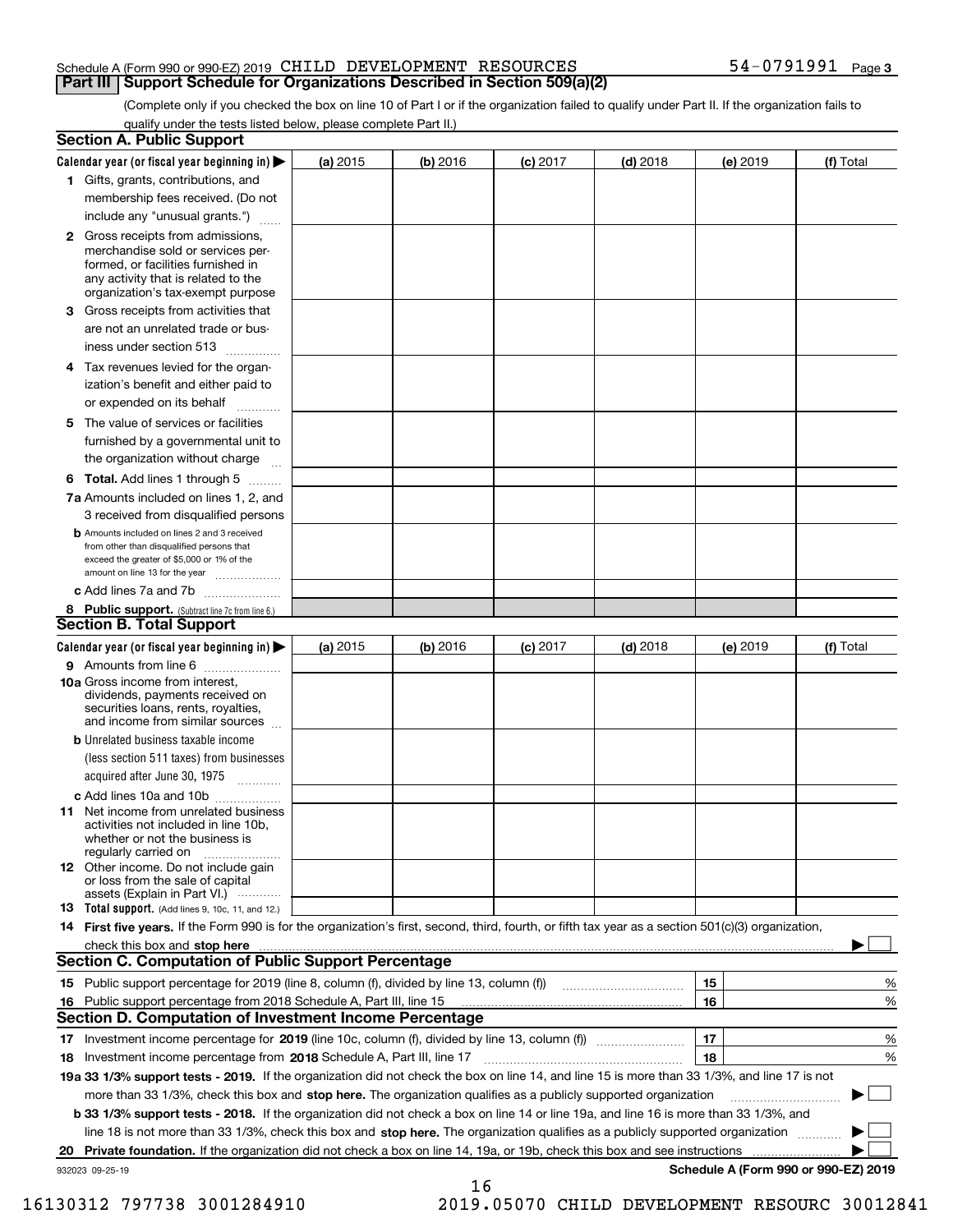#### Schedule A (Form 990 or 990-EZ) 2019 Page CHILD DEVELOPMENT RESOURCES 54-0791991

#### **Part IV Supporting Organizations**

(Complete only if you checked a box in line 12 on Part I. If you checked 12a of Part I, complete Sections A and B. If you checked 12b of Part I, complete Sections A and C. If you checked 12c of Part I, complete Sections A, D, and E. If you checked 12d of Part I, complete Sections A and D, and complete Part V.)

#### **Section A. All Supporting Organizations**

- **1** Are all of the organization's supported organizations listed by name in the organization's governing documents? If "No," describe in **Part VI** how the supported organizations are designated. If designated by *class or purpose, describe the designation. If historic and continuing relationship, explain.*
- **2** Did the organization have any supported organization that does not have an IRS determination of status under section 509(a)(1) or (2)? If "Yes," explain in Part VI how the organization determined that the supported *organization was described in section 509(a)(1) or (2).*
- **3a** Did the organization have a supported organization described in section 501(c)(4), (5), or (6)? If "Yes," answer *(b) and (c) below.*
- **b** Did the organization confirm that each supported organization qualified under section 501(c)(4), (5), or (6) and satisfied the public support tests under section 509(a)(2)? If "Yes," describe in **Part VI** when and how the *organization made the determination.*
- **c**Did the organization ensure that all support to such organizations was used exclusively for section 170(c)(2)(B) purposes? If "Yes," explain in **Part VI** what controls the organization put in place to ensure such use.
- **4a***If* Was any supported organization not organized in the United States ("foreign supported organization")? *"Yes," and if you checked 12a or 12b in Part I, answer (b) and (c) below.*
- **b** Did the organization have ultimate control and discretion in deciding whether to make grants to the foreign supported organization? If "Yes," describe in **Part VI** how the organization had such control and discretion *despite being controlled or supervised by or in connection with its supported organizations.*
- **c** Did the organization support any foreign supported organization that does not have an IRS determination under sections 501(c)(3) and 509(a)(1) or (2)? If "Yes," explain in **Part VI** what controls the organization used *to ensure that all support to the foreign supported organization was used exclusively for section 170(c)(2)(B) purposes.*
- **5a** Did the organization add, substitute, or remove any supported organizations during the tax year? If "Yes," answer (b) and (c) below (if applicable). Also, provide detail in **Part VI,** including (i) the names and EIN *numbers of the supported organizations added, substituted, or removed; (ii) the reasons for each such action; (iii) the authority under the organization's organizing document authorizing such action; and (iv) how the action was accomplished (such as by amendment to the organizing document).*
- **b** Type I or Type II only. Was any added or substituted supported organization part of a class already designated in the organization's organizing document?
- **cSubstitutions only.**  Was the substitution the result of an event beyond the organization's control?
- **6** Did the organization provide support (whether in the form of grants or the provision of services or facilities) to **Part VI.** *If "Yes," provide detail in* support or benefit one or more of the filing organization's supported organizations? anyone other than (i) its supported organizations, (ii) individuals that are part of the charitable class benefited by one or more of its supported organizations, or (iii) other supporting organizations that also
- **7**Did the organization provide a grant, loan, compensation, or other similar payment to a substantial contributor *If "Yes," complete Part I of Schedule L (Form 990 or 990-EZ).* regard to a substantial contributor? (as defined in section 4958(c)(3)(C)), a family member of a substantial contributor, or a 35% controlled entity with
- **8** Did the organization make a loan to a disqualified person (as defined in section 4958) not described in line 7? *If "Yes," complete Part I of Schedule L (Form 990 or 990-EZ).*
- **9a** Was the organization controlled directly or indirectly at any time during the tax year by one or more in section 509(a)(1) or (2))? If "Yes," *provide detail in* <code>Part VI.</code> disqualified persons as defined in section 4946 (other than foundation managers and organizations described
- **b** Did one or more disqualified persons (as defined in line 9a) hold a controlling interest in any entity in which the supporting organization had an interest? If "Yes," provide detail in P**art VI**.
- **c**Did a disqualified person (as defined in line 9a) have an ownership interest in, or derive any personal benefit from, assets in which the supporting organization also had an interest? If "Yes," provide detail in P**art VI.**
- **10a** Was the organization subject to the excess business holdings rules of section 4943 because of section supporting organizations)? If "Yes," answer 10b below. 4943(f) (regarding certain Type II supporting organizations, and all Type III non-functionally integrated
- **b** Did the organization have any excess business holdings in the tax year? (Use Schedule C, Form 4720, to *determine whether the organization had excess business holdings.)*

932024 09-25-19

**Schedule A (Form 990 or 990-EZ) 2019**

54-0791991 Page 4

**1**

**2**

**3a**

**3b**

**3c**

**4a**

**4b**

**4c**

**5a**

**5b5c**

**6**

**7**

**8**

**9a**

**9b**

**9c**

**10a**

**10b**

**YesNo**

17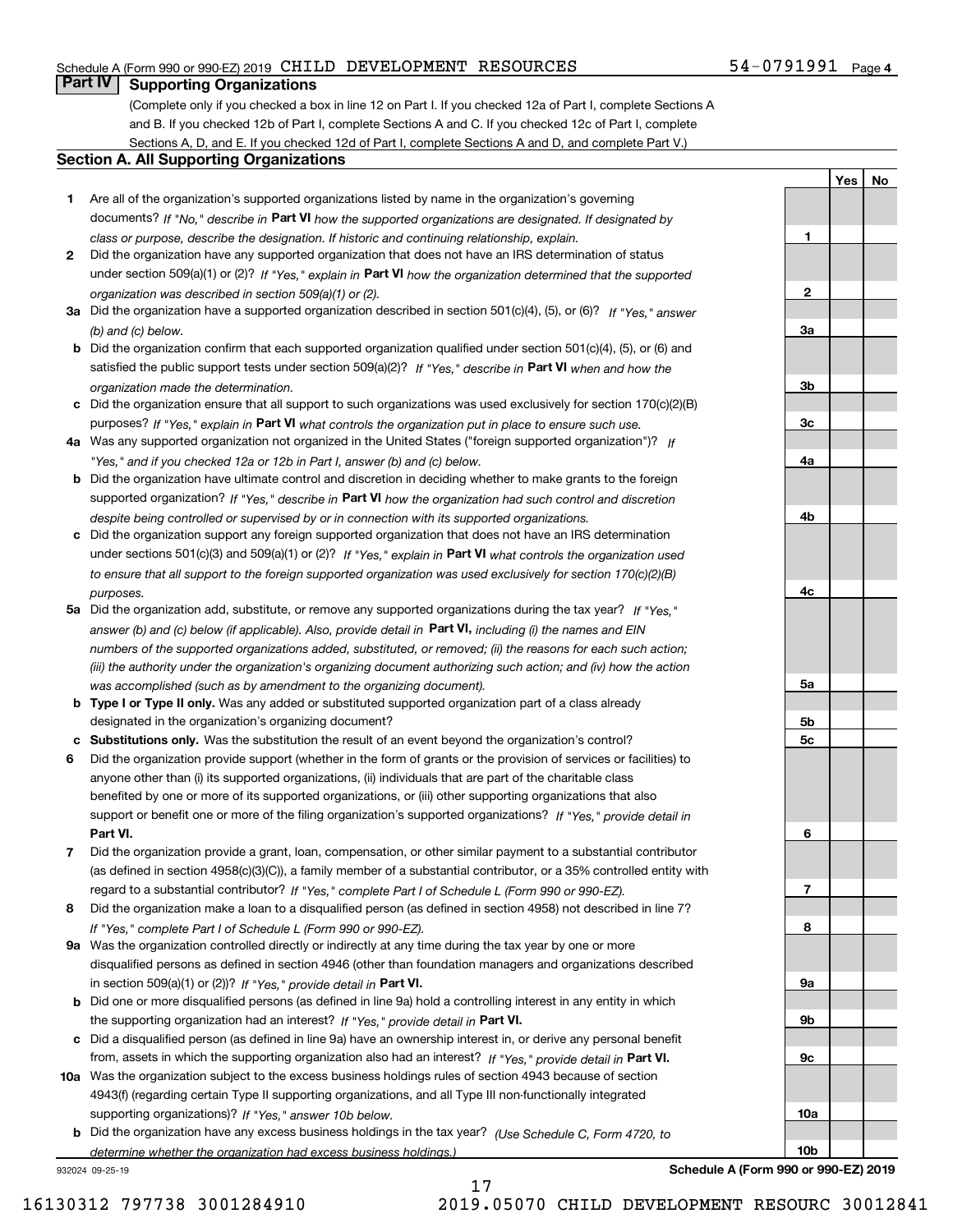#### Schedule A (Form 990 or 990-EZ) 2019 Page CHILD DEVELOPMENT RESOURCES 54-0791991 **Part IV Supporting Organizations** *(continued)*

|    |                                                                                                                                   |                 | Yes | No |
|----|-----------------------------------------------------------------------------------------------------------------------------------|-----------------|-----|----|
| 11 | Has the organization accepted a gift or contribution from any of the following persons?                                           |                 |     |    |
|    | a A person who directly or indirectly controls, either alone or together with persons described in (b) and (c)                    |                 |     |    |
|    | below, the governing body of a supported organization?                                                                            | 11a             |     |    |
|    | <b>b</b> A family member of a person described in (a) above?                                                                      | 11 <sub>b</sub> |     |    |
| c  | A 35% controlled entity of a person described in (a) or (b) above? If "Yes" to a, b, or c, provide detail in Part VI.             | 11c             |     |    |
|    | <b>Section B. Type I Supporting Organizations</b>                                                                                 |                 |     |    |
|    |                                                                                                                                   |                 | Yes | No |
| 1  | Did the directors, trustees, or membership of one or more supported organizations have the power to                               |                 |     |    |
|    | regularly appoint or elect at least a majority of the organization's directors or trustees at all times during the                |                 |     |    |
|    | tax year? If "No," describe in Part VI how the supported organization(s) effectively operated, supervised, or                     |                 |     |    |
|    |                                                                                                                                   |                 |     |    |
|    | controlled the organization's activities. If the organization had more than one supported organization,                           |                 |     |    |
|    | describe how the powers to appoint and/or remove directors or trustees were allocated among the supported                         |                 |     |    |
|    | organizations and what conditions or restrictions, if any, applied to such powers during the tax year.                            | 1               |     |    |
| 2  | Did the organization operate for the benefit of any supported organization other than the supported                               |                 |     |    |
|    | organization(s) that operated, supervised, or controlled the supporting organization? If "Yes," explain in                        |                 |     |    |
|    | Part VI how providing such benefit carried out the purposes of the supported organization(s) that operated,                       |                 |     |    |
|    | supervised, or controlled the supporting organization.                                                                            | $\mathbf{2}$    |     |    |
|    | <b>Section C. Type II Supporting Organizations</b>                                                                                |                 |     |    |
|    |                                                                                                                                   |                 | Yes | No |
| 1  | Were a majority of the organization's directors or trustees during the tax year also a majority of the directors                  |                 |     |    |
|    | or trustees of each of the organization's supported organization(s)? If "No," describe in Part VI how control                     |                 |     |    |
|    | or management of the supporting organization was vested in the same persons that controlled or managed                            |                 |     |    |
|    | the supported organization(s).                                                                                                    | 1               |     |    |
|    | Section D. All Type III Supporting Organizations                                                                                  |                 |     |    |
|    |                                                                                                                                   |                 | Yes | No |
| 1  | Did the organization provide to each of its supported organizations, by the last day of the fifth month of the                    |                 |     |    |
|    | organization's tax year, (i) a written notice describing the type and amount of support provided during the prior tax             |                 |     |    |
|    | year, (ii) a copy of the Form 990 that was most recently filed as of the date of notification, and (iii) copies of the            |                 |     |    |
|    | organization's governing documents in effect on the date of notification, to the extent not previously provided?                  | 1               |     |    |
| 2  | Were any of the organization's officers, directors, or trustees either (i) appointed or elected by the supported                  |                 |     |    |
|    | organization(s) or (ii) serving on the governing body of a supported organization? If "No," explain in Part VI how                |                 |     |    |
|    | the organization maintained a close and continuous working relationship with the supported organization(s).                       | $\mathbf{2}$    |     |    |
| 3  | By reason of the relationship described in (2), did the organization's supported organizations have a                             |                 |     |    |
|    | significant voice in the organization's investment policies and in directing the use of the organization's                        |                 |     |    |
|    | income or assets at all times during the tax year? If "Yes," describe in Part VI the role the organization's                      |                 |     |    |
|    | supported organizations played in this regard.                                                                                    | З               |     |    |
|    | Section E. Type III Functionally Integrated Supporting Organizations                                                              |                 |     |    |
| 1  | Check the box next to the method that the organization used to satisfy the Integral Part Test during the year (see instructions). |                 |     |    |
| a  | The organization satisfied the Activities Test. Complete line 2 below.                                                            |                 |     |    |
| b  | The organization is the parent of each of its supported organizations. Complete line 3 below.                                     |                 |     |    |
|    |                                                                                                                                   |                 |     |    |
| c  | The organization supported a governmental entity. Describe in Part VI how you supported a government entity (see instructions),   |                 |     |    |
| 2  | Activities Test. Answer (a) and (b) below.                                                                                        |                 | Yes | No |
| а  | Did substantially all of the organization's activities during the tax year directly further the exempt purposes of                |                 |     |    |
|    | the supported organization(s) to which the organization was responsive? If "Yes," then in Part VI identify                        |                 |     |    |
|    | those supported organizations and explain how these activities directly furthered their exempt purposes,                          |                 |     |    |
|    | how the organization was responsive to those supported organizations, and how the organization determined                         |                 |     |    |
|    | that these activities constituted substantially all of its activities.                                                            | 2a              |     |    |
| b  | Did the activities described in (a) constitute activities that, but for the organization's involvement, one or more               |                 |     |    |
|    | of the organization's supported organization(s) would have been engaged in? If "Yes," explain in Part VI the                      |                 |     |    |
|    | reasons for the organization's position that its supported organization(s) would have engaged in these                            |                 |     |    |
|    | activities but for the organization's involvement.                                                                                | 2b              |     |    |
| З  | Parent of Supported Organizations. Answer (a) and (b) below.                                                                      |                 |     |    |
| а  | Did the organization have the power to regularly appoint or elect a majority of the officers, directors, or                       |                 |     |    |
|    | trustees of each of the supported organizations? Provide details in Part VI.                                                      | За              |     |    |
| b  | Did the organization exercise a substantial degree of direction over the policies, programs, and activities of each               |                 |     |    |
|    | of its supported organizations? If "Yes," describe in Part VI the role played by the organization in this regard.                 | 3b              |     |    |
|    |                                                                                                                                   |                 |     |    |

18

932025 09-25-19

**Schedule A (Form 990 or 990-EZ) 2019**

16130312 797738 3001284910 2019.05070 CHILD DEVELOPMENT RESOURC 30012841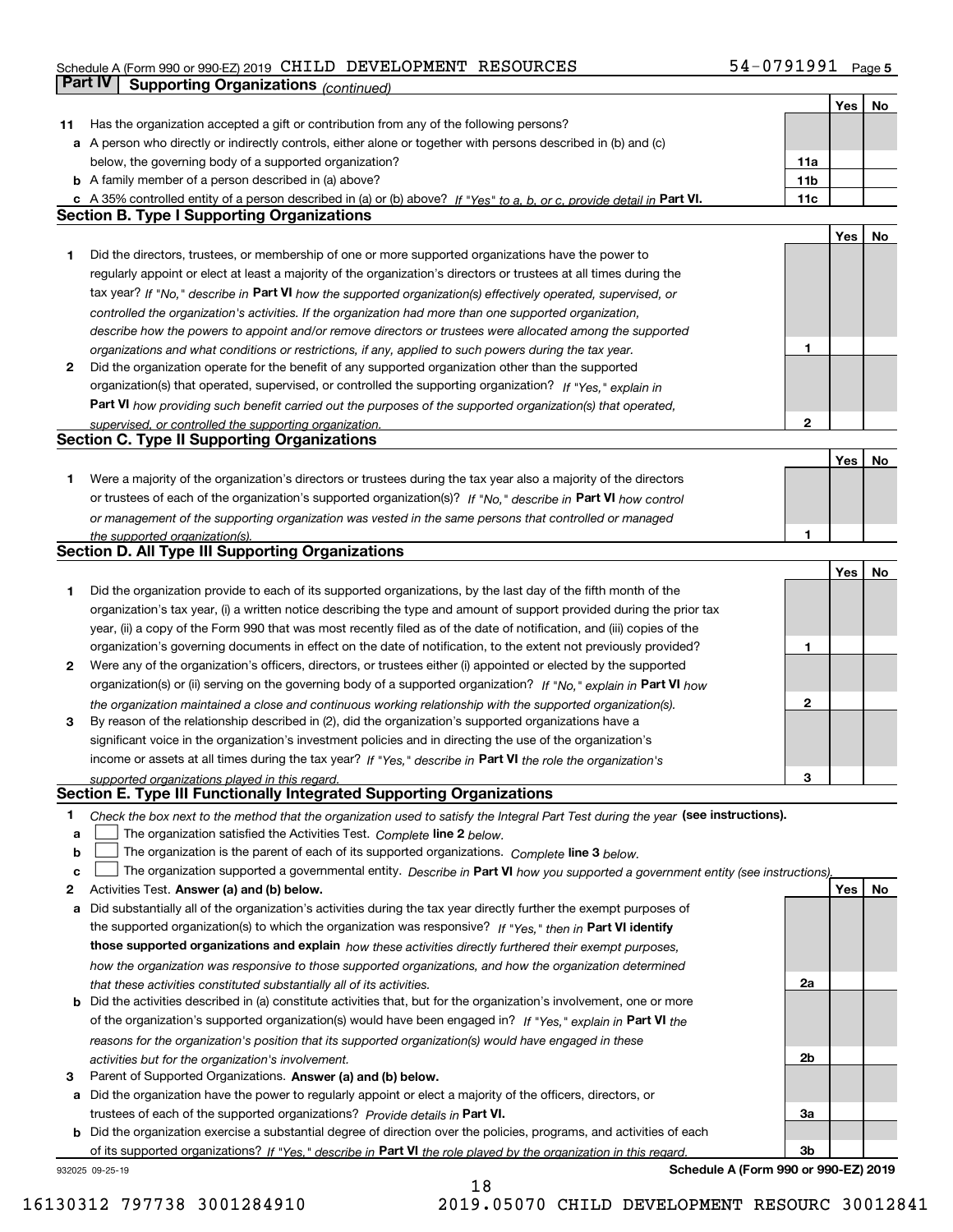|   | Schedule A (Form 990 or 990-EZ) 2019 CHILD DEVELOPMENT RESOURCES                                                                               |   |                | 54-0791991<br>Page             |  |  |  |
|---|------------------------------------------------------------------------------------------------------------------------------------------------|---|----------------|--------------------------------|--|--|--|
|   | <b>Part V</b><br>Type III Non-Functionally Integrated 509(a)(3) Supporting Organizations                                                       |   |                |                                |  |  |  |
|   | Check here if the organization satisfied the Integral Part Test as a qualifying trust on Nov. 20, 1970 (explain in Part VI). See instructions. |   |                |                                |  |  |  |
|   | other Type III non-functionally integrated supporting organizations must complete Sections A through E.                                        |   |                |                                |  |  |  |
|   | Section A - Adjusted Net Income                                                                                                                |   | (A) Prior Year | (B) Current Year<br>(optional) |  |  |  |
|   | Net short-term capital gain                                                                                                                    |   |                |                                |  |  |  |
|   | Recoveries of prior-year distributions                                                                                                         | 2 |                |                                |  |  |  |
| 3 | Other gross income (see instructions)                                                                                                          | 3 |                |                                |  |  |  |
|   |                                                                                                                                                |   |                |                                |  |  |  |

**6**

# **SEP 10. See instructions.** All antegral Part Test as a qualifying trust on Nov. 20, 1970 (explain in Part VI). See instructions. All

| З            | Other gross income (see instructions)                                                                                             | з              |                |                                |  |
|--------------|-----------------------------------------------------------------------------------------------------------------------------------|----------------|----------------|--------------------------------|--|
| 4            | Add lines 1 through 3.                                                                                                            | 4              |                |                                |  |
| 5.           | Depreciation and depletion                                                                                                        | 5              |                |                                |  |
| 6            | Portion of operating expenses paid or incurred for production or                                                                  |                |                |                                |  |
|              | collection of gross income or for management, conservation, or                                                                    |                |                |                                |  |
|              | maintenance of property held for production of income (see instructions)                                                          | 6              |                |                                |  |
| 7            | Other expenses (see instructions)                                                                                                 | $\overline{7}$ |                |                                |  |
| 8            | Adjusted Net Income (subtract lines 5, 6, and 7 from line 4)                                                                      | 8              |                |                                |  |
|              | <b>Section B - Minimum Asset Amount</b>                                                                                           |                | (A) Prior Year | (B) Current Year<br>(optional) |  |
| 1            | Aggregate fair market value of all non-exempt-use assets (see                                                                     |                |                |                                |  |
|              | instructions for short tax year or assets held for part of year):                                                                 |                |                |                                |  |
|              | a Average monthly value of securities                                                                                             | 1a             |                |                                |  |
|              | <b>b</b> Average monthly cash balances                                                                                            | 1b             |                |                                |  |
|              | <b>c</b> Fair market value of other non-exempt-use assets                                                                         | 1c             |                |                                |  |
|              | d Total (add lines 1a, 1b, and 1c)                                                                                                | 1d             |                |                                |  |
|              | e Discount claimed for blockage or other                                                                                          |                |                |                                |  |
|              | factors (explain in detail in Part VI):                                                                                           |                |                |                                |  |
| $\mathbf{2}$ | Acquisition indebtedness applicable to non-exempt-use assets                                                                      | $\mathbf{2}$   |                |                                |  |
| 3            | Subtract line 2 from line 1d.                                                                                                     | 3              |                |                                |  |
| 4            | Cash deemed held for exempt use. Enter 1-1/2% of line 3 (for greater amount,                                                      |                |                |                                |  |
|              | see instructions)                                                                                                                 | 4              |                |                                |  |
| 5            | Net value of non-exempt-use assets (subtract line 4 from line 3)                                                                  | 5              |                |                                |  |
| 6            | Multiply line 5 by .035.                                                                                                          | 6              |                |                                |  |
| 7            | Recoveries of prior-year distributions                                                                                            | $\overline{7}$ |                |                                |  |
| 8            | Minimum Asset Amount (add line 7 to line 6)                                                                                       | 8              |                |                                |  |
|              | <b>Section C - Distributable Amount</b>                                                                                           |                |                | <b>Current Year</b>            |  |
| 1            | Adjusted net income for prior year (from Section A, line 8, Column A)                                                             | 1              |                |                                |  |
| $\mathbf{2}$ | Enter 85% of line 1.                                                                                                              | $\mathbf{2}$   |                |                                |  |
| 3            | Minimum asset amount for prior year (from Section B, line 8, Column A)                                                            | 3              |                |                                |  |
| 4            | Enter greater of line 2 or line 3.                                                                                                | 4              |                |                                |  |
| 5            | Income tax imposed in prior year                                                                                                  | 5              |                |                                |  |
| 6            | <b>Distributable Amount.</b> Subtract line 5 from line 4, unless subject to                                                       |                |                |                                |  |
|              | emergency temporary reduction (see instructions)                                                                                  | 6              |                |                                |  |
| 7            | Check here if the current year is the organization's first as a non-functionally integrated Type III supporting organization (see |                |                |                                |  |

instructions).

**Schedule A (Form 990 or 990-EZ) 2019**

932026 09-25-19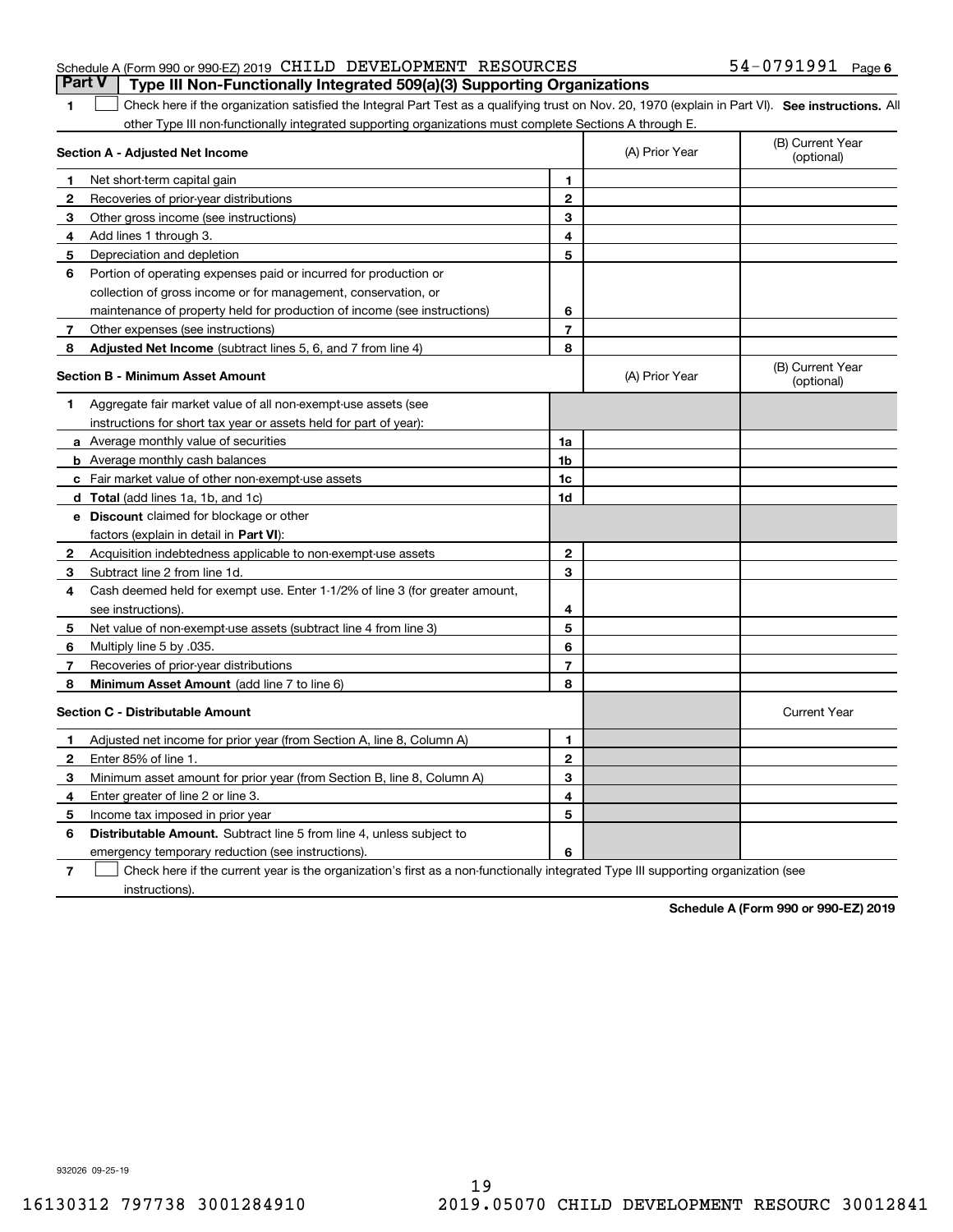#### Schedule A (Form 990 or 990-EZ) 2019 Page CHILD DEVELOPMENT RESOURCES 54-0791991

| <b>Part V</b> | Type III Non-Functionally Integrated 509(a)(3) Supporting Organizations                    |                             | (continued)                           |                                         |  |
|---------------|--------------------------------------------------------------------------------------------|-----------------------------|---------------------------------------|-----------------------------------------|--|
|               | <b>Section D - Distributions</b>                                                           |                             |                                       | <b>Current Year</b>                     |  |
| 1             | Amounts paid to supported organizations to accomplish exempt purposes                      |                             |                                       |                                         |  |
| 2             | Amounts paid to perform activity that directly furthers exempt purposes of supported       |                             |                                       |                                         |  |
|               | organizations, in excess of income from activity                                           |                             |                                       |                                         |  |
| з             | Administrative expenses paid to accomplish exempt purposes of supported organizations      |                             |                                       |                                         |  |
| 4             | Amounts paid to acquire exempt-use assets                                                  |                             |                                       |                                         |  |
| 5             | Qualified set-aside amounts (prior IRS approval required)                                  |                             |                                       |                                         |  |
| 6             | Other distributions (describe in Part VI). See instructions.                               |                             |                                       |                                         |  |
| 7             | Total annual distributions. Add lines 1 through 6.                                         |                             |                                       |                                         |  |
| 8             | Distributions to attentive supported organizations to which the organization is responsive |                             |                                       |                                         |  |
|               | (provide details in Part VI). See instructions.                                            |                             |                                       |                                         |  |
| 9             | Distributable amount for 2019 from Section C, line 6                                       |                             |                                       |                                         |  |
| 10            | Line 8 amount divided by line 9 amount                                                     |                             |                                       |                                         |  |
|               |                                                                                            | (i)                         | (iii)                                 | (iii)                                   |  |
|               | <b>Section E - Distribution Allocations</b> (see instructions)                             | <b>Excess Distributions</b> | <b>Underdistributions</b><br>Pre-2019 | <b>Distributable</b><br>Amount for 2019 |  |
| 1             | Distributable amount for 2019 from Section C, line 6                                       |                             |                                       |                                         |  |
| 2             | Underdistributions, if any, for years prior to 2019 (reason-                               |                             |                                       |                                         |  |
|               | able cause required- explain in Part VI). See instructions.                                |                             |                                       |                                         |  |
| з             | Excess distributions carryover, if any, to 2019                                            |                             |                                       |                                         |  |
|               | <b>a</b> From 2014                                                                         |                             |                                       |                                         |  |
|               | <b>b</b> From $2015$                                                                       |                             |                                       |                                         |  |
|               | $c$ From 2016                                                                              |                             |                                       |                                         |  |
|               | <b>d</b> From 2017                                                                         |                             |                                       |                                         |  |
|               | e From 2018                                                                                |                             |                                       |                                         |  |
|               | Total of lines 3a through e                                                                |                             |                                       |                                         |  |
|               | <b>g</b> Applied to underdistributions of prior years                                      |                             |                                       |                                         |  |
|               | <b>h</b> Applied to 2019 distributable amount                                              |                             |                                       |                                         |  |
|               | Carryover from 2014 not applied (see instructions)                                         |                             |                                       |                                         |  |
|               | Remainder. Subtract lines 3g, 3h, and 3i from 3f.                                          |                             |                                       |                                         |  |
| 4             | Distributions for 2019 from Section D,                                                     |                             |                                       |                                         |  |
|               | line $7:$                                                                                  |                             |                                       |                                         |  |
|               | <b>a</b> Applied to underdistributions of prior years                                      |                             |                                       |                                         |  |
|               | <b>b</b> Applied to 2019 distributable amount                                              |                             |                                       |                                         |  |
| c             | Remainder. Subtract lines 4a and 4b from 4.                                                |                             |                                       |                                         |  |
| 5             | Remaining underdistributions for years prior to 2019, if                                   |                             |                                       |                                         |  |
|               | any. Subtract lines 3g and 4a from line 2. For result greater                              |                             |                                       |                                         |  |
|               | than zero, explain in Part VI. See instructions.                                           |                             |                                       |                                         |  |
| 6             | Remaining underdistributions for 2019. Subtract lines 3h                                   |                             |                                       |                                         |  |
|               | and 4b from line 1. For result greater than zero, explain in                               |                             |                                       |                                         |  |
|               | Part VI. See instructions.                                                                 |                             |                                       |                                         |  |
|               |                                                                                            |                             |                                       |                                         |  |
| 7             | Excess distributions carryover to 2020. Add lines 3j                                       |                             |                                       |                                         |  |
|               | and 4c.                                                                                    |                             |                                       |                                         |  |
| 8             | Breakdown of line 7:                                                                       |                             |                                       |                                         |  |
|               | a Excess from 2015                                                                         |                             |                                       |                                         |  |
|               | <b>b</b> Excess from 2016                                                                  |                             |                                       |                                         |  |
|               | c Excess from 2017                                                                         |                             |                                       |                                         |  |
|               | d Excess from 2018                                                                         |                             |                                       |                                         |  |
|               | e Excess from 2019                                                                         |                             |                                       |                                         |  |

**Schedule A (Form 990 or 990-EZ) 2019**

932027 09-25-19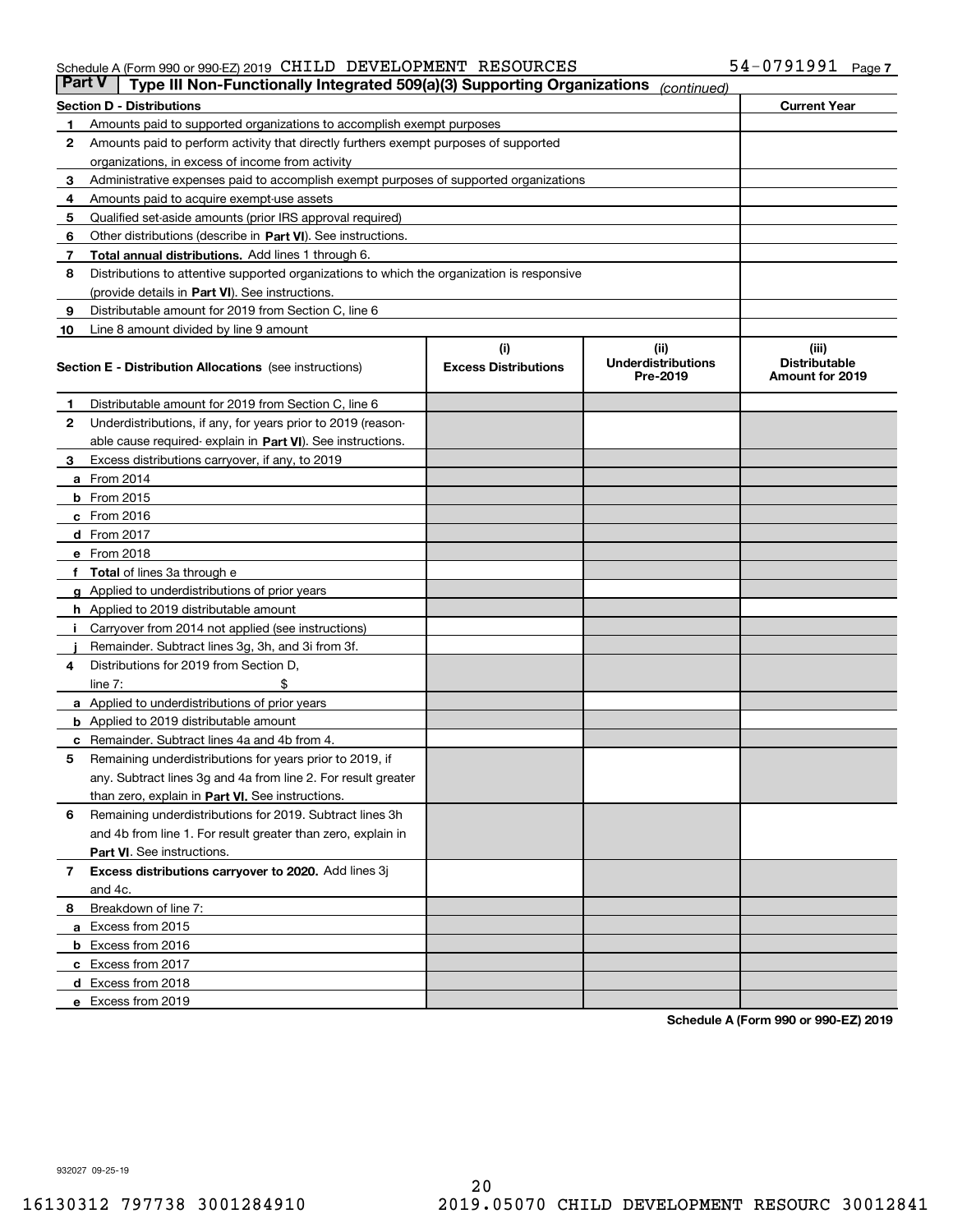| Part VI         | Schedule A (Form 990 or 990-EZ) 2019 CHILD DEVELOPMENT RESOURCES                                                                                                                                                               |                                               | $54 - 0791991$ Page 8                |  |
|-----------------|--------------------------------------------------------------------------------------------------------------------------------------------------------------------------------------------------------------------------------|-----------------------------------------------|--------------------------------------|--|
|                 | Supplemental Information. Provide the explanations required by Part II, line 10; Part II, line 17a or 17b; Part III, line 12;                                                                                                  |                                               |                                      |  |
|                 | Part IV, Section A, lines 1, 2, 3b, 3c, 4b, 4c, 5a, 6, 9a, 9b, 9c, 11a, 11b, and 11c; Part IV, Section B, lines 1 and 2; Part IV, Section C, line 1; Part IV, Section D, lines 2 and 3; Part IV, Section E, lines 2, 5, and 6. |                                               |                                      |  |
|                 |                                                                                                                                                                                                                                |                                               |                                      |  |
|                 | (See instructions.)                                                                                                                                                                                                            |                                               |                                      |  |
|                 |                                                                                                                                                                                                                                |                                               |                                      |  |
|                 |                                                                                                                                                                                                                                |                                               |                                      |  |
|                 |                                                                                                                                                                                                                                |                                               |                                      |  |
|                 |                                                                                                                                                                                                                                |                                               |                                      |  |
|                 |                                                                                                                                                                                                                                |                                               |                                      |  |
|                 |                                                                                                                                                                                                                                |                                               |                                      |  |
|                 |                                                                                                                                                                                                                                |                                               |                                      |  |
|                 |                                                                                                                                                                                                                                |                                               |                                      |  |
|                 |                                                                                                                                                                                                                                |                                               |                                      |  |
|                 |                                                                                                                                                                                                                                |                                               |                                      |  |
|                 |                                                                                                                                                                                                                                |                                               |                                      |  |
|                 |                                                                                                                                                                                                                                |                                               |                                      |  |
|                 |                                                                                                                                                                                                                                |                                               |                                      |  |
|                 |                                                                                                                                                                                                                                |                                               |                                      |  |
|                 |                                                                                                                                                                                                                                |                                               |                                      |  |
|                 |                                                                                                                                                                                                                                |                                               |                                      |  |
|                 |                                                                                                                                                                                                                                |                                               |                                      |  |
|                 |                                                                                                                                                                                                                                |                                               |                                      |  |
|                 |                                                                                                                                                                                                                                |                                               |                                      |  |
|                 |                                                                                                                                                                                                                                |                                               |                                      |  |
|                 |                                                                                                                                                                                                                                |                                               |                                      |  |
|                 |                                                                                                                                                                                                                                |                                               |                                      |  |
|                 |                                                                                                                                                                                                                                |                                               |                                      |  |
|                 |                                                                                                                                                                                                                                |                                               |                                      |  |
|                 |                                                                                                                                                                                                                                |                                               |                                      |  |
|                 |                                                                                                                                                                                                                                |                                               |                                      |  |
|                 |                                                                                                                                                                                                                                |                                               |                                      |  |
|                 |                                                                                                                                                                                                                                |                                               |                                      |  |
|                 |                                                                                                                                                                                                                                |                                               |                                      |  |
|                 |                                                                                                                                                                                                                                |                                               |                                      |  |
|                 |                                                                                                                                                                                                                                |                                               |                                      |  |
|                 |                                                                                                                                                                                                                                |                                               |                                      |  |
|                 |                                                                                                                                                                                                                                |                                               |                                      |  |
|                 |                                                                                                                                                                                                                                |                                               |                                      |  |
|                 |                                                                                                                                                                                                                                |                                               |                                      |  |
|                 |                                                                                                                                                                                                                                |                                               |                                      |  |
|                 |                                                                                                                                                                                                                                |                                               |                                      |  |
|                 |                                                                                                                                                                                                                                |                                               |                                      |  |
|                 |                                                                                                                                                                                                                                |                                               |                                      |  |
|                 |                                                                                                                                                                                                                                |                                               |                                      |  |
|                 |                                                                                                                                                                                                                                |                                               |                                      |  |
|                 |                                                                                                                                                                                                                                |                                               |                                      |  |
|                 |                                                                                                                                                                                                                                |                                               |                                      |  |
|                 |                                                                                                                                                                                                                                |                                               |                                      |  |
|                 |                                                                                                                                                                                                                                |                                               |                                      |  |
|                 |                                                                                                                                                                                                                                |                                               |                                      |  |
|                 |                                                                                                                                                                                                                                |                                               |                                      |  |
|                 |                                                                                                                                                                                                                                |                                               |                                      |  |
|                 |                                                                                                                                                                                                                                |                                               |                                      |  |
|                 |                                                                                                                                                                                                                                |                                               |                                      |  |
|                 |                                                                                                                                                                                                                                |                                               |                                      |  |
|                 |                                                                                                                                                                                                                                |                                               |                                      |  |
| 932028 09-25-19 |                                                                                                                                                                                                                                | 21                                            | Schedule A (Form 990 or 990-EZ) 2019 |  |
|                 | 16130312 797738 3001284910                                                                                                                                                                                                     | 2019.05070 CHILD DEVELOPMENT RESOURC 30012841 |                                      |  |
|                 |                                                                                                                                                                                                                                |                                               |                                      |  |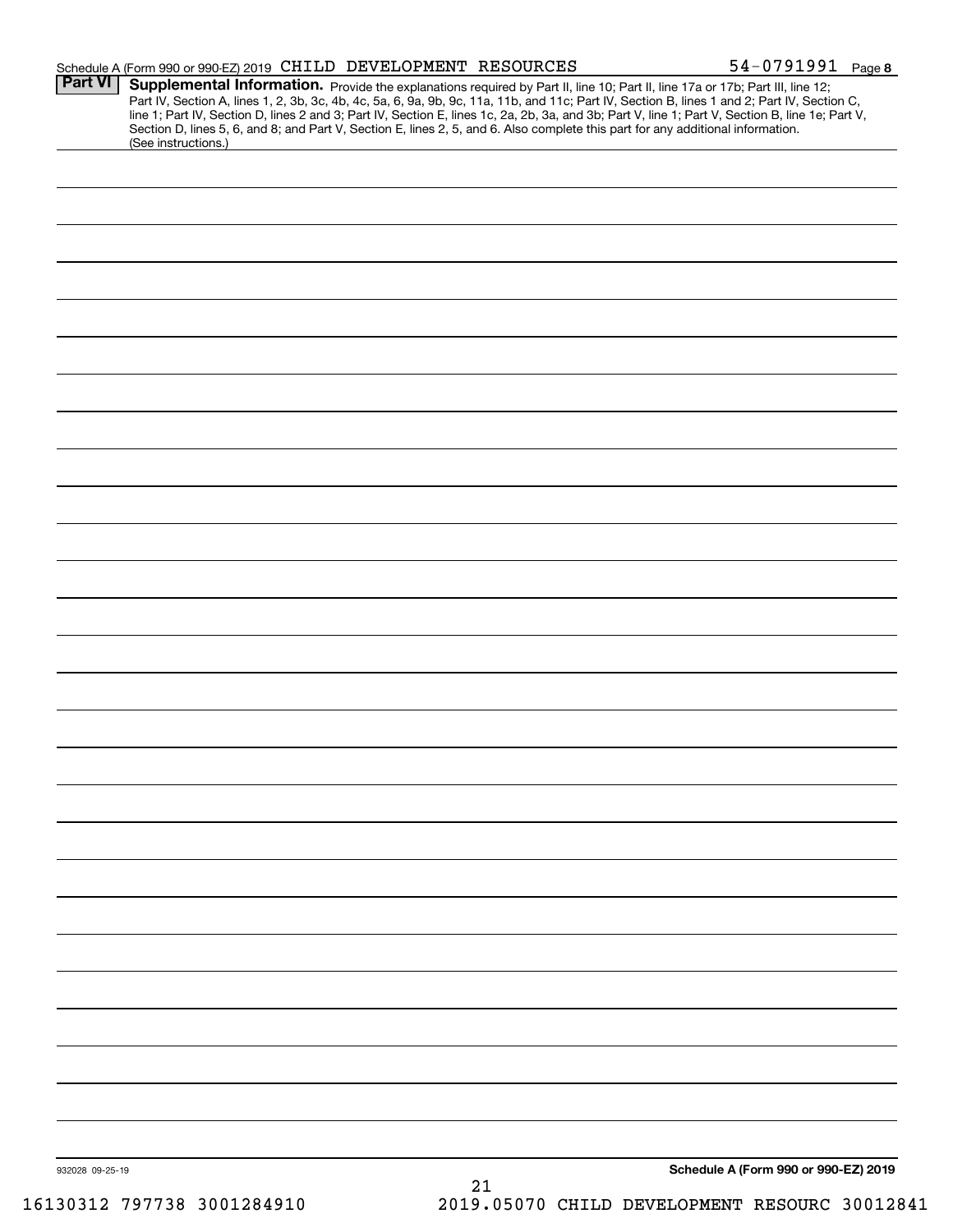Department of the Treasury Internal Revenue Service **(Form 990, 990-EZ, or 990-PF)**

Name of the organization

#### \*\* PUBLIC DISCLOSURE COPY \*\*

## **Schedule B Schedule of Contributors**

**| Attach to Form 990, Form 990-EZ, or Form 990-PF. | Go to www.irs.gov/Form990 for the latest information.** OMB No. 1545-0047

**2019**

**Employer identification number**

| $\mathbf{A}$ | 17919 | Ω |  |
|--------------|-------|---|--|
|              |       |   |  |

| $\alpha$ increase the contract $\alpha$ |                             | Linployer luchtilleat |            |
|-----------------------------------------|-----------------------------|-----------------------|------------|
|                                         | CHILD DEVELOPMENT RESOURCES |                       | 54-0791991 |
| <b>Organization type</b> (check one):   |                             |                       |            |

| Filers of:         | Section:                                                                  |
|--------------------|---------------------------------------------------------------------------|
| Form 990 or 990-EZ | $\lfloor x \rfloor$ 501(c)( 3) (enter number) organization                |
|                    | 4947(a)(1) nonexempt charitable trust not treated as a private foundation |
|                    | 527 political organization                                                |
| Form 990-PF        | 501(c)(3) exempt private foundation                                       |
|                    | 4947(a)(1) nonexempt charitable trust treated as a private foundation     |
|                    | 501(c)(3) taxable private foundation                                      |

Check if your organization is covered by the **General Rule** or a **Special Rule. Note:**  Only a section 501(c)(7), (8), or (10) organization can check boxes for both the General Rule and a Special Rule. See instructions.

#### **General Rule**

 $\boxed{\textbf{X}}$  For an organization filing Form 990, 990-EZ, or 990-PF that received, during the year, contributions totaling \$5,000 or more (in money or property) from any one contributor. Complete Parts I and II. See instructions for determining a contributor's total contributions.

#### **Special Rules**

any one contributor, during the year, total contributions of the greater of  $\,$  (1) \$5,000; or **(2)** 2% of the amount on (i) Form 990, Part VIII, line 1h; For an organization described in section 501(c)(3) filing Form 990 or 990-EZ that met the 33 1/3% support test of the regulations under sections 509(a)(1) and 170(b)(1)(A)(vi), that checked Schedule A (Form 990 or 990-EZ), Part II, line 13, 16a, or 16b, and that received from or (ii) Form 990-EZ, line 1. Complete Parts I and II.  $\mathcal{L}^{\text{max}}$ 

year, total contributions of more than \$1,000 *exclusively* for religious, charitable, scientific, literary, or educational purposes, or for the For an organization described in section 501(c)(7), (8), or (10) filing Form 990 or 990-EZ that received from any one contributor, during the prevention of cruelty to children or animals. Complete Parts I, II, and III.  $\mathcal{L}^{\text{max}}$ 

purpose. Don't complete any of the parts unless the **General Rule** applies to this organization because it received *nonexclusively* year, contributions <sub>exclusively</sub> for religious, charitable, etc., purposes, but no such contributions totaled more than \$1,000. If this box is checked, enter here the total contributions that were received during the year for an  $\;$ exclusively religious, charitable, etc., For an organization described in section 501(c)(7), (8), or (10) filing Form 990 or 990-EZ that received from any one contributor, during the religious, charitable, etc., contributions totaling \$5,000 or more during the year  $\Box$ — $\Box$   $\Box$  $\mathcal{L}^{\text{max}}$ 

**Caution:**  An organization that isn't covered by the General Rule and/or the Special Rules doesn't file Schedule B (Form 990, 990-EZ, or 990-PF),  **must** but it answer "No" on Part IV, line 2, of its Form 990; or check the box on line H of its Form 990-EZ or on its Form 990-PF, Part I, line 2, to certify that it doesn't meet the filing requirements of Schedule B (Form 990, 990-EZ, or 990-PF).

**For Paperwork Reduction Act Notice, see the instructions for Form 990, 990-EZ, or 990-PF. Schedule B (Form 990, 990-EZ, or 990-PF) (2019)** LHA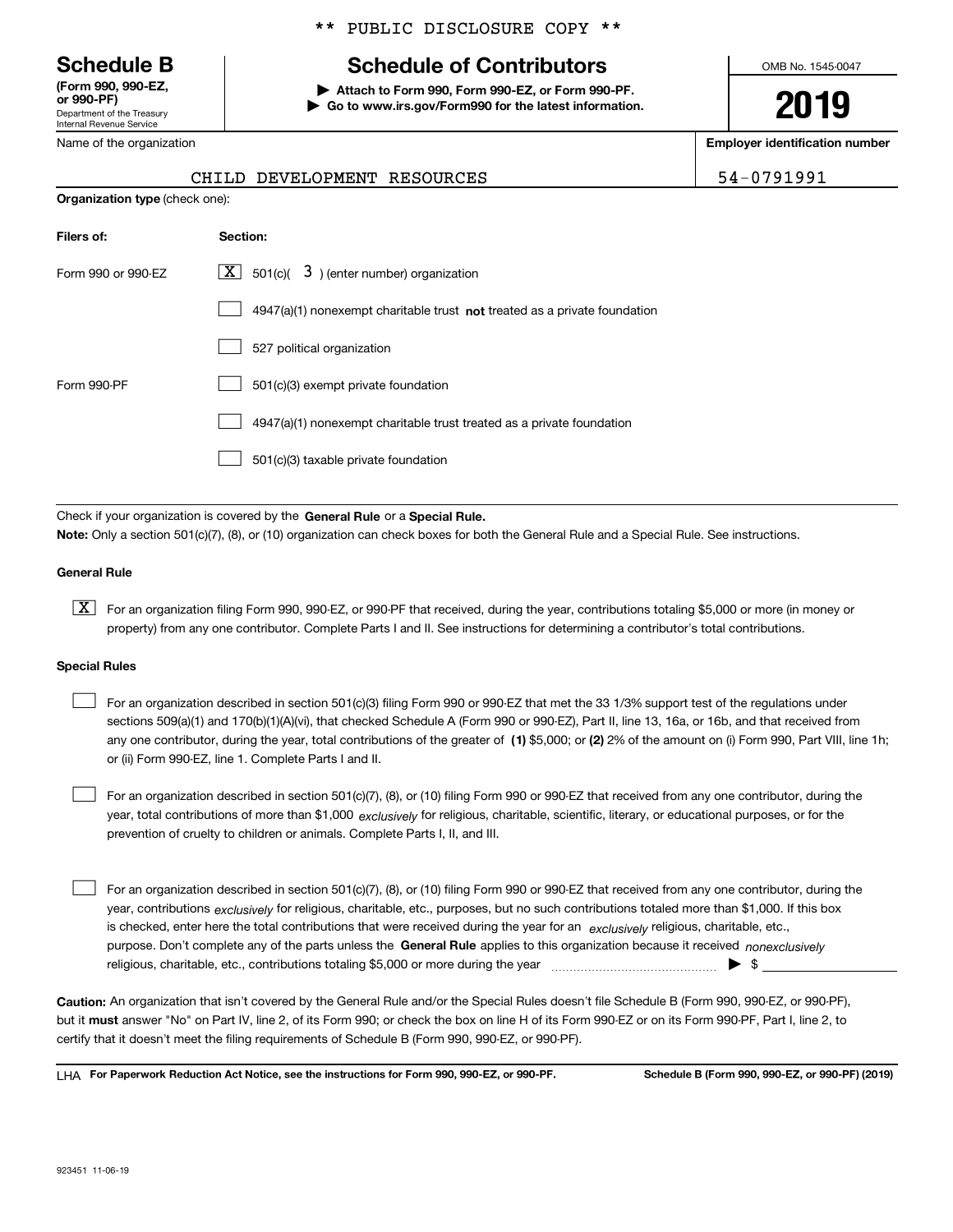#### Schedule B (Form 990, 990-EZ, or 990-PF) (2019) **Page 2** Page 1 and 2011 **Page 2** Page 2 **Page 2** Page 1 and 2011 **Page 2**

Name of organization

**Employer identification number**

#### CHILD DEVELOPMENT RESOURCES **1998** | 54-0791991

**(a)No.(b)Name, address, and ZIP + 4 (c)Total contributions (d)Type of contribution PersonPayrollNoncash (a)No.(b)Name, address, and ZIP + 4 (c)Total contributions (d)Type of contribution PersonPayrollNoncash (a)No.(b)Name, address, and ZIP + 4 (c)Total contributions (d)Type of contribution PersonPayrollNoncash (a) No.(b) Name, address, and ZIP + 4 (c) Total contributions (d) Type of contribution PersonPayrollNoncash (a) No.(b) Name, address, and ZIP + 4 (c) Total contributions (d) Type of contribution PersonPayrollNoncash (a) No.(b)Name, address, and ZIP + 4 (c) Total contributions (d)Type of contribution PersonPayrollNoncash Contributors** (see instructions). Use duplicate copies of Part I if additional space is needed. \$(Complete Part II for noncash contributions.) \$(Complete Part II for noncash contributions.) \$(Complete Part II for noncash contributions.) \$(Complete Part II for noncash contributions.) \$(Complete Part II for noncash contributions.) \$(Complete Part II for noncash contributions.) Chedule B (Form 990, 990-EZ, or 990-PF) (2019)<br>Iame of organization<br>**2PART I 2PART DEVELOPMENT RESOURCES**<br>**2PART I Contributors** (see instructions). Use duplicate copies of Part I if additional space is needed.  $|X|$  $\mathcal{L}^{\text{max}}$  $\mathcal{L}^{\text{max}}$  $\mathcal{L}^{\text{max}}$  $\mathcal{L}^{\text{max}}$  $\overline{\mathbf{X}}$  $|X|$  $\mathcal{L}^{\text{max}}$  $\mathcal{L}^{\text{max}}$  $\boxed{\text{X}}$  $\mathcal{L}^{\text{max}}$  $\mathcal{L}^{\text{max}}$  $\boxed{\text{X}}$  $\mathcal{L}^{\text{max}}$  $\mathcal{L}^{\text{max}}$  $\boxed{\text{X}}$  $\mathcal{L}^{\text{max}}$  $\mathcal{L}^{\text{max}}$  $\begin{array}{c|c|c|c|c|c} 1 & \hspace{1.5cm} & \hspace{1.5cm} & \hspace{1.5cm} & \hspace{1.5cm} & \hspace{1.5cm} & \hspace{1.5cm} & \hspace{1.5cm} & \hspace{1.5cm} & \hspace{1.5cm} & \hspace{1.5cm} & \hspace{1.5cm} & \hspace{1.5cm} & \hspace{1.5cm} & \hspace{1.5cm} & \hspace{1.5cm} & \hspace{1.5cm} & \hspace{1.5cm} & \hspace{1.5cm} & \hspace{1.5cm} & \hspace{1.5cm} &$ 5,050. 2 34,294. X  $\overline{3}$  | Person  $\overline{X}$ 9,500.  $4$  | Person  $\overline{\text{X}}$ 35,250.  $\sim$  5 | Person X 20,050.  $\sim$  6 | Person X 5,000.

23

923452 11-06-19 **Schedule B (Form 990, 990-EZ, or 990-PF) (2019)**

16130312 797738 3001284910 2019.05070 CHILD DEVELOPMENT RESOURC 30012841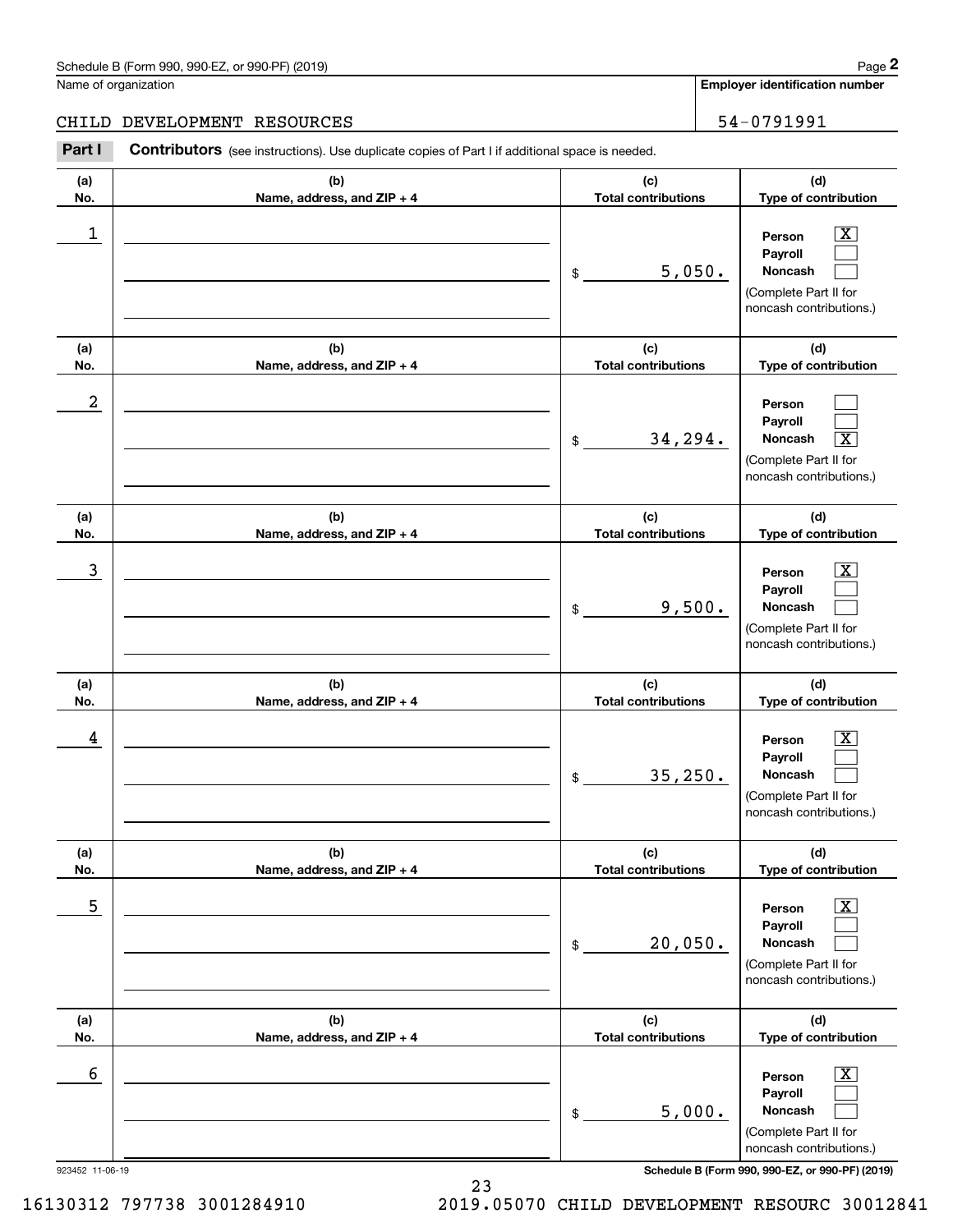#### Schedule B (Form 990, 990-EZ, or 990-PF) (2019) **Page 2** Page 1 and 2011 **Page 2** Page 2 **Page 2** Page 1 and 2011 **Page 2**

Name of organization

**Employer identification number**

#### CHILD DEVELOPMENT RESOURCES **1998** | 54-0791991

**(a)No.(b)Name, address, and ZIP + 4 (c)Total contributions (d)Type of contribution PersonPayrollNoncash (a)No.(b)Name, address, and ZIP + 4 (c)Total contributions (d)Type of contribution PersonPayrollNoncash (a)No.(b)Name, address, and ZIP + 4 (c)Total contributions (d)Type of contribution PersonPayrollNoncash (a) No.(b) Name, address, and ZIP + 4 (c) Total contributions (d) Type of contribution PersonPayrollNoncash (a) No.(b) Name, address, and ZIP + 4 (c) Total contributions (d) Type of contribution PersonPayrollNoncash (a) No.(b)Name, address, and ZIP + 4 (c) Total contributions (d)Type of contribution PersonPayrollNoncash Contributors** (see instructions). Use duplicate copies of Part I if additional space is needed. \$(Complete Part II for noncash contributions.) \$(Complete Part II for noncash contributions.) \$(Complete Part II for noncash contributions.) \$(Complete Part II for noncash contributions.) \$(Complete Part II for noncash contributions.) \$(Complete Part II for noncash contributions.) Chedule B (Form 990, 990-EZ, or 990-PF) (2019)<br>Iame of organization<br>**2PART I 2PART DEVELOPMENT RESOURCES**<br>**2PART I Contributors** (see instructions). Use duplicate copies of Part I if additional space is needed.  $|X|$  $\mathcal{L}^{\text{max}}$  $\mathcal{L}^{\text{max}}$  $\boxed{\text{X}}$  $\mathcal{L}^{\text{max}}$  $\mathcal{L}^{\text{max}}$  $\mathcal{L}^{\text{max}}$  $\mathcal{L}^{\text{max}}$  $\boxed{\text{X}}$  $\boxed{\text{X}}$  $\mathcal{L}^{\text{max}}$  $\mathcal{L}^{\text{max}}$  $\boxed{\text{X}}$  $\mathcal{L}^{\text{max}}$  $\mathcal{L}^{\text{max}}$  $\boxed{\text{X}}$  $\mathcal{L}^{\text{max}}$  $\mathcal{L}^{\text{max}}$ 7 X 25,050. 8 X 8,000. 9 10,311. X  $10$  Person  $\overline{\text{X}}$ 14,500.  $11$  Person X 18,200.  $12$  Person X 17,690.

923452 11-06-19 **Schedule B (Form 990, 990-EZ, or 990-PF) (2019)**

16130312 797738 3001284910 2019.05070 CHILD DEVELOPMENT RESOURC 30012841

24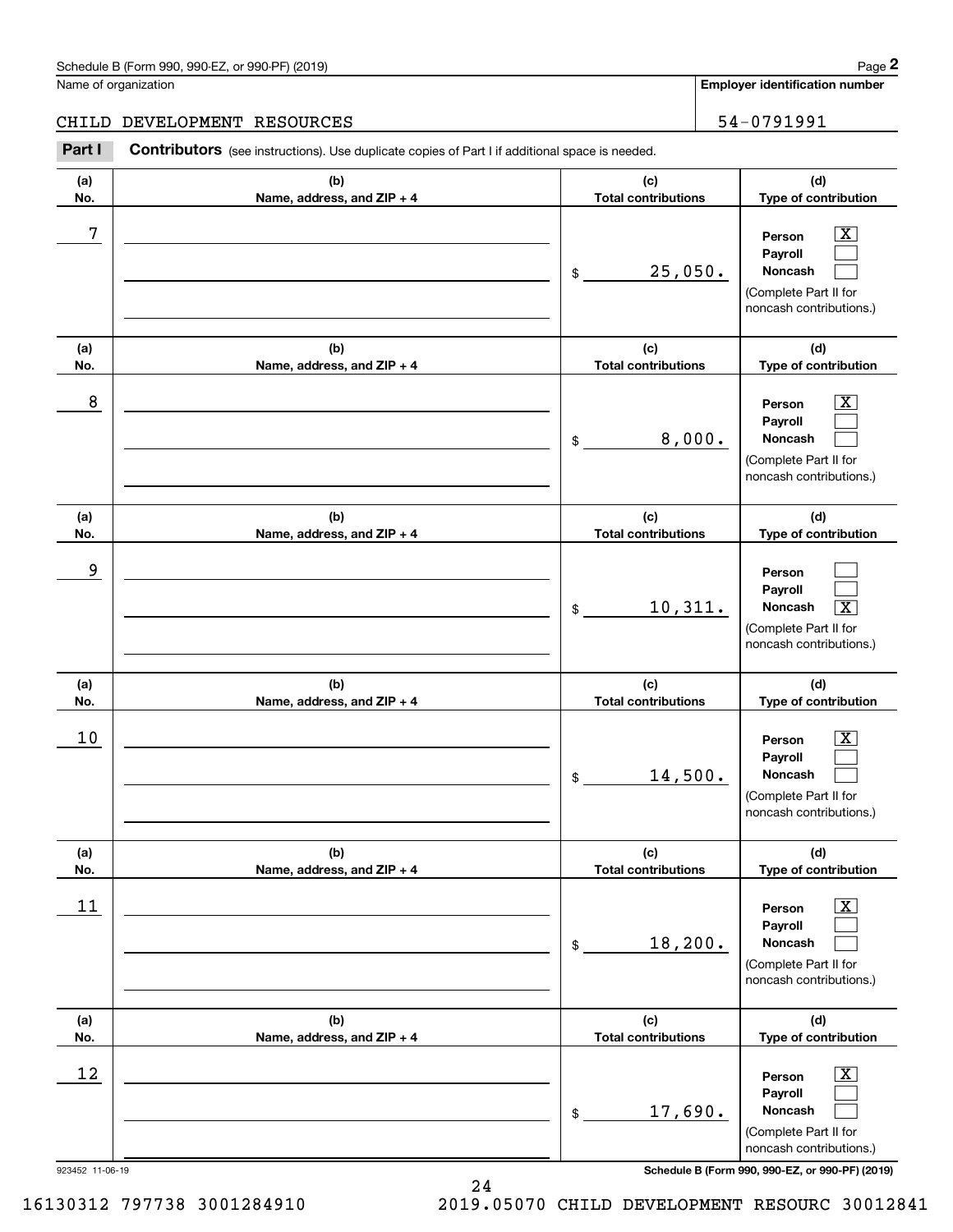#### Schedule B (Form 990, 990-EZ, or 990-PF) (2019) **Page 2** Page 1 and 2011 **Page 2** Page 2 **Page 2** Page 1 and 2011 **Page 2**

Name of organization

**Employer identification number**

#### CHILD DEVELOPMENT RESOURCES **1998** | 54-0791991

**(a)No.(b)Name, address, and ZIP + 4 (c)Total contributions (d)Type of contribution PersonPayrollNoncash (a)No.(b)Name, address, and ZIP + 4 (c)Total contributions (d)Type of contribution PersonPayrollNoncash (a)No.(b)Name, address, and ZIP + 4 (c)Total contributions (d)Type of contribution PersonPayrollNoncash (a) No.(b) Name, address, and ZIP + 4 (c) Total contributions (d) Type of contribution PersonPayrollNoncash (a) No.(b) Name, address, and ZIP + 4 (c) Total contributions (d) Type of contribution PersonPayrollNoncash (a) No.(b)Name, address, and ZIP + 4 (c) Total contributions (d)Type of contribution PersonPayrollNoncash Contributors** (see instructions). Use duplicate copies of Part I if additional space is needed. \$(Complete Part II for noncash contributions.) \$(Complete Part II for noncash contributions.) \$(Complete Part II for noncash contributions.) \$(Complete Part II for noncash contributions.) \$(Complete Part II for noncash contributions.) \$(Complete Part II for noncash contributions.) Chedule B (Form 990, 990-EZ, or 990-PF) (2019)<br>Iame of organization<br>**2PART I 2PART DEVELOPMENT RESOURCES**<br>**2PART I Contributors** (see instructions). Use duplicate copies of Part I if additional space is needed.  $|X|$  $\mathcal{L}^{\text{max}}$  $\mathcal{L}^{\text{max}}$  $\boxed{\text{X}}$  $\mathcal{L}^{\text{max}}$  $\mathcal{L}^{\text{max}}$  $|X|$  $\mathcal{L}^{\text{max}}$  $\mathcal{L}^{\text{max}}$  $\boxed{\text{X}}$  $\mathcal{L}^{\text{max}}$  $\mathcal{L}^{\text{max}}$  $\boxed{\text{X}}$  $\mathcal{L}^{\text{max}}$  $\mathcal{L}^{\text{max}}$  $\boxed{\text{X}}$  $\mathcal{L}^{\text{max}}$  $\mathcal{L}^{\text{max}}$  $13$  Person X 73,500.  $14$  Person X 6,750.  $15$  Person X 10,000.  $16$  Person X 5,000.  $17$  | Person  $\overline{\text{X}}$ 65,600.  $18$  Person  $\overline{\text{X}}$ 200,000.

923452 11-06-19 **Schedule B (Form 990, 990-EZ, or 990-PF) (2019)**

16130312 797738 3001284910 2019.05070 CHILD DEVELOPMENT RESOURC 30012841

25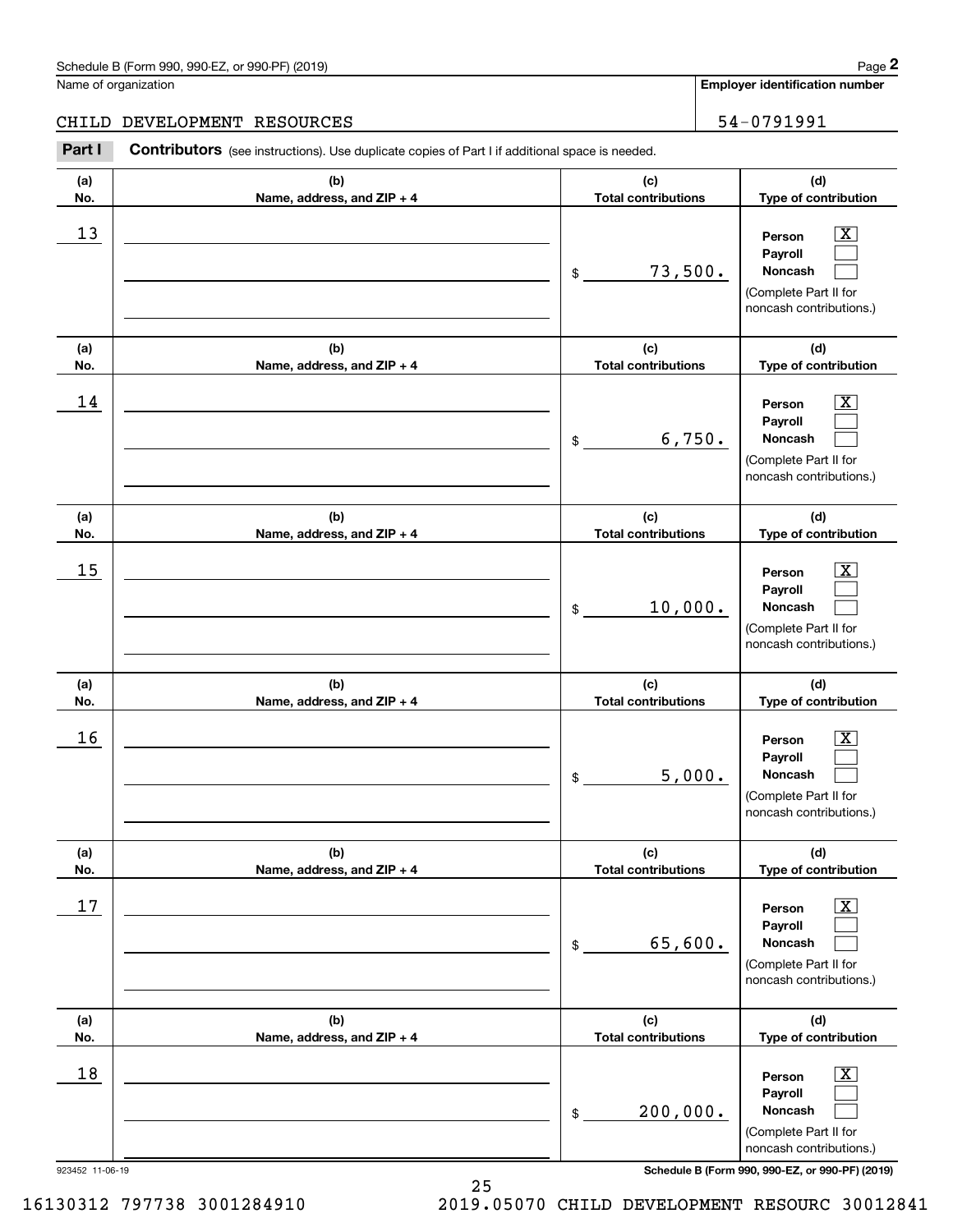## Schedule B (Form 990, 990-EZ, or 990-PF) (2019) Page 2

#### CHILD DEVELOPMENT RESOURCES | 54-0791991

|                      | Schedule B (Form 990, 990-EZ, or 990-PF) (2019)                                                |                                   | Page 2                                                                                                      |
|----------------------|------------------------------------------------------------------------------------------------|-----------------------------------|-------------------------------------------------------------------------------------------------------------|
| Name of organization |                                                                                                |                                   | <b>Employer identification number</b>                                                                       |
| CHILD                | DEVELOPMENT RESOURCES                                                                          |                                   | 54-0791991                                                                                                  |
| Part I               | Contributors (see instructions). Use duplicate copies of Part I if additional space is needed. |                                   |                                                                                                             |
| (a)<br>No.           | (b)<br>Name, address, and ZIP + 4                                                              | (c)<br><b>Total contributions</b> | (d)<br>Type of contribution                                                                                 |
| 19                   |                                                                                                | \$<br>5,000.                      | $\overline{\mathbf{X}}$<br>Person<br>Payroll<br>Noncash<br>(Complete Part II for<br>noncash contributions.) |
| (a)<br>No.           | (b)<br>Name, address, and ZIP + 4                                                              | (c)<br><b>Total contributions</b> | (d)<br>Type of contribution                                                                                 |
| 20                   |                                                                                                | \$<br>5,000.                      | $\overline{\text{X}}$<br>Person<br>Payroll<br>Noncash<br>(Complete Part II for<br>noncash contributions.)   |
| (a)<br>No.           | (b)<br>Name, address, and ZIP + 4                                                              | (c)<br><b>Total contributions</b> | (d)<br>Type of contribution                                                                                 |
| 21                   |                                                                                                | \$<br>25,000.                     | $\overline{\text{X}}$<br>Person<br>Payroll<br>Noncash<br>(Complete Part II for<br>noncash contributions.)   |
| (a)<br>No.           | (b)<br>Name, address, and ZIP + 4                                                              | (c)<br><b>Total contributions</b> | (d)<br>Type of contribution                                                                                 |
| 22                   |                                                                                                | \$<br>7,500.                      | $\overline{\mathbf{X}}$<br>Person<br>Payroll<br>Noncash<br>(Complete Part II for<br>noncash contributions.) |
| (a)<br>No.           | (b)<br>Name, address, and ZIP + 4                                                              | (c)<br><b>Total contributions</b> | (d)<br>Type of contribution                                                                                 |
| 23                   |                                                                                                | \$<br>5,000.                      | $\overline{\mathbf{X}}$<br>Person<br>Payroll<br>Noncash<br>(Complete Part II for<br>noncash contributions.) |
| (a)<br>No.           | (b)<br>Name, address, and ZIP + 4                                                              | (c)<br><b>Total contributions</b> | (d)<br>Type of contribution                                                                                 |
| 24                   |                                                                                                | \$<br>5,000.                      | $\overline{\mathbf{X}}$<br>Person<br>Payroll<br>Noncash<br>(Complete Part II for<br>noncash contributions.) |
| 923452 11-06-19      |                                                                                                |                                   | Schedule B (Form 990, 990-EZ, or 990-PF) (2019)                                                             |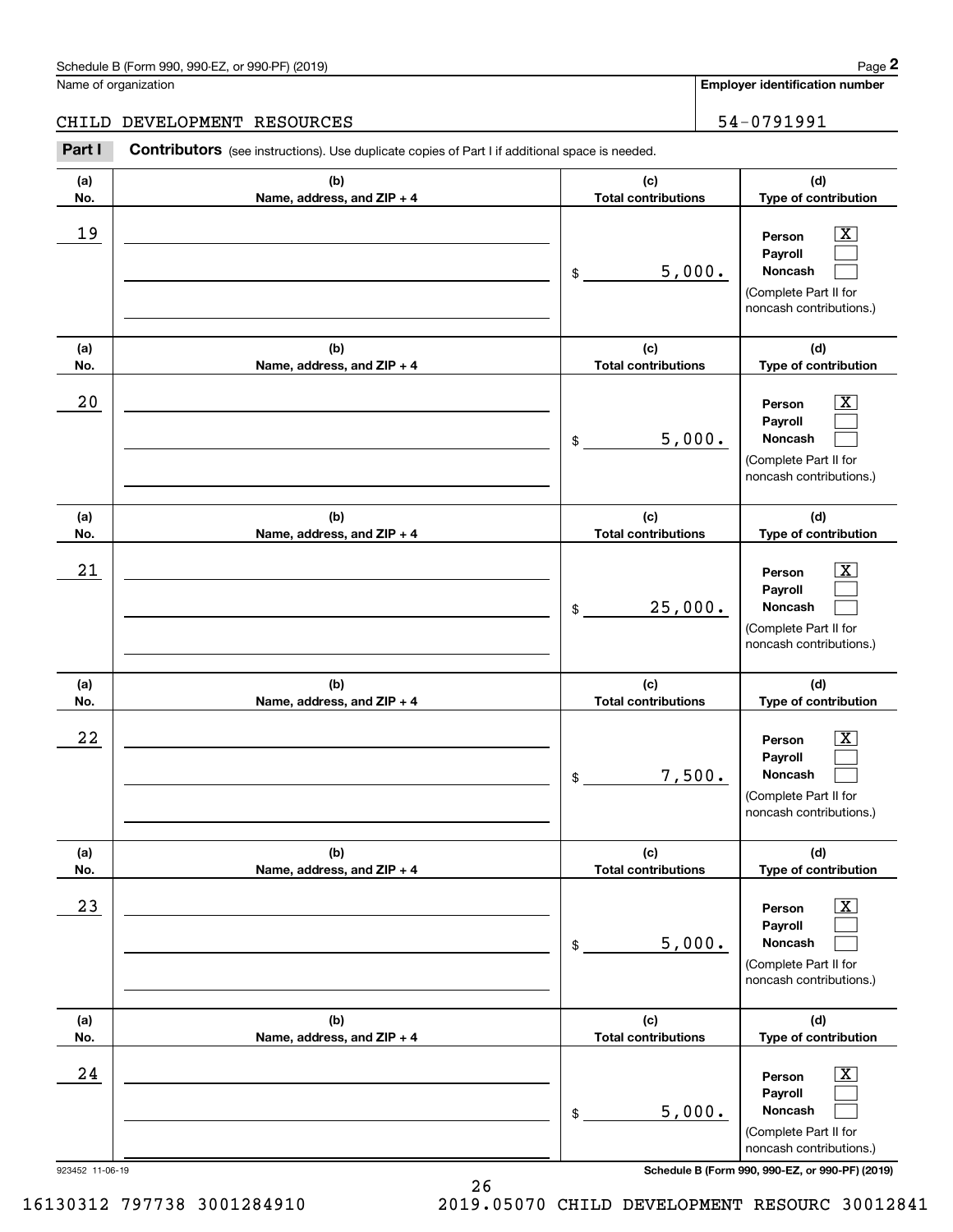## Schedule B (Form 990, 990-EZ, or 990-PF) (2019) Page 2

#### CHILD DEVELOPMENT RESOURCES | 54-0791991

|                      | Schedule B (Form 990, 990-EZ, or 990-PF) (2019)                                                |                                   | Page 2                                                                                                                        |
|----------------------|------------------------------------------------------------------------------------------------|-----------------------------------|-------------------------------------------------------------------------------------------------------------------------------|
| Name of organization |                                                                                                |                                   | <b>Employer identification number</b>                                                                                         |
| CHILD                | DEVELOPMENT RESOURCES                                                                          |                                   | 54-0791991                                                                                                                    |
| Part I               | Contributors (see instructions). Use duplicate copies of Part I if additional space is needed. |                                   |                                                                                                                               |
| (a)<br>No.           | (b)<br>Name, address, and ZIP + 4                                                              | (c)<br><b>Total contributions</b> | (d)<br>Type of contribution                                                                                                   |
| 25                   |                                                                                                | \$                                | Person<br>Payroll<br>5,126.<br>Noncash<br>$\overline{\text{X}}$<br>(Complete Part II for<br>noncash contributions.)           |
| (a)<br>No.           | (b)<br>Name, address, and ZIP + 4                                                              | (c)<br><b>Total contributions</b> | (d)<br>Type of contribution                                                                                                   |
| 26                   |                                                                                                | \$                                | $\overline{\mathbf{X}}$<br>Person<br>Payroll<br>26,000.<br><b>Noncash</b><br>(Complete Part II for<br>noncash contributions.) |
| (a)<br>No.           | (b)<br>Name, address, and ZIP + 4                                                              | (c)<br><b>Total contributions</b> | (d)<br>Type of contribution                                                                                                   |
| 27                   |                                                                                                | \$                                | $\overline{\mathbf{X}}$<br>Person<br>Payroll<br>10,000.<br>Noncash<br>(Complete Part II for<br>noncash contributions.)        |
| (a)<br>No.           | (b)<br>Name, address, and ZIP + 4                                                              | (c)<br><b>Total contributions</b> | (d)<br>Type of contribution                                                                                                   |
|                      |                                                                                                | \$                                | Person<br>Payroll<br>Noncash<br>(Complete Part II for<br>noncash contributions.)                                              |
| (a)<br>No.           | (b)<br>Name, address, and ZIP + 4                                                              | (c)<br><b>Total contributions</b> | (d)<br>Type of contribution                                                                                                   |
|                      |                                                                                                | \$                                | Person<br>Payroll<br>Noncash<br>(Complete Part II for<br>noncash contributions.)                                              |
| (a)<br>No.           | (b)<br>Name, address, and ZIP + 4                                                              | (c)<br><b>Total contributions</b> | (d)<br>Type of contribution                                                                                                   |
|                      |                                                                                                | \$                                | Person<br>Payroll<br>Noncash<br>(Complete Part II for<br>noncash contributions.)                                              |

923452 11-06-19 **Schedule B (Form 990, 990-EZ, or 990-PF) (2019)**

16130312 797738 3001284910 2019.05070 CHILD DEVELOPMENT RESOURC 30012841

27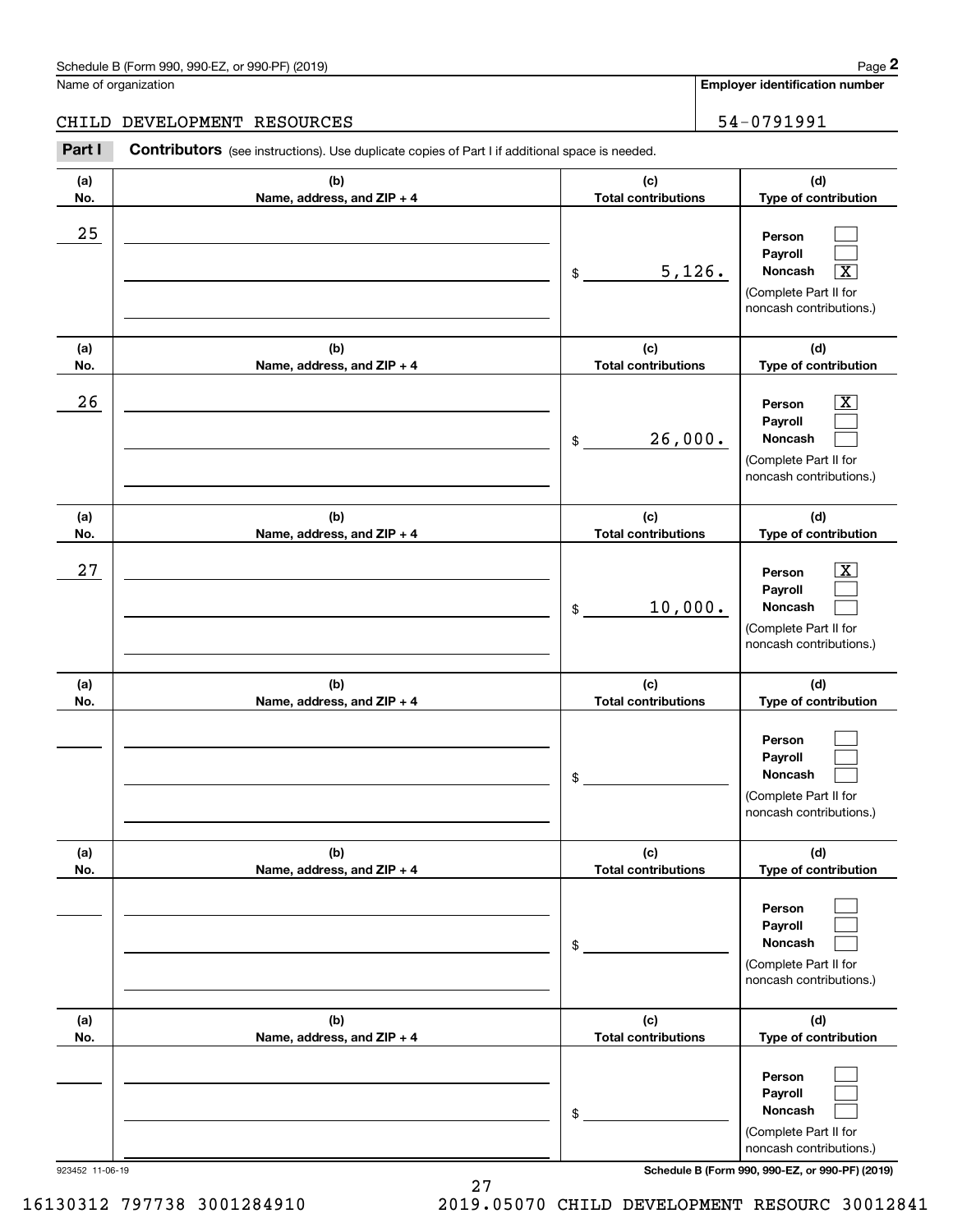| Schedule B (Form 990, 990-EZ, or 990-PF) (2019) | Page |
|-------------------------------------------------|------|
|-------------------------------------------------|------|

Name of organization

**Employer identification number**

CHILD DEVELOPMENT RESOURCES | 54-0791991

(see instructions). Use duplicate copies of Part II if additional space is needed.<br> **2Part II Noncash Property** (see instructions). Use duplicate copies of Part II if additional space is needed.<br>
3Part II **Noncash Proper** 

| (a)<br>No.<br>from<br>Part I | (b)<br>Description of noncash property given | (c)<br>FMV (or estimate)<br>(See instructions.) | (d)<br>Date received                            |
|------------------------------|----------------------------------------------|-------------------------------------------------|-------------------------------------------------|
| 2                            | 200 SHARES MCCORMICK                         |                                                 |                                                 |
|                              |                                              |                                                 |                                                 |
|                              |                                              | 34,294.<br>$\frac{1}{2}$                        | 05/18/20                                        |
| (a)                          |                                              | (c)                                             |                                                 |
| No.<br>from                  | (b)<br>Description of noncash property given | FMV (or estimate)<br>(See instructions.)        | (d)<br>Date received                            |
| Part I                       | 70 SHARES DISNEY WALT CO                     |                                                 |                                                 |
| 9                            |                                              |                                                 |                                                 |
|                              |                                              |                                                 |                                                 |
|                              |                                              | 10,311.<br>$\frac{1}{2}$                        | 01/15/20                                        |
| (a)                          |                                              | (c)                                             |                                                 |
| No.<br>from                  | (b)<br>Description of noncash property given | FMV (or estimate)                               | (d)<br>Date received                            |
| Part I                       |                                              | (See instructions.)                             |                                                 |
| 25                           | 37 SHARES KIMBERLY-CLARK                     |                                                 |                                                 |
|                              |                                              |                                                 |                                                 |
|                              |                                              | 5,126.<br>\$                                    | 07/18/19                                        |
| (a)                          |                                              | (c)                                             |                                                 |
| No.<br>from                  | (b)<br>Description of noncash property given | FMV (or estimate)                               | (d)<br>Date received                            |
| Part I                       |                                              | (See instructions.)                             |                                                 |
|                              |                                              |                                                 |                                                 |
|                              |                                              |                                                 |                                                 |
|                              |                                              | \$                                              |                                                 |
| (a)                          |                                              | (c)                                             |                                                 |
| No.<br>from                  | (b)<br>Description of noncash property given | FMV (or estimate)                               | (d)<br>Date received                            |
| Part I                       |                                              | (See instructions.)                             |                                                 |
|                              |                                              |                                                 |                                                 |
|                              |                                              |                                                 |                                                 |
|                              |                                              | \$                                              |                                                 |
| (a)                          |                                              | (c)                                             |                                                 |
| No.<br>from                  | (b)<br>Description of noncash property given | FMV (or estimate)                               | (d)<br>Date received                            |
| Part I                       |                                              | (See instructions.)                             |                                                 |
|                              |                                              |                                                 |                                                 |
|                              |                                              |                                                 |                                                 |
| 923453 11-06-19              |                                              | \$                                              | Schedule B (Form 990, 990-EZ, or 990-PF) (2019) |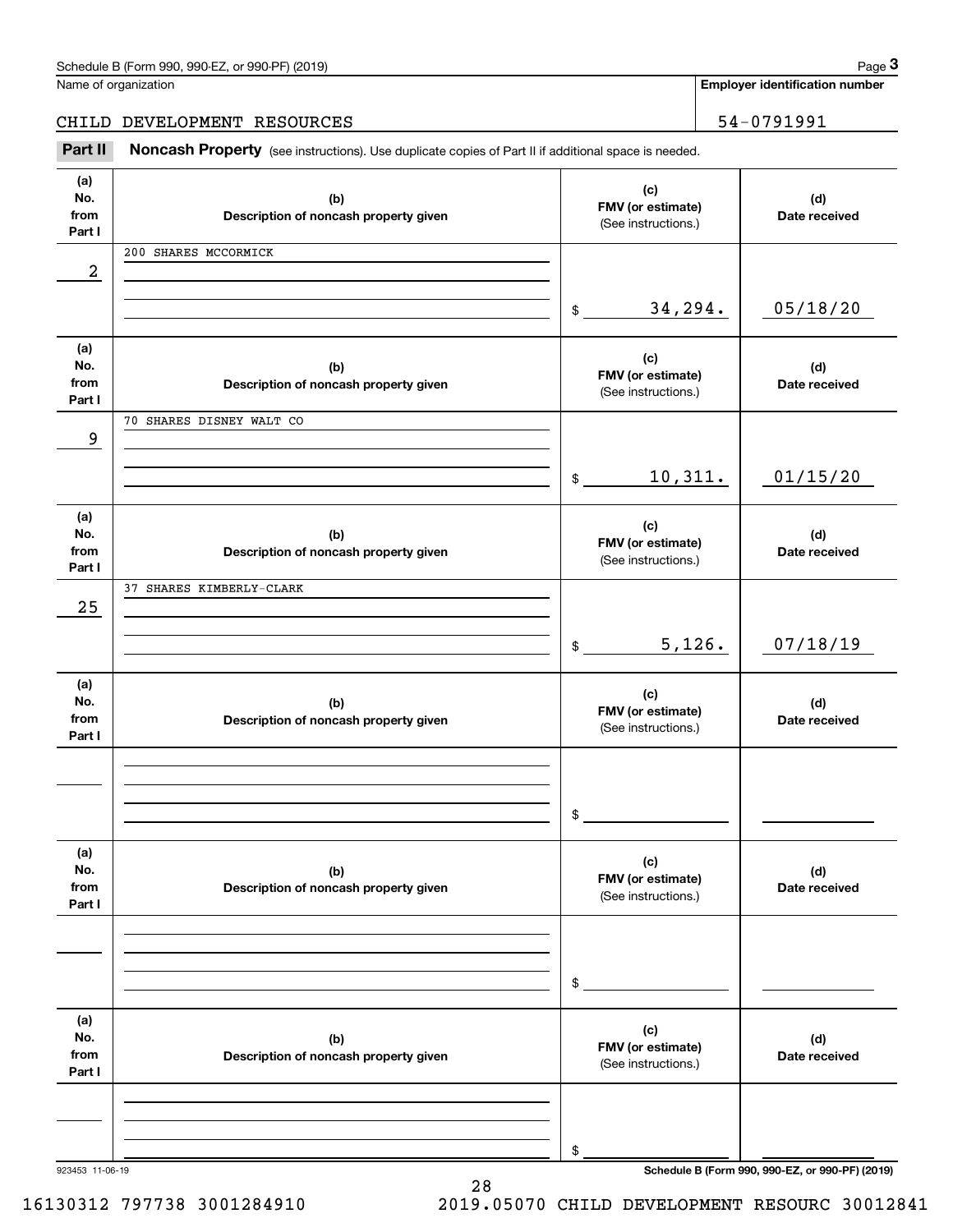|                 | Schedule B (Form 990, 990-EZ, or 990-PF) (2019)                                                                                                                                                                                                                              |                      |  | Page 4                                   |  |  |  |
|-----------------|------------------------------------------------------------------------------------------------------------------------------------------------------------------------------------------------------------------------------------------------------------------------------|----------------------|--|------------------------------------------|--|--|--|
|                 | Name of organization                                                                                                                                                                                                                                                         |                      |  | <b>Employer identification number</b>    |  |  |  |
| CHILD           | DEVELOPMENT RESOURCES                                                                                                                                                                                                                                                        |                      |  | 54-0791991                               |  |  |  |
| Part III        | Exclusively religious, charitable, etc., contributions to organizations described in section 501(c)(7), (8), or (10) that total more than \$1,000 for the year<br>from any one contributor. Complete columns (a) through (e) and the following line entry. For organizations |                      |  |                                          |  |  |  |
|                 | completing Part III, enter the total of exclusively religious, charitable, etc., contributions of \$1,000 or less for the year. (Enter this info. once.) $\blacktriangleright$ \$<br>Use duplicate copies of Part III if additional space is needed.                         |                      |  |                                          |  |  |  |
| (a) No.<br>from |                                                                                                                                                                                                                                                                              |                      |  |                                          |  |  |  |
| Part I          | (b) Purpose of gift                                                                                                                                                                                                                                                          | (c) Use of gift      |  | (d) Description of how gift is held      |  |  |  |
|                 |                                                                                                                                                                                                                                                                              |                      |  |                                          |  |  |  |
|                 |                                                                                                                                                                                                                                                                              |                      |  |                                          |  |  |  |
|                 |                                                                                                                                                                                                                                                                              |                      |  |                                          |  |  |  |
|                 |                                                                                                                                                                                                                                                                              | (e) Transfer of gift |  |                                          |  |  |  |
|                 |                                                                                                                                                                                                                                                                              |                      |  |                                          |  |  |  |
|                 | Transferee's name, address, and ZIP + 4                                                                                                                                                                                                                                      |                      |  | Relationship of transferor to transferee |  |  |  |
|                 |                                                                                                                                                                                                                                                                              |                      |  |                                          |  |  |  |
|                 |                                                                                                                                                                                                                                                                              |                      |  |                                          |  |  |  |
| (a) No.         |                                                                                                                                                                                                                                                                              |                      |  |                                          |  |  |  |
| from<br>Part I  | (b) Purpose of gift                                                                                                                                                                                                                                                          | (c) Use of gift      |  | (d) Description of how gift is held      |  |  |  |
|                 |                                                                                                                                                                                                                                                                              |                      |  |                                          |  |  |  |
|                 |                                                                                                                                                                                                                                                                              |                      |  |                                          |  |  |  |
|                 |                                                                                                                                                                                                                                                                              |                      |  |                                          |  |  |  |
|                 |                                                                                                                                                                                                                                                                              |                      |  |                                          |  |  |  |
|                 | (e) Transfer of gift                                                                                                                                                                                                                                                         |                      |  |                                          |  |  |  |
|                 | Transferee's name, address, and ZIP + 4                                                                                                                                                                                                                                      |                      |  | Relationship of transferor to transferee |  |  |  |
|                 |                                                                                                                                                                                                                                                                              |                      |  |                                          |  |  |  |
|                 |                                                                                                                                                                                                                                                                              |                      |  |                                          |  |  |  |
|                 |                                                                                                                                                                                                                                                                              |                      |  |                                          |  |  |  |
| (a) No.<br>from | (b) Purpose of gift                                                                                                                                                                                                                                                          | (c) Use of gift      |  | (d) Description of how gift is held      |  |  |  |
| Part I          |                                                                                                                                                                                                                                                                              |                      |  |                                          |  |  |  |
|                 |                                                                                                                                                                                                                                                                              |                      |  |                                          |  |  |  |
|                 |                                                                                                                                                                                                                                                                              |                      |  |                                          |  |  |  |
|                 |                                                                                                                                                                                                                                                                              |                      |  |                                          |  |  |  |
|                 |                                                                                                                                                                                                                                                                              | (e) Transfer of gift |  |                                          |  |  |  |
|                 | Transferee's name, address, and ZIP + 4                                                                                                                                                                                                                                      |                      |  | Relationship of transferor to transferee |  |  |  |
|                 |                                                                                                                                                                                                                                                                              |                      |  |                                          |  |  |  |
|                 |                                                                                                                                                                                                                                                                              |                      |  |                                          |  |  |  |
|                 |                                                                                                                                                                                                                                                                              |                      |  |                                          |  |  |  |
| (a) No.<br>from |                                                                                                                                                                                                                                                                              |                      |  |                                          |  |  |  |
| Part I          | (b) Purpose of gift                                                                                                                                                                                                                                                          | (c) Use of gift      |  | (d) Description of how gift is held      |  |  |  |
|                 |                                                                                                                                                                                                                                                                              |                      |  |                                          |  |  |  |
|                 |                                                                                                                                                                                                                                                                              |                      |  |                                          |  |  |  |
|                 |                                                                                                                                                                                                                                                                              |                      |  |                                          |  |  |  |
|                 |                                                                                                                                                                                                                                                                              | (e) Transfer of gift |  |                                          |  |  |  |
|                 |                                                                                                                                                                                                                                                                              |                      |  |                                          |  |  |  |
|                 | Transferee's name, address, and ZIP + 4                                                                                                                                                                                                                                      |                      |  | Relationship of transferor to transferee |  |  |  |
|                 |                                                                                                                                                                                                                                                                              |                      |  |                                          |  |  |  |
|                 |                                                                                                                                                                                                                                                                              |                      |  |                                          |  |  |  |
|                 |                                                                                                                                                                                                                                                                              |                      |  |                                          |  |  |  |

29

923454 11-06-19

**Schedule B (Form 990, 990-EZ, or 990-PF) (2019)**

16130312 797738 3001284910 2019.05070 CHILD DEVELOPMENT RESOURC 30012841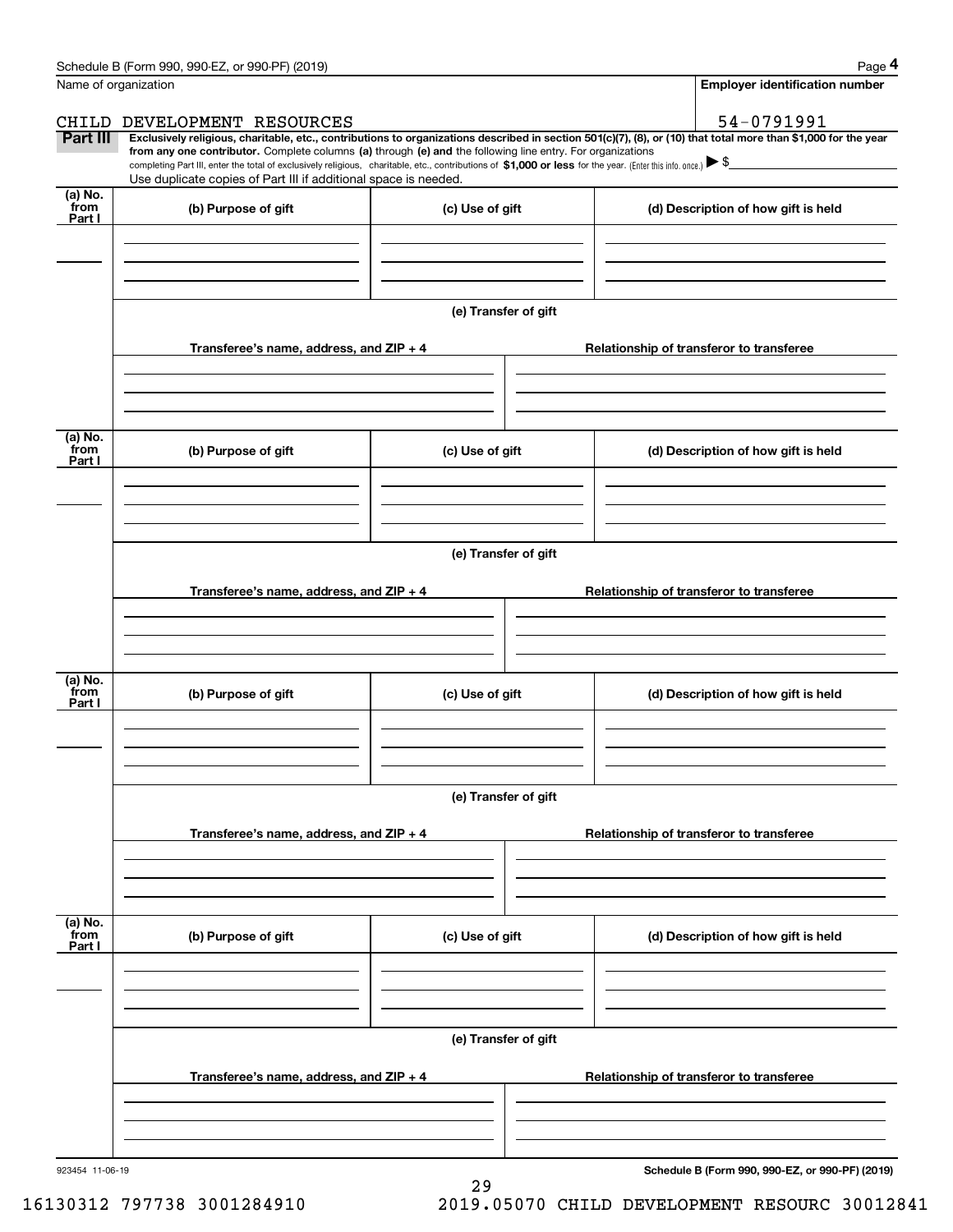| <b>SCHEDULE D</b> |  |
|-------------------|--|
|-------------------|--|

## **Supplemental Financial Statements**

(Form 990)<br>
Pepartment of the Treasury<br>
Department of the Treasury<br>
Department of the Treasury<br>
Department of the Treasury<br> **Co to www.irs.gov/Form990 for instructions and the latest information.**<br> **Co to www.irs.gov/Form9** 



Department of the Treasury Internal Revenue Service

**Name of the organization Employer identification number**

|          | CHILD DEVELOPMENT RESOURCES                                                                                                                    |                         | 54-0791991                                         |
|----------|------------------------------------------------------------------------------------------------------------------------------------------------|-------------------------|----------------------------------------------------|
| Part I   | Organizations Maintaining Donor Advised Funds or Other Similar Funds or Accounts. Complete if the                                              |                         |                                                    |
|          | organization answered "Yes" on Form 990, Part IV, line 6.                                                                                      |                         |                                                    |
|          |                                                                                                                                                | (a) Donor advised funds | (b) Funds and other accounts                       |
| 1        |                                                                                                                                                |                         |                                                    |
| 2        | Aggregate value of contributions to (during year)                                                                                              |                         |                                                    |
|          |                                                                                                                                                |                         |                                                    |
| з        |                                                                                                                                                |                         |                                                    |
| 4        |                                                                                                                                                |                         |                                                    |
| 5        | Did the organization inform all donors and donor advisors in writing that the assets held in donor advised funds                               |                         |                                                    |
|          |                                                                                                                                                |                         | Yes<br>No                                          |
| 6        | Did the organization inform all grantees, donors, and donor advisors in writing that grant funds can be used only                              |                         |                                                    |
|          | for charitable purposes and not for the benefit of the donor or donor advisor, or for any other purpose conferring                             |                         |                                                    |
|          | impermissible private benefit?                                                                                                                 |                         | Yes<br>No                                          |
| Part II  | Conservation Easements. Complete if the organization answered "Yes" on Form 990, Part IV, line 7.                                              |                         |                                                    |
| 1        | Purpose(s) of conservation easements held by the organization (check all that apply).                                                          |                         |                                                    |
|          | Preservation of land for public use (for example, recreation or education)                                                                     |                         | Preservation of a historically important land area |
|          | Protection of natural habitat                                                                                                                  |                         | Preservation of a certified historic structure     |
|          | Preservation of open space                                                                                                                     |                         |                                                    |
| 2        | Complete lines 2a through 2d if the organization held a qualified conservation contribution in the form of a conservation easement on the last |                         |                                                    |
|          | day of the tax year.                                                                                                                           |                         | Held at the End of the Tax Year                    |
| a        |                                                                                                                                                |                         | 2a                                                 |
| b        | Total acreage restricted by conservation easements                                                                                             |                         | 2b                                                 |
| с        |                                                                                                                                                |                         | 2c                                                 |
|          | d Number of conservation easements included in (c) acquired after 7/25/06, and not on a historic structure                                     |                         |                                                    |
|          |                                                                                                                                                |                         | 2d                                                 |
| 3        | Number of conservation easements modified, transferred, released, extinguished, or terminated by the organization during the tax               |                         |                                                    |
|          |                                                                                                                                                |                         |                                                    |
|          | $year \blacktriangleright$<br>Number of states where property subject to conservation easement is located $\blacktriangleright$                |                         |                                                    |
| 4        |                                                                                                                                                |                         |                                                    |
| 5        | Does the organization have a written policy regarding the periodic monitoring, inspection, handling of                                         |                         |                                                    |
|          | violations, and enforcement of the conservation easements it holds?                                                                            |                         | Yes<br><b>No</b>                                   |
| 6        | Staff and volunteer hours devoted to monitoring, inspecting, handling of violations, and enforcing conservation easements during the year      |                         |                                                    |
|          |                                                                                                                                                |                         |                                                    |
| 7        | Amount of expenses incurred in monitoring, inspecting, handling of violations, and enforcing conservation easements during the year            |                         |                                                    |
|          | $\blacktriangleright$ s                                                                                                                        |                         |                                                    |
| 8        | Does each conservation easement reported on line 2(d) above satisfy the requirements of section 170(h)(4)(B)(i)                                |                         |                                                    |
|          |                                                                                                                                                |                         | Yes<br>No                                          |
| 9        | In Part XIII, describe how the organization reports conservation easements in its revenue and expense statement and                            |                         |                                                    |
|          | balance sheet, and include, if applicable, the text of the footnote to the organization's financial statements that describes the              |                         |                                                    |
|          | organization's accounting for conservation easements.                                                                                          |                         |                                                    |
| Part III | Organizations Maintaining Collections of Art, Historical Treasures, or Other Similar Assets.                                                   |                         |                                                    |
|          | Complete if the organization answered "Yes" on Form 990, Part IV, line 8.                                                                      |                         |                                                    |
|          | 1a If the organization elected, as permitted under FASB ASC 958, not to report in its revenue statement and balance sheet works                |                         |                                                    |
|          | of art, historical treasures, or other similar assets held for public exhibition, education, or research in furtherance of public              |                         |                                                    |
|          | service, provide in Part XIII the text of the footnote to its financial statements that describes these items.                                 |                         |                                                    |
|          | <b>b</b> If the organization elected, as permitted under FASB ASC 958, to report in its revenue statement and balance sheet works of           |                         |                                                    |
|          | art, historical treasures, or other similar assets held for public exhibition, education, or research in furtherance of public service,        |                         |                                                    |
|          | provide the following amounts relating to these items:                                                                                         |                         |                                                    |
|          |                                                                                                                                                |                         | $\frac{1}{2}$                                      |
|          | (ii) Assets included in Form 990, Part X                                                                                                       |                         | $\triangleright$ \$                                |
| 2        | If the organization received or held works of art, historical treasures, or other similar assets for financial gain, provide                   |                         |                                                    |
|          | the following amounts required to be reported under FASB ASC 958 relating to these items:                                                      |                         |                                                    |
| a        |                                                                                                                                                |                         | $\frac{1}{\sqrt{2}}$                               |
|          | <b>b</b> Assets included in Form 990, Part X                                                                                                   |                         | $\blacktriangleright$ \$                           |
|          | LHA For Paperwork Reduction Act Notice, see the Instructions for Form 990.                                                                     |                         | Schedule D (Form 990) 2019                         |

932051 10-02-19

| -30 |              |  |
|-----|--------------|--|
|     | 0.05070.0117 |  |

 $\sim$ 

16130312 797738 3001284910 2019.05070 CHILD DEVELOPMENT RESOURC 30012841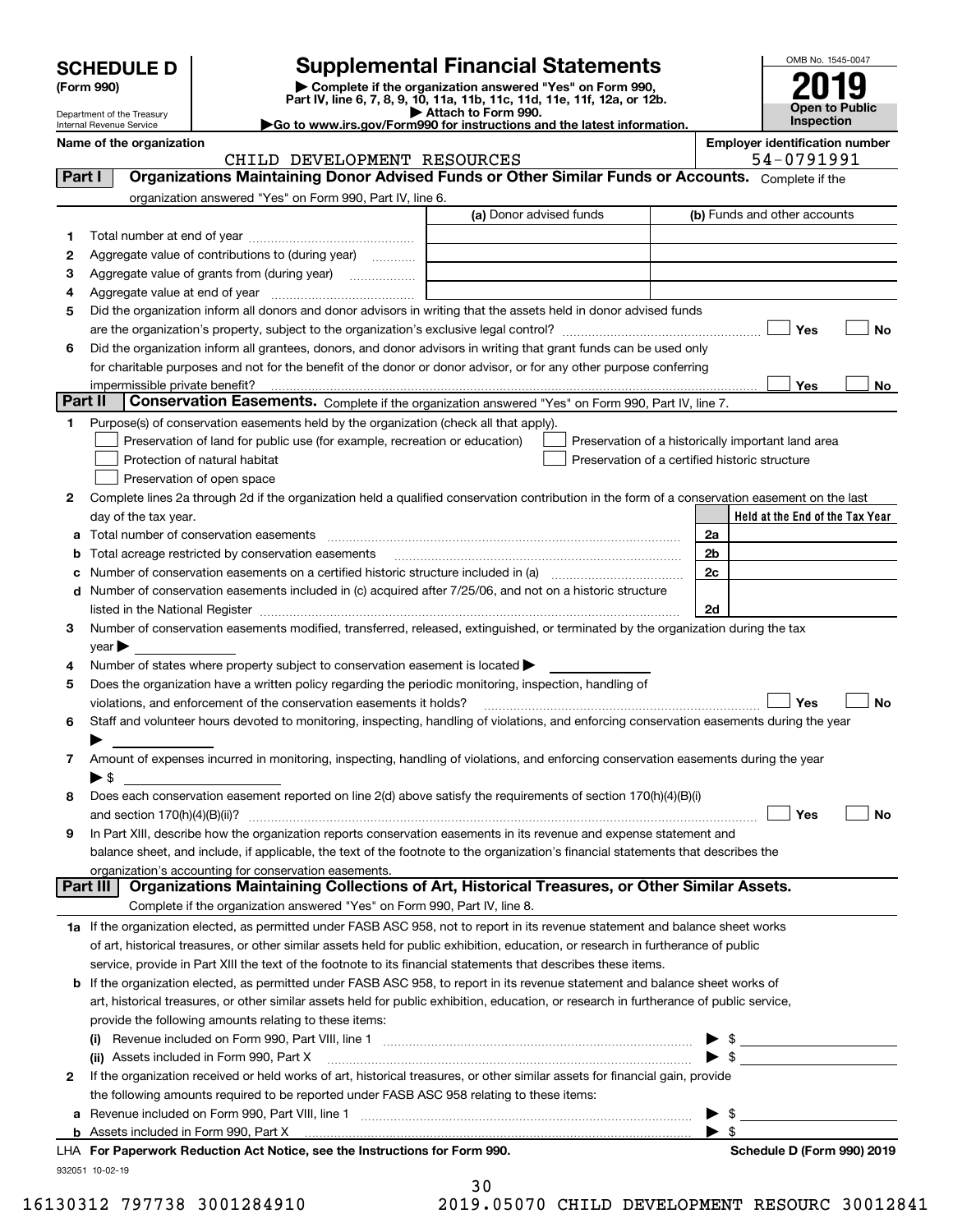|        | Schedule D (Form 990) 2019                                                                                                                                                                                                    | CHILD DEVELOPMENT RESOURCES    |                              |                                                                                                                                                                                                                               |                 |                                    | 54-0791991 Page 2          |     |            |
|--------|-------------------------------------------------------------------------------------------------------------------------------------------------------------------------------------------------------------------------------|--------------------------------|------------------------------|-------------------------------------------------------------------------------------------------------------------------------------------------------------------------------------------------------------------------------|-----------------|------------------------------------|----------------------------|-----|------------|
|        | Part III<br>Organizations Maintaining Collections of Art, Historical Treasures, or Other Similar Assets (continued)                                                                                                           |                                |                              |                                                                                                                                                                                                                               |                 |                                    |                            |     |            |
| 3      | Using the organization's acquisition, accession, and other records, check any of the following that make significant use of its                                                                                               |                                |                              |                                                                                                                                                                                                                               |                 |                                    |                            |     |            |
|        | collection items (check all that apply):                                                                                                                                                                                      |                                |                              |                                                                                                                                                                                                                               |                 |                                    |                            |     |            |
| a      | Public exhibition                                                                                                                                                                                                             |                                |                              | Loan or exchange program                                                                                                                                                                                                      |                 |                                    |                            |     |            |
| b      | Scholarly research                                                                                                                                                                                                            | e                              |                              | Other and the contract of the contract of the contract of the contract of the contract of the contract of the contract of the contract of the contract of the contract of the contract of the contract of the contract of the |                 |                                    |                            |     |            |
| c      | Preservation for future generations                                                                                                                                                                                           |                                |                              |                                                                                                                                                                                                                               |                 |                                    |                            |     |            |
| 4      | Provide a description of the organization's collections and explain how they further the organization's exempt purpose in Part XIII.                                                                                          |                                |                              |                                                                                                                                                                                                                               |                 |                                    |                            |     |            |
| 5      | During the year, did the organization solicit or receive donations of art, historical treasures, or other similar assets                                                                                                      |                                |                              |                                                                                                                                                                                                                               |                 |                                    |                            |     |            |
|        | to be sold to raise funds rather than to be maintained as part of the organization's collection?                                                                                                                              |                                |                              |                                                                                                                                                                                                                               |                 |                                    | Yes                        |     | No         |
|        | <b>Part IV</b><br>Escrow and Custodial Arrangements. Complete if the organization answered "Yes" on Form 990, Part IV, line 9, or                                                                                             |                                |                              |                                                                                                                                                                                                                               |                 |                                    |                            |     |            |
|        | reported an amount on Form 990, Part X, line 21.                                                                                                                                                                              |                                |                              |                                                                                                                                                                                                                               |                 |                                    |                            |     |            |
|        | 1a Is the organization an agent, trustee, custodian or other intermediary for contributions or other assets not included                                                                                                      |                                |                              |                                                                                                                                                                                                                               |                 |                                    |                            |     |            |
|        |                                                                                                                                                                                                                               |                                |                              |                                                                                                                                                                                                                               |                 |                                    | Yes                        |     | No         |
|        | <b>b</b> If "Yes," explain the arrangement in Part XIII and complete the following table:                                                                                                                                     |                                |                              |                                                                                                                                                                                                                               |                 |                                    |                            |     |            |
|        |                                                                                                                                                                                                                               |                                |                              |                                                                                                                                                                                                                               |                 |                                    | Amount                     |     |            |
| c      | Beginning balance <b>contract to the contract of the contract of the contract of the contract of the contract of t</b>                                                                                                        |                                |                              |                                                                                                                                                                                                                               |                 | 1c                                 |                            |     |            |
|        |                                                                                                                                                                                                                               |                                |                              |                                                                                                                                                                                                                               |                 | 1d                                 |                            |     |            |
| е      | Distributions during the year manufactured and contain an account of the state of the state of the state of the state of the state of the state of the state of the state of the state of the state of the state of the state |                                |                              |                                                                                                                                                                                                                               |                 | 1e                                 |                            |     |            |
|        |                                                                                                                                                                                                                               |                                |                              |                                                                                                                                                                                                                               |                 | 1f                                 |                            |     |            |
|        | 2a Did the organization include an amount on Form 990, Part X, line 21, for escrow or custodial account liability?                                                                                                            |                                |                              |                                                                                                                                                                                                                               |                 |                                    | Yes                        |     | No         |
| Part V | <b>b</b> If "Yes," explain the arrangement in Part XIII. Check here if the explanation has been provided on Part XIII                                                                                                         |                                |                              |                                                                                                                                                                                                                               |                 |                                    |                            |     |            |
|        | Endowment Funds. Complete if the organization answered "Yes" on Form 990, Part IV, line 10.                                                                                                                                   |                                |                              |                                                                                                                                                                                                                               |                 |                                    |                            |     |            |
|        |                                                                                                                                                                                                                               | (a) Current year<br>1,996,230. | (b) Prior year<br>1,878,885. | (c) Two years back<br>1,483,679.                                                                                                                                                                                              |                 | (d) Three years back<br>1,303,142. | (e) Four years back        |     | 1,255,933. |
| 1a     | Beginning of year balance                                                                                                                                                                                                     | 58,354.                        | 63,526.                      | 320, 354.                                                                                                                                                                                                                     |                 | 45,736.                            |                            |     | 54,742.    |
| b      |                                                                                                                                                                                                                               | 40,196.                        | 99,677.                      | 139, 373.                                                                                                                                                                                                                     |                 | 164,969.                           |                            |     | $-7,533.$  |
|        | Net investment earnings, gains, and losses                                                                                                                                                                                    |                                |                              |                                                                                                                                                                                                                               |                 |                                    |                            |     |            |
| d      |                                                                                                                                                                                                                               |                                |                              |                                                                                                                                                                                                                               |                 |                                    |                            |     |            |
|        | e Other expenditures for facilities                                                                                                                                                                                           | 36,515.                        | 45,858.                      | 64,521.                                                                                                                                                                                                                       |                 | 30,168.                            |                            |     |            |
|        | and programs                                                                                                                                                                                                                  |                                |                              |                                                                                                                                                                                                                               |                 |                                    |                            |     |            |
|        |                                                                                                                                                                                                                               | 2,058,265.                     | 1,996,230.                   | 1,878,885.                                                                                                                                                                                                                    |                 | 1,483,679.                         |                            |     | 1,303,142. |
| g<br>2 | End of year balance<br>Provide the estimated percentage of the current year end balance (line 1g, column (a)) held as:                                                                                                        |                                |                              |                                                                                                                                                                                                                               |                 |                                    |                            |     |            |
|        | Board designated or quasi-endowment                                                                                                                                                                                           | 94.95                          | %                            |                                                                                                                                                                                                                               |                 |                                    |                            |     |            |
| а<br>b | 5.05<br>Permanent endowment > ___                                                                                                                                                                                             | $\%$                           |                              |                                                                                                                                                                                                                               |                 |                                    |                            |     |            |
| c      | .00%<br>Term endowment $\blacktriangleright$                                                                                                                                                                                  |                                |                              |                                                                                                                                                                                                                               |                 |                                    |                            |     |            |
|        | The percentages on lines 2a, 2b, and 2c should equal 100%.                                                                                                                                                                    |                                |                              |                                                                                                                                                                                                                               |                 |                                    |                            |     |            |
|        | 3a Are there endowment funds not in the possession of the organization that are held and administered for the organization                                                                                                    |                                |                              |                                                                                                                                                                                                                               |                 |                                    |                            |     |            |
|        | by:                                                                                                                                                                                                                           |                                |                              |                                                                                                                                                                                                                               |                 |                                    |                            | Yes | No         |
|        | (i)                                                                                                                                                                                                                           |                                |                              |                                                                                                                                                                                                                               |                 |                                    | 3a(i)                      |     | х          |
|        |                                                                                                                                                                                                                               |                                |                              |                                                                                                                                                                                                                               |                 |                                    | 3a(ii)                     |     | X          |
|        |                                                                                                                                                                                                                               |                                |                              |                                                                                                                                                                                                                               |                 |                                    | 3b                         |     |            |
|        | Describe in Part XIII the intended uses of the organization's endowment funds.                                                                                                                                                |                                |                              |                                                                                                                                                                                                                               |                 |                                    |                            |     |            |
|        | Land, Buildings, and Equipment.<br>Part VI                                                                                                                                                                                    |                                |                              |                                                                                                                                                                                                                               |                 |                                    |                            |     |            |
|        | Complete if the organization answered "Yes" on Form 990, Part IV, line 11a. See Form 990, Part X, line 10.                                                                                                                    |                                |                              |                                                                                                                                                                                                                               |                 |                                    |                            |     |            |
|        | Description of property                                                                                                                                                                                                       | (a) Cost or other              |                              | (b) Cost or other                                                                                                                                                                                                             | (c) Accumulated |                                    | (d) Book value             |     |            |
|        |                                                                                                                                                                                                                               | basis (investment)             |                              | basis (other)                                                                                                                                                                                                                 | depreciation    |                                    |                            |     |            |
|        |                                                                                                                                                                                                                               |                                |                              | 195,000.                                                                                                                                                                                                                      |                 |                                    |                            |     | 195,000.   |
| b      |                                                                                                                                                                                                                               |                                |                              | 1,768,760.                                                                                                                                                                                                                    |                 | 962,293.                           | 806,467.                   |     |            |
|        |                                                                                                                                                                                                                               |                                |                              |                                                                                                                                                                                                                               |                 |                                    |                            |     |            |
|        |                                                                                                                                                                                                                               |                                |                              | 393,020.                                                                                                                                                                                                                      |                 | 351,258.                           |                            |     | 41,762.    |
|        | e Other                                                                                                                                                                                                                       |                                |                              | 466,427.                                                                                                                                                                                                                      |                 | 333,556.                           | 132,871.                   |     |            |
|        | Total. Add lines 1a through 1e. (Column (d) must equal Form 990. Part X, column (B), line 10c.)                                                                                                                               |                                |                              |                                                                                                                                                                                                                               |                 |                                    | 1, 176, 100.               |     |            |
|        |                                                                                                                                                                                                                               |                                |                              |                                                                                                                                                                                                                               |                 |                                    | Schedule D (Form 990) 2019 |     |            |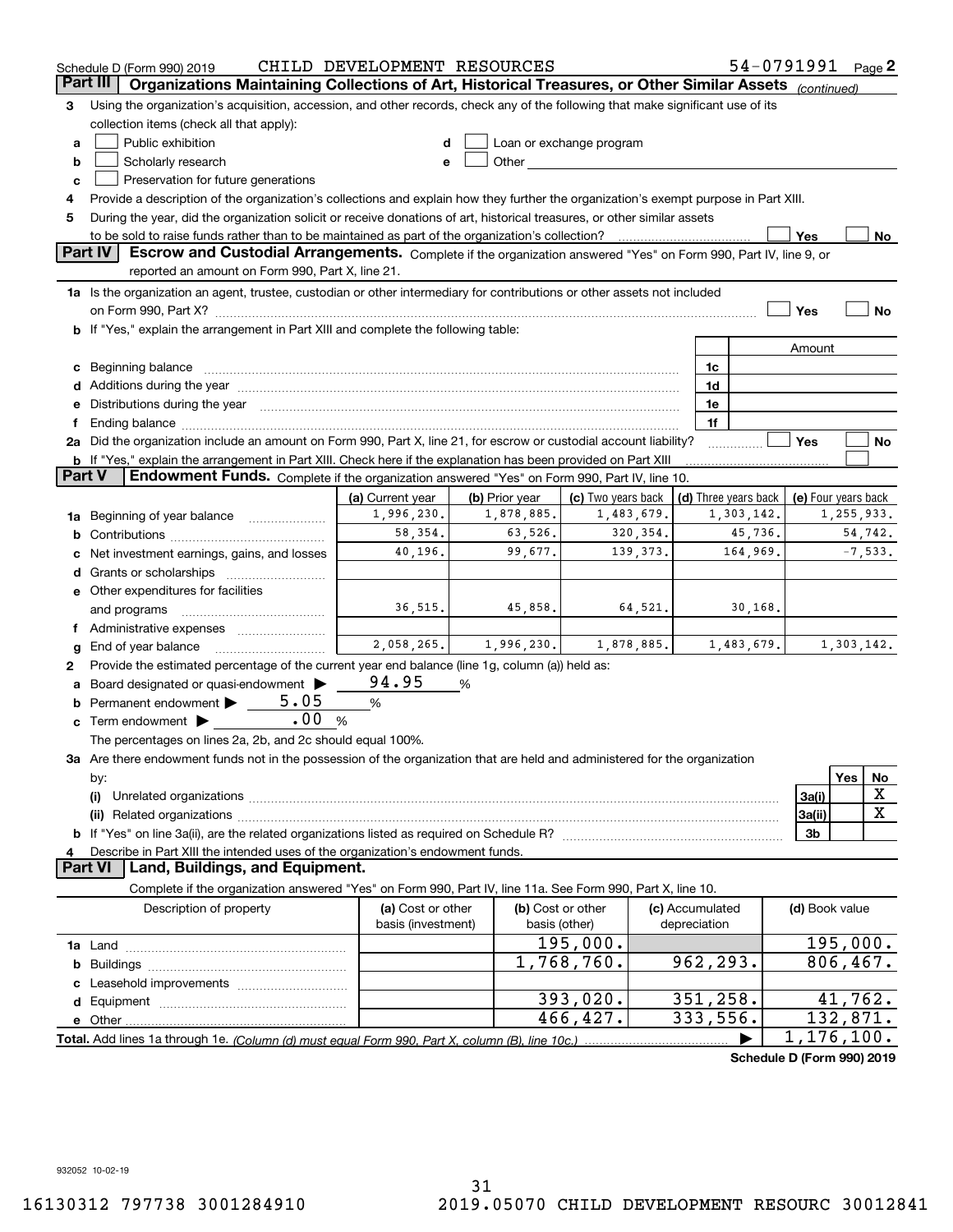|  | Schedule D (Form 990) 2019 |  | CHILD DEVELOPMENT RESOURCES |  | 54-0791991 | Page |  |
|--|----------------------------|--|-----------------------------|--|------------|------|--|
|--|----------------------------|--|-----------------------------|--|------------|------|--|

#### **Part VII Investments - Other Securities.**

Complete if the organization answered "Yes" on Form 990, Part IV, line 11b. See Form 990, Part X, line 12.

| (a) Description of security or category (including name of security)       | (b) Book value | (c) Method of valuation: Cost or end-of-year market value |
|----------------------------------------------------------------------------|----------------|-----------------------------------------------------------|
| (1) Financial derivatives                                                  |                |                                                           |
| (2) Closely held equity interests                                          |                |                                                           |
| $(3)$ Other                                                                |                |                                                           |
| (A)                                                                        |                |                                                           |
| (B)                                                                        |                |                                                           |
| (C)                                                                        |                |                                                           |
| (D)                                                                        |                |                                                           |
| (E)                                                                        |                |                                                           |
| (F)                                                                        |                |                                                           |
| (G)                                                                        |                |                                                           |
| (H)                                                                        |                |                                                           |
| <b>Total.</b> (Col. (b) must equal Form 990, Part X, col. (B) line $12$ .) |                |                                                           |

#### **Part VIII Investments - Program Related.**

Complete if the organization answered "Yes" on Form 990, Part IV, line 11c. See Form 990, Part X, line 13.

| (a) Description of investment                                       | (b) Book value | (c) Method of valuation: Cost or end-of-year market value |
|---------------------------------------------------------------------|----------------|-----------------------------------------------------------|
| (1)                                                                 |                |                                                           |
| (2)                                                                 |                |                                                           |
| $\frac{1}{2}$                                                       |                |                                                           |
| (4)                                                                 |                |                                                           |
| $\left(5\right)$                                                    |                |                                                           |
| (6)                                                                 |                |                                                           |
| (7)                                                                 |                |                                                           |
| (8)                                                                 |                |                                                           |
| (9)                                                                 |                |                                                           |
| Total. (Col. (b) must equal Form 990, Part X, col. (B) line $13.$ ) |                |                                                           |

#### **Part IX Other Assets.**

Complete if the organization answered "Yes" on Form 990, Part IV, line 11d. See Form 990, Part X, line 15.

| (a) Description | (b) Book value |
|-----------------|----------------|
| (1)             |                |
| (2)             |                |
| (3)             |                |
| (4)             |                |
| (5)             |                |
| (6)             |                |
|                 |                |
| (8)             |                |
| (9)             |                |
|                 |                |
|                 |                |

**1.(a)** Description of liability **Book value** Book value Book value Book value Book value **Total.**  *(Column (b) must equal Form 990, Part X, col. (B) line 25.)* Complete if the organization answered "Yes" on Form 990, Part IV, line 11e or 11f. See Form 990, Part X, line 25. (1)Federal income taxes (2)(3)(4)(5) (6)(7)(8)(9) $\blacktriangleright$ CAPITAL LEASES 25,731. 25,731.

**2.**Liability for uncertain tax positions. In Part XIII, provide the text of the footnote to the organization's financial statements that reports the organization's liability for uncertain tax positions under FASB ASC 740. Check here if the text of the footnote has been provided in Part XIII  $\boxed{\text{X}}$ 

**Schedule D (Form 990) 2019**

932053 10-02-19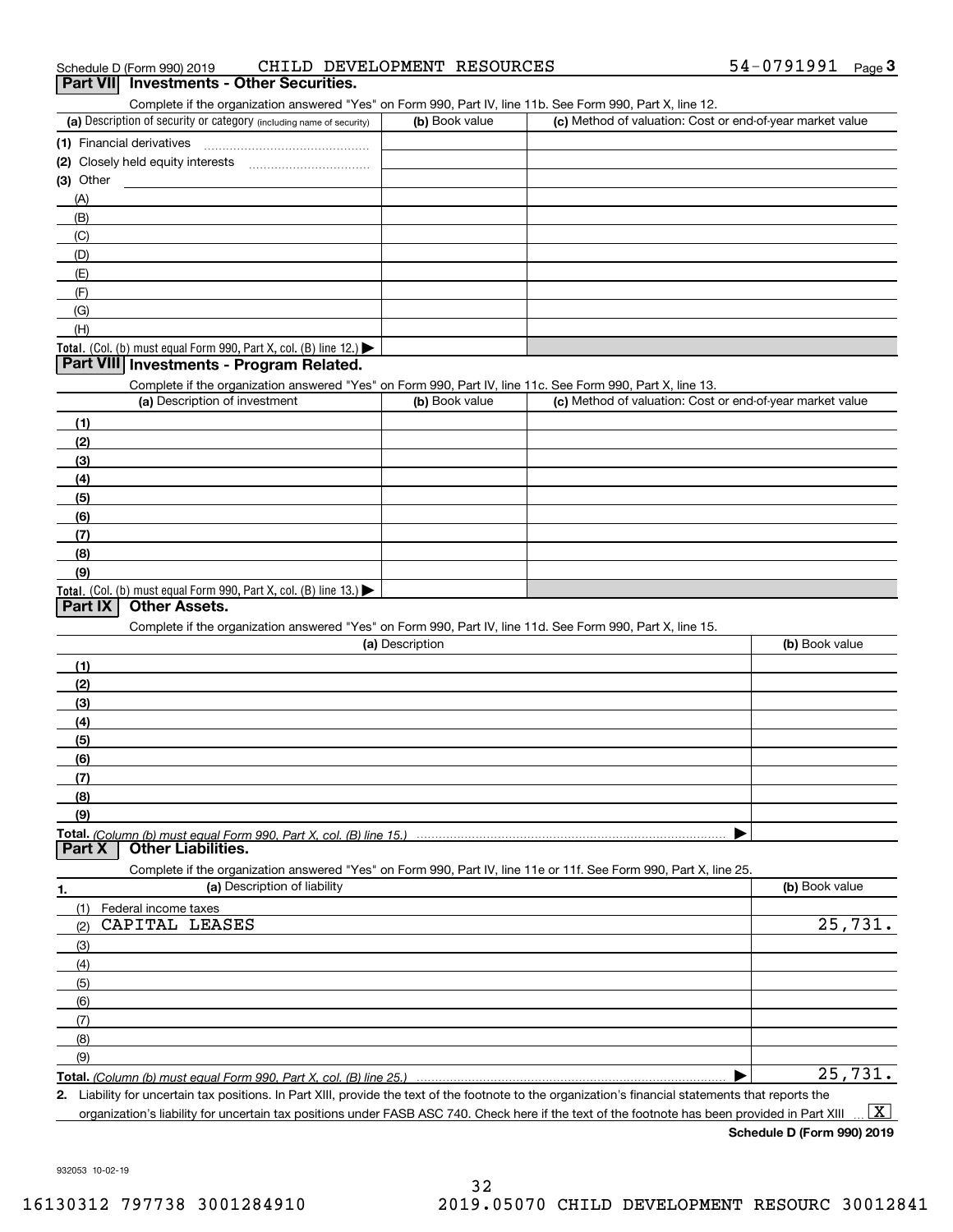|   | CHILD DEVELOPMENT RESOURCES<br>Schedule D (Form 990) 2019                                                                                                                                                                           |                |             |                         | 54-0791991<br>Page $4$ |
|---|-------------------------------------------------------------------------------------------------------------------------------------------------------------------------------------------------------------------------------------|----------------|-------------|-------------------------|------------------------|
|   | <b>Part XI</b><br>Reconciliation of Revenue per Audited Financial Statements With Revenue per Return.                                                                                                                               |                |             |                         |                        |
|   | Complete if the organization answered "Yes" on Form 990, Part IV, line 12a.                                                                                                                                                         |                |             |                         |                        |
| 1 | Total revenue, gains, and other support per audited financial statements                                                                                                                                                            |                |             | $\blacksquare$          | 10,580,733.            |
| 2 | Amounts included on line 1 but not on Form 990, Part VIII, line 12:                                                                                                                                                                 |                |             |                         |                        |
| a | Net unrealized gains (losses) on investments [11] matter contracts and the unrealized gains (losses) on investments                                                                                                                 | 2a             | $-113,582.$ |                         |                        |
| b |                                                                                                                                                                                                                                     | 2 <sub>b</sub> | 143,883.    |                         |                        |
|   |                                                                                                                                                                                                                                     | 2c             |             |                         |                        |
| d | Other (Describe in Part XIII.) <b>Construction Contract Construction</b> [                                                                                                                                                          | 2d             | 37,495.     |                         |                        |
| е | Add lines 2a through 2d                                                                                                                                                                                                             |                |             | <b>2e</b>               | 67,796.                |
| 3 |                                                                                                                                                                                                                                     |                |             | $\overline{\mathbf{3}}$ | 10,512,937.            |
| 4 | Amounts included on Form 990, Part VIII, line 12, but not on line 1:                                                                                                                                                                |                |             |                         |                        |
| a | Investment expenses not included on Form 990, Part VIII, line 7b [100] [100] [100] [100] [100] [100] [100] [10                                                                                                                      | 4a             |             |                         |                        |
|   | Other (Describe in Part XIII.) <b>Construction Contract Construction</b> Chemical Construction Chemical Chemical Chemical Chemical Chemical Chemical Chemical Chemical Chemical Chemical Chemical Chemical Chemical Chemical Chemic | 4 <sub>b</sub> |             |                         |                        |
|   | c Add lines 4a and 4b                                                                                                                                                                                                               | 4c             |             |                         |                        |
|   |                                                                                                                                                                                                                                     |                |             |                         |                        |
|   |                                                                                                                                                                                                                                     |                |             | $\overline{5}$          | 10, 512, 937.          |
|   | Part XII   Reconciliation of Expenses per Audited Financial Statements With Expenses per Return.                                                                                                                                    |                |             |                         |                        |
|   | Complete if the organization answered "Yes" on Form 990, Part IV, line 12a.                                                                                                                                                         |                |             |                         |                        |
| 1 | Total expenses and losses per audited financial statements                                                                                                                                                                          |                |             | $\blacksquare$          | 10, 326, 579.          |
| 2 | Amounts included on line 1 but not on Form 990, Part IX, line 25:                                                                                                                                                                   |                |             |                         |                        |
| a |                                                                                                                                                                                                                                     | 2a             | 143,883.    |                         |                        |
| b |                                                                                                                                                                                                                                     | 2 <sub>b</sub> |             |                         |                        |
|   |                                                                                                                                                                                                                                     | 2c             |             |                         |                        |
| d |                                                                                                                                                                                                                                     | 2d             | 37,495.     |                         |                        |
| е | Add lines 2a through 2d                                                                                                                                                                                                             |                |             | 2e                      | 181,378.               |
| з |                                                                                                                                                                                                                                     |                |             | $\overline{3}$          | 10, 145, 201.          |
| 4 | Amounts included on Form 990, Part IX, line 25, but not on line 1:                                                                                                                                                                  |                |             |                         |                        |
| a | Investment expenses not included on Form 990, Part VIII, line 7b [1000000000000000000000000000000000                                                                                                                                | 4a             |             |                         |                        |
|   | Other (Describe in Part XIII.)                                                                                                                                                                                                      | 4 <sub>b</sub> |             |                         |                        |
|   | c Add lines 4a and 4b                                                                                                                                                                                                               |                |             | 4c                      |                        |
|   |                                                                                                                                                                                                                                     |                |             | 5                       | 10, 145, 201.          |
|   | Part XIII Supplemental Information.                                                                                                                                                                                                 |                |             |                         |                        |

Provide the descriptions required for Part II, lines 3, 5, and 9; Part III, lines 1a and 4; Part IV, lines 1b and 2b; Part V, line 4; Part X, line 2; Part XI, lines 2d and 4b; and Part XII, lines 2d and 4b. Also complete this part to provide any additional information.

#### PART V, LINE 4:

### GENERAL FUND SUPPORT WITH FINANCE COMMITTEE APPROVAL

PART X, LINE 2:

THE ORGANIZATION IS EXEMPT FROM INCOME TAXES UNDER SECTION 501(C)(3) OF

THE INTERNAL REVENUE CODE AND UNDER THE TAX STATUTES OF THE COMMONWEALTH

OF VIRGINIA. THE ORGANIZATION HAS DETERMINED THAT THERE ARE NO MATERIAL

33

## UNRECOGNIZED TAX BENEFITS OR OBLIGATIONS AS OF JUNE 30, 2020.

### PART XI, LINE 2D - OTHER ADJUSTMENTS:

### SPECIAL EVENT EXPENSES NETTED WITH INCOME ON 990 37,495.

932054 10-02-19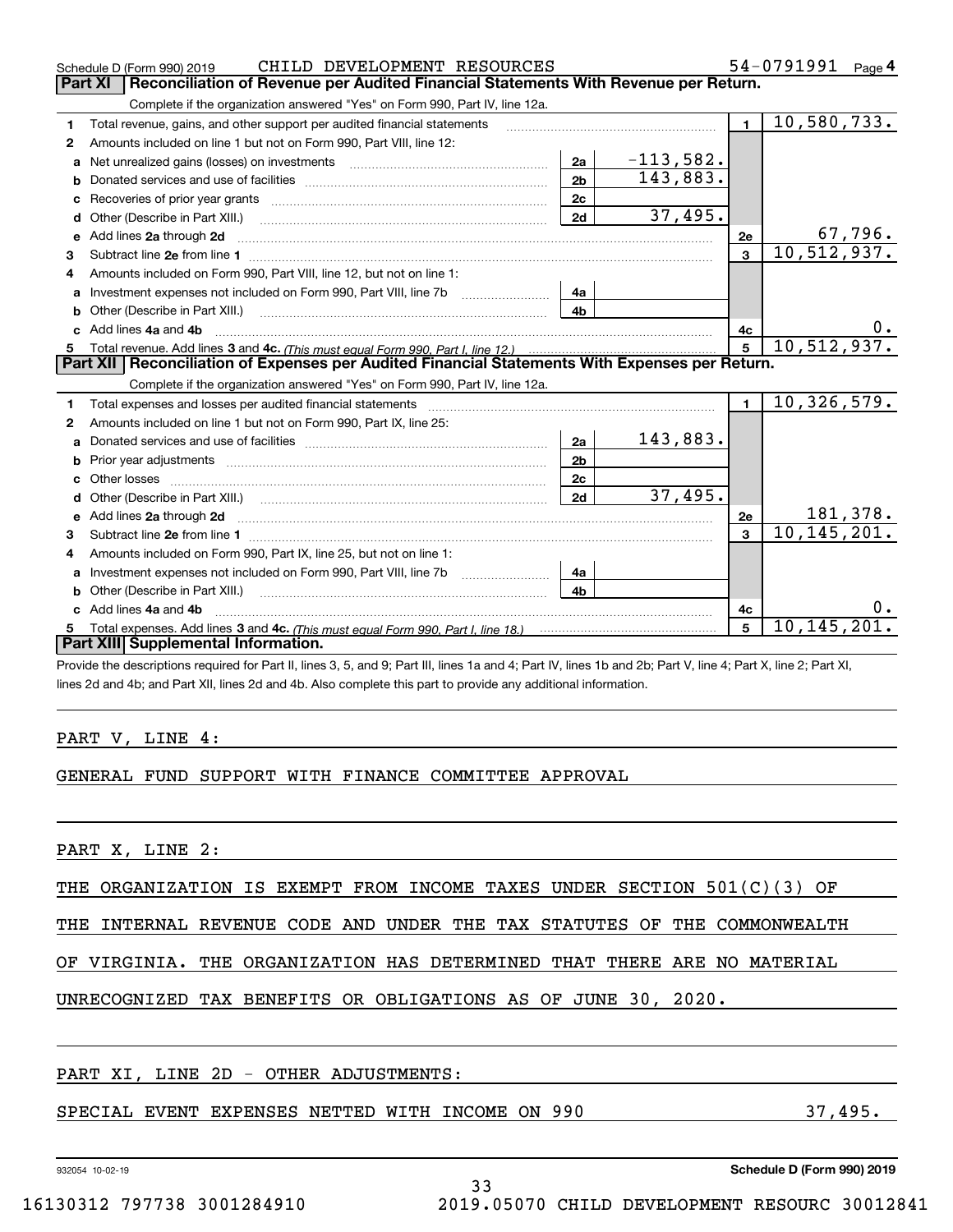| CHILD DEVELOPMENT RESOURCES<br>Schedule D (Form 990) 2019 CHILD DEVE!<br>Part XIII Supplemental Information (continued) | 54-0791991 Page 5          |
|-------------------------------------------------------------------------------------------------------------------------|----------------------------|
| the control of the control of the control of the control of the control of<br>PART XII, LINE 2D - OTHER ADJUSTMENTS:    |                            |
| SPECIAL EVENT EXPENSES NETTED WITH INCOME ON 990                                                                        | 37,495.                    |
|                                                                                                                         |                            |
|                                                                                                                         |                            |
|                                                                                                                         |                            |
|                                                                                                                         |                            |
|                                                                                                                         |                            |
|                                                                                                                         |                            |
|                                                                                                                         |                            |
|                                                                                                                         |                            |
|                                                                                                                         |                            |
|                                                                                                                         |                            |
|                                                                                                                         |                            |
|                                                                                                                         |                            |
|                                                                                                                         |                            |
|                                                                                                                         |                            |
|                                                                                                                         |                            |
|                                                                                                                         |                            |
|                                                                                                                         |                            |
|                                                                                                                         |                            |
|                                                                                                                         |                            |
|                                                                                                                         |                            |
|                                                                                                                         |                            |
|                                                                                                                         |                            |
|                                                                                                                         |                            |
|                                                                                                                         |                            |
|                                                                                                                         | Schedule D (Form 990) 2019 |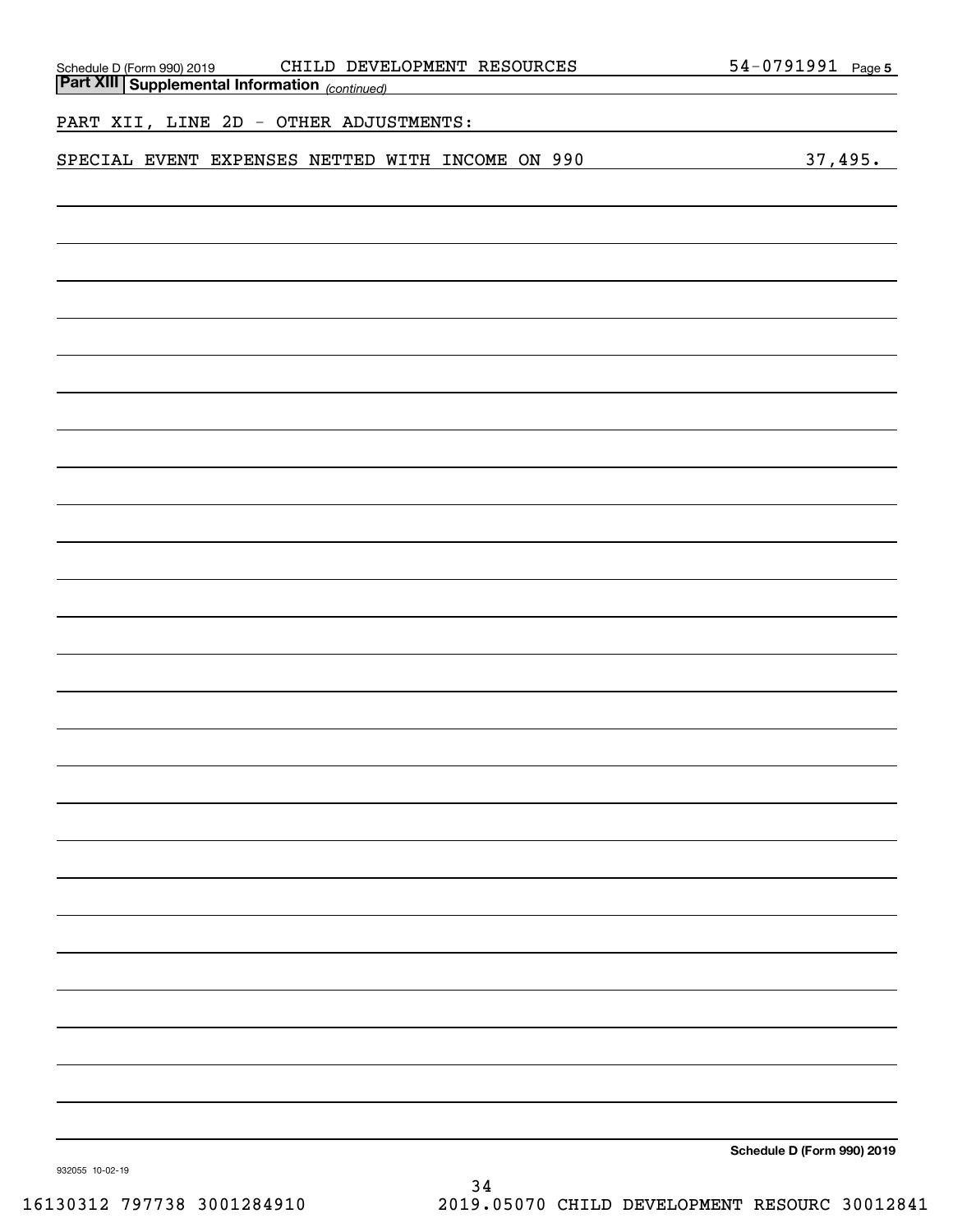|  |  | <b>SCHEDULE E</b> |  |
|--|--|-------------------|--|
|  |  |                   |  |

Name of the organization

## **Schools**

OMB No. 1545-0047 **2019**

**Open to Public Inspection**

> $\overline{\phantom{a}}$  $\overline{a}$

Department of the Treasury Internal Revenue Service

**(Form 990 or 990-EZ) | Complete if the organization answered "Yes" on Form 990, Part IV, line 13, or Form 990-EZ, Part VI, line 48. | Attach to Form 990 or Form 990-EZ.**

**| Go to www.irs.gov/Form990 for the latest information.**

**Employer identification number** CHILD DEVELOPMENT RESOURCES 54-0791991

|   | Part I                                                                                                                                                                                                                                                                                                |              |                  |     |
|---|-------------------------------------------------------------------------------------------------------------------------------------------------------------------------------------------------------------------------------------------------------------------------------------------------------|--------------|------------------|-----|
|   |                                                                                                                                                                                                                                                                                                       |              | YES <sup>I</sup> | NO. |
| 1 | Does the organization have a racially nondiscriminatory policy toward students by statement in its charter, bylaws,                                                                                                                                                                                   |              |                  |     |
|   |                                                                                                                                                                                                                                                                                                       | 1            | х                |     |
| 2 | Does the organization include a statement of its racially nondiscriminatory policy toward students in all its brochures,                                                                                                                                                                              |              | х                |     |
|   | catalogues, and other written communications with the public dealing with student admissions, programs, and scholarships?                                                                                                                                                                             | $\mathbf{2}$ |                  |     |
| З | Has the organization publicized its racially nondiscriminatory policy through newspaper or broadcast media during the                                                                                                                                                                                 |              |                  |     |
|   | period of solicitation for students, or during the registration period if it has no solicitation program, in a way that makes<br>the policy known to all parts of the general community it serves? If "Yes," please describe. If "No," please explain.                                                |              |                  |     |
|   | If you need more space, use Part II                                                                                                                                                                                                                                                                   | 3            | х                |     |
|   | <u> 1999 - Johann Harry Harry Harry Harry Harry Harry Harry Harry Harry Harry Harry Harry Harry Harry Harry Harry Harry Harry Harry Harry Harry Harry Harry Harry Harry Harry Harry Harry Harry Harry Harry Harry Harry Harry Ha</u><br>THE POLICY IS CLEARLY EVIDENT IN ALL INFORMATION DISSEMINATED |              |                  |     |
|   | BY AND ABOUT THE ORGANIZATION.                                                                                                                                                                                                                                                                        |              |                  |     |
|   |                                                                                                                                                                                                                                                                                                       |              |                  |     |
|   |                                                                                                                                                                                                                                                                                                       |              |                  |     |
|   |                                                                                                                                                                                                                                                                                                       |              |                  |     |
| 4 | Does the organization maintain the following?                                                                                                                                                                                                                                                         |              |                  |     |
|   |                                                                                                                                                                                                                                                                                                       | 4a           | х                |     |
|   | <b>b</b> Records documenting that scholarships and other financial assistance are awarded on a racially nondiscriminatory basis?                                                                                                                                                                      | 4b           | х                |     |
|   | c Copies of all catalogues, brochures, announcements, and other written communications to the public dealing with student                                                                                                                                                                             |              |                  |     |
|   |                                                                                                                                                                                                                                                                                                       | 4с           | х                |     |
|   |                                                                                                                                                                                                                                                                                                       |              | X                |     |
|   |                                                                                                                                                                                                                                                                                                       | 4d           |                  |     |
|   | If you answered "No" to any of the above, please explain. If you need more space, use Part II.                                                                                                                                                                                                        |              |                  |     |
| 5 | Does the organization discriminate by race in any way with respect to:                                                                                                                                                                                                                                |              |                  |     |
|   |                                                                                                                                                                                                                                                                                                       | 5a           |                  | х   |
| b |                                                                                                                                                                                                                                                                                                       | 5b           |                  | X   |
| c |                                                                                                                                                                                                                                                                                                       | 5c           |                  | X   |
|   |                                                                                                                                                                                                                                                                                                       | <b>5d</b>    |                  | X   |
|   |                                                                                                                                                                                                                                                                                                       | 5e           |                  | X   |
|   |                                                                                                                                                                                                                                                                                                       | 5f           |                  | X   |
|   |                                                                                                                                                                                                                                                                                                       | 5g           |                  | X   |
|   |                                                                                                                                                                                                                                                                                                       | 5h           |                  | х   |
|   | If you answered "Yes" to any of the above, please explain. If you need more space, use Part II.                                                                                                                                                                                                       |              |                  |     |
|   | 6a Does the organization receive any financial aid or assistance from a governmental agency? manufactured and the organization receive any financial distance from a governmental agency?                                                                                                             | 6a           | х                |     |
|   |                                                                                                                                                                                                                                                                                                       | 6b           |                  | х   |
|   | If you answered "Yes" on either line 6a or line 6b, explain on Part II.                                                                                                                                                                                                                               |              |                  |     |
| 7 | Does the organization certify that it has complied with the applicable requirements of sections 4.01 through 4.05 of<br>Rev. Proc. 75-50, 1975-2 C.B. 587, covering racial nondiscrimination? If "No," explain on Part II                                                                             |              | X                |     |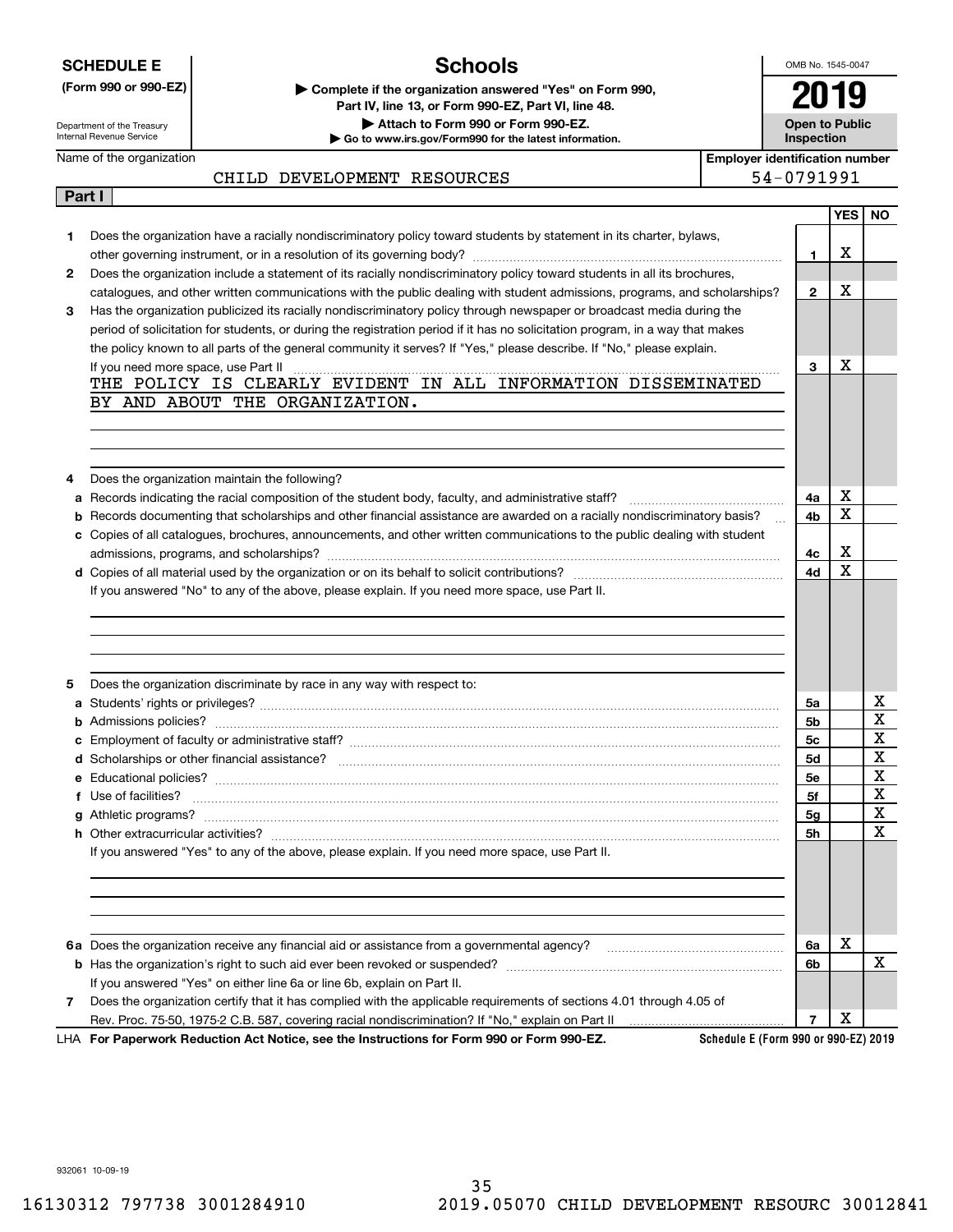Part II | Supplemental Information. Provide the explanations required by Part I, lines 3, 4d, 5h, 6b, and 7, as applicable. Also provide any other additional information.

#### LINE 6 - EXPLANATION OF GOVERNMENT FINANCIAL AID:

#### THE ORGANIZATION RECEIVED FEDERAL, STATE AND LOCAL GRANTS.

932062 10-09-19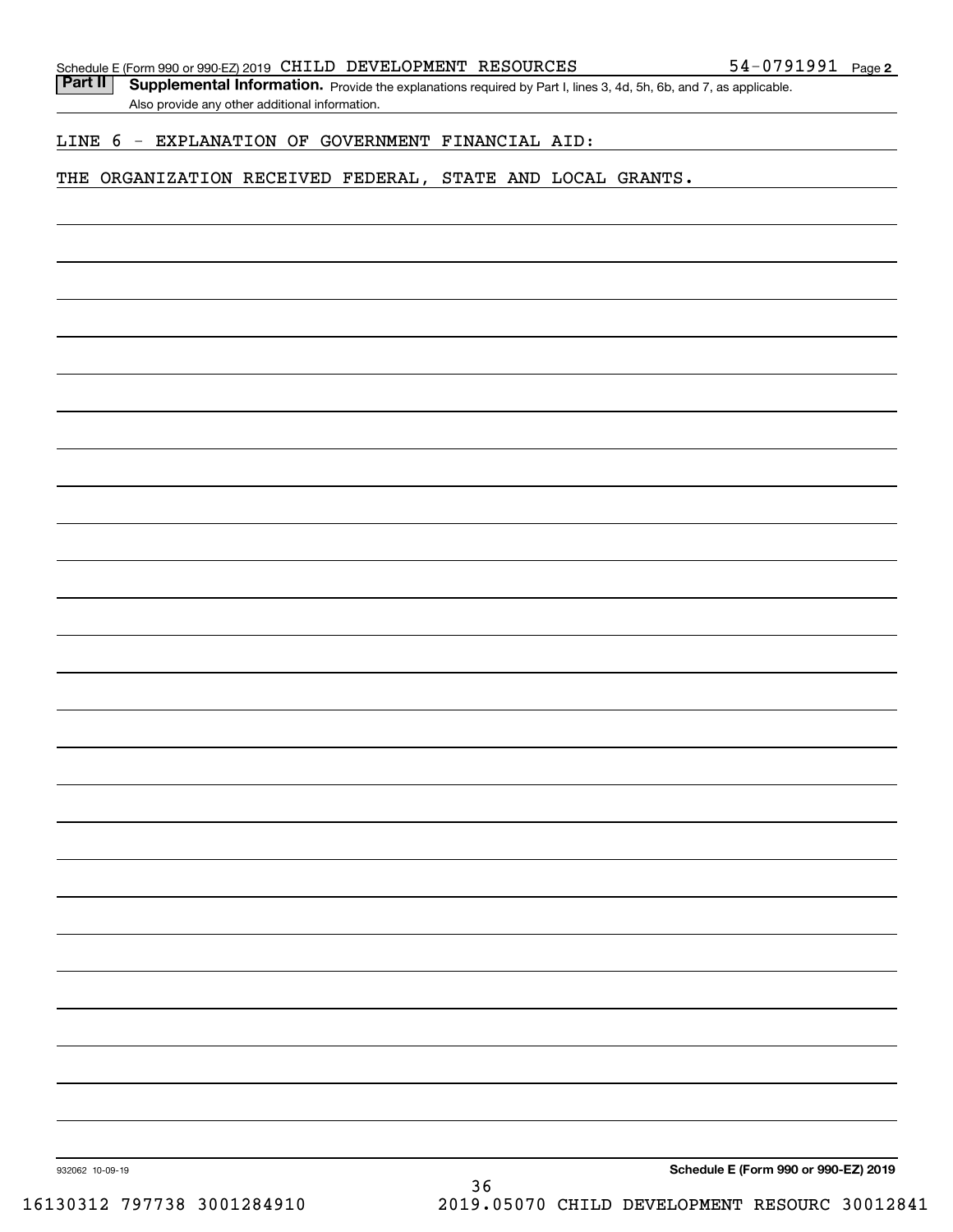| <b>SCHEDULE G</b>                                            | <b>Supplemental Information Regarding Fundraising or Gaming Activities</b><br>OMB No. 1545-0047                                                                     |                                                                                                                                                    |                                                 |    |                                       |  |                                                         |                                       |
|--------------------------------------------------------------|---------------------------------------------------------------------------------------------------------------------------------------------------------------------|----------------------------------------------------------------------------------------------------------------------------------------------------|-------------------------------------------------|----|---------------------------------------|--|---------------------------------------------------------|---------------------------------------|
| (Form 990 or 990-EZ)                                         | Complete if the organization answered "Yes" on Form 990, Part IV, line 17, 18, or 19, or if the<br>organization entered more than \$15,000 on Form 990-EZ, line 6a. |                                                                                                                                                    |                                                 |    |                                       |  |                                                         | 2019                                  |
| Department of the Treasury                                   | Attach to Form 990 or Form 990-EZ.                                                                                                                                  |                                                                                                                                                    |                                                 |    |                                       |  |                                                         | <b>Open to Public</b>                 |
| Internal Revenue Service                                     |                                                                                                                                                                     | Go to www.irs.gov/Form990 for instructions and the latest information.                                                                             |                                                 |    |                                       |  |                                                         | Inspection                            |
| Name of the organization                                     |                                                                                                                                                                     | CHILD DEVELOPMENT RESOURCES                                                                                                                        |                                                 |    |                                       |  | 54-0791991                                              | <b>Employer identification number</b> |
| Part I                                                       |                                                                                                                                                                     | Fundraising Activities. Complete if the organization answered "Yes" on Form 990, Part IV, line 17. Form 990-EZ filers are not                      |                                                 |    |                                       |  |                                                         |                                       |
|                                                              | required to complete this part.                                                                                                                                     | 1 Indicate whether the organization raised funds through any of the following activities. Check all that apply.                                    |                                                 |    |                                       |  |                                                         |                                       |
| Mail solicitations<br>a                                      |                                                                                                                                                                     | e l                                                                                                                                                |                                                 |    | Solicitation of non-government grants |  |                                                         |                                       |
| b                                                            | Internet and email solicitations                                                                                                                                    | f                                                                                                                                                  |                                                 |    | Solicitation of government grants     |  |                                                         |                                       |
| Phone solicitations<br>с                                     |                                                                                                                                                                     | Special fundraising events<br>g                                                                                                                    |                                                 |    |                                       |  |                                                         |                                       |
| d<br>In-person solicitations                                 |                                                                                                                                                                     | 2 a Did the organization have a written or oral agreement with any individual (including officers, directors, trustees, or                         |                                                 |    |                                       |  |                                                         |                                       |
|                                                              |                                                                                                                                                                     | key employees listed in Form 990, Part VII) or entity in connection with professional fundraising services?                                        |                                                 |    |                                       |  | Yes                                                     | No                                    |
| compensated at least \$5,000 by the organization.            |                                                                                                                                                                     | <b>b</b> If "Yes," list the 10 highest paid individuals or entities (fundraisers) pursuant to agreements under which the fundraiser is to be       |                                                 |    |                                       |  |                                                         |                                       |
|                                                              |                                                                                                                                                                     |                                                                                                                                                    | (iii) Did<br>fundraiser                         |    |                                       |  | (v) Amount paid                                         | (vi) Amount paid                      |
| (i) Name and address of individual<br>or entity (fundraiser) |                                                                                                                                                                     | (ii) Activity                                                                                                                                      | have custody<br>or control of<br>contributions? |    | (iv) Gross receipts<br>from activity  |  | to (or retained by)<br>fundraiser<br>listed in col. (i) | to (or retained by)<br>organization   |
|                                                              |                                                                                                                                                                     |                                                                                                                                                    | Yes                                             | No |                                       |  |                                                         |                                       |
|                                                              |                                                                                                                                                                     |                                                                                                                                                    |                                                 |    |                                       |  |                                                         |                                       |
|                                                              |                                                                                                                                                                     |                                                                                                                                                    |                                                 |    |                                       |  |                                                         |                                       |
|                                                              |                                                                                                                                                                     |                                                                                                                                                    |                                                 |    |                                       |  |                                                         |                                       |
|                                                              |                                                                                                                                                                     |                                                                                                                                                    |                                                 |    |                                       |  |                                                         |                                       |
|                                                              |                                                                                                                                                                     |                                                                                                                                                    |                                                 |    |                                       |  |                                                         |                                       |
|                                                              |                                                                                                                                                                     |                                                                                                                                                    |                                                 |    |                                       |  |                                                         |                                       |
|                                                              |                                                                                                                                                                     |                                                                                                                                                    |                                                 |    |                                       |  |                                                         |                                       |
|                                                              |                                                                                                                                                                     |                                                                                                                                                    |                                                 |    |                                       |  |                                                         |                                       |
|                                                              |                                                                                                                                                                     |                                                                                                                                                    |                                                 |    |                                       |  |                                                         |                                       |
|                                                              |                                                                                                                                                                     |                                                                                                                                                    |                                                 |    |                                       |  |                                                         |                                       |
|                                                              |                                                                                                                                                                     |                                                                                                                                                    |                                                 |    |                                       |  |                                                         |                                       |
|                                                              |                                                                                                                                                                     |                                                                                                                                                    |                                                 |    |                                       |  |                                                         |                                       |
| Total                                                        |                                                                                                                                                                     | 3 List all states in which the organization is registered or licensed to solicit contributions or has been notified it is exempt from registration |                                                 |    |                                       |  |                                                         |                                       |
| or licensing.                                                |                                                                                                                                                                     |                                                                                                                                                    |                                                 |    |                                       |  |                                                         |                                       |
|                                                              |                                                                                                                                                                     |                                                                                                                                                    |                                                 |    |                                       |  |                                                         |                                       |
|                                                              |                                                                                                                                                                     |                                                                                                                                                    |                                                 |    |                                       |  |                                                         |                                       |
|                                                              |                                                                                                                                                                     |                                                                                                                                                    |                                                 |    |                                       |  |                                                         |                                       |
|                                                              |                                                                                                                                                                     |                                                                                                                                                    |                                                 |    |                                       |  |                                                         |                                       |
|                                                              |                                                                                                                                                                     |                                                                                                                                                    |                                                 |    |                                       |  |                                                         |                                       |
|                                                              |                                                                                                                                                                     |                                                                                                                                                    |                                                 |    |                                       |  |                                                         |                                       |
|                                                              |                                                                                                                                                                     | LHA For Paperwork Reduction Act Notice, see the Instructions for Form 990 or 990-EZ.                                                               |                                                 |    |                                       |  |                                                         | Schedule G (Form 990 or 990-EZ) 2019  |
|                                                              |                                                                                                                                                                     |                                                                                                                                                    |                                                 |    |                                       |  |                                                         |                                       |

932081 09-11-19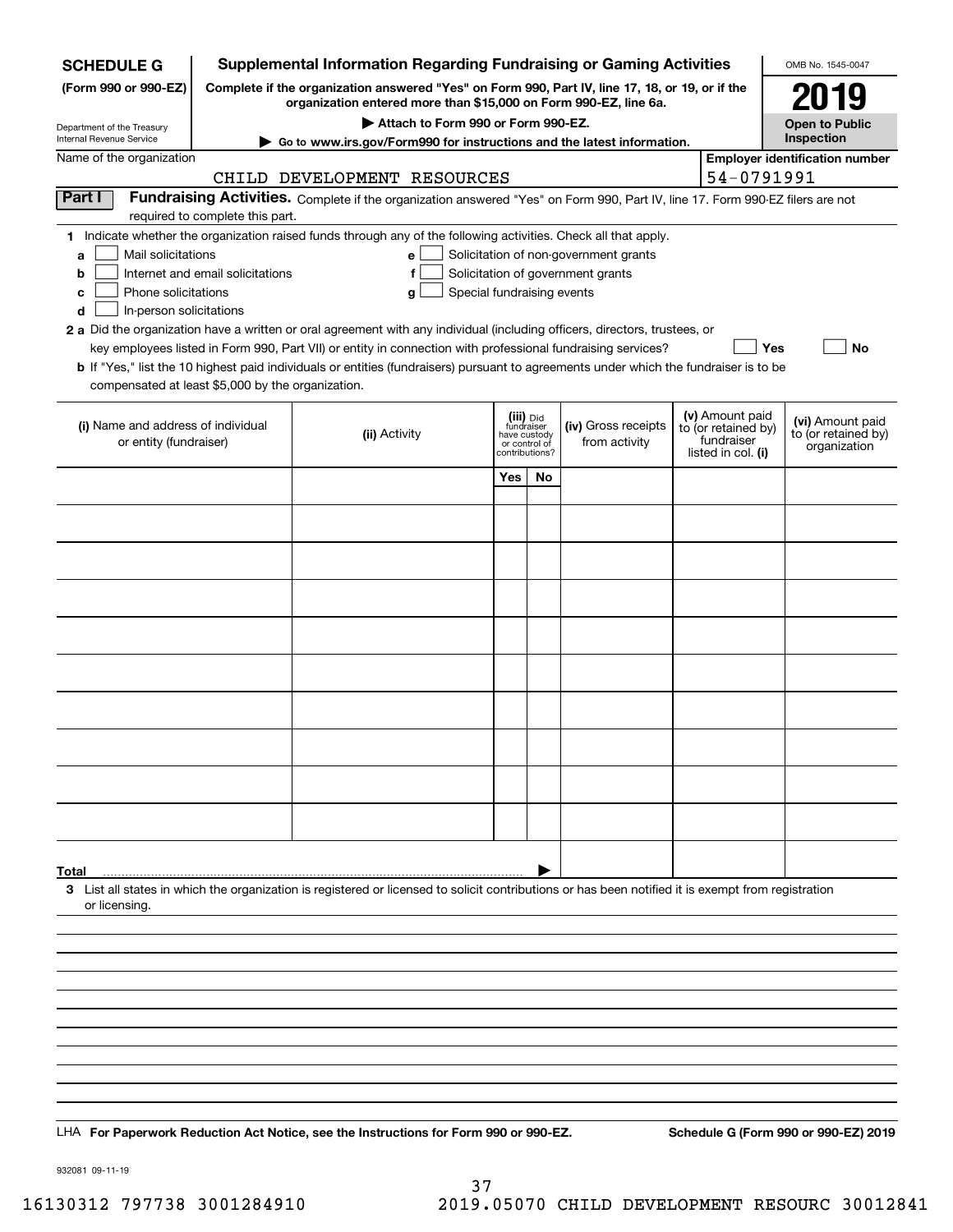#### Schedule G (Form 990 or 990-EZ) 2019 Page CHILD DEVELOPMENT RESOURCES 54-0791991

**2**

**Part II** | Fundraising Events. Complete if the organization answered "Yes" on Form 990, Part IV, line 18, or reported more than \$15,000

|                 |                | of fundraising event contributions and gross income on Form 990-EZ, lines 1 and 6b. List events with gross receipts greater than \$5,000. |                |                         |                   |                              |
|-----------------|----------------|-------------------------------------------------------------------------------------------------------------------------------------------|----------------|-------------------------|-------------------|------------------------------|
|                 |                |                                                                                                                                           | (a) Event #1   | (b) Event #2            | (c) Other events  | (d) Total events             |
|                 |                |                                                                                                                                           |                | 5 K SPECIAL             |                   | (add col. (a) through        |
|                 |                |                                                                                                                                           | <b>AUCTION</b> | <b>EVENT</b>            | 2                 | col. (c)                     |
|                 |                |                                                                                                                                           | (event type)   | (event type)            | (total number)    |                              |
| Revenue         |                |                                                                                                                                           |                |                         |                   |                              |
|                 |                |                                                                                                                                           | 137,298.       | 46,303.                 | 66,813.           | 250, 414.                    |
|                 |                |                                                                                                                                           |                |                         |                   |                              |
|                 |                |                                                                                                                                           | 90, 145.       | 38,716.                 | 48,896.           | 177,757.                     |
|                 |                |                                                                                                                                           |                |                         |                   |                              |
|                 | 3              | Gross income (line 1 minus line 2)                                                                                                        | 47,153.        | 7,587.                  | 17,917.           | 72,657.                      |
|                 |                |                                                                                                                                           |                |                         |                   |                              |
|                 |                |                                                                                                                                           |                |                         |                   |                              |
|                 |                |                                                                                                                                           |                |                         |                   |                              |
|                 | 5              |                                                                                                                                           |                |                         |                   |                              |
|                 |                |                                                                                                                                           |                |                         |                   |                              |
|                 |                |                                                                                                                                           | 598.           | 2,833.                  | 2,515.            | 5,946.                       |
| Direct Expenses |                |                                                                                                                                           |                |                         |                   |                              |
|                 |                | 7 Food and beverages                                                                                                                      | 160.           | 23.                     | 2,606.            | 2,789.                       |
|                 |                |                                                                                                                                           |                |                         |                   |                              |
|                 | 8              |                                                                                                                                           |                | 300.                    | 250.              | 550.                         |
|                 | 9              |                                                                                                                                           | 15,054.        | 10,512.                 | 2,294.            | 27,860.                      |
|                 | 10             | Direct expense summary. Add lines 4 through 9 in column (d)                                                                               |                |                         |                   | 37, 145.                     |
|                 |                | 11 Net income summary. Subtract line 10 from line 3, column (d)                                                                           |                |                         |                   | 35,512.                      |
| <b>Part III</b> |                | Gaming. Complete if the organization answered "Yes" on Form 990, Part IV, line 19, or reported more than                                  |                |                         |                   |                              |
|                 |                | \$15,000 on Form 990-EZ, line 6a.                                                                                                         |                |                         |                   |                              |
|                 |                |                                                                                                                                           |                | (b) Pull tabs/instant   |                   | (d) Total gaming (add        |
|                 |                |                                                                                                                                           | (a) Bingo      | bingo/progressive bingo | (c) Other gaming  | col. (a) through col. (c))   |
| Revenue         |                |                                                                                                                                           |                |                         |                   |                              |
|                 |                |                                                                                                                                           |                |                         | 16,715.           | 16,715.                      |
|                 |                |                                                                                                                                           |                |                         |                   |                              |
|                 |                |                                                                                                                                           |                |                         |                   |                              |
|                 |                |                                                                                                                                           |                |                         |                   |                              |
| Expenses        | 3 <sup>1</sup> |                                                                                                                                           |                |                         |                   |                              |
|                 |                |                                                                                                                                           |                |                         |                   |                              |
| Direct <b>H</b> |                |                                                                                                                                           |                |                         |                   |                              |
|                 |                |                                                                                                                                           |                |                         |                   |                              |
|                 |                | 5 Other direct expenses                                                                                                                   |                |                         | 350.              | 350.                         |
|                 |                |                                                                                                                                           | Yes<br>%       | <b>Yes</b><br>%         | Yes<br>%          |                              |
|                 |                | 6 Volunteer labor                                                                                                                         | No             | No                      | $\overline{X}$ No |                              |
|                 |                |                                                                                                                                           |                |                         |                   |                              |
|                 |                | 7 Direct expense summary. Add lines 2 through 5 in column (d)                                                                             |                |                         |                   | 350.                         |
|                 |                |                                                                                                                                           |                |                         |                   |                              |
|                 |                |                                                                                                                                           |                |                         |                   | 16, 365.                     |
|                 |                |                                                                                                                                           |                |                         |                   |                              |
|                 |                | <b>9</b> Enter the state(s) in which the organization conducts gaming activities: $\mathbf{VA}$                                           |                |                         |                   |                              |
|                 |                |                                                                                                                                           |                |                         |                   | $\boxed{\text{X}}$ No<br>Yes |
|                 |                | b If "No," explain: CHILD DEVELOPMENT RESOURCES ONLY HAS ONE RAFFLE A YEAR AND DOES                                                       |                |                         |                   |                              |
|                 |                | NOT RAISE MORE THAN \$40,000.                                                                                                             |                |                         |                   |                              |
|                 |                |                                                                                                                                           |                |                         |                   |                              |
|                 |                |                                                                                                                                           |                |                         |                   | $\boxed{\text{X}}$ No<br>Yes |
|                 |                |                                                                                                                                           |                |                         |                   |                              |
|                 |                |                                                                                                                                           |                |                         |                   |                              |
|                 |                |                                                                                                                                           |                |                         |                   |                              |
|                 |                |                                                                                                                                           |                |                         |                   |                              |

932082 09-11-19

**Schedule G (Form 990 or 990-EZ) 2019**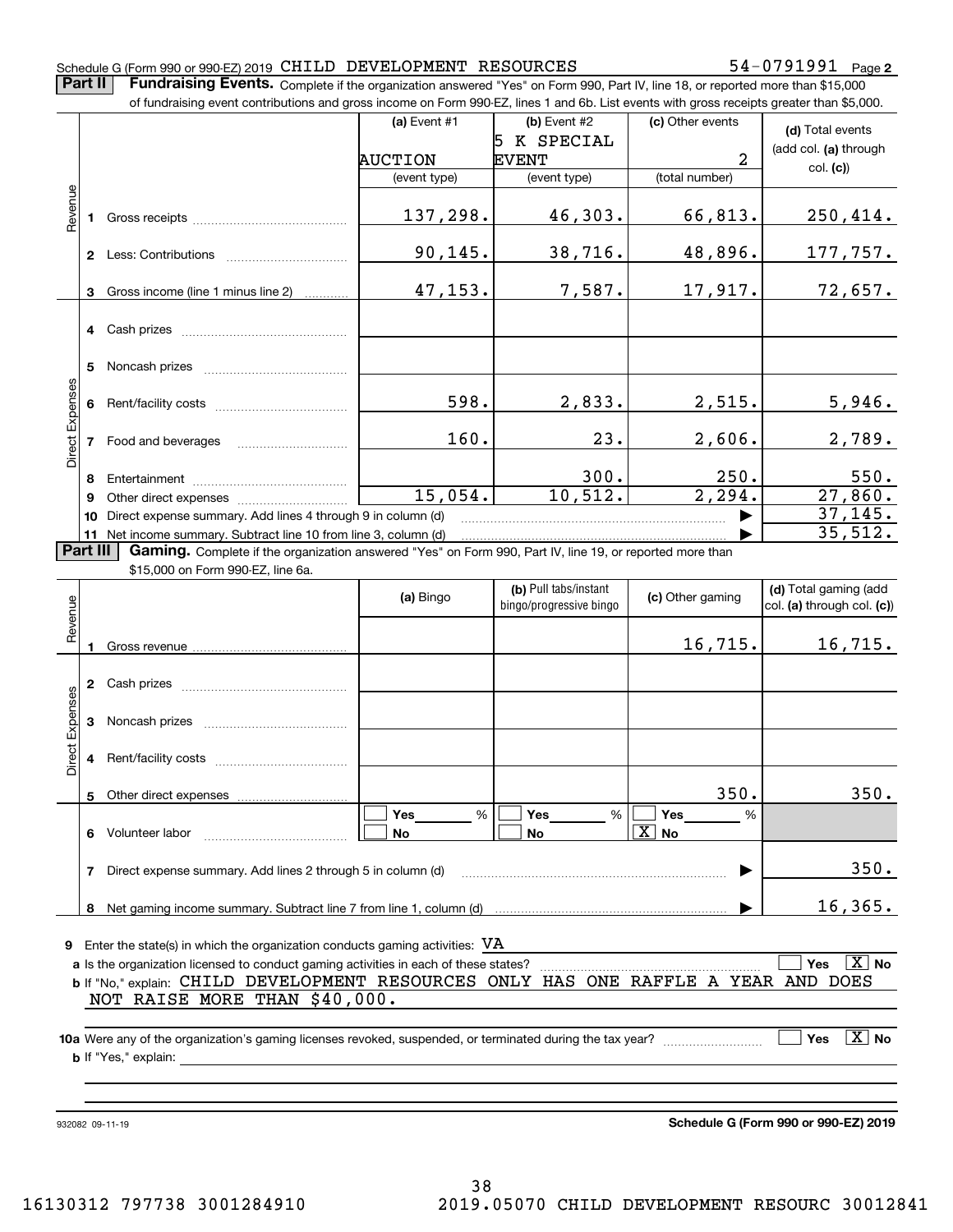|    | Schedule G (Form 990 or 990-EZ) 2019 CHILD DEVELOPMENT RESOURCES                                                                                                                                                    | 54-0791991                                         | Page 3                |
|----|---------------------------------------------------------------------------------------------------------------------------------------------------------------------------------------------------------------------|----------------------------------------------------|-----------------------|
|    |                                                                                                                                                                                                                     | Yes                                                | $\overline{X}$ No     |
|    | 12 Is the organization a grantor, beneficiary or trustee of a trust, or a member of a partnership or other entity formed                                                                                            |                                                    |                       |
|    |                                                                                                                                                                                                                     | Yes                                                | $\vert X \vert$ No    |
|    | 13 Indicate the percentage of gaming activity conducted in:                                                                                                                                                         |                                                    |                       |
|    |                                                                                                                                                                                                                     | 13а                                                | ℅                     |
|    | <b>b</b> An outside facility <i>www.communically.communically.communically.communically.communically.communically.communically.communically.com</i>                                                                 | $13b \ 100.00$ %                                   |                       |
|    | 14 Enter the name and address of the person who prepares the organization's gaming/special events books and records:                                                                                                |                                                    |                       |
|    | Name > WENDY CULVERHOUSE                                                                                                                                                                                            |                                                    |                       |
|    | Address $\triangleright$ 150 POINT O'WOODS ROAD - WILLIAMSBURG, VA 23188                                                                                                                                            |                                                    |                       |
|    | 15a Does the organization have a contract with a third party from whom the organization receives gaming revenue?                                                                                                    | Yes                                                | $\boxed{\text{X}}$ No |
|    |                                                                                                                                                                                                                     |                                                    |                       |
|    | of gaming revenue retained by the third party $\triangleright$ \$                                                                                                                                                   |                                                    |                       |
|    | c If "Yes," enter name and address of the third party:                                                                                                                                                              |                                                    |                       |
|    |                                                                                                                                                                                                                     |                                                    |                       |
|    | <u> 1989 - Johann Barbara, martin amerikan basal dan berasal dan berasal dalam basal dan berasal dalam berasal da</u><br>Name $\blacktriangleright$                                                                 |                                                    |                       |
|    |                                                                                                                                                                                                                     |                                                    |                       |
| 16 | Gaming manager information:                                                                                                                                                                                         |                                                    |                       |
|    |                                                                                                                                                                                                                     |                                                    |                       |
|    | Name > MARY JEAN HURST                                                                                                                                                                                              |                                                    |                       |
|    | Gaming manager compensation $\triangleright$ \$ _______1,000.                                                                                                                                                       |                                                    |                       |
|    | Description of services provided > MARY AND HER STAFF ORGANIZE THE RAFFLE TICKET SALES                                                                                                                              |                                                    |                       |
|    | AND SECURES THE ITEM FOR THE RAFFLE PRIZE.                                                                                                                                                                          |                                                    |                       |
|    |                                                                                                                                                                                                                     |                                                    |                       |
|    |                                                                                                                                                                                                                     |                                                    |                       |
|    | $\boxed{\text{X}}$ Employee<br>Director/officer<br>Independent contractor                                                                                                                                           |                                                    |                       |
|    |                                                                                                                                                                                                                     |                                                    |                       |
|    | 17 Mandatory distributions:                                                                                                                                                                                         |                                                    |                       |
|    | a Is the organization required under state law to make charitable distributions from the gaming proceeds to                                                                                                         |                                                    |                       |
|    | retain the state gaming license?                                                                                                                                                                                    | $\boxed{\phantom{1}}$ Yes $\boxed{\phantom{1}}$ No |                       |
|    | <b>b</b> Enter the amount of distributions required under state law to be distributed to other exempt organizations or spent in the<br>organization's own exempt activities during the tax year $\triangleright$ \$ |                                                    |                       |
|    | <b>Part IV</b><br>Supplemental Information. Provide the explanations required by Part I, line 2b, columns (iii) and (v); and Part III, lines 9, 9b, 10b,                                                            |                                                    |                       |
|    | 15b, 15c, 16, and 17b, as applicable. Also provide any additional information. See instructions.                                                                                                                    |                                                    |                       |
|    |                                                                                                                                                                                                                     |                                                    |                       |
|    |                                                                                                                                                                                                                     |                                                    |                       |
|    |                                                                                                                                                                                                                     |                                                    |                       |
|    |                                                                                                                                                                                                                     |                                                    |                       |
|    |                                                                                                                                                                                                                     |                                                    |                       |
|    |                                                                                                                                                                                                                     |                                                    |                       |
|    |                                                                                                                                                                                                                     |                                                    |                       |
|    |                                                                                                                                                                                                                     |                                                    |                       |
|    |                                                                                                                                                                                                                     |                                                    |                       |
|    |                                                                                                                                                                                                                     |                                                    |                       |
|    |                                                                                                                                                                                                                     |                                                    |                       |
|    |                                                                                                                                                                                                                     |                                                    |                       |
|    |                                                                                                                                                                                                                     |                                                    |                       |
|    |                                                                                                                                                                                                                     |                                                    |                       |
|    | 932083 09-11-19<br>39                                                                                                                                                                                               | Schedule G (Form 990 or 990-EZ) 2019               |                       |
|    |                                                                                                                                                                                                                     |                                                    |                       |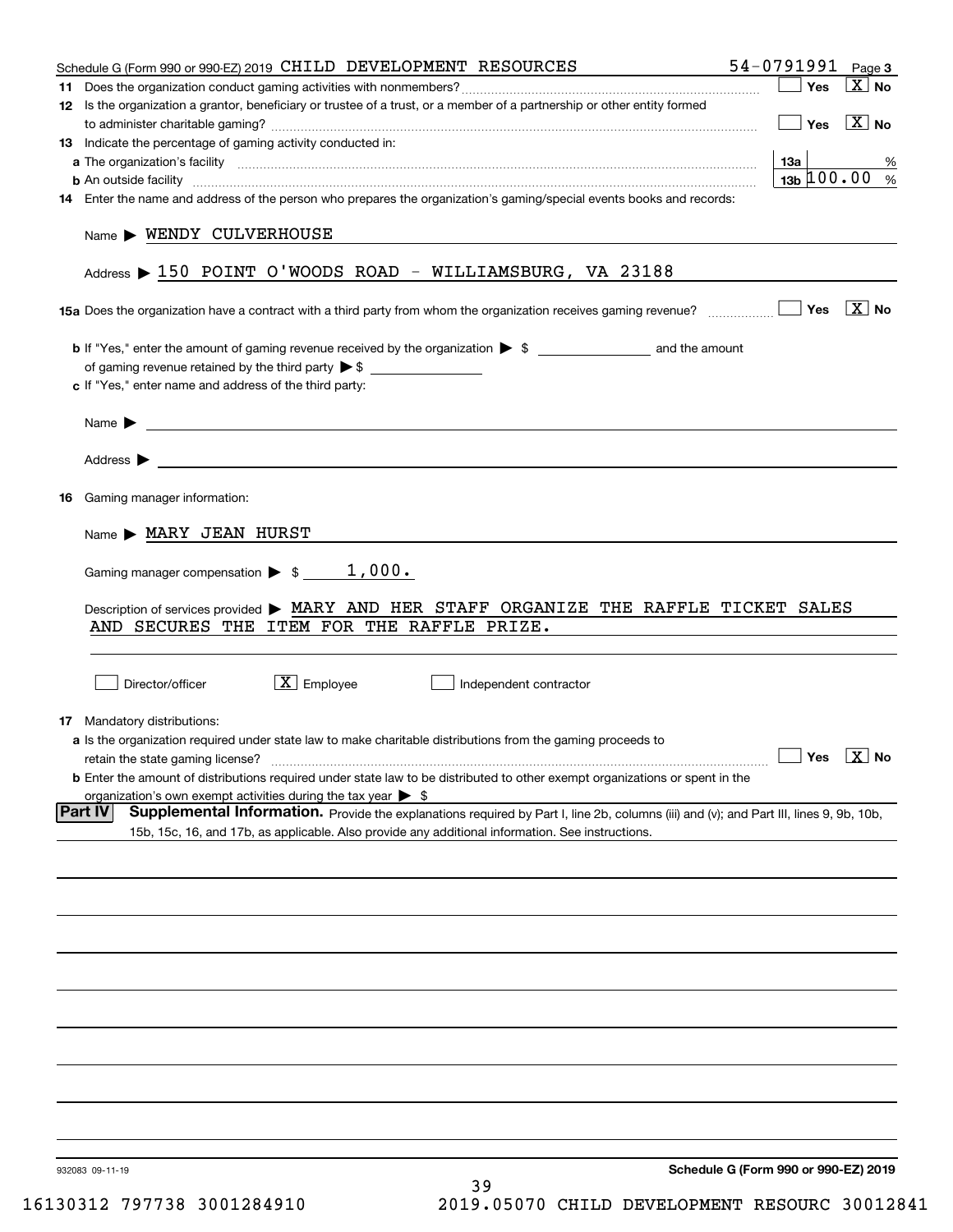| <b>Part IV   Supplemental Information (continued)</b> |                                 |
|-------------------------------------------------------|---------------------------------|
|                                                       |                                 |
|                                                       |                                 |
|                                                       |                                 |
|                                                       |                                 |
|                                                       |                                 |
|                                                       |                                 |
|                                                       |                                 |
|                                                       |                                 |
|                                                       |                                 |
|                                                       |                                 |
|                                                       |                                 |
|                                                       |                                 |
|                                                       |                                 |
|                                                       |                                 |
|                                                       |                                 |
|                                                       |                                 |
|                                                       |                                 |
|                                                       |                                 |
|                                                       |                                 |
|                                                       |                                 |
|                                                       |                                 |
|                                                       |                                 |
|                                                       |                                 |
|                                                       |                                 |
|                                                       |                                 |
|                                                       |                                 |
|                                                       |                                 |
|                                                       |                                 |
|                                                       | Schedule G (Form 990 or 990-EZ) |

932084 04-01-19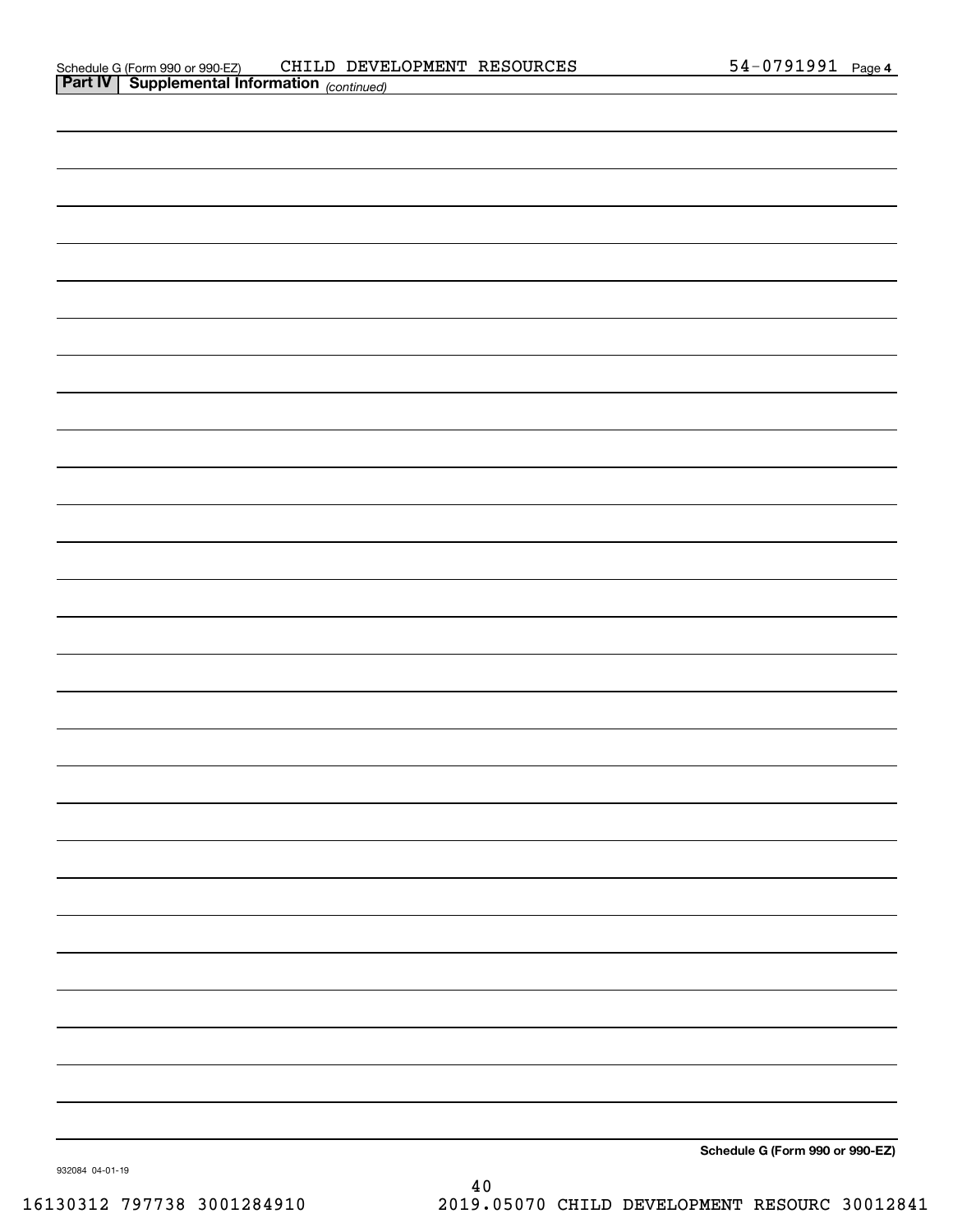#### **SCHEDULE M (Form 990)**

## **Noncash Contributions**

OMB No. 1545-0047

**Open to Public Inspection**

| Department of the Treasury |
|----------------------------|
| Internal Revenue Service   |

**Complete if the organizations answered "Yes" on Form 990, Part IV, lines 29 or 30.** <sup>J</sup>**2019 Attach to Form 990.** J

 **Go to www.irs.gov/Form990 for instructions and the latest information.** J

Name of the organization

| <b>Employer identification number</b> |
|---------------------------------------|
| 54-0791991                            |

#### CHILD DEVELOPMENT RESOURCES

| Part I | <b>Types of Property</b>                                                                                                       |                               |                                      |                                                                                                      |                                                              |     |    |
|--------|--------------------------------------------------------------------------------------------------------------------------------|-------------------------------|--------------------------------------|------------------------------------------------------------------------------------------------------|--------------------------------------------------------------|-----|----|
|        |                                                                                                                                | (a)<br>Check if<br>applicable | (b)<br>Number of<br>contributions or | (c)<br>Noncash contribution<br>amounts reported on<br>items contributed Form 990, Part VIII, line 1g | (d)<br>Method of determining<br>noncash contribution amounts |     |    |
| 1      |                                                                                                                                |                               |                                      |                                                                                                      |                                                              |     |    |
| 2      | Art - Historical treasures                                                                                                     |                               |                                      |                                                                                                      |                                                              |     |    |
| 3      | Art - Fractional interests                                                                                                     |                               |                                      |                                                                                                      |                                                              |     |    |
| 4      |                                                                                                                                |                               |                                      |                                                                                                      |                                                              |     |    |
| 5      | Clothing and household goods                                                                                                   |                               |                                      |                                                                                                      |                                                              |     |    |
| 6      |                                                                                                                                |                               |                                      |                                                                                                      |                                                              |     |    |
| 7      |                                                                                                                                |                               |                                      |                                                                                                      |                                                              |     |    |
| 8      | Intellectual property                                                                                                          |                               |                                      |                                                                                                      |                                                              |     |    |
| 9      | Securities - Publicly traded                                                                                                   | $\mathbf x$                   | 9                                    | 58,598.NYSE                                                                                          |                                                              |     |    |
| 10     | Securities - Closely held stock                                                                                                |                               |                                      |                                                                                                      |                                                              |     |    |
| 11     | Securities - Partnership, LLC, or                                                                                              |                               |                                      |                                                                                                      |                                                              |     |    |
|        | trust interests                                                                                                                |                               |                                      |                                                                                                      |                                                              |     |    |
| 12     |                                                                                                                                |                               |                                      |                                                                                                      |                                                              |     |    |
| 13     | Qualified conservation contribution -                                                                                          |                               |                                      |                                                                                                      |                                                              |     |    |
|        | Historic structures                                                                                                            |                               |                                      |                                                                                                      |                                                              |     |    |
| 14     | Qualified conservation contribution - Other                                                                                    |                               |                                      |                                                                                                      |                                                              |     |    |
| 15     | Real estate - Residential                                                                                                      |                               |                                      |                                                                                                      |                                                              |     |    |
| 16     | Real estate - Commercial                                                                                                       |                               |                                      |                                                                                                      |                                                              |     |    |
| 17     |                                                                                                                                |                               |                                      |                                                                                                      |                                                              |     |    |
| 18     |                                                                                                                                |                               |                                      |                                                                                                      |                                                              |     |    |
| 19     |                                                                                                                                |                               |                                      |                                                                                                      |                                                              |     |    |
| 20     | Drugs and medical supplies                                                                                                     |                               |                                      |                                                                                                      |                                                              |     |    |
| 21     |                                                                                                                                |                               |                                      |                                                                                                      |                                                              |     |    |
| 22     |                                                                                                                                |                               |                                      |                                                                                                      |                                                              |     |    |
| 23     |                                                                                                                                |                               |                                      |                                                                                                      |                                                              |     |    |
| 24     |                                                                                                                                |                               |                                      |                                                                                                      |                                                              |     |    |
| 25     | Other<br>$\left(\begin{array}{ccc}\n\end{array}\right)$                                                                        |                               |                                      |                                                                                                      |                                                              |     |    |
| 26     | Other                                                                                                                          |                               |                                      |                                                                                                      |                                                              |     |    |
| 27     | Other                                                                                                                          |                               |                                      |                                                                                                      |                                                              |     |    |
| 28     | Other                                                                                                                          |                               |                                      |                                                                                                      |                                                              |     |    |
| 29     | Number of Forms 8283 received by the organization during the tax year for contributions                                        |                               |                                      |                                                                                                      |                                                              |     |    |
|        | for which the organization completed Form 8283, Part IV, Donee Acknowledgement                                                 |                               |                                      | 29                                                                                                   |                                                              |     |    |
|        |                                                                                                                                |                               |                                      |                                                                                                      |                                                              | Yes | No |
|        | 30a During the year, did the organization receive by contribution any property reported in Part I, lines 1 through 28, that it |                               |                                      |                                                                                                      |                                                              |     |    |
|        | must hold for at least three years from the date of the initial contribution, and which isn't required to be used for          |                               |                                      |                                                                                                      |                                                              |     |    |
|        | exempt purposes for the entire holding period?                                                                                 |                               |                                      |                                                                                                      |                                                              | 30a | х  |
|        | <b>b</b> If "Yes," describe the arrangement in Part II.                                                                        |                               |                                      |                                                                                                      |                                                              |     |    |
| 31     | Does the organization have a gift acceptance policy that requires the review of any nonstandard contributions?                 |                               |                                      |                                                                                                      |                                                              | 31  | х  |
|        | 32a Does the organization hire or use third parties or related organizations to solicit, process, or sell noncash              |                               |                                      |                                                                                                      |                                                              |     |    |
|        | contributions?                                                                                                                 |                               |                                      |                                                                                                      |                                                              | 32a | х  |
|        | <b>b</b> If "Yes," describe in Part II.                                                                                        |                               |                                      |                                                                                                      |                                                              |     |    |
| 33     | If the organization didn't report an amount in column (c) for a type of property for which column (a) is checked,              |                               |                                      |                                                                                                      |                                                              |     |    |
|        | describe in Part II.                                                                                                           |                               |                                      |                                                                                                      |                                                              |     |    |

**For Paperwork Reduction Act Notice, see the Instructions for Form 990. Schedule M (Form 990) 2019** LHA

932141 09-27-19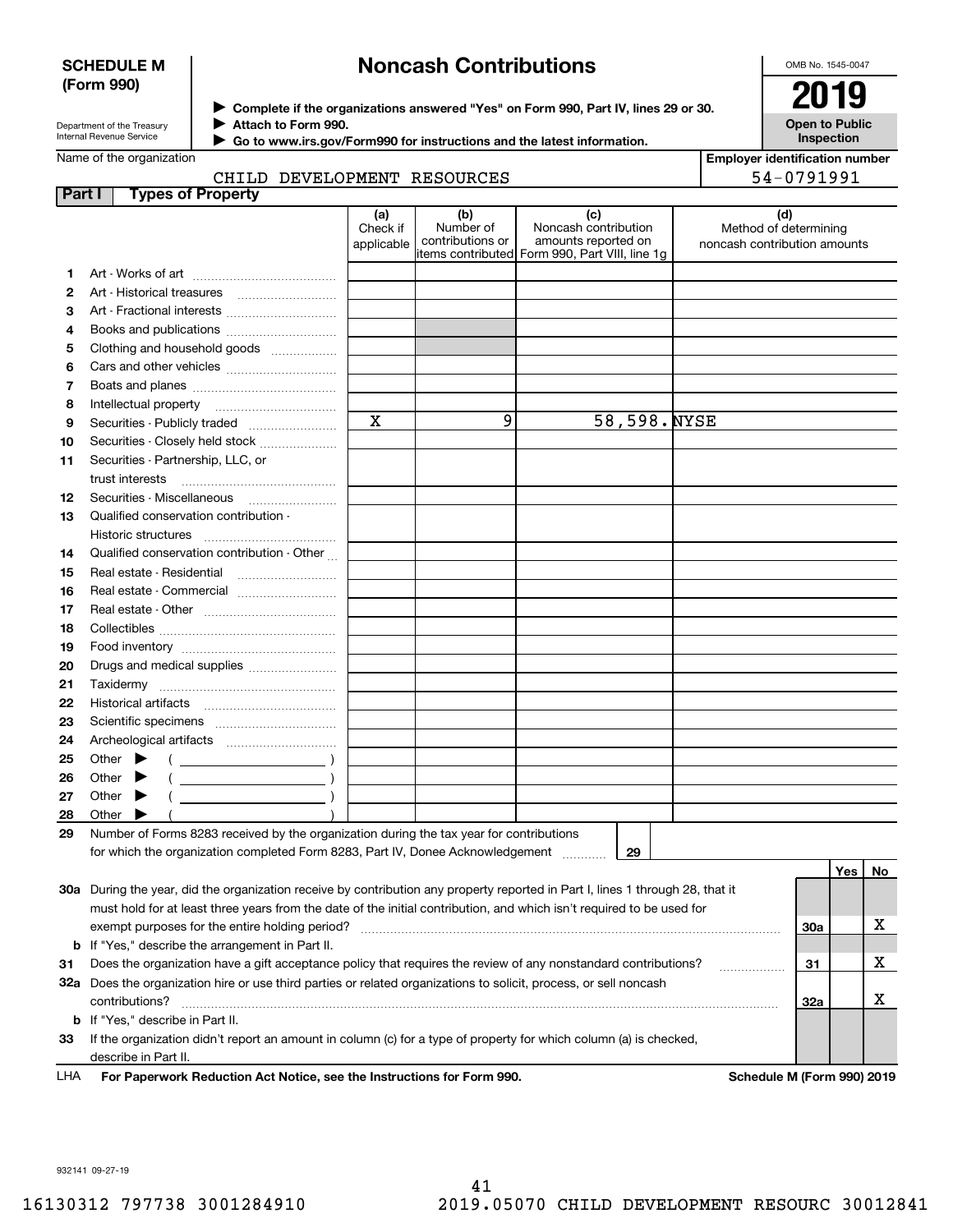| 932142 09-27-19 | Schedule M (Form 990) 2019 |
|-----------------|----------------------------|

Part II | Supplemental Information. Provide the information required by Part I, lines 30b, 32b, and 33, and whether the organization is reporting in Part I, column (b), the number of contributions, the number of items received, or a combination of both. Also complete this part for any additional information.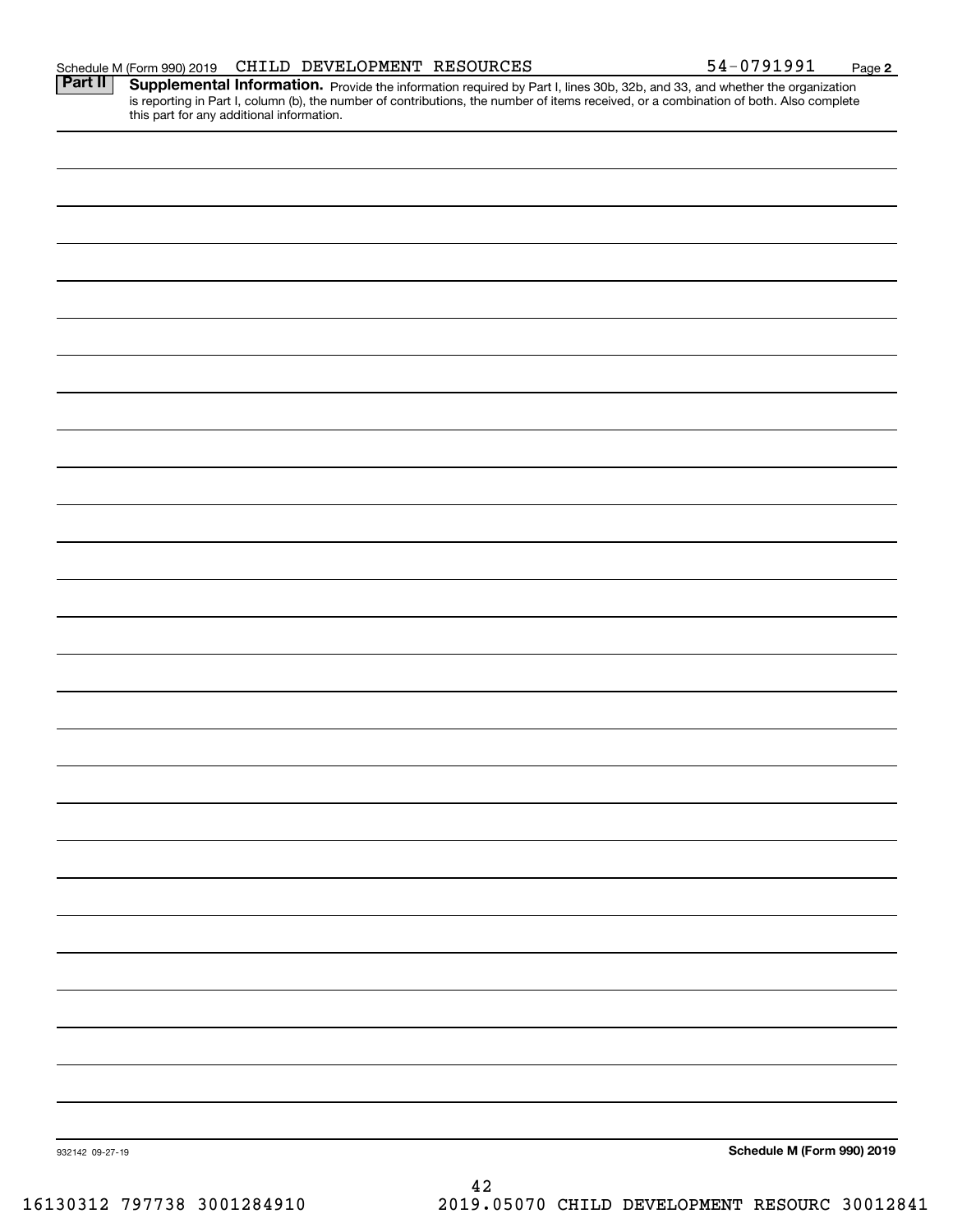**(Form 990 or 990-EZ)**

Department of the Treasury Internal Revenue Service Name of the organization

**SCHEDULE O Supplemental Information to Form 990 or 990-EZ**

**Complete to provide information for responses to specific questions on Form 990 or 990-EZ or to provide any additional information. | Attach to Form 990 or 990-EZ. | Go to www.irs.gov/Form990 for the latest information.**

OMB No. 1545-0047 **Open to Public Inspection2019**

CHILD DEVELOPMENT RESOURCES FOR SALL 54-0791991

**Employer identification number**

FORM 990, PART I, LINE 1, DESCRIPTION OF ORGANIZATION MISSION:

CDR IS A PRIVATE, NON-PROFIT AGENCY THAT PROVIDES SERVICES FOR YOUNG

CHILDREN AND THEIR FAMILIES IN THE COMMUNITY, AND TRAINING FOR EARLY

CHILDHOOD PROFESSIONALS THROUGHOUT THE NATION.

FORM 990, PART III, LINE 4D, OTHER PROGRAM SERVICES:

PAT, 1-2-3 READ, AND VARIOUS OTHER PROGRAMS FOR FAMILIES WITH YOUNG

CHILDREN.

EXPENSES \$ 1,644,404. INCLUDING GRANTS OF \$ 0. REVENUE \$ 197,223.

FORM 990, PART VI, SECTION A, LINE 2:

SARA HOUGHLAND IS LEIGH HOUGHLAND'S STEP-MOTHER.

FORM 990, PART VI, SECTION B, LINE 11B:

THE 990 IS FIRST REVIEWED AND APPROVED BY CDR'S EXECUTIVE OR FINANCE

COMMITTEE. AFTER APPROVAL BY THE SUBCOMMITTEE OF THE BOARD OF DIRECTORS,

THE 990 IS PRESENTED TO THE BOARD OF DIRECTORS FOR THEIR REVIEW. THE BOARD

OR EXECUTIVE COMMITTEE MAY AUTHORIZE THE EXECUTIVE DIRECTOR TO SIGN THE

990.

FORM 990, PART VI, SECTION B, LINE 12C:

THE BOARD OF DIRECTORS AND EXECUTIVE COMMITTEE OVERSEE COMPLIANCE WITH THE CONFLICT OF INTEREST POLICY. ALL ISSUES ARE RAISED AND HANDLED DURING BOARD

MEETINGS. TO DATE, NO ISSUES HAVE ARISEN.

FORM 990, PART VI, SECTION B, LINE 15: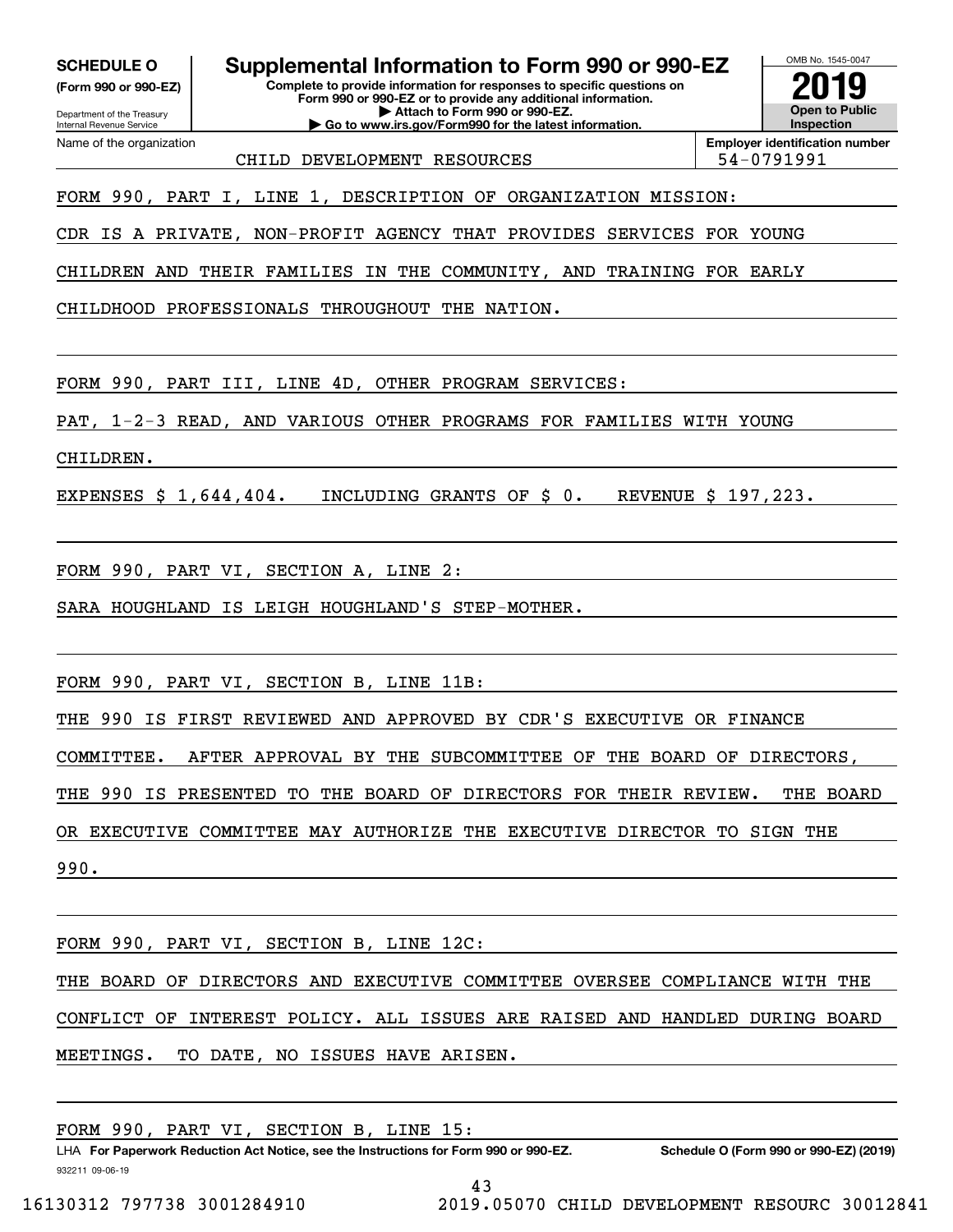| Schedule O (Form 990 or 990-EZ) (2019)                                     | Page 2                                              |
|----------------------------------------------------------------------------|-----------------------------------------------------|
| Name of the organization<br>CHILD DEVELOPMENT RESOURCES                    | <b>Employer identification number</b><br>54-0791991 |
| COMPENSATION ARRANGEMENTS ARE DETERMINED BY OTHER NON PROFIT SALARY RANGES |                                                     |
| OF EQUAL SIZE BOTH LOCALLY AND NATIONALLY.<br>FOR THE EXECUTIVE DIRECTOR   |                                                     |
| POSITION, AN EXTERNAL AGENCY WAS USED. EXECUTIVE COMMITTEE APPROVES ALL    |                                                     |
| COMPENSATION ARRANGEMENTS.                                                 |                                                     |
|                                                                            |                                                     |
| FORM 990, PART VI, SECTION C, LINE 19:                                     |                                                     |
| ANY PERSON WISHING TO REVIEW THE CDR AUDIT OR IRS FORM 990 MAY DO SO AT    |                                                     |
| CDR'S NORGE OFFICE BY MAKING A REQUEST BY PHONE OR IN WRITING.             | CDR MAY, AT                                         |
| ITS DISCRETION, CHOOSE TO MAIL A COPY OF THE REQUESTED INFORMATION.        |                                                     |
|                                                                            |                                                     |
| FORM 990, PART IX, LINE 11G, OTHER FEES:                                   |                                                     |
| CONSULTANTS:                                                               |                                                     |
| PROGRAM SERVICE EXPENSES                                                   | 123,456.                                            |
| MANAGEMENT AND GENERAL EXPENSES                                            | 134,433.                                            |
| FUNDRAISING EXPENSES                                                       | 0.                                                  |
| TOTAL EXPENSES                                                             | 257,889.                                            |
|                                                                            |                                                     |
| SUBCONTRACTORS:                                                            |                                                     |
| PROGRAM SERVICE EXPENSES                                                   | 1,841,972.                                          |
| MANAGEMENT AND GENERAL EXPENSES                                            | 0.                                                  |
| FUNDRAISING EXPENSES                                                       | 0.                                                  |
| TOTAL EXPENSES                                                             | 1,841,972.                                          |
| TOTAL OTHER FEES ON FORM 990, PART IX, LINE 11G, COL A                     | 2,099,861.                                          |
|                                                                            |                                                     |
| FORM 990, PART XI, LINE 2C:                                                |                                                     |
| THE ORGANIZATION'S EXECUTIVE COMMITTEE HAS OVERSIGHT OF THE AUDIT AND      |                                                     |
| SELECTION OF INDEPENDENT ACCOUNTANT. THERE HAS BEEN NO CHANGE IN THE       |                                                     |
| PROCEDURE FROM THE PRIOR YEAR.                                             |                                                     |
| 932212 09-06-19<br>44                                                      | Schedule O (Form 990 or 990-EZ) (2019)              |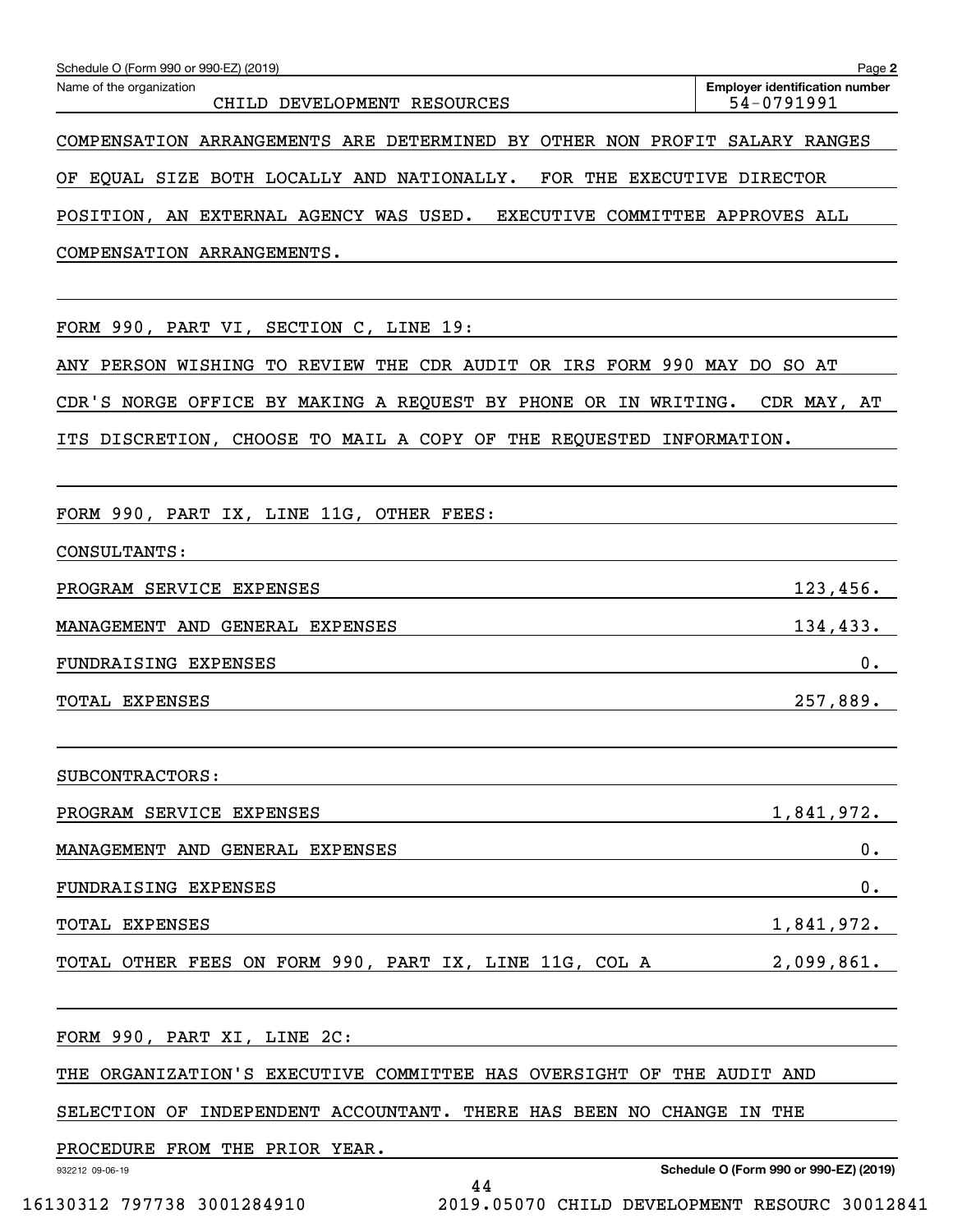| Schedule O (Form 990 or 990-EZ) (2019)<br>Name of the organization |                             |          | Page 2                                         |
|--------------------------------------------------------------------|-----------------------------|----------|------------------------------------------------|
|                                                                    | CHILD DEVELOPMENT RESOURCES |          | Employer identification number<br>$54-0791991$ |
|                                                                    |                             |          |                                                |
|                                                                    |                             |          |                                                |
|                                                                    |                             |          |                                                |
|                                                                    |                             |          |                                                |
|                                                                    |                             |          |                                                |
|                                                                    |                             |          |                                                |
|                                                                    |                             |          |                                                |
|                                                                    |                             |          |                                                |
|                                                                    |                             |          |                                                |
|                                                                    |                             |          |                                                |
|                                                                    |                             |          |                                                |
|                                                                    |                             |          |                                                |
|                                                                    |                             |          |                                                |
|                                                                    |                             |          |                                                |
|                                                                    |                             |          |                                                |
|                                                                    |                             |          |                                                |
|                                                                    |                             |          |                                                |
|                                                                    |                             |          |                                                |
|                                                                    |                             |          |                                                |
|                                                                    |                             |          |                                                |
|                                                                    |                             |          |                                                |
|                                                                    |                             |          |                                                |
|                                                                    |                             |          |                                                |
|                                                                    |                             |          |                                                |
|                                                                    |                             |          |                                                |
|                                                                    |                             |          |                                                |
|                                                                    |                             |          |                                                |
|                                                                    |                             |          |                                                |
|                                                                    |                             |          |                                                |
|                                                                    |                             |          |                                                |
|                                                                    |                             |          |                                                |
|                                                                    |                             |          |                                                |
|                                                                    |                             |          |                                                |
|                                                                    |                             |          |                                                |
|                                                                    |                             |          |                                                |
|                                                                    |                             |          |                                                |
|                                                                    |                             |          |                                                |
|                                                                    |                             |          |                                                |
|                                                                    |                             |          |                                                |
|                                                                    |                             |          |                                                |
|                                                                    |                             |          |                                                |
|                                                                    |                             |          |                                                |
|                                                                    |                             |          |                                                |
|                                                                    |                             |          |                                                |
|                                                                    |                             |          |                                                |
|                                                                    |                             |          |                                                |
|                                                                    |                             |          |                                                |
|                                                                    |                             |          |                                                |
|                                                                    |                             |          |                                                |
| 932212 09-06-19                                                    |                             |          | Schedule O (Form 990 or 990-EZ) (2019)         |
|                                                                    |                             | $\bf 45$ |                                                |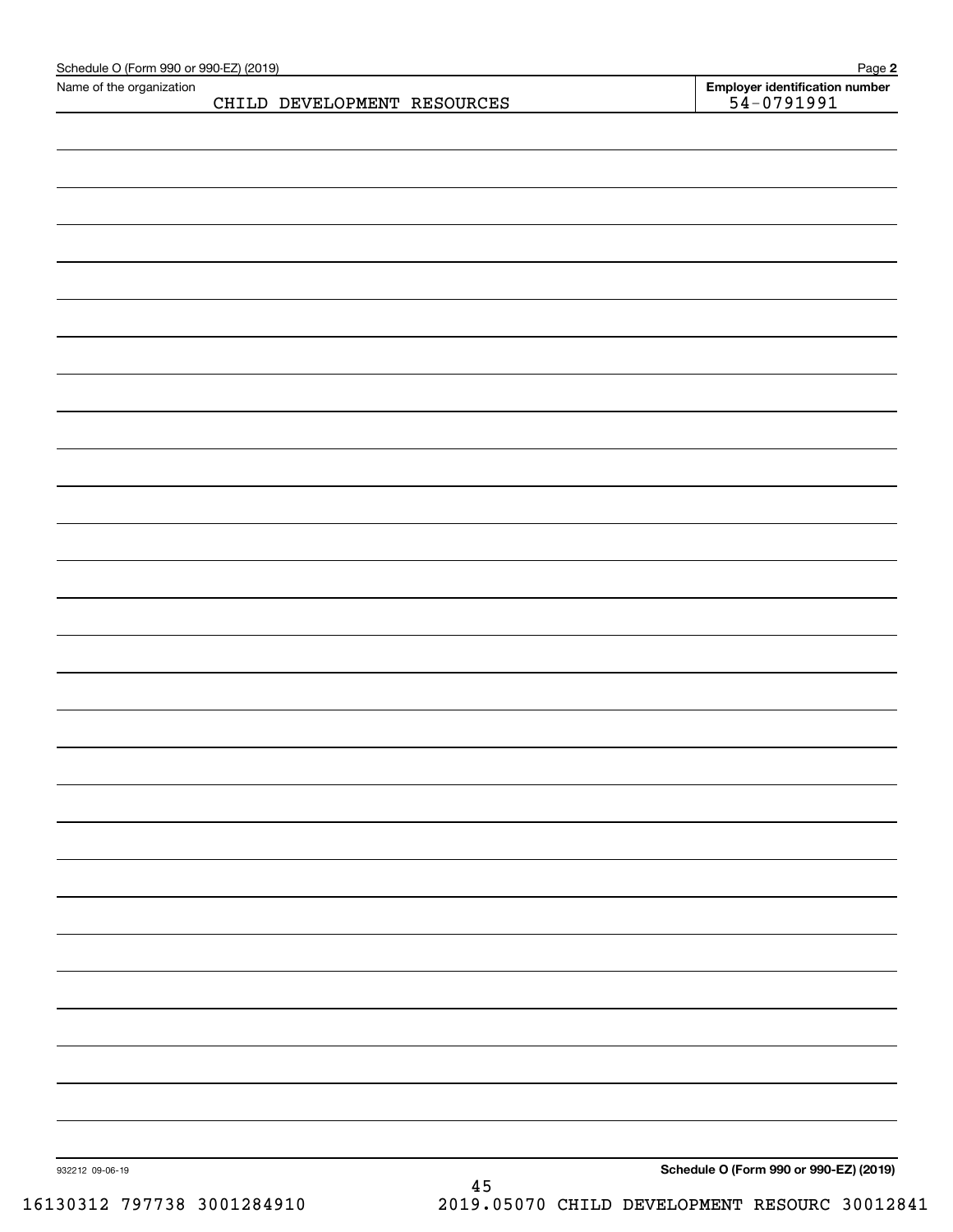| <b>SCHEDULE R</b>                          |  |
|--------------------------------------------|--|
| $\mathbf{r}$ , $\mathbf{r}$ , $\mathbf{r}$ |  |

#### **(Form 990)**

# **Related Organizations and Unrelated Partnerships**

**Complete if the organization answered "Yes" on Form 990, Part IV, line 33, 34, 35b, 36, or 37.** |

**Attach to Form 990.**  |

OMB No. 1545-0047

**Open to Public 2019**

**Employer identification number**

54-0791991

Department of the Treasury Internal Revenue Service

## **| Go to www.irs.gov/Form990 for instructions and the latest information. Inspection**

Name of the organization

#### CHILD DEVELOPMENT RESOURCES

**Part I Identification of Disregarded Entities.**  Complete if the organization answered "Yes" on Form 990, Part IV, line 33.

| (a)<br>Name, address, and EIN (if applicable)<br>of disregarded entity | (b)<br>Primary activity | (c)<br>Legal domicile (state or<br>foreign country) | (d)<br>Total income | (e)<br>End-of-year assets | (f)<br>Direct controlling<br>entity |
|------------------------------------------------------------------------|-------------------------|-----------------------------------------------------|---------------------|---------------------------|-------------------------------------|
| EARLY CHILDHOOD HORIZONS, INC. - 54-0791991                            |                         |                                                     |                     |                           |                                     |
| 150 POINT O'WOODS                                                      | THE ORGANIZATION HAS NO |                                                     |                     |                           | CHILD DEVELOPMENT                   |
| NORGE, VA 23127                                                        | ACTIVITY.               | VIRGINIA                                            |                     |                           | RESOURCES                           |
|                                                                        |                         |                                                     |                     |                           |                                     |
|                                                                        |                         |                                                     |                     |                           |                                     |
|                                                                        |                         |                                                     |                     |                           |                                     |

**Identification of Related Tax-Exempt Organizations.** Complete if the organization answered "Yes" on Form 990, Part IV, line 34, because it had one or more related tax-exempt **Part II** organizations during the tax year.

| (a)<br>Name, address, and EIN<br>of related organization | (b)<br>Primary activity | (c)<br>Legal domicile (state or<br>foreign country) | (d)<br><b>Exempt Code</b><br>section | (e)<br>Public charity<br>status (if section | (f)<br>Direct controlling<br>entity | $(g)$<br>Section 512(b)(13) | controlled<br>entity? |
|----------------------------------------------------------|-------------------------|-----------------------------------------------------|--------------------------------------|---------------------------------------------|-------------------------------------|-----------------------------|-----------------------|
|                                                          |                         |                                                     |                                      | 501(c)(3)                                   |                                     | Yes                         | No                    |
|                                                          |                         |                                                     |                                      |                                             |                                     |                             |                       |
|                                                          |                         |                                                     |                                      |                                             |                                     |                             |                       |
|                                                          |                         |                                                     |                                      |                                             |                                     |                             |                       |

**For Paperwork Reduction Act Notice, see the Instructions for Form 990. Schedule R (Form 990) 2019**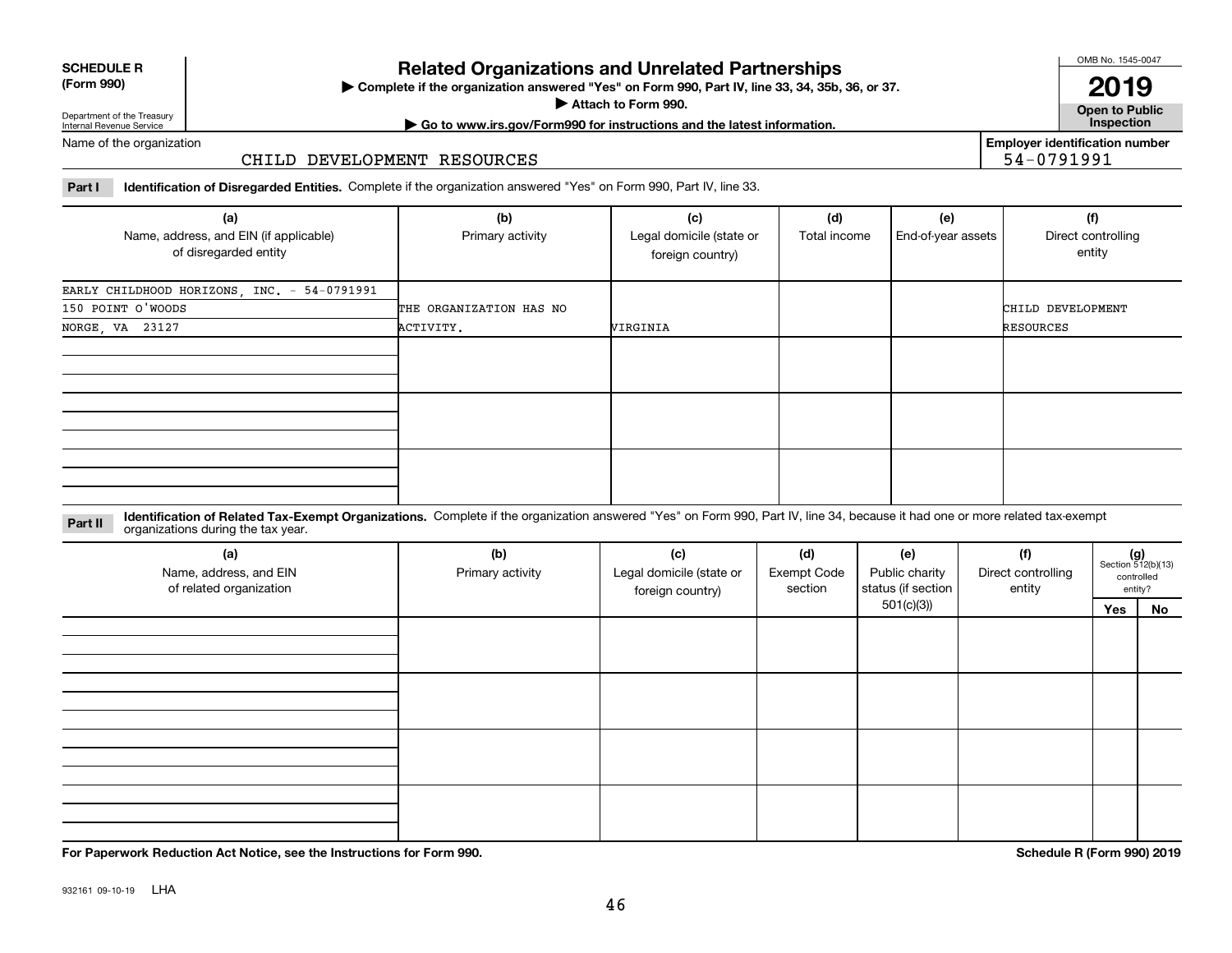#### Schedule R (Form 990) 2019 Page CHILD DEVELOPMENT RESOURCES 54-0791991

**2**

**Identification of Related Organizations Taxable as a Partnership.** Complete if the organization answered "Yes" on Form 990, Part IV, line 34, because it had one or more related **Part III** organizations treated as a partnership during the tax year.

| (a)                     | (b)              | (c)                  | (d)                | (e)                                                                 | (f)            | (g)                   |                  | (h)      | (i)                                               | (i) | (k)                                                     |  |  |  |  |  |  |  |  |  |  |  |  |  |  |  |  |  |  |  |  |  |
|-------------------------|------------------|----------------------|--------------------|---------------------------------------------------------------------|----------------|-----------------------|------------------|----------|---------------------------------------------------|-----|---------------------------------------------------------|--|--|--|--|--|--|--|--|--|--|--|--|--|--|--|--|--|--|--|--|--|
| Name, address, and EIN  | Primary activity | Legal<br>domicile    | Direct controlling | Predominant income                                                  | Share of total | Share of              | Disproportionate |          | Code V-UBI                                        |     | General or Percentage<br>managing ownership<br>partner? |  |  |  |  |  |  |  |  |  |  |  |  |  |  |  |  |  |  |  |  |  |
| of related organization |                  | (state or<br>foreign | entity             | related, unrelated,<br>excluded from tax under<br>sections 512-514) | income         | end-of-year<br>assets | allocations?     |          | amount in box                                     |     |                                                         |  |  |  |  |  |  |  |  |  |  |  |  |  |  |  |  |  |  |  |  |  |
|                         |                  | country)             |                    |                                                                     |                |                       |                  | Yes   No | 20 of Schedule Partner?<br>K-1 (Form 1065) Yes No |     |                                                         |  |  |  |  |  |  |  |  |  |  |  |  |  |  |  |  |  |  |  |  |  |
|                         |                  |                      |                    |                                                                     |                |                       |                  |          |                                                   |     |                                                         |  |  |  |  |  |  |  |  |  |  |  |  |  |  |  |  |  |  |  |  |  |
|                         |                  |                      |                    |                                                                     |                |                       |                  |          |                                                   |     |                                                         |  |  |  |  |  |  |  |  |  |  |  |  |  |  |  |  |  |  |  |  |  |
|                         |                  |                      |                    |                                                                     |                |                       |                  |          |                                                   |     |                                                         |  |  |  |  |  |  |  |  |  |  |  |  |  |  |  |  |  |  |  |  |  |
|                         |                  |                      |                    |                                                                     |                |                       |                  |          |                                                   |     |                                                         |  |  |  |  |  |  |  |  |  |  |  |  |  |  |  |  |  |  |  |  |  |
|                         |                  |                      |                    |                                                                     |                |                       |                  |          |                                                   |     |                                                         |  |  |  |  |  |  |  |  |  |  |  |  |  |  |  |  |  |  |  |  |  |
|                         |                  |                      |                    |                                                                     |                |                       |                  |          |                                                   |     |                                                         |  |  |  |  |  |  |  |  |  |  |  |  |  |  |  |  |  |  |  |  |  |
|                         |                  |                      |                    |                                                                     |                |                       |                  |          |                                                   |     |                                                         |  |  |  |  |  |  |  |  |  |  |  |  |  |  |  |  |  |  |  |  |  |
|                         |                  |                      |                    |                                                                     |                |                       |                  |          |                                                   |     |                                                         |  |  |  |  |  |  |  |  |  |  |  |  |  |  |  |  |  |  |  |  |  |
|                         |                  |                      |                    |                                                                     |                |                       |                  |          |                                                   |     |                                                         |  |  |  |  |  |  |  |  |  |  |  |  |  |  |  |  |  |  |  |  |  |
|                         |                  |                      |                    |                                                                     |                |                       |                  |          |                                                   |     |                                                         |  |  |  |  |  |  |  |  |  |  |  |  |  |  |  |  |  |  |  |  |  |
|                         |                  |                      |                    |                                                                     |                |                       |                  |          |                                                   |     |                                                         |  |  |  |  |  |  |  |  |  |  |  |  |  |  |  |  |  |  |  |  |  |
|                         |                  |                      |                    |                                                                     |                |                       |                  |          |                                                   |     |                                                         |  |  |  |  |  |  |  |  |  |  |  |  |  |  |  |  |  |  |  |  |  |
|                         |                  |                      |                    |                                                                     |                |                       |                  |          |                                                   |     |                                                         |  |  |  |  |  |  |  |  |  |  |  |  |  |  |  |  |  |  |  |  |  |
|                         |                  |                      |                    |                                                                     |                |                       |                  |          |                                                   |     |                                                         |  |  |  |  |  |  |  |  |  |  |  |  |  |  |  |  |  |  |  |  |  |
|                         |                  |                      |                    |                                                                     |                |                       |                  |          |                                                   |     |                                                         |  |  |  |  |  |  |  |  |  |  |  |  |  |  |  |  |  |  |  |  |  |
|                         |                  |                      |                    |                                                                     |                |                       |                  |          |                                                   |     |                                                         |  |  |  |  |  |  |  |  |  |  |  |  |  |  |  |  |  |  |  |  |  |
|                         |                  |                      |                    |                                                                     |                |                       |                  |          |                                                   |     |                                                         |  |  |  |  |  |  |  |  |  |  |  |  |  |  |  |  |  |  |  |  |  |

**Identification of Related Organizations Taxable as a Corporation or Trust.** Complete if the organization answered "Yes" on Form 990, Part IV, line 34, because it had one or more related **Part IV** organizations treated as a corporation or trust during the tax year.

| (a)<br>Name, address, and EIN<br>of related organization | (b)<br>Primary activity | (c)<br>Legal domicile<br>(state or<br>foreign | (d)<br>Direct controlling<br>entity | (e)<br>Type of entity<br>(C corp, S corp,<br>or trust) | (f)<br>Share of total<br>income | (g)<br>Share of<br>end-of-year<br>assets | (h)<br>Percentage<br>ownership | $\begin{array}{c} \textbf{(i)}\\ \text{Section}\\ 512 \text{(b)} \text{(13)}\\ \text{controlled}\end{array}$<br>entity? |  |
|----------------------------------------------------------|-------------------------|-----------------------------------------------|-------------------------------------|--------------------------------------------------------|---------------------------------|------------------------------------------|--------------------------------|-------------------------------------------------------------------------------------------------------------------------|--|
|                                                          |                         | country)                                      |                                     |                                                        |                                 |                                          |                                | Yes No                                                                                                                  |  |
|                                                          |                         |                                               |                                     |                                                        |                                 |                                          |                                |                                                                                                                         |  |
|                                                          |                         |                                               |                                     |                                                        |                                 |                                          |                                |                                                                                                                         |  |
|                                                          |                         |                                               |                                     |                                                        |                                 |                                          |                                |                                                                                                                         |  |
|                                                          |                         |                                               |                                     |                                                        |                                 |                                          |                                |                                                                                                                         |  |
|                                                          |                         |                                               |                                     |                                                        |                                 |                                          |                                |                                                                                                                         |  |
|                                                          |                         |                                               |                                     |                                                        |                                 |                                          |                                |                                                                                                                         |  |
|                                                          |                         |                                               |                                     |                                                        |                                 |                                          |                                |                                                                                                                         |  |
|                                                          |                         |                                               |                                     |                                                        |                                 |                                          |                                |                                                                                                                         |  |
|                                                          |                         |                                               |                                     |                                                        |                                 |                                          |                                |                                                                                                                         |  |
|                                                          |                         |                                               |                                     |                                                        |                                 |                                          |                                |                                                                                                                         |  |
|                                                          |                         |                                               |                                     |                                                        |                                 |                                          |                                |                                                                                                                         |  |
|                                                          |                         |                                               |                                     |                                                        |                                 |                                          |                                |                                                                                                                         |  |
|                                                          |                         |                                               |                                     |                                                        |                                 |                                          |                                |                                                                                                                         |  |
|                                                          |                         |                                               |                                     |                                                        |                                 |                                          |                                |                                                                                                                         |  |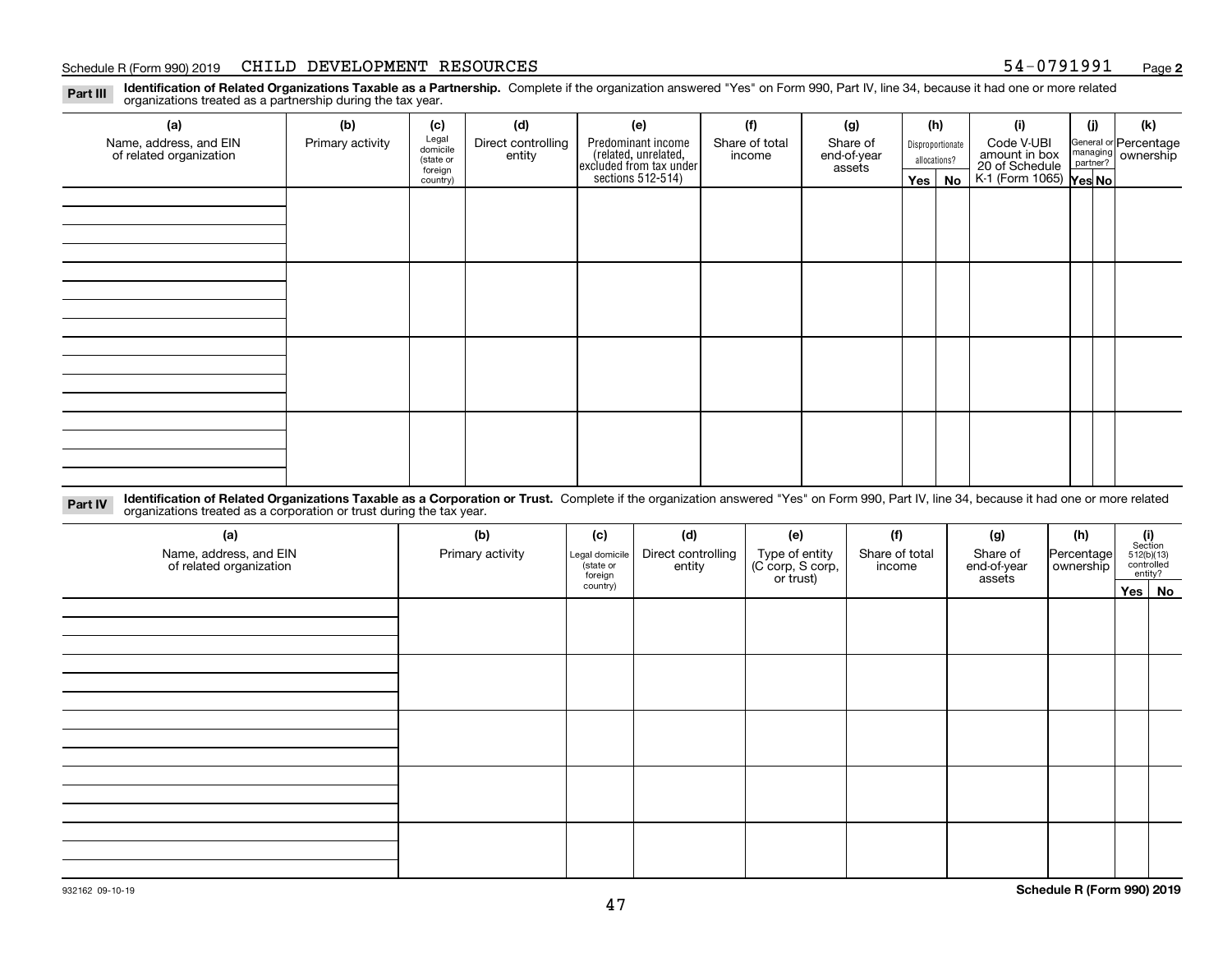#### Schedule R (Form 990) 2019 Page CHILD DEVELOPMENT RESOURCES 54-0791991

|  |  | Part V Transactions With Related Organizations. Complete if the organization answered "Yes" on Form 990, Part IV, line 34, 35b, or 36. |  |  |  |
|--|--|----------------------------------------------------------------------------------------------------------------------------------------|--|--|--|
|--|--|----------------------------------------------------------------------------------------------------------------------------------------|--|--|--|

| Note: Complete line 1 if any entity is listed in Parts II, III, or IV of this schedule.                                                                                                                                                                                                                                                                                                                                                                                                                               |                | Yes   No |
|-----------------------------------------------------------------------------------------------------------------------------------------------------------------------------------------------------------------------------------------------------------------------------------------------------------------------------------------------------------------------------------------------------------------------------------------------------------------------------------------------------------------------|----------------|----------|
| During the tax year, did the organization engage in any of the following transactions with one or more related organizations listed in Parts II-IV?                                                                                                                                                                                                                                                                                                                                                                   |                |          |
|                                                                                                                                                                                                                                                                                                                                                                                                                                                                                                                       | 1a             |          |
| <b>b</b> Gift, grant, or capital contribution to related organization(s)                                                                                                                                                                                                                                                                                                                                                                                                                                              | 1 <sub>b</sub> |          |
| c Gift, grant, or capital contribution from related organization(s) manufaction contribution from related organization(s) manufaction contribution from related organization(s) manufaction manufaction contribution from rela                                                                                                                                                                                                                                                                                        | 1c             |          |
|                                                                                                                                                                                                                                                                                                                                                                                                                                                                                                                       | 1 <sub>d</sub> |          |
|                                                                                                                                                                                                                                                                                                                                                                                                                                                                                                                       | 1e             |          |
|                                                                                                                                                                                                                                                                                                                                                                                                                                                                                                                       |                |          |
|                                                                                                                                                                                                                                                                                                                                                                                                                                                                                                                       | 1f             |          |
| Dividends from related organization(s) manufactured and contract and contract or produced and contract and contract and contract and contract and contract and contract and contract and contract and contract and contract an                                                                                                                                                                                                                                                                                        |                |          |
| g Sale of assets to related organization(s) www.assettion.com/www.assettion.com/www.assettion.com/www.assettion.com/www.assettion.com/www.assettion.com/www.assettion.com/www.assettion.com/www.assettion.com/www.assettion.co                                                                                                                                                                                                                                                                                        | 1g             |          |
| h Purchase of assets from related organization(s) manufactured and content and content and content and content and content and content and content and content and content and content and content and content and content and                                                                                                                                                                                                                                                                                        | 1 <sub>h</sub> |          |
| Exchange of assets with related organization(s) manufactured and content and content and content and content and content and content and content and content and content and content and content and content and content and c                                                                                                                                                                                                                                                                                        | 11             |          |
| Lease of facilities, equipment, or other assets to related organization(s) Chromomeron content in the set of facilities, equipment, or other assets to related organization(s) Chromomeron content in the set of facilities, e                                                                                                                                                                                                                                                                                        | 1j             |          |
|                                                                                                                                                                                                                                                                                                                                                                                                                                                                                                                       |                |          |
|                                                                                                                                                                                                                                                                                                                                                                                                                                                                                                                       | 1k             |          |
|                                                                                                                                                                                                                                                                                                                                                                                                                                                                                                                       | 11             |          |
| m Performance of services or membership or fundraising solicitations by related organization(s)                                                                                                                                                                                                                                                                                                                                                                                                                       | 1 <sub>m</sub> |          |
|                                                                                                                                                                                                                                                                                                                                                                                                                                                                                                                       | 1n             |          |
| <b>o</b> Sharing of paid employees with related organization(s)                                                                                                                                                                                                                                                                                                                                                                                                                                                       | 1o             |          |
|                                                                                                                                                                                                                                                                                                                                                                                                                                                                                                                       |                |          |
| p Reimbursement paid to related organization(s) for expenses [1111] and the content of the content of the content of the content of the content of the content of the content of the content of the content of the content of                                                                                                                                                                                                                                                                                         | 1p             |          |
|                                                                                                                                                                                                                                                                                                                                                                                                                                                                                                                       | 1q             |          |
|                                                                                                                                                                                                                                                                                                                                                                                                                                                                                                                       |                |          |
| Other transfer of cash or property to related organization(s)<br>$\begin{minipage}{0.5\textwidth} \centering \begin{tabular}{ c c c c c } \hline \multicolumn{1}{ c }{\textbf{1}} & \multicolumn{1}{ c }{\textbf{1}} & \multicolumn{1}{ c }{\textbf{1}} & \multicolumn{1}{ c }{\textbf{1}} & \multicolumn{1}{ c }{\textbf{1}} & \multicolumn{1}{ c }{\textbf{1}} & \multicolumn{1}{ c }{\textbf{1}} & \multicolumn{1}{ c }{\textbf{1}} & \multicolumn{1}{ c }{\textbf{1}} & \multicolumn{1}{ c }{\textbf{1}} & \mult$ | 1r             |          |
|                                                                                                                                                                                                                                                                                                                                                                                                                                                                                                                       | 1s             |          |
| If the answer to any of the above is "Yes," see the instructions for information on who must complete this line, including covered relationships and transaction thresholds.                                                                                                                                                                                                                                                                                                                                          |                |          |

| (a)<br>Name of related organization | (b)<br>Transaction<br>type (a-s) | (c)<br>Amount involved | (d)<br>Method of determining amount involved |
|-------------------------------------|----------------------------------|------------------------|----------------------------------------------|
| (1)                                 |                                  |                        |                                              |
| (2)                                 |                                  |                        |                                              |
| (3)                                 |                                  |                        |                                              |
| (4)                                 |                                  |                        |                                              |
| (5)                                 |                                  |                        |                                              |
| (6)<br>932163 09-10-19              |                                  |                        | Schedule R (Form 990) 2019                   |

48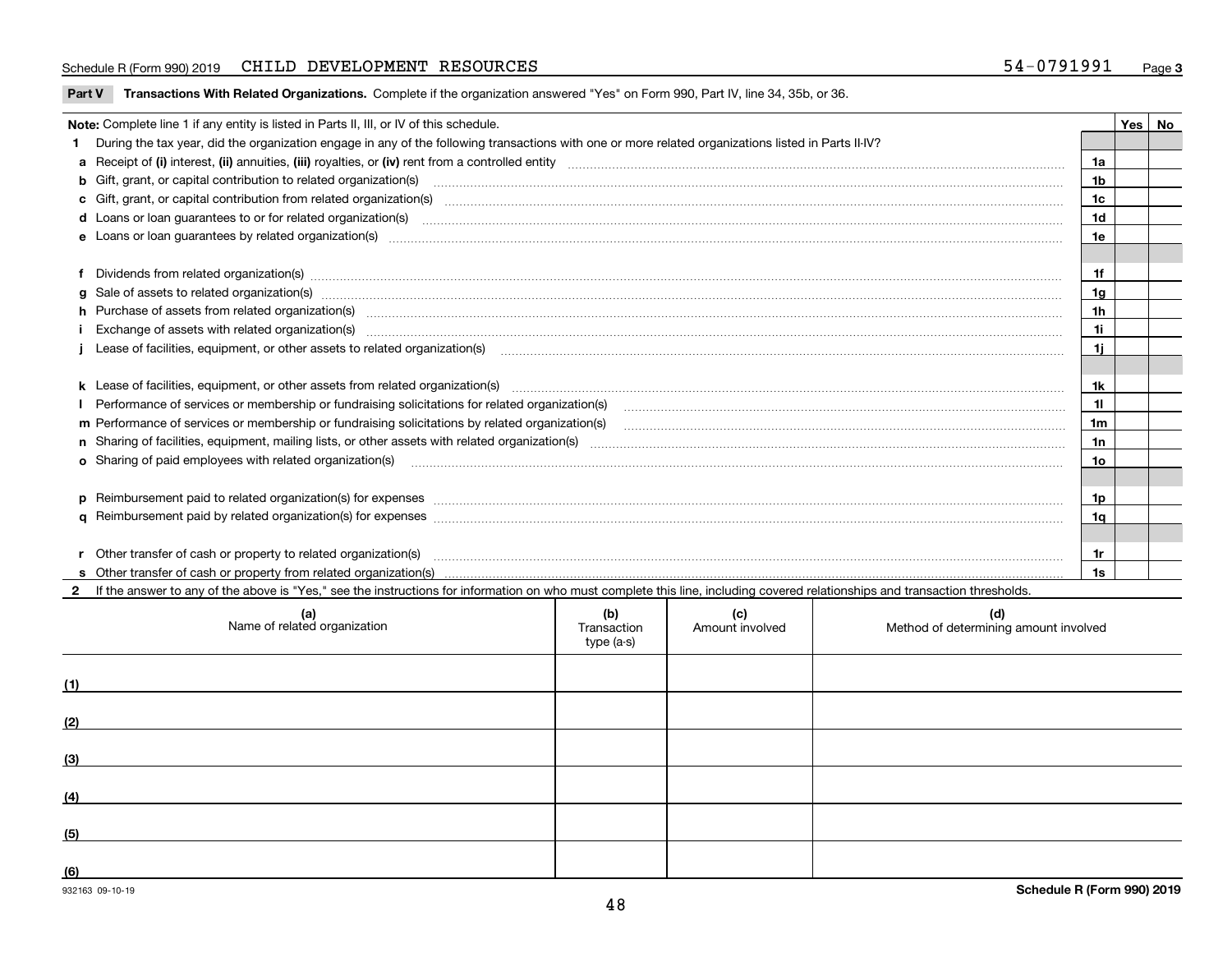#### Schedule R (Form 990) 2019 Page CHILD DEVELOPMENT RESOURCES 54-0791991

**Part VI Unrelated Organizations Taxable as a Partnership. Complete if the organization answered "Yes" on Form 990, Part IV, line 37.** 

Provide the following information for each entity taxed as a partnership through which the organization conducted more than five percent of its activities (measured by total assets or gross revenue) that was not a related organization. See instructions regarding exclusion for certain investment partnerships.

| ັ                      | ັ<br>ັ           |                   |                                                                                            |                                      |          |             |                                       |                                                                                                                                       |        |     |  |  |  |  |  |  |  |  |  |  |  |  |  |  |  |  |
|------------------------|------------------|-------------------|--------------------------------------------------------------------------------------------|--------------------------------------|----------|-------------|---------------------------------------|---------------------------------------------------------------------------------------------------------------------------------------|--------|-----|--|--|--|--|--|--|--|--|--|--|--|--|--|--|--|--|
| (a)                    | (b)              | (c)               | (d)                                                                                        | $(e)$<br>Are all                     | (f)      | (g)         | (h)                                   | (i)                                                                                                                                   | (i)    | (k) |  |  |  |  |  |  |  |  |  |  |  |  |  |  |  |  |
| Name, address, and EIN | Primary activity | Legal domicile    | Predominant income<br>(related, unrelated,<br>excluded from tax under<br>sections 512-514) | partners sec.<br>501(c)(3)<br>orgs.? | Share of | Share of    | Dispropor-<br>tionate<br>allocations? | Code V-UBI<br>  amount in box 20 managing<br>  of Schedule K-1 partner? ownership<br>  of Schedule K-1 partner? ownership<br>  Yes No |        |     |  |  |  |  |  |  |  |  |  |  |  |  |  |  |  |  |
| of entity              |                  | (state or foreign |                                                                                            |                                      | total    | end-of-year |                                       |                                                                                                                                       |        |     |  |  |  |  |  |  |  |  |  |  |  |  |  |  |  |  |
|                        |                  | country)          |                                                                                            | Yes No                               | income   | assets      | Yes No                                |                                                                                                                                       | Yes No |     |  |  |  |  |  |  |  |  |  |  |  |  |  |  |  |  |
|                        |                  |                   |                                                                                            |                                      |          |             |                                       |                                                                                                                                       |        |     |  |  |  |  |  |  |  |  |  |  |  |  |  |  |  |  |
|                        |                  |                   |                                                                                            |                                      |          |             |                                       |                                                                                                                                       |        |     |  |  |  |  |  |  |  |  |  |  |  |  |  |  |  |  |
|                        |                  |                   |                                                                                            |                                      |          |             |                                       |                                                                                                                                       |        |     |  |  |  |  |  |  |  |  |  |  |  |  |  |  |  |  |
|                        |                  |                   |                                                                                            |                                      |          |             |                                       |                                                                                                                                       |        |     |  |  |  |  |  |  |  |  |  |  |  |  |  |  |  |  |
|                        |                  |                   |                                                                                            |                                      |          |             |                                       |                                                                                                                                       |        |     |  |  |  |  |  |  |  |  |  |  |  |  |  |  |  |  |
|                        |                  |                   |                                                                                            |                                      |          |             |                                       |                                                                                                                                       |        |     |  |  |  |  |  |  |  |  |  |  |  |  |  |  |  |  |
|                        |                  |                   |                                                                                            |                                      |          |             |                                       |                                                                                                                                       |        |     |  |  |  |  |  |  |  |  |  |  |  |  |  |  |  |  |
|                        |                  |                   |                                                                                            |                                      |          |             |                                       |                                                                                                                                       |        |     |  |  |  |  |  |  |  |  |  |  |  |  |  |  |  |  |
|                        |                  |                   |                                                                                            |                                      |          |             |                                       |                                                                                                                                       |        |     |  |  |  |  |  |  |  |  |  |  |  |  |  |  |  |  |
|                        |                  |                   |                                                                                            |                                      |          |             |                                       |                                                                                                                                       |        |     |  |  |  |  |  |  |  |  |  |  |  |  |  |  |  |  |
|                        |                  |                   |                                                                                            |                                      |          |             |                                       |                                                                                                                                       |        |     |  |  |  |  |  |  |  |  |  |  |  |  |  |  |  |  |
|                        |                  |                   |                                                                                            |                                      |          |             |                                       |                                                                                                                                       |        |     |  |  |  |  |  |  |  |  |  |  |  |  |  |  |  |  |
|                        |                  |                   |                                                                                            |                                      |          |             |                                       |                                                                                                                                       |        |     |  |  |  |  |  |  |  |  |  |  |  |  |  |  |  |  |
|                        |                  |                   |                                                                                            |                                      |          |             |                                       |                                                                                                                                       |        |     |  |  |  |  |  |  |  |  |  |  |  |  |  |  |  |  |
|                        |                  |                   |                                                                                            |                                      |          |             |                                       |                                                                                                                                       |        |     |  |  |  |  |  |  |  |  |  |  |  |  |  |  |  |  |
|                        |                  |                   |                                                                                            |                                      |          |             |                                       |                                                                                                                                       |        |     |  |  |  |  |  |  |  |  |  |  |  |  |  |  |  |  |
|                        |                  |                   |                                                                                            |                                      |          |             |                                       |                                                                                                                                       |        |     |  |  |  |  |  |  |  |  |  |  |  |  |  |  |  |  |
|                        |                  |                   |                                                                                            |                                      |          |             |                                       |                                                                                                                                       |        |     |  |  |  |  |  |  |  |  |  |  |  |  |  |  |  |  |
|                        |                  |                   |                                                                                            |                                      |          |             |                                       |                                                                                                                                       |        |     |  |  |  |  |  |  |  |  |  |  |  |  |  |  |  |  |
|                        |                  |                   |                                                                                            |                                      |          |             |                                       |                                                                                                                                       |        |     |  |  |  |  |  |  |  |  |  |  |  |  |  |  |  |  |
|                        |                  |                   |                                                                                            |                                      |          |             |                                       |                                                                                                                                       |        |     |  |  |  |  |  |  |  |  |  |  |  |  |  |  |  |  |
|                        |                  |                   |                                                                                            |                                      |          |             |                                       |                                                                                                                                       |        |     |  |  |  |  |  |  |  |  |  |  |  |  |  |  |  |  |
|                        |                  |                   |                                                                                            |                                      |          |             |                                       |                                                                                                                                       |        |     |  |  |  |  |  |  |  |  |  |  |  |  |  |  |  |  |
|                        |                  |                   |                                                                                            |                                      |          |             |                                       |                                                                                                                                       |        |     |  |  |  |  |  |  |  |  |  |  |  |  |  |  |  |  |
|                        |                  |                   |                                                                                            |                                      |          |             |                                       |                                                                                                                                       |        |     |  |  |  |  |  |  |  |  |  |  |  |  |  |  |  |  |
|                        |                  |                   |                                                                                            |                                      |          |             |                                       |                                                                                                                                       |        |     |  |  |  |  |  |  |  |  |  |  |  |  |  |  |  |  |
|                        |                  |                   |                                                                                            |                                      |          |             |                                       |                                                                                                                                       |        |     |  |  |  |  |  |  |  |  |  |  |  |  |  |  |  |  |
|                        |                  |                   |                                                                                            |                                      |          |             |                                       |                                                                                                                                       |        |     |  |  |  |  |  |  |  |  |  |  |  |  |  |  |  |  |
|                        |                  |                   |                                                                                            |                                      |          |             |                                       |                                                                                                                                       |        |     |  |  |  |  |  |  |  |  |  |  |  |  |  |  |  |  |
|                        |                  |                   |                                                                                            |                                      |          |             |                                       |                                                                                                                                       |        |     |  |  |  |  |  |  |  |  |  |  |  |  |  |  |  |  |
|                        |                  |                   |                                                                                            |                                      |          |             |                                       |                                                                                                                                       |        |     |  |  |  |  |  |  |  |  |  |  |  |  |  |  |  |  |
|                        |                  |                   |                                                                                            |                                      |          |             |                                       |                                                                                                                                       |        |     |  |  |  |  |  |  |  |  |  |  |  |  |  |  |  |  |
|                        |                  |                   |                                                                                            |                                      |          |             |                                       |                                                                                                                                       |        |     |  |  |  |  |  |  |  |  |  |  |  |  |  |  |  |  |
|                        |                  |                   |                                                                                            |                                      |          |             |                                       |                                                                                                                                       |        |     |  |  |  |  |  |  |  |  |  |  |  |  |  |  |  |  |
|                        |                  |                   |                                                                                            |                                      |          |             |                                       |                                                                                                                                       |        |     |  |  |  |  |  |  |  |  |  |  |  |  |  |  |  |  |

**Schedule R (Form 990) 2019**